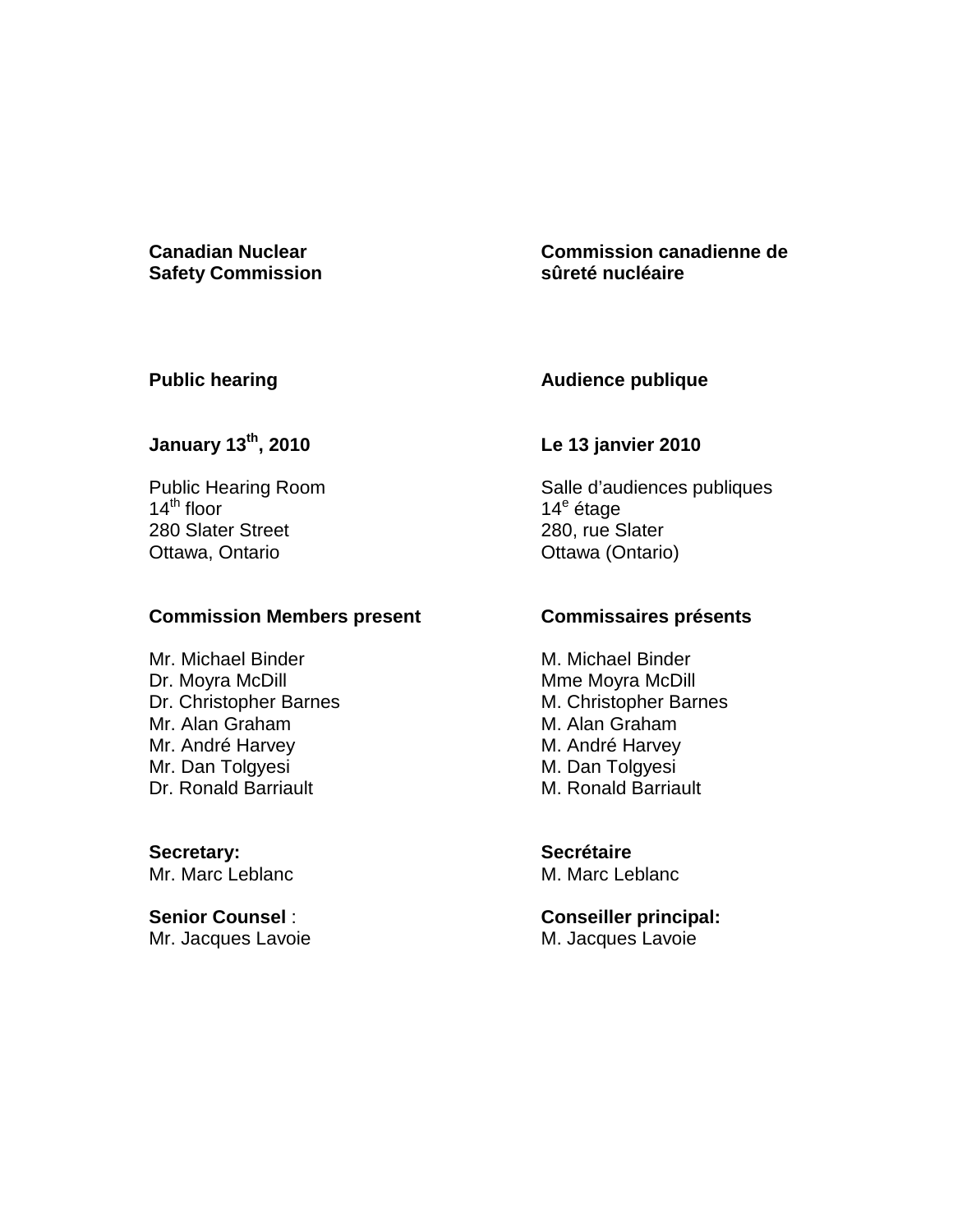### (ii) **TABLE OF CONTENTS**

|                                                                                                                                                                                                                                                                                                                                        | <b>PAGE</b> |
|----------------------------------------------------------------------------------------------------------------------------------------------------------------------------------------------------------------------------------------------------------------------------------------------------------------------------------------|-------------|
| Opening Remarks                                                                                                                                                                                                                                                                                                                        | 1           |
| $10-H1 / 10-H1.A$<br>Adoption of Agenda                                                                                                                                                                                                                                                                                                | 3           |
| GE Hitachi Nuclear Energy<br>Canada Inc. (GE-Hitachi):<br>Environmental Assessment<br>Screening Report for the GE-<br>Hitachi's Low Enriched Uranium<br>Fuel Bundle Production Project<br>Application by GE-Hitachi for an<br>Amendment to its Nuclear Fuel<br>Facility Operating Licence for the<br>Facility located in Peterborough, | 4           |
| Ontario                                                                                                                                                                                                                                                                                                                                |             |
| $10-H3.1 / 10-H3.1A$<br>Oral presentation by<br>GE Hitachi Nuclear Energy<br>Canada                                                                                                                                                                                                                                                    | 5           |
| $10-H2 / 10-H3 / 10-H3.A$<br>Oral presentation by                                                                                                                                                                                                                                                                                      | 20          |

CNSC staff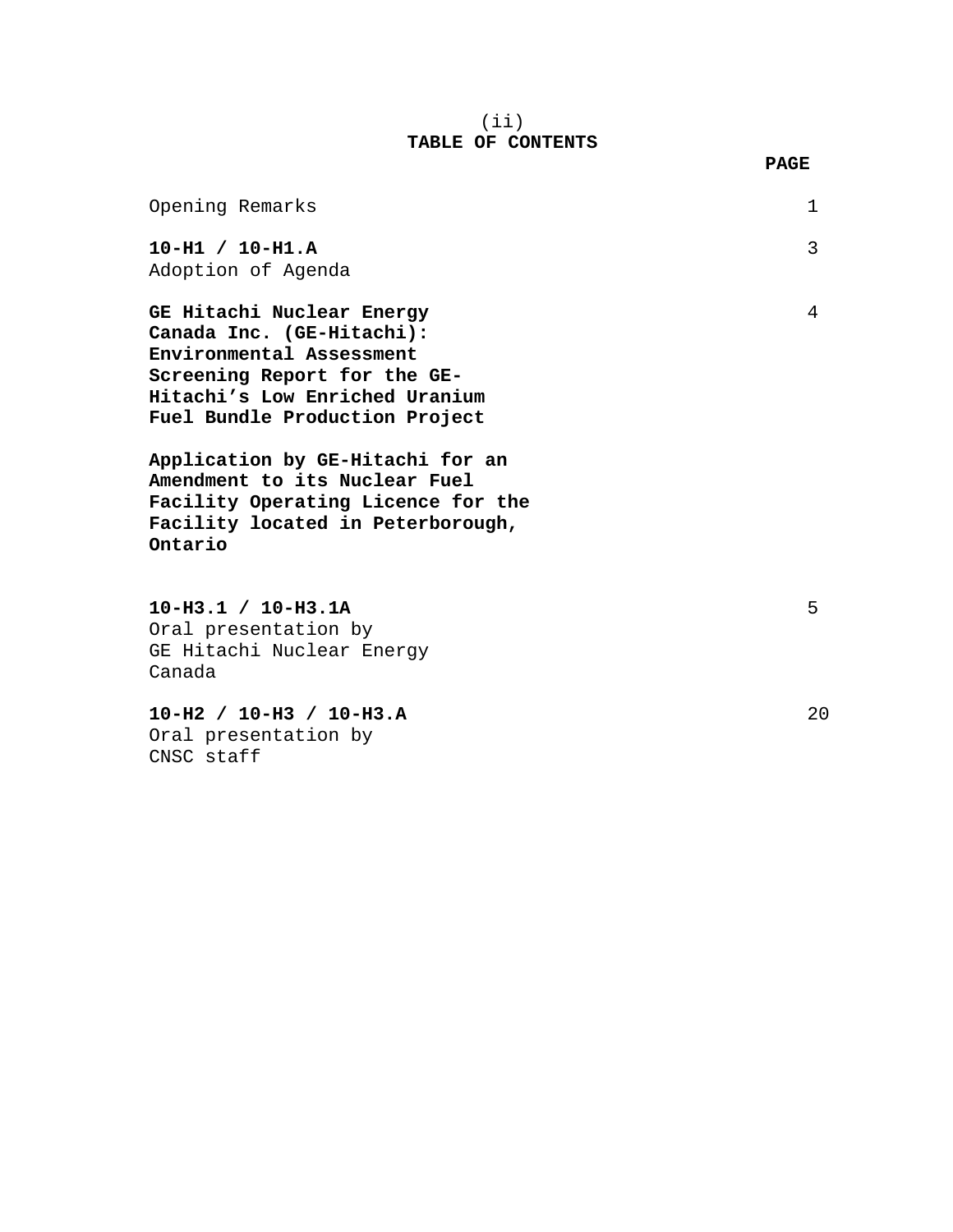| $\mathbf{1}$   | Ottawa, Ontario                                            |
|----------------|------------------------------------------------------------|
| $\overline{2}$ |                                                            |
| 3              | --- Upon commencing at 9:06 a.m./                          |
| 4              | L'audience débute à 9h06                                   |
| 5              |                                                            |
| 6              | Opening Remarks                                            |
| 7              |                                                            |
| 8              | M. LEBLANC: Bonjour mesdames et messieurs.                 |
| 9              | Bienvenu à l'audience publique de la Commission canadienne |
| 10             | de sûreté nucléaire. Mon nom est Marc Leblanc. Je suis     |
| 11             | le secrétaire de la Commission et j'aimerais aborder       |
| 12             | certains aspects touchant le déroulement de cette          |
| 13             | audience.                                                  |
| 14             | The Canadian Nuclear Safety Commission will                |
| 15             | hold one public hearing today. The Commission meeting      |
| 16             | will be held today starting at 1:30. During today's        |
| 17             | business, we have simultaneous translation.                |
| 18             | Des appareils de traduction sont                           |
| 19             | disponibles à la réception. La version française est au    |
| 20             | poste 8 and the English version is on channel 7.           |
| 21             | I would ask that you keep the pace of                      |
| 22             | speech relatively slow so that the translators have a      |
| 23             | chance of keeping up.                                      |
| 24             | L'audience est enregistrée et transcrite                   |
| 25             | textuellement.                                             |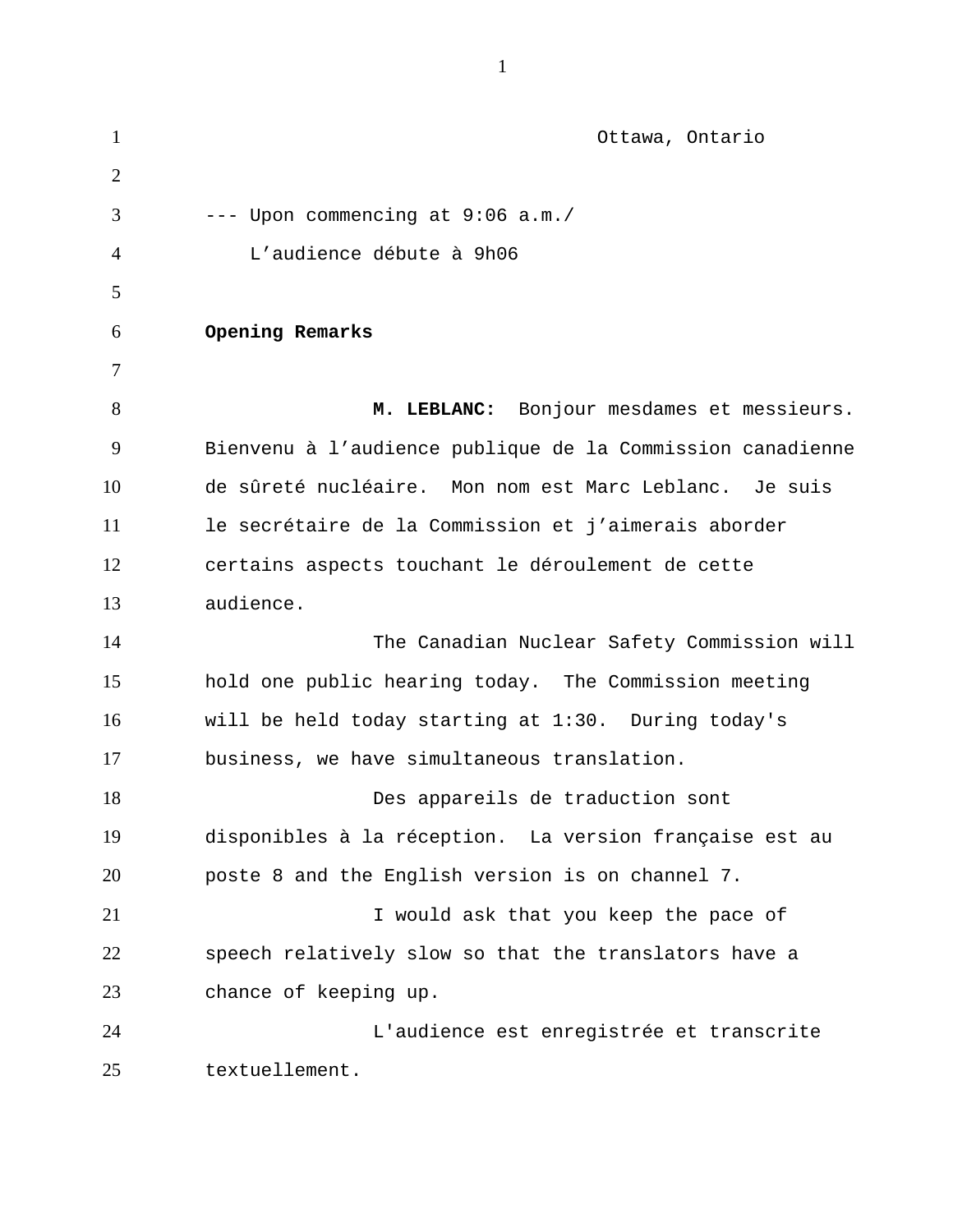1 I'd also like to note that this proceeding 2 3 4 5 6 7 8 9 10 11 12 13 14 15 16 17 18 19 20 21 22 23 24 25 is being video-webcasted across the world and that the proceeding is also archived on our website for a threemonth period after the closure of the hearing. Les transcriptions seront disponibles sur le site web de la Commission dès la semaine prochaine. And to make the transcripts as meaningful as possible, we would ask everyone to identify themselves before speaking. As a courtesy to others in the room, please silence your cell phones and other electronic devices. Monsieur Binder, président et premier dirigeant de la CCSN, présidera l'audience publique d'aujourd'hui. Mr. President. **LE PRÉSIDENT:** Merci, Marc. Good morning everybody and welcome to the public hearing of the Canadian Nuclear Safety Commission. Mon nom est Michael Binder. Je suis le président de la Commission canadienne de sûreté nucléaire et je vous souhaite la bienvenue. And welcome to all of you who are reaching us through webcast or videoconferencing. I would like to begin by introducing the members of the Commission that are with us here today, and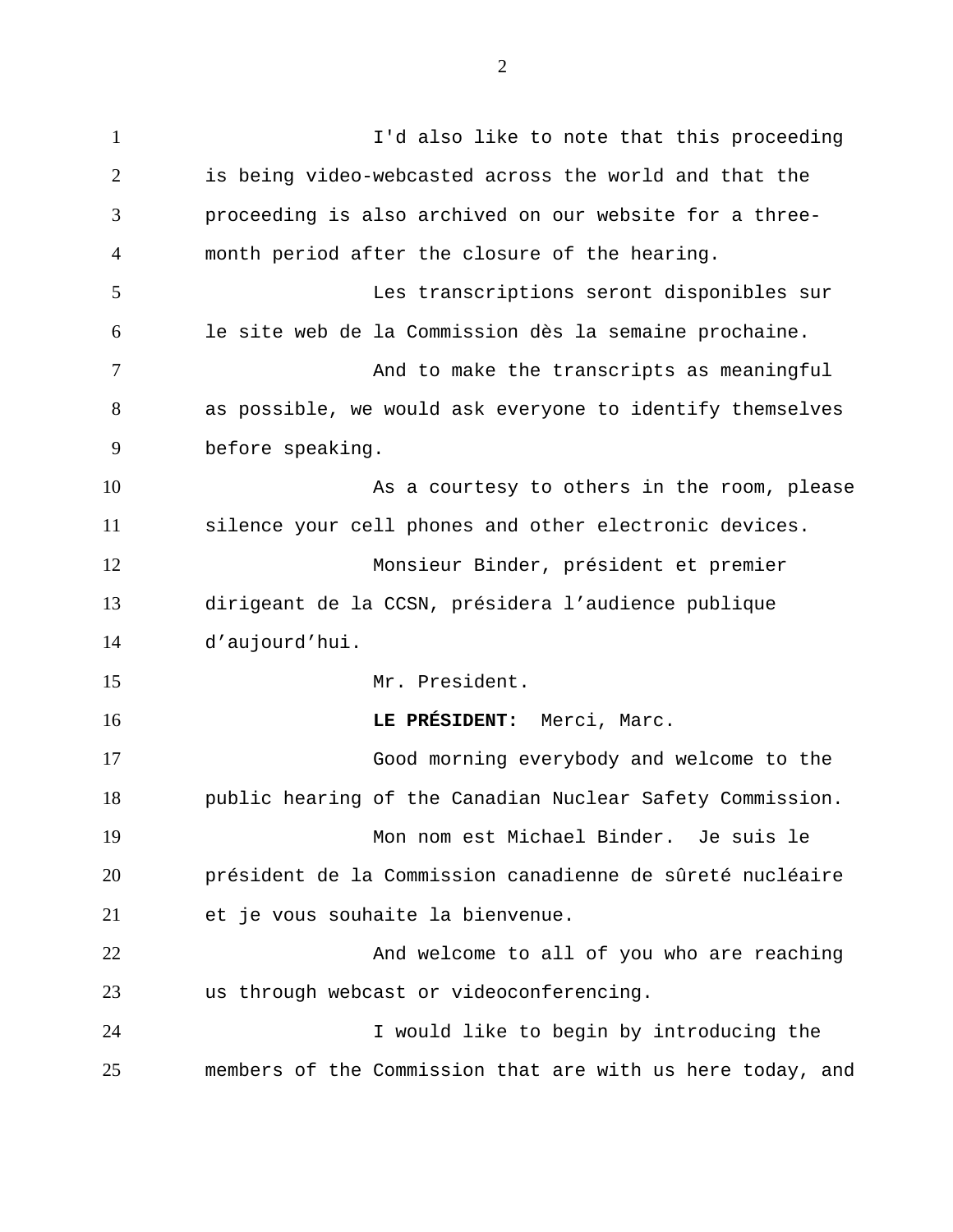1 to my right is Dr. Moyra McDill and Dr. Christopher 2 3 4 5 6 7 8 9 10 11 12 13 14 15 16 17 18 19 Barnes, and on my left is Mr. Alan Graham, monsieur André Harvey, monsieur Dan Tolgyesi and monsieur Ronald Barriault. You've heard from Marc and we also have Mr. Jacques Lavoie, the senior general counsel to the Commission. Marc? **10-H1 / 10-H1.A Adoption of Agenda MR. LEBLANC:** Before adopting the agenda, please note that two supplementary Commission Member Documents were added after publication on December 17, 2009 as listed on the updated agenda. So we have on the agenda a Public Hearing on the Environmental Assessment Screening Report for the GE-Hitachi Low-Enriched Uranium Fuel Bundle Production Project and, as well, the application by GE-Hitachi for an

20 21 amendment to its nuclear fuel facility operating licence for the facility located in Peterborough.

22 23 As indicated earlier, the meeting is scheduled to start at 1:30 this afternoon.

24 25 **THE CHAIRMAN:** Okay, with this information I would like to call for the adoption of the agenda. Do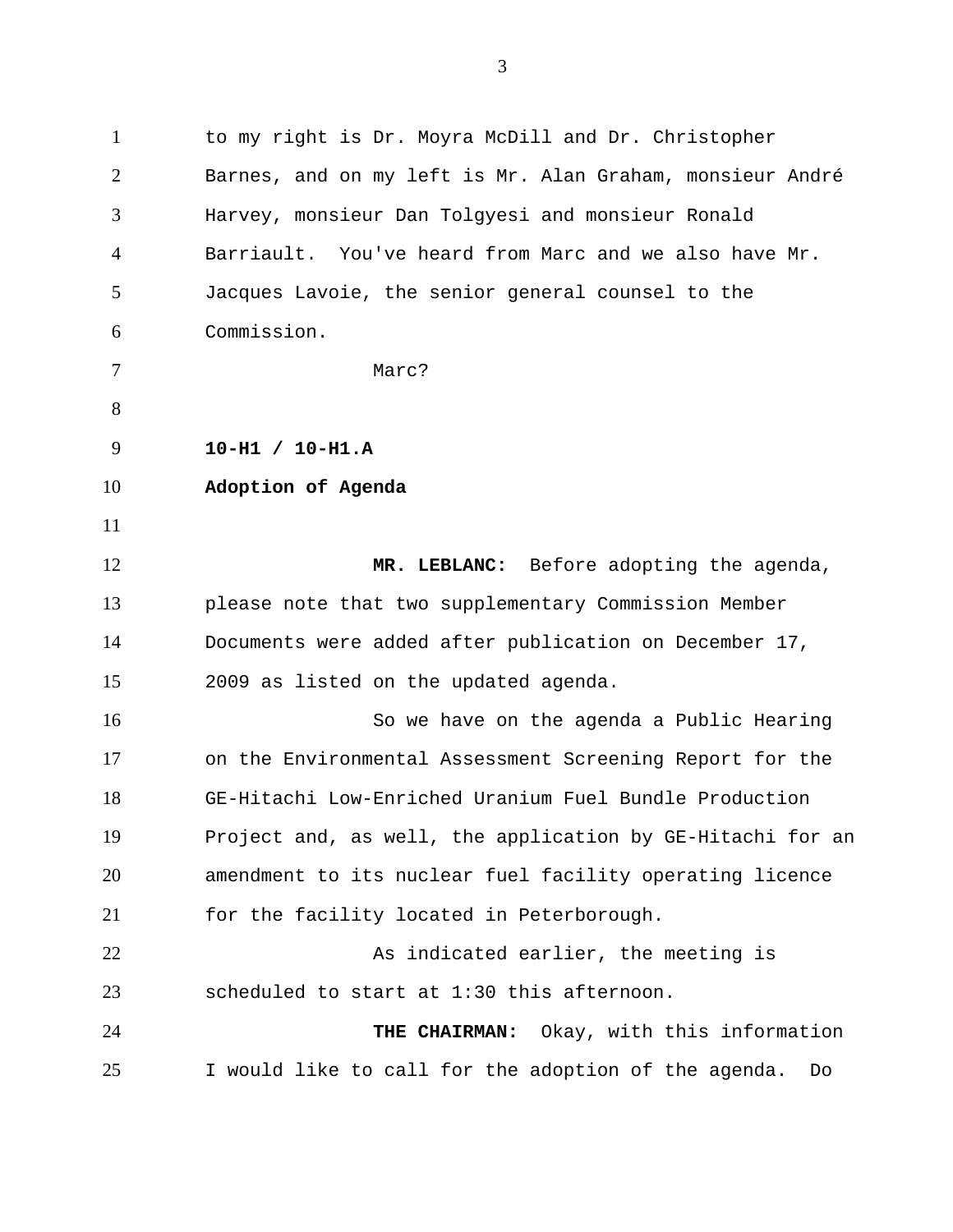1 we have concurrence? Okay, for the record, the agenda is 2 3 4 5 6 7 8 9 10 11 12 13 14 15 16 17 18 19 20 21 22 23 24 25 adopted. So let's jump right into it and begin the hearing regarding the GE-Hitachi EA Screening Report and licence amendment application. Marc, over to you. **GE Hitachi Nuclear Energy Canada Inc. (GE-Hitachi): Environmental Assessment Screening Report for the GE-Hitachi's Low Enriched Uranium Fuel Bundle Production Project Application by GE-Hitachi for an Amendment to its Nuclear Fuel Facility Operating Licence for the Facility located in Peterborough, Ontario MR. LEBLANC:** This is a one-day public hearing. The Notice of Public Hearing 2010-H01 was published on October 28, 2009. The public was invited to participate by oral presentation or written submission. December 14, 2009 was the deadline set for filing by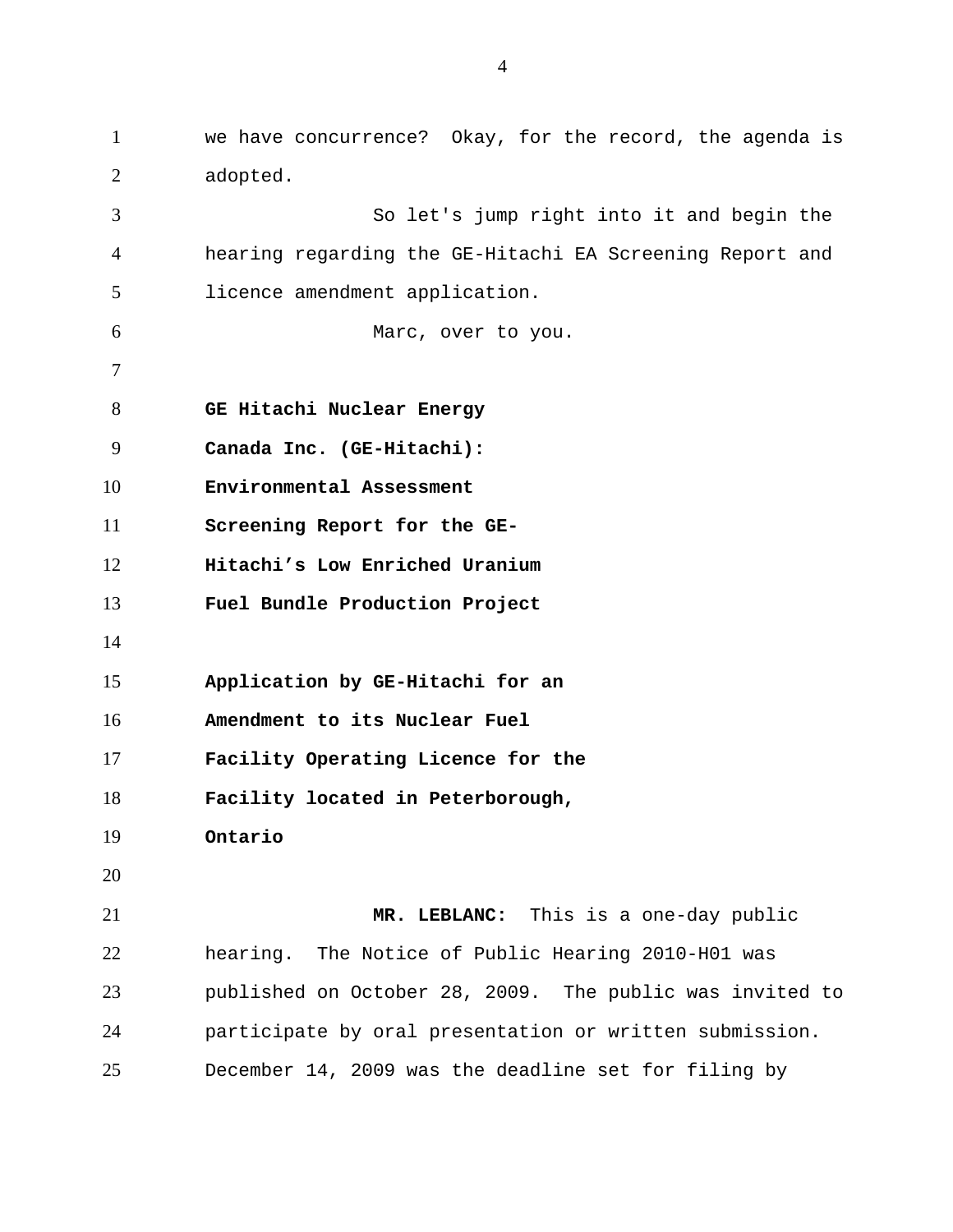1 intervenors. The Commission received no intervention 2 requests from the public.

3 4 5 6 7 8 9 10 11 12 13 14 15 16 17 18 19 20 21 22 23 24 January 6, 2010 was the deadline for filing of supplementary information. I note that supplementary information has been filed by GE-Hitachi and CNSC staff. The EA Screening Report and the licensing matter will be presented as a single presentation. The Commission will first need to take a decision in closed session on the EA Screening Report and, if the decision is positive, the Commission will take a decision on the request for licence amendment. This will be done in the back room after the closure of this meeting and will take the time necessary to deliberate and reflect on this. Thank you. **THE CHAIRMAN:** Thank you. So we'd like to start the hearing by calling on the presentation from GE-Hitachi as outlined in Commission Member Document H3.1 and H3.1A. And I understand that Mr. Ward will make the presentation. The floor is yours. **10-H3.1 / 10-H3.1A Oral presentation by GE Hitachi Nuclear Energy** 

25 **Canada Inc.**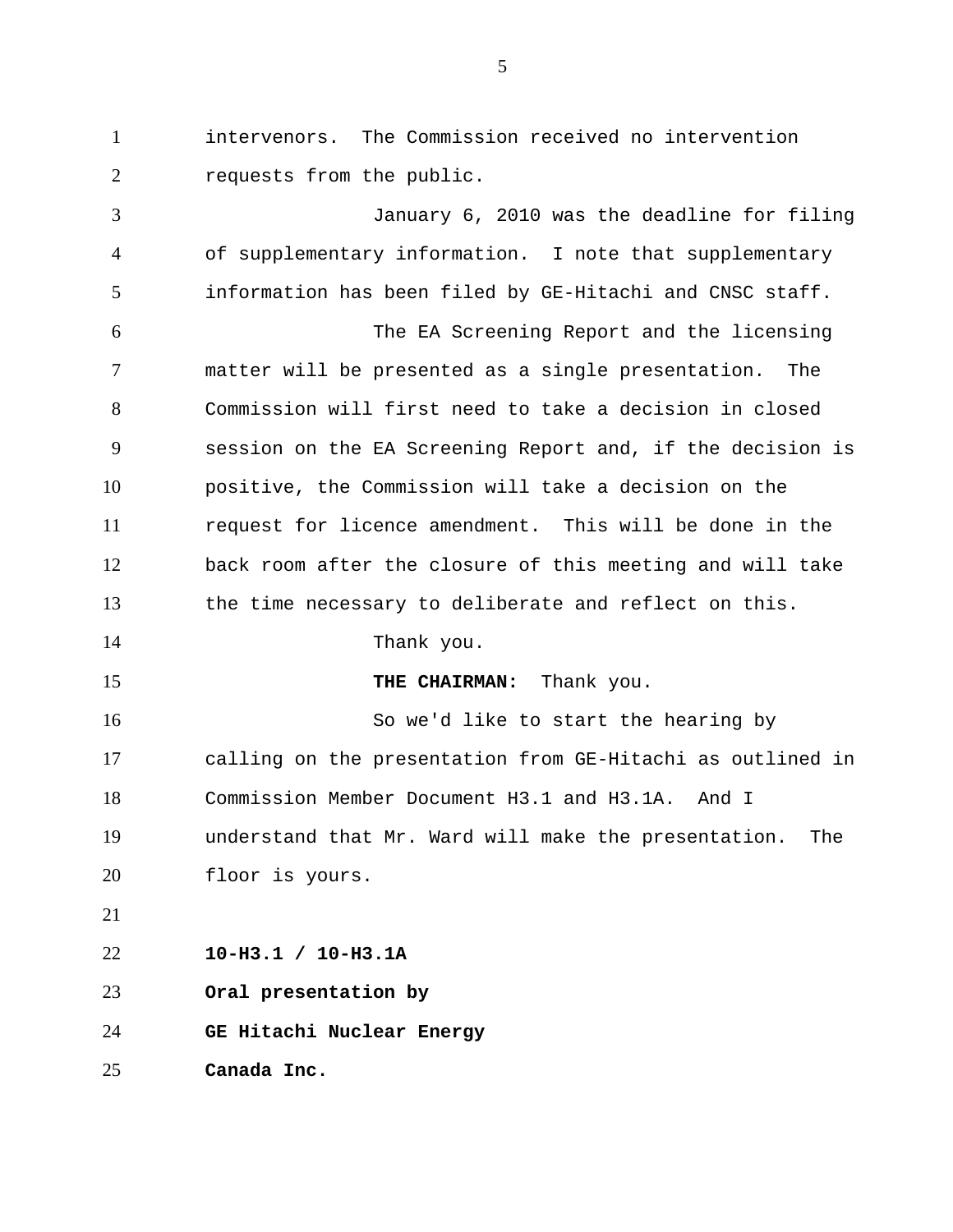**MR. WARD:** Mark Ward, for the record. Thank you, Mr. Chair, members of the

1

2

3

4

5

25

Commission, for this opportunity to make this presentation today.

6 7 8 9 10 11 12 13 14 15 16 Our presentation content today will cover a company and site overview and we'll talk a little bit about the organization, give some detail on fuel bundle manufacturing, environmental and safety performance, at which point I will turn the presentation over to my colleague, Mr. Paul Desiri, and he will speak to the lowenriched uranium project outline, which will cover the project overview, the environmental assessment. Criticality safety, security and transportation and nuclear liability are considerations and will conclude the presentation.

17 18 19 20 21 22 23 24 Currently, GE, the businesses consist of five main businesses, those being consumer and industrial, technology and infrastructure, GE Capital, NBC Universal and Energy. We fall under the energy organization and within that we're part of the power and water group and we are GE Hitachi Nuclear Energy. GE has over 300,000 employees worldwide and approximately 10,000 employees here in Canada.

The next slide, I want to point out a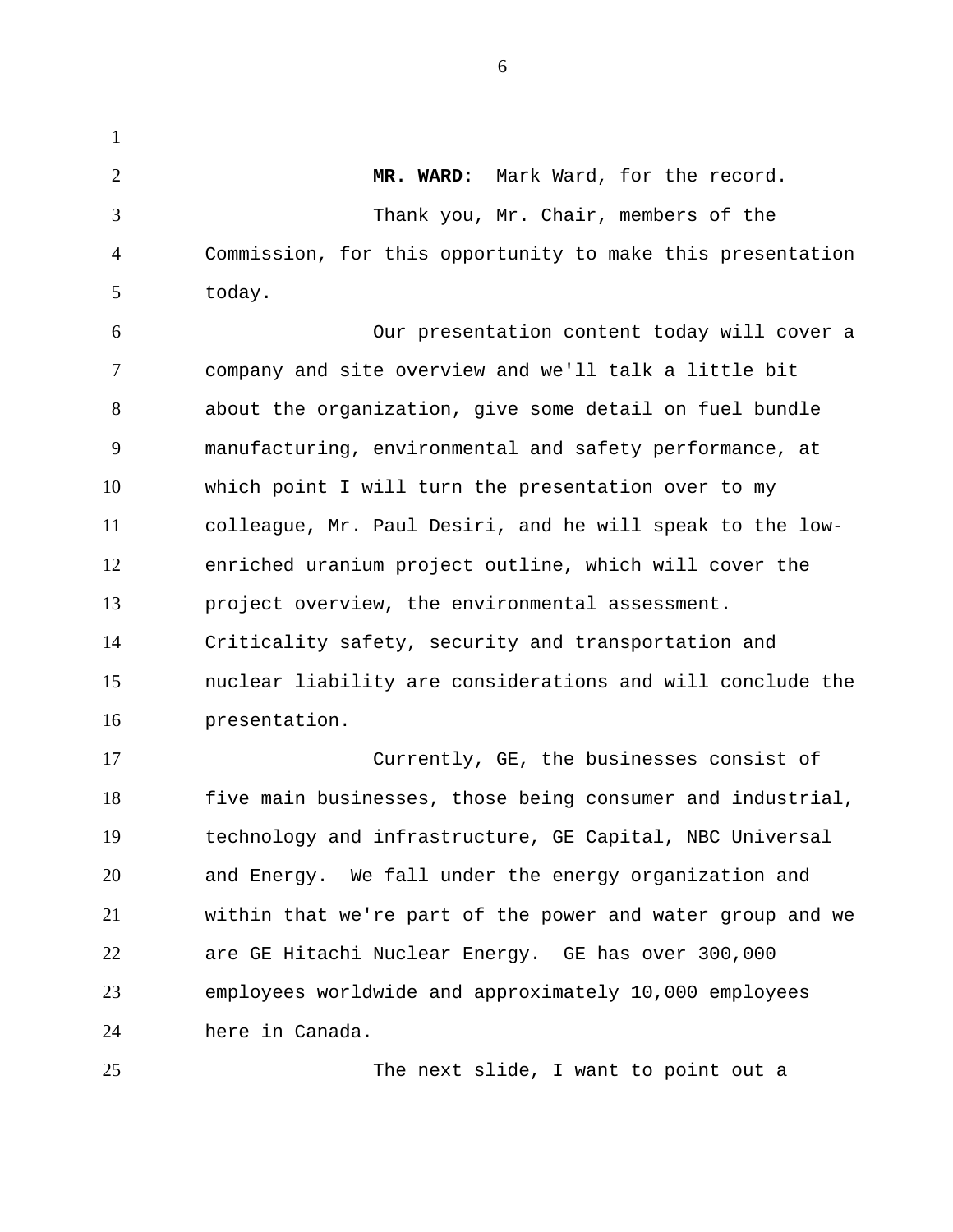1 little bit about GE's recognition over the past few years 2 3 4 5 6 and we've been recognized in a number of different areas for our performance, and some examples of those are mostadmired company, also most sustainable, innovation. We've also been recognized as being an Energy Star partner and also one of the most-respected companies.

7 8 9 10 The point I want to make here is it's our day-to-day focus on integrity, safety and quality which we receive these recognitions for, and every day we work to maintain our reputation.

11 12 13 14 15 16 17 18 19 To highlight a little more on GE integrity, we take this extremely -- it's a very important matter to us. We have a document called "The Spirit in the Letter" and it outlines all the policies for integrity for our company, and it's a personal commitment by every GE employee to follow the code of conduct and they sign this on an annual basis and there's an annual renewal. And this really sets the foundation for an integrity culture within our organization.

20 21 22 The next slide, I'll talk a little more about control and ownership of the company and how it fits into the bigger GE.

23 24 25 The yellow box at the bottom is our business here in Canada, GE Hitachi Nuclear Canada, president and CEO being Peter Mason. He reports in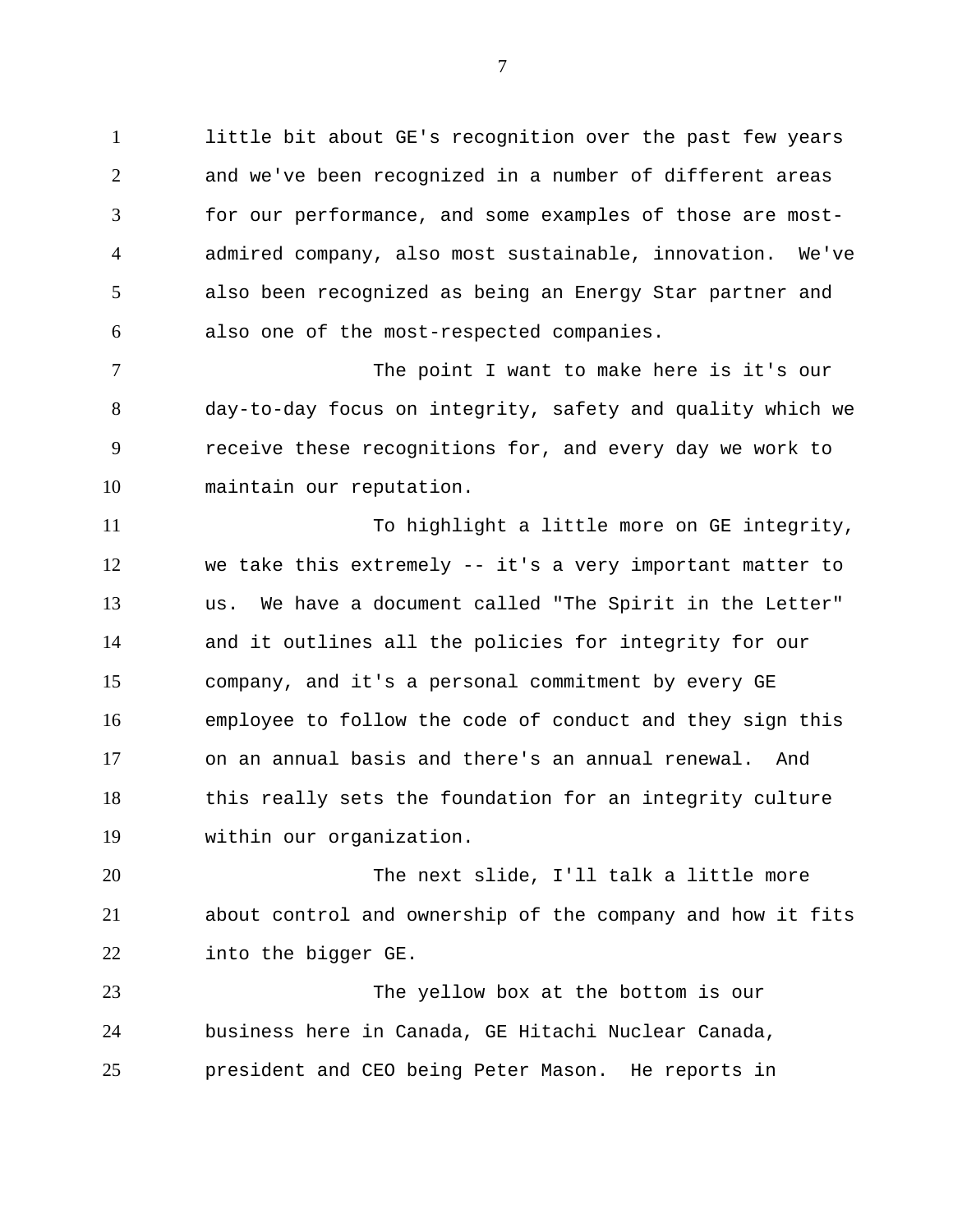1 legally, in through the board of directors, who have the 2 3 4 5 6 legal responsibilities and provide governance to the organization. The chair of the board of directors is Elyse Allan, who's the president and CEO of GE Canada, and there are two directors which are GE Canada employees and two that are from Hitachi.

7 8 9 10 11 On a day-to-day operational basis, Mr. Mason reports in through to Kevin Walsh and up through to Jack Fuller, who are both located at Wilmington, North Carolina. And both Jack and Kevin are competent leaders that provide the operational guidance for the company.

12 13 14 15 16 17 18 Moving down through the organization, underneath Peter Mason here in Canada there's basically two parts to the nuclear business, that being the fuel manufacturing portion, which you see on the far left, and in the middle there's also a nuclear services component which is basically a custom design engineering group. So today we'll focus on the fuel operations side.

19 20 21 22 23 24 I'd like to point out that the rest of the group here are functional support and we are adequately resourced with competent people to support the entire organization. In particular, I'd like to point out the HS manager, Mr. Paul Desiri, who's with me here today and to my right, Mr. David Snopek.

25

The next picture is an aerial view of the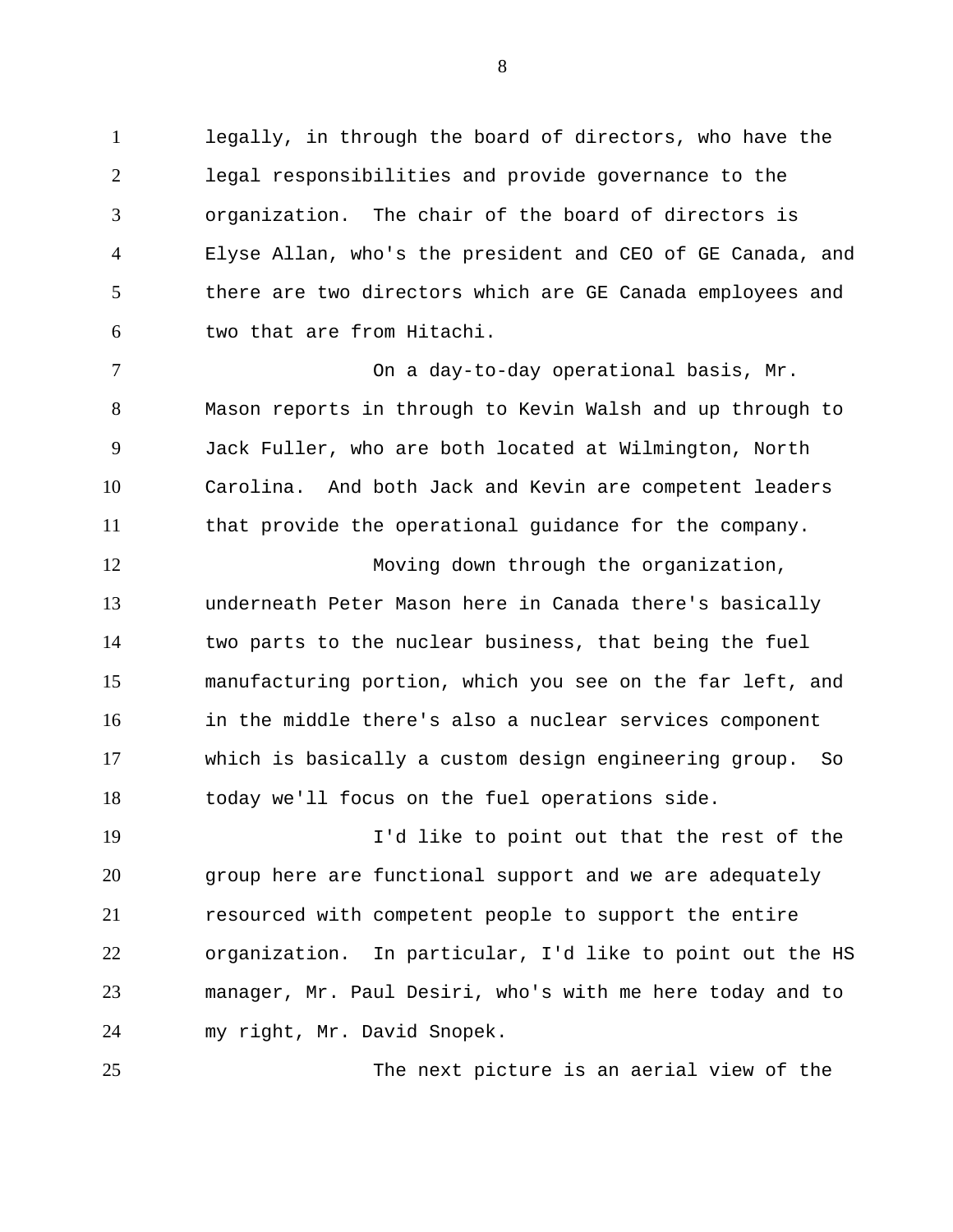1 GE Peterborough campus. It's really the centre part of 2 3 4 5 6 the buildings and we say it's campus because there's also GE Motors there and we have facilities at this location. We've been in Peterborough for over a hundred years. We are a significant employer in the area and we have been a very good neighbour.

7 8 9 10 11 The building that's outlined with the yellow oval is Building 21 which is currently where we have our fuel fabrication manufacturing site and the second oval represents Building 24 on site where we have the nuclear finish bundle fuel storage facility.

12 13 14 15 Next we'll talk a little bit about the history of GEH in Peterborough. We were involved with the first Canadian commercial reactor built in Ralston back in 1955 and we've manufactured CANDU fuel for over 50 years.

16 17 18 19 On our nuclear services side we've designed fuel handling machines; also supplied steam generators; and we do extensive work also with CANDU engineering support and software support for utilities.

20 21 22 23 24 25 In 2006 we became a member of Team CANDU to support CANDU technology and our current status is that we formed an alliance in 207 with Hitachi to form what is known today as GE-Hitachi Nuclear Energy Canada. And in 2007 we started on establishing a light isotope technology centre of excellence.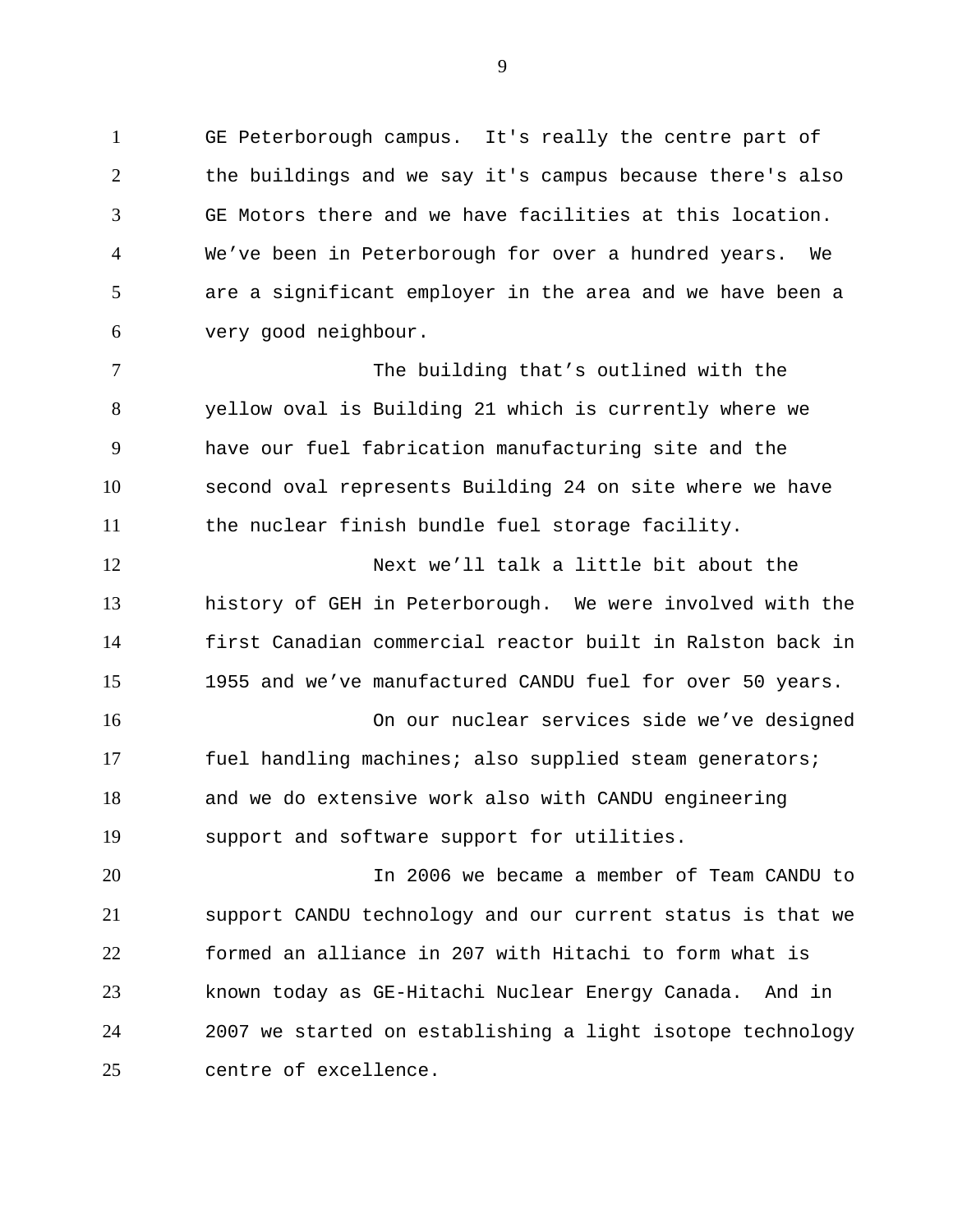1 Next we'll move into a little more detail 2 3 4 5 6 7 8 9 10 11 on the fuel itself, and here we'll just talk about the fuel bundle components. The components of a fuel bundle include zirconium tubing in which uranium dioxide pellets are inserted. Those tubes are then capped with zirconium end caps. There's also a beryllium coated substrate which is used to form appendages which are adhered to the bundle itself and then there's a zirconium end support which is put on to complete the bundle. And on my next slide I'll walk through the individual processes that incorporate those components.

12 13 14 15 Figure 1 is to demonstrate basically a vapour deposition chamber where we put beryllium in and we coat a substrate which is basically a zirconium sheet with beryllium. That's what you see in Figure 2.

16 17 18 19 Figure 3 is showing an example, almost to scale, of an appendage-bearing pad or spacer and those are attached to the tubes themselves which help with the positioning of the bundle when we go for final assembly.

20 21 22 23 24 25 Figure 4 shows a tack and braise operation where the appendages are tacked onto the tubes. The tubes are then transferred over to Figure 5 and the tubes go into a braising operation where at elevated temperature there's a eutectic bond that's formed to insure that the appendages adhere appropriately to the tube itself.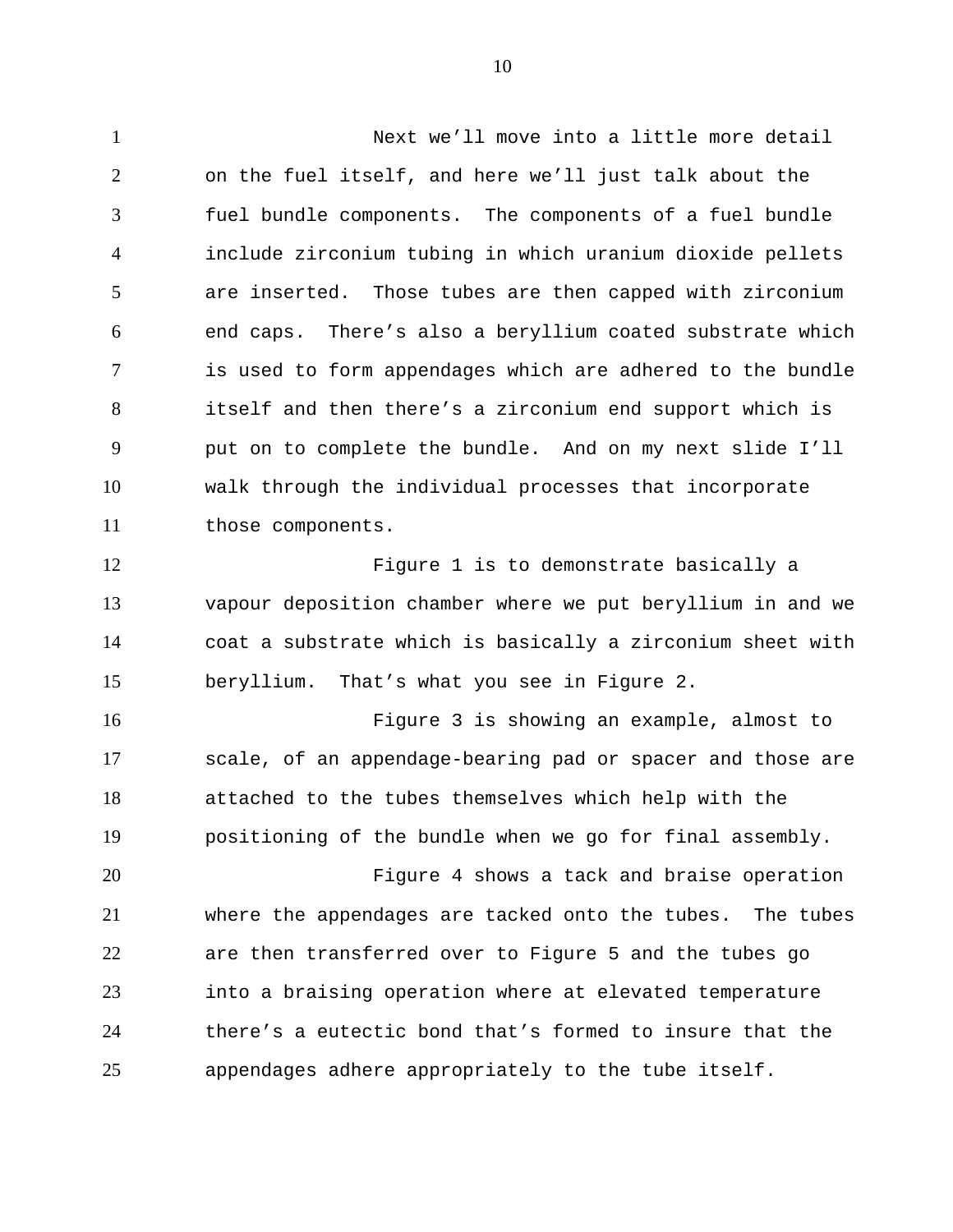1 The tubes are transferred into a machine at Figure 6 where they receive a slurry of a graphite coat on the inside diameter of the tube. Those tubes are then transferred to graphite bake ovens, and at this point here

2

3

4 5 6 the slurry is cured and the graphite adheres to the inside diameter of the tubing.

7 8 9 10 Next, the tubes move on to a final brushing operation and a final trim cut which gives the exact length of the tube in preparation for the welding operation.

11 12 13 14 15 16 17 18 Between steps 8 and 9 is where we have the UO2 pellets which we have received in a centred form are now inserted into the tubes. And they're inserted into the tubes, they move down a walking beam and an end cap is presented to the end of the tube and one end is welded. Then the tube continues down the walking beam to another welding station. The second end cap is presented and the tube is welded.

19 20 21 22 23 24 25 At this point we have a hermetically sealed  $-$ - what we call a fuel element with the UO<sub>2</sub> encased inside the tubing. Those elements then in turn move on to Station 10 where they are put into a vertical location in a jig and configuration. The end plate is put on top and welded in place to produce a finished fuel bundle. At that point the bundle would go on to final inspection.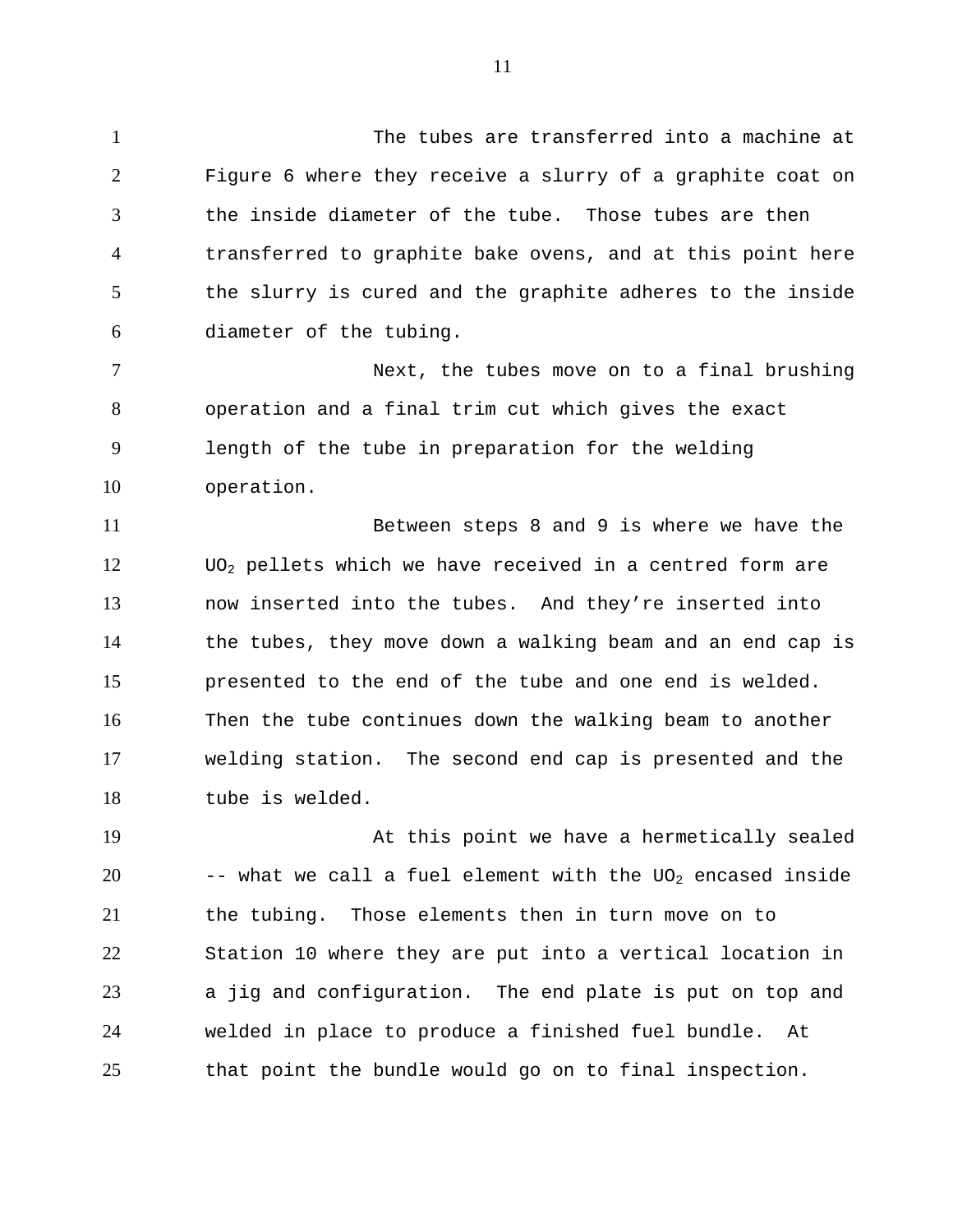1 Next we'll talk a little bit about our 2 3 4 5 6 7 8 current environmental performance. We'll talk about beryllium air emissions at first. We're well below the MOE limit, consistent for numerous years. We've got three shown here. One thing we wanted to point out was that the beryllium emissions are measured in the stack so there's no credit for any dispersion or any release, and they're basically negligible.

9 10 11 12 13 14 15 In terms of the uranium dioxide, it's pretty much the same case. The limits were .001 percent of the limit and the quantity is considered negligible. And the main reason for this, we feel, is the pellets come in in a sintered form so we're not dealing with a powder and it's contained in a sintered form so there's very little opportunity for any airborne release.

16 17 18 19 20 21 22 23 24 Next we'll talk a little bit about Peterborough's safety performance and we'll focus on the annual effective dose first. We are well below the 50 millisieverts limit which is set out by the Commission and we also have ALARA committees in place that focus on reducing the numbers. On average we're about 1.8 to 2 millisieverts for the average dose and our maximum dose is roughly in about the 8 range -- 8 millisieverts.

25 In terms of health and safety, you can notice that around 2003, 2004 we put a lot of emphasis on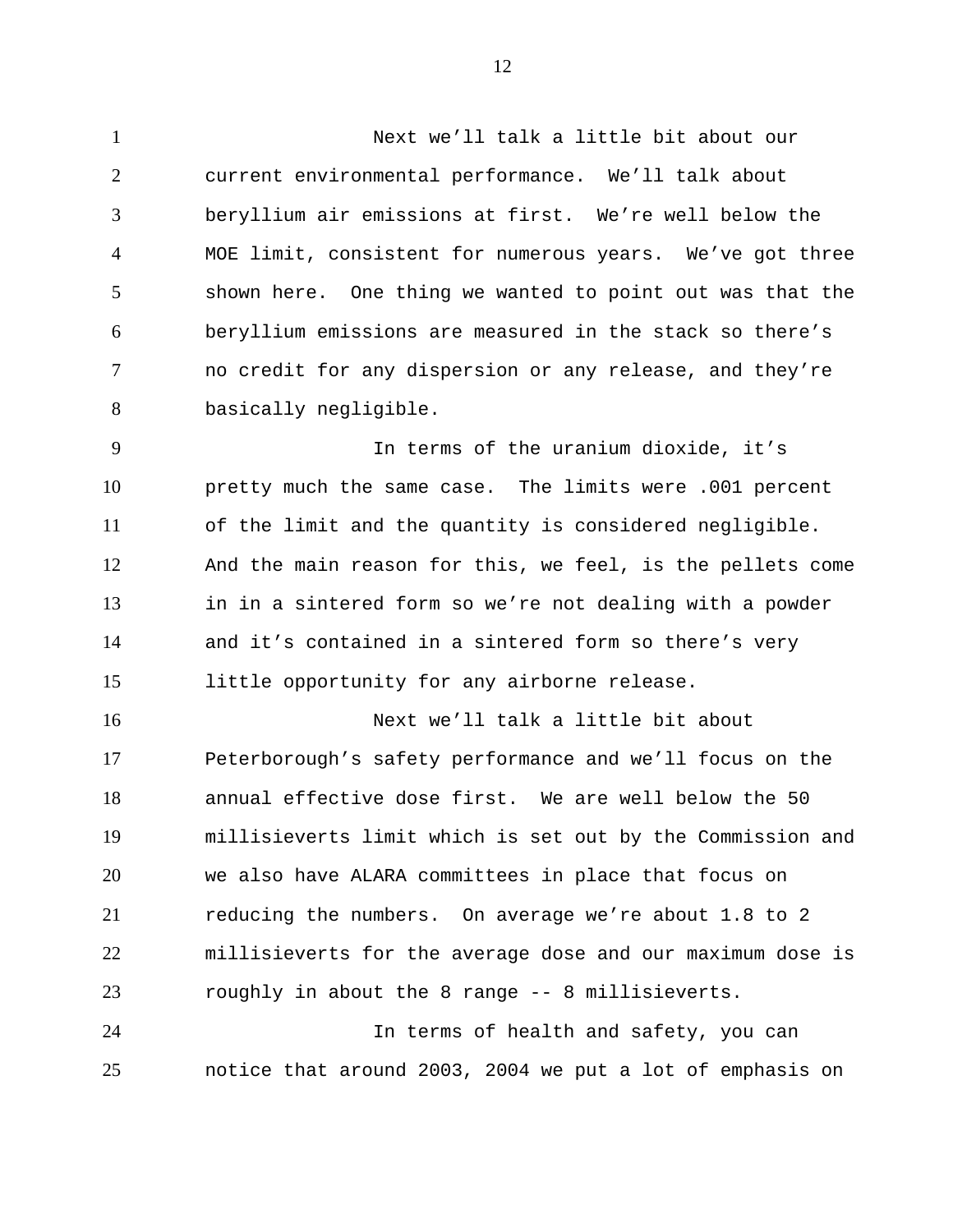1 reducing our reportable rate and in fact in the last three 2 3 4 5 years we've had a zero injury and illness rate, which is typically world class. We've done this through focusing on near misses and coming up with preventable actions to reduce the number of reportable cases.

6 7 8 9 10 11 Next we'll talk about the LEU project. The purpose of the project is to build fuel bundles using lowenriched uranium and the fuel pellets will contain less than or equal to five percent of U-235. And these pellets will come from Wilmington or from another approved supplier.

12 13 14 15 16 17 18 19 The application includes new and current CANDU reactors. With an LEU potential exists for inadvertent criticality which must be controlled. We've asked for no change in the production limit to the existing licence. The LEU line will be planned in parallel and separate from the existing natural uranium operations. So it will have its own designated area, both for the absorber section and for the LEU components.

20 21 22 The LEU operations will be currently within the licensed area, and we have to construct and commission the LEU line.

23 24 25 At this point I'm going to turn the presentation over to Mr. Paul Desiri and he'll talk to you about the project regulatory components.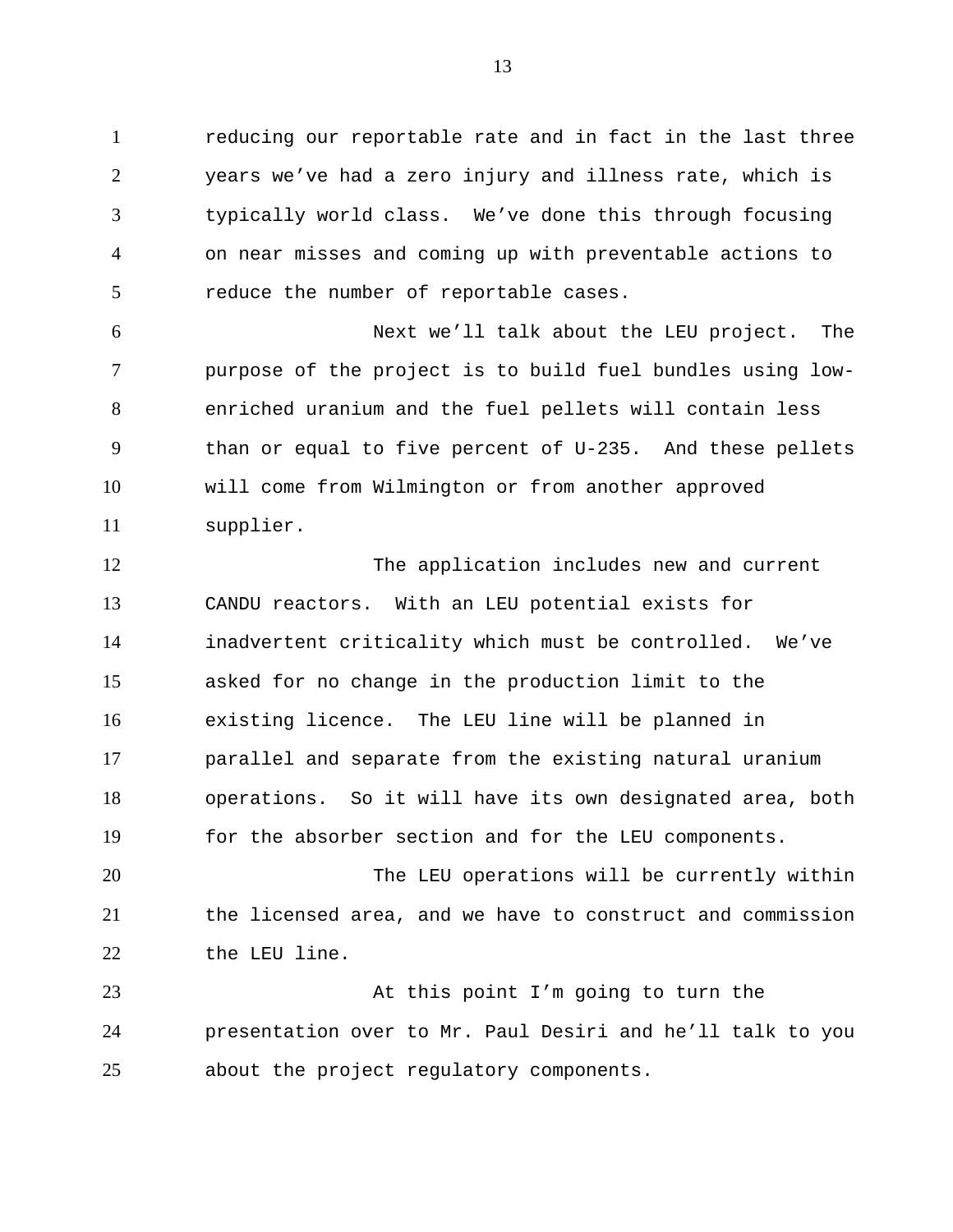1 **MR. DESIRI:** For the record, Paul Desiri. 2 3 4 5 6 7 8 9 10 11 12 13 14 15 16 17 18 19 20 21 22 23 24 25 Good morning, Mr. Chair, members of the Commission. Mr**.** Ward has walked you through the organization, our business, how we make a fuel bundle, and also our performance. I'm going to take you through the regulatory aspects of the project including our request for a licence amendment, our submission of a project description, the public consultation aspects of the project, the environmental assessment itself, and some of the changes we are required to make to our facility. This has been a four-year process beginning with the initial discussions with the Commission back in 2006. And on the upcoming slides I have details of each of these components. These are the main changes required to our operation. There's many smaller changes as well, but these are the primary changes. The first and foremost thing that is new with manufacturing enriched fuel is the requirement to have a Criticality Safety Program. We have developed our program in accordance with all applicable requirements including the ANSI standards, and I've got some more details coming up on future slides on this. We are also required to review our security programs and our transportation programs throughout the supply chain which includes receipt of pellets,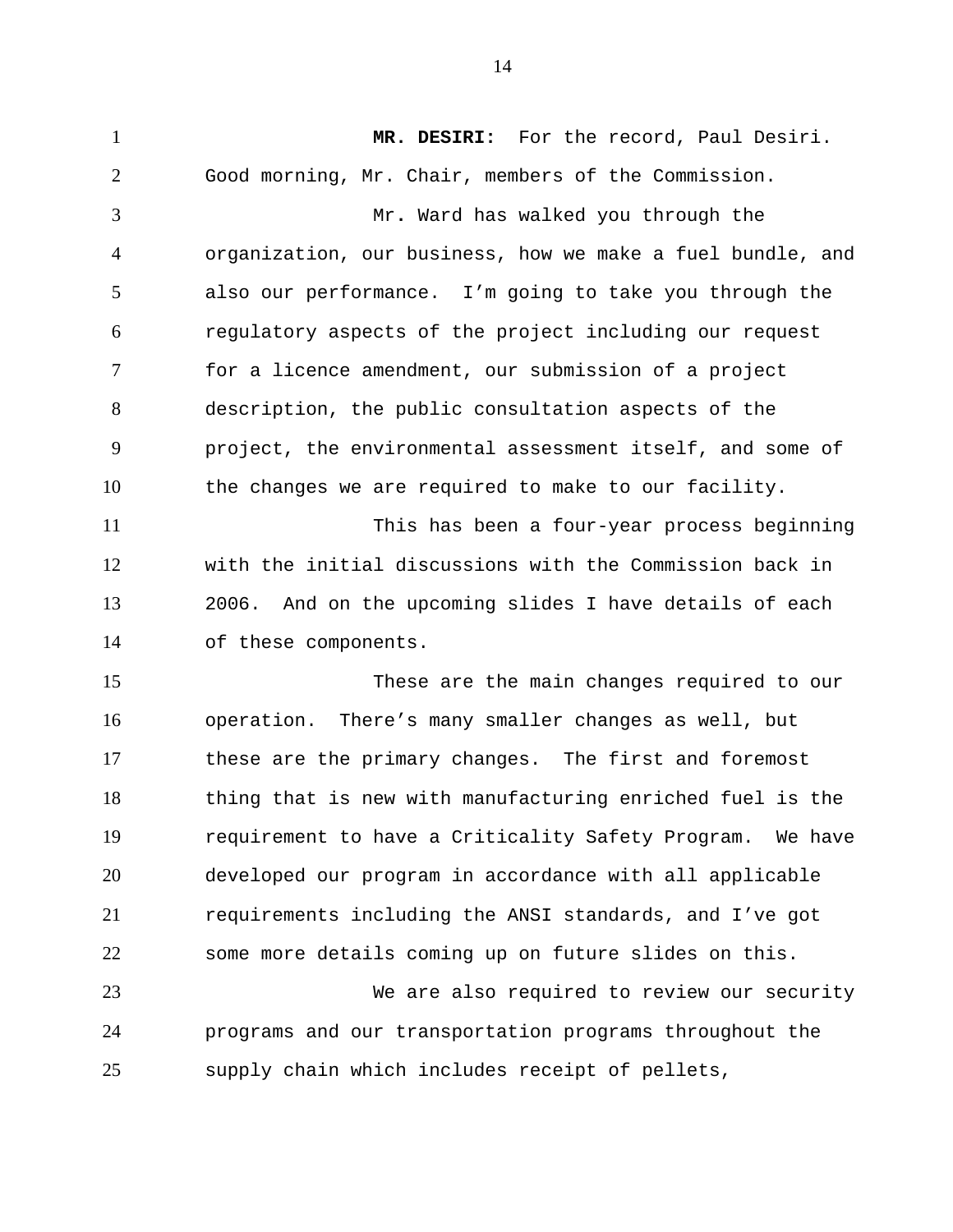1 manufacture of pellets, storage and shipment to the 2 3 4 5 6 customer. As well, because we will be manufacturing enriched fuel, this will make us change our category to a nuclear installation. We will still be a Class 1B facility but that means we will require extra insurance coverage, and I'll talk about that in an upcoming slide.

7 8 9 10 11 12 Mr. Ward has already walked you through some of the changes in terms of the project. Obviously we will need to design our facility to meet all applicable regulations to ensure safe operation; and finally, the operating procedures to support a safe operation using enriched fuel, including training and oversight.

13 14 15 16 17 18 19 The environmental assessment -- in May 2007 we submitted our request for determination. At that point it was ruled that it was an environmental assessment screening report required. We then began our studies and prepared our environmental impact statement. This environmental impact statement has been submitted to the CNSC in January 2009.

20 21 22 23 24 25 It includes a description of the project which outlines the pertinent details about the project, the changes required. It includes a description of the existing environment, the assessment and mitigation of any environmental effects due to the change in the operation as well as a follow-up program, and also details the steps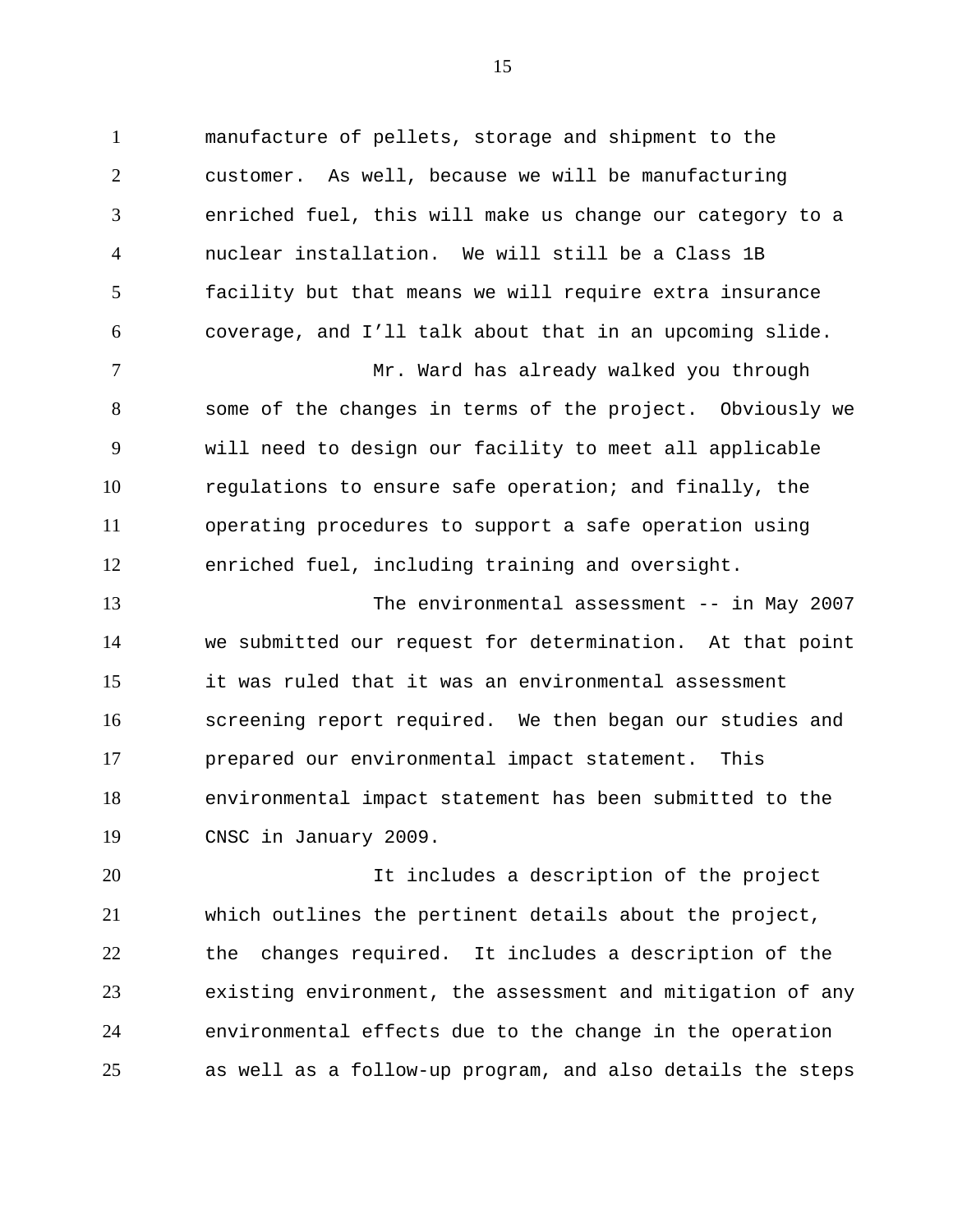1 taken to consult the public and to communicate with the 2 public and stakeholders.

3 4 5 6 7 8 9 10 11 12 13 14 Following the submission of our report, CNSC staff prepared their own EA Screening Report. The conclusions from our environmental assessment are that the project is unlikely to cause significant adverse environmental effects taking into account all mitigation and control measures. Criticality safety is not a requirement when handling natural uranium which is our current operation. However, once an operation goes above natural, there is a requirement to have a criticality safety program. Our company is very fortunate that we have

15 16 17 18 19 20 21 a parent company in Wilmington that has been manufacturing enriched ore for over 40 years safely. They have robust and mature programs and that these are considered world class. We are able to leverage them since we are part of the same organization and we report operationally to them, so it's actually a perfect fit from the safety point of view.

22 23 24 25 Very early on in the project, we established our own criticality safety program with staff being trained in Wilmington to their standards and the qualification of the staff is pending. Our nuclear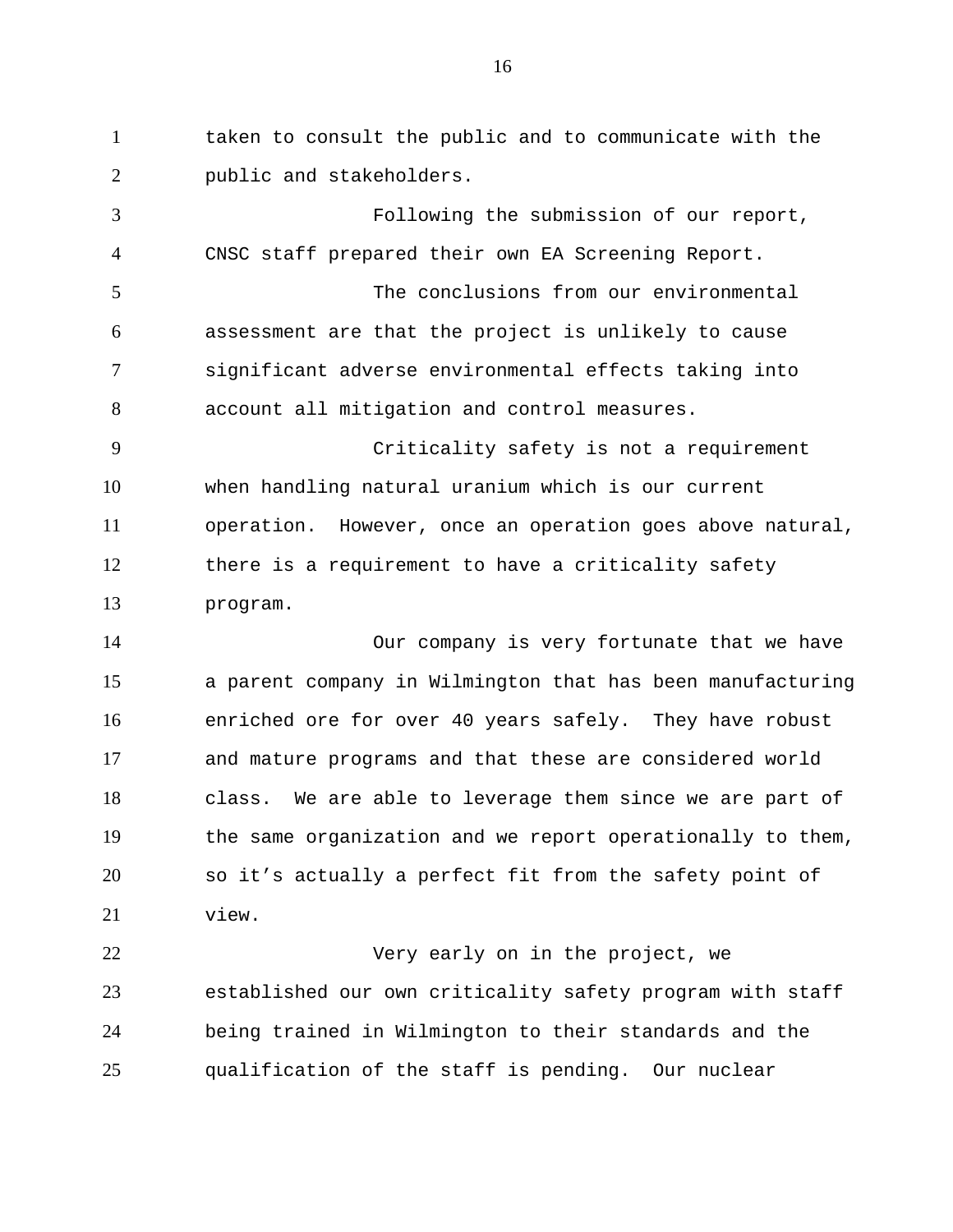1 criticality safety program meets CNSC requirements, 2 3 including all applicable ANSI series of standards which are the international standard.

4 5 6 We have prepared a program manual. It has two parts to it which align well with what our plans are in terms of operation.

7 8 9 10 11 12 The first part supports a safe operation of small quantities below a critical mass and the second part is for full production. We have the draft completed. It's currently undergoing internal review within our company and our plans are to submit it to the CNSC this quarter.

13 14 15 16 17 18 19 20 21 Just if you are able to go back -- I just want to highlight the picture there; it's output of a criticality safety modelling software that we have. We have a half-dozen established codes that have been validated and this is a typical output showing the ability to model a complex geometry of source material and containers and shielding and, in this particular case, it's the vacuum cleaner that we worked with Wilmington staff to complete the criticality safety analysis.

22 23 24 25 Under "Security and Transportation", any amounts greater than 10 kilograms put us into Category 3 security. Our facility security has been assessed internally and externally and found to meet Category 3.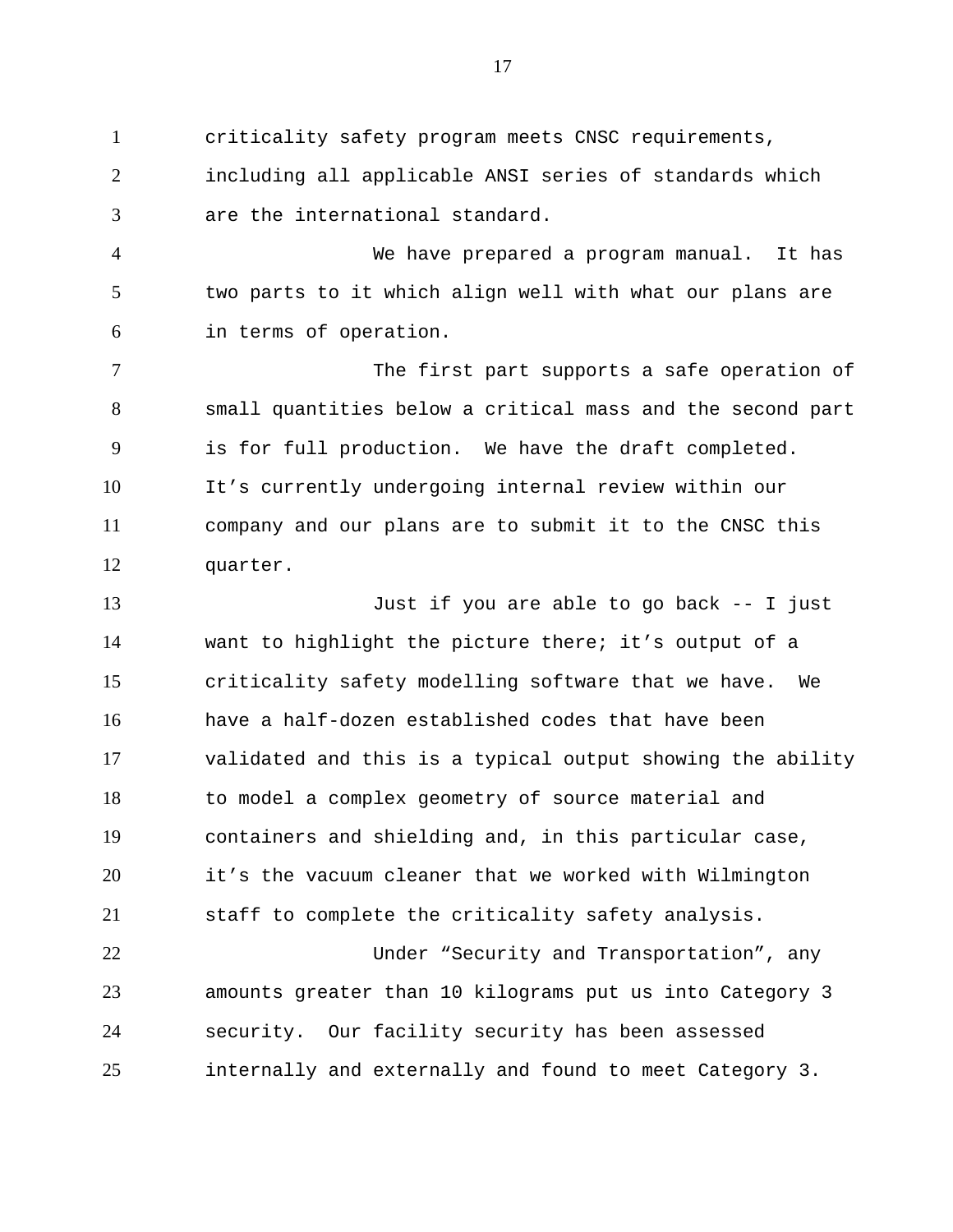1 However, as is customary in the company we, as an 2 3 4 5 6 7 8 9 10 11 12 13 14 15 16 17 18 19 20 21 22 23 24 objective, aim to go beyond any regulatory standards or requirements and adopt wherever possible best practices, and we will be doing this for security using our Wilmington parent company for example. For "Transportation", we will need to apply for import licences depending on where the material is coming from and we will also require transport licences, and we will do that in advance of the actual transportation. We will need to upgrade our transportation security plan to include scenarios for enriched fuel. Currently, we have a plan that's been filed with Transport Canada which includes scenarios only for natural uranium and those will need to be updated. There is a certified transport package which has been approved for use in Canada and U.S. called the NPC and this is our preliminary choice of a container because it has been qualified. Any quantity above critical mass requires us to become designated as a nuclear installation and, for this reason, there are considerations in terms of additional coverage. We have begun discussions with the National Insurance Board of Canada to secure the required insurance

25 or to determine the policies and requirements and process.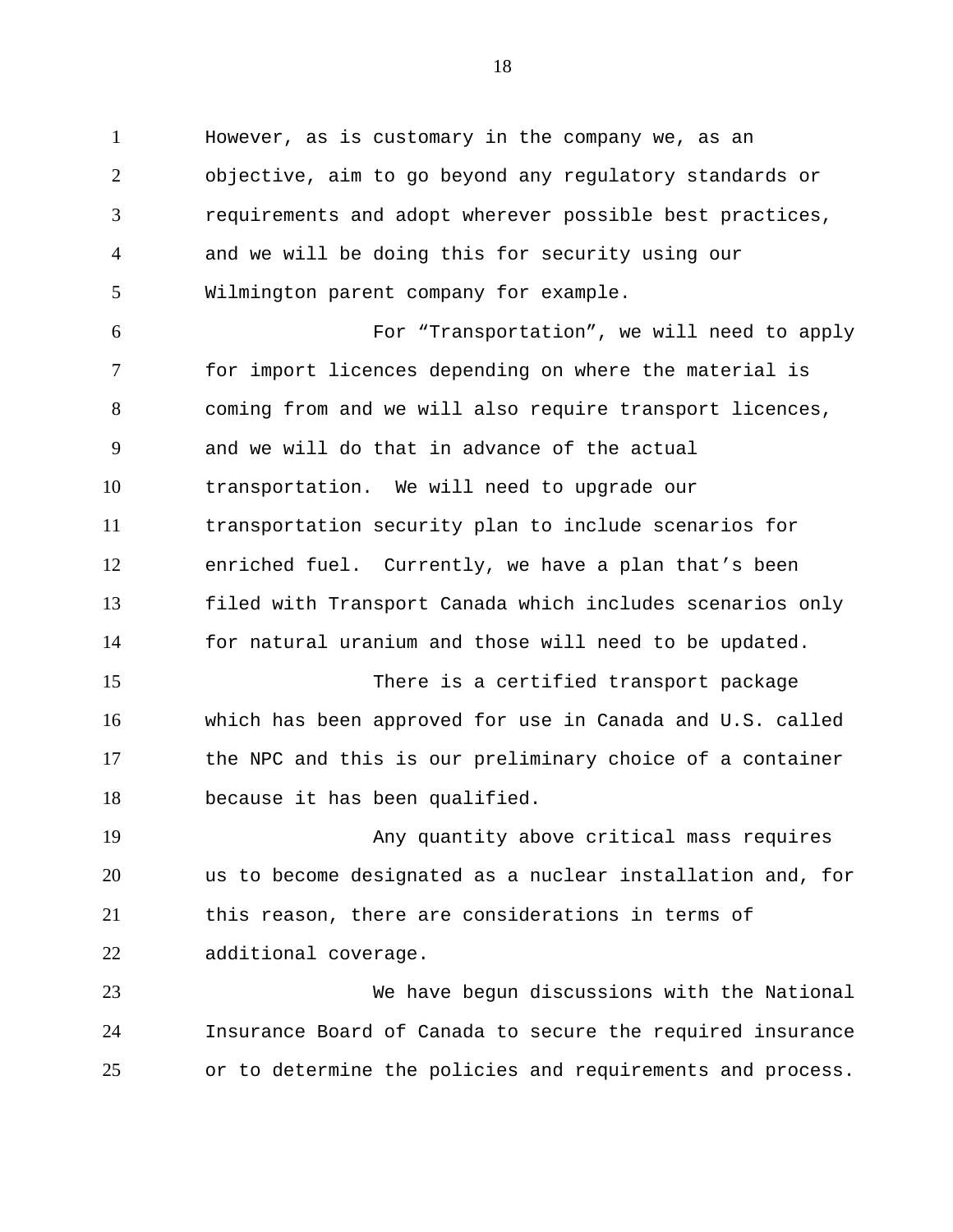1 The timing for this really depends on the market need for 2 3 enriched fuel and this is not estimated to occur anytime before 2016.

4 5 6 7 8 9 We propose to advise the CNSC at least six months prior to the anticipated need for full production in order to establish the required insurance. The monetary amount has already been determined in consideration of site-specific risks and applicable standards.

10 11 At this point, I will return the presentation back to Mr. Ward.

12 13 14 15 16 17 18 19 20 21 22 **MR. WARD:** Mark Ward, for the record. In summary, our current programs are effective and robust, resulting in a history of safe and compliant operation at GHC. Environmental impacts have been evaluated and no significant adverse environmental effects are anticipated as a result of this project. Criticality safety capability is in place and we have programs in development. Thank you, and that concludes our presentation. **THE CHAIRMAN:** Thank you very much.

23 24 25 I'd like to move now to a presentation by CNSC staff and I understand that Mr. Elder will make this presentation. The floor is yours.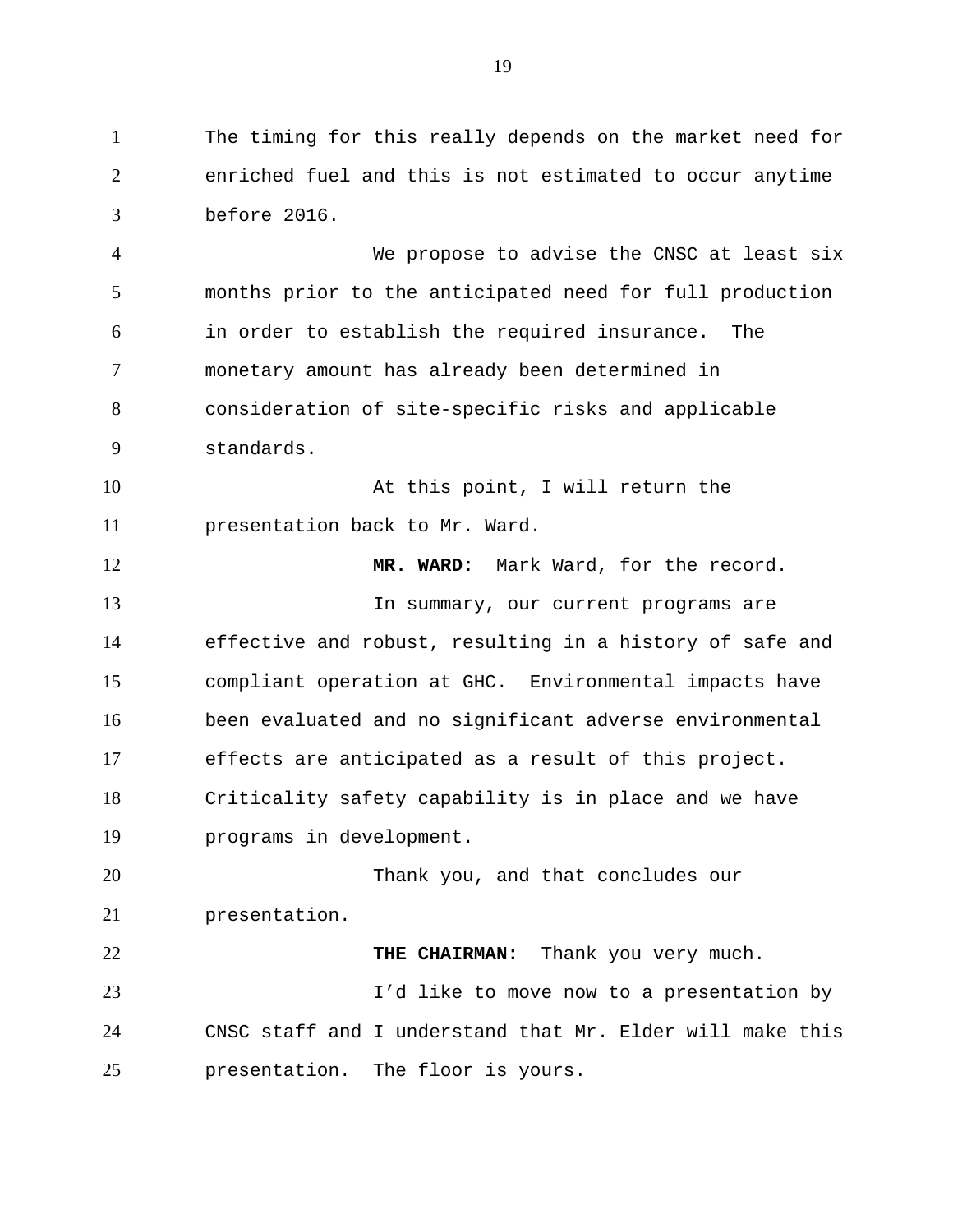1 2 3 4 5 6 7 8 9 10 11 12 13 14 15 16 17 18 19 20 21 22 23 24 25 **10-H2 / 10-H3 / 10-H3.A Oral presentation by CNSC staff MR. ELDER:** Thank you. Good morning, Mr. President, members of the Commission. My name is Peter Elder. I'm the Director General of the Directorate of Nuclear Cycle and Facilities Regulation. With me today are Mr. B.R. Ravishankar, Director of the Processing and Research Facilities Division; Mr. Gerald Crawford, Project Officer for GE-Hitachi's Peterborough facility. Behind me that will be part of the presentation I have Mr. Brian Torrie, Director of our Environmental Assessment Division and Dr. Caroline Ducros, Environmental Assessment Specialist and, in addition, we have members of our licensing compliance team who are also present to answer any questions. This licence amendment, as GE has already mentioned, is to allow them to assemble enriched uranium bundles -- fuel bundles -- at their Peterborough facility. CNSC staff has prepared three CMDs associated with this one. This request, CMD 10-H2, will address the requirement for the environmental assessment. CMD 10-H3 talks about the licensing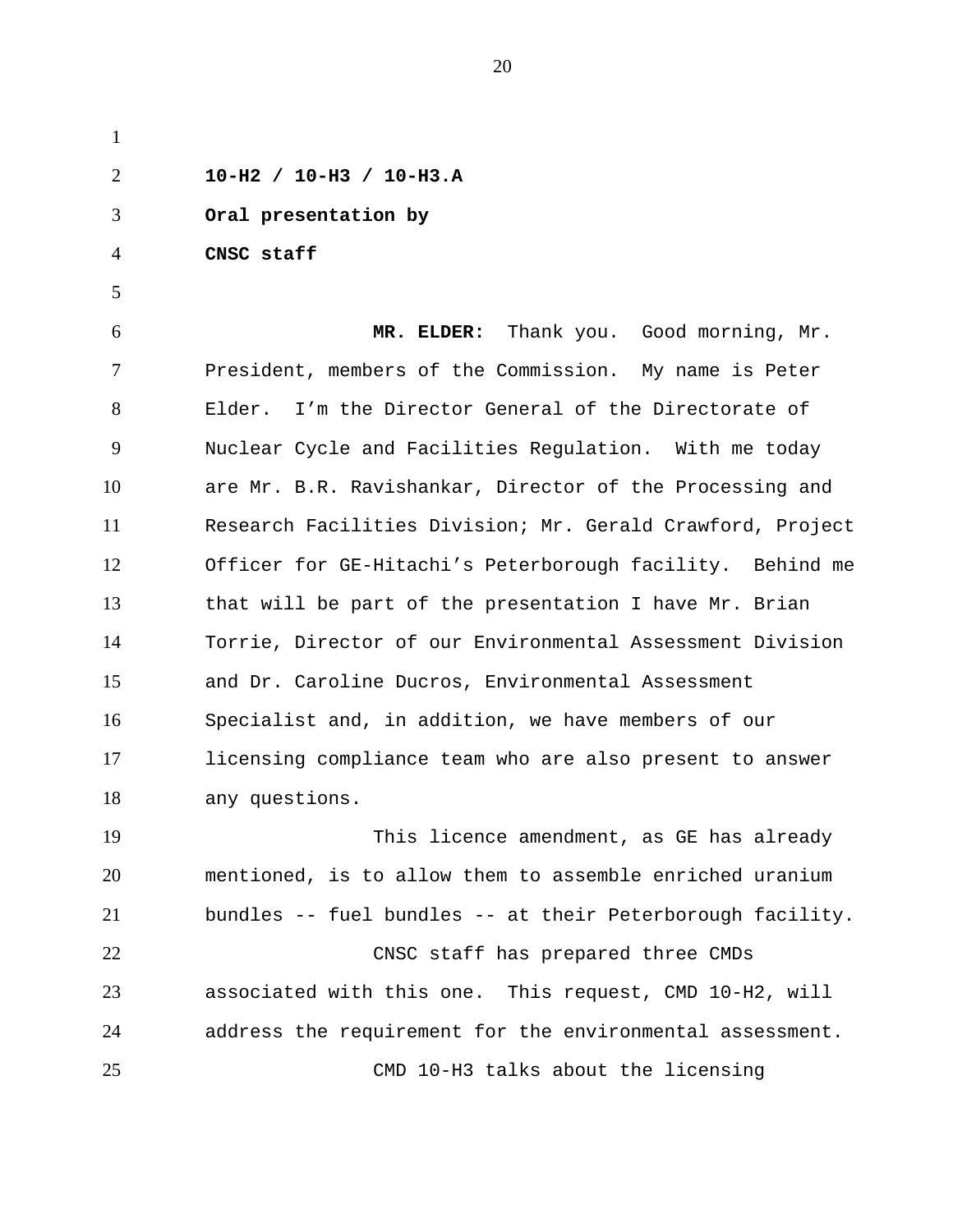1 requirements for the amendment and there is also a 2 3 4 5 6 7 8 9 10 11 12 13 14 15 16 17 18 19 20 21 22 23 24 supplemental CMD, H3.A, to address the specific issue of the application of the *Nuclear Liability Act*. This presentation today covers all three CMDs. I will now turn the next -- turn to Mr. Ravishankar for the next part of the presentation. **MR. RAVISHANKAR:** Good morning, Mr. President and members of the Commission. The two CMDs being presented today provide CNSC staff's analysis and review of the licence amendment application and recommends to the Commission the approval of the licence amendment application. GE-Hitachi requested a licence amendment in May 2007 to assemble lowenriched fuel bundles at their Peterborough facility. Following this, CNSC staff determined that an Environmental Assessment Screening Report would be required under the *Canadian Environmental Assessment Act*. Licensing requirements and the Environmental Impact Statement were developed in 2008. Following this, GE-Hitachi sent an updated licence amendment request presenting more detailed production information in July 2009. CNSC staff has reviewed the licence amendment request and the associated documentation. The

EA Screening Report concludes that the requirements of the

25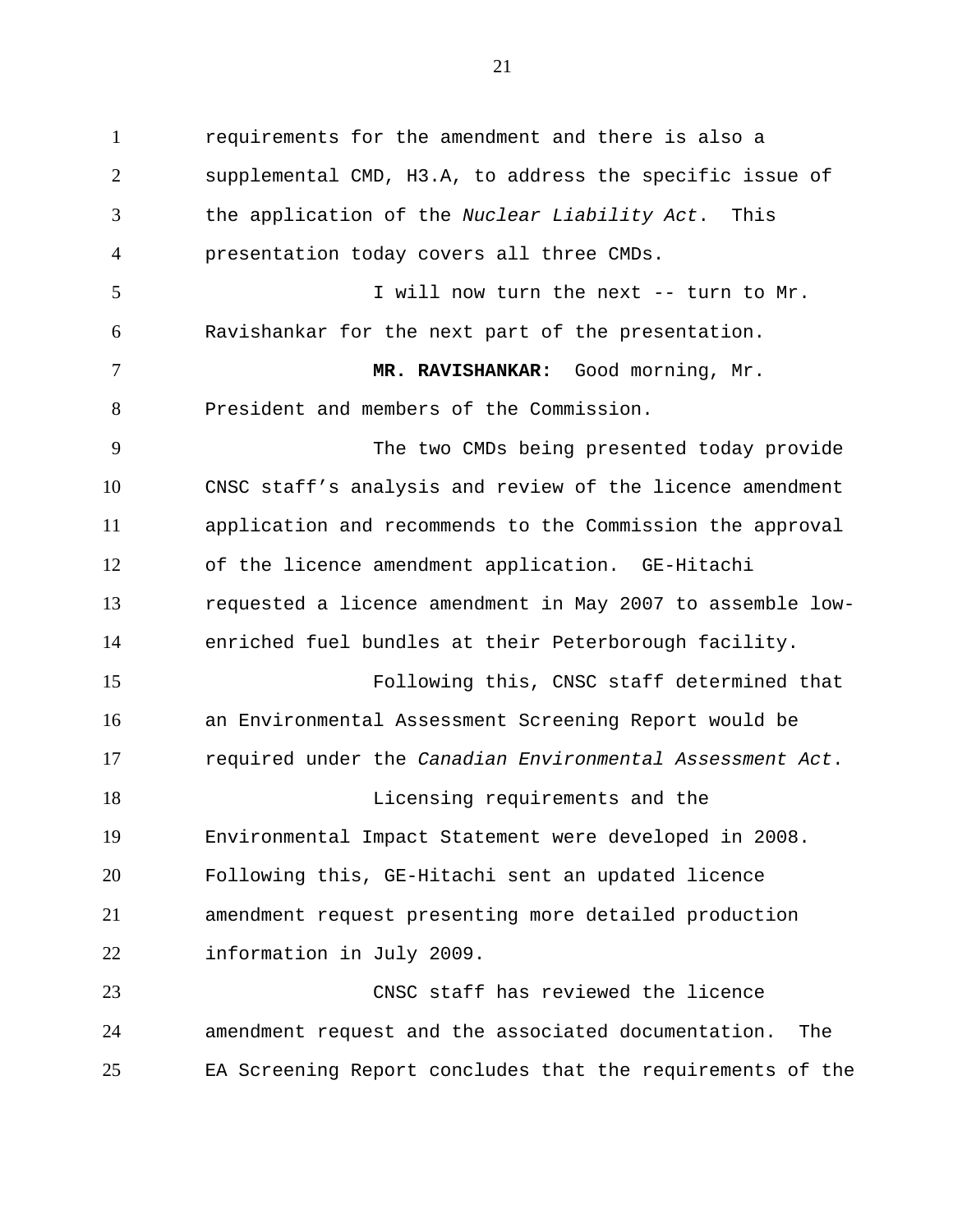1 *Canadian Environmental Assessment Act* have been 2 3 4 5 6 7 8 9 10 11 12 13 14 15 16 17 18 19 20 21 22 23 24 25 effectively carried out and that no significant adverse environmental effects are anticipated as a result of implementing this project. The licensing CMD concludes that a nuclear criticality safety program is required and proposes licence conditions in the amended licence. It also concludes that the existing safety programs are acceptable or will be acceptable with minor additions. The facility will also need to be designated as a nuclear installation under the *Nuclear Liability Act.* This is discussed in more detail in the supplementary CMD. Dr. Ducros will now continue with the environmental assessment part of this presentation. **DR. DUCROS:** Good morning, Mr. President and members of the Commission. My name is Caroline Ducros; I am the EA Specialist assigned to this project. Since an environmental assessment has never been done on this facility as it preceded the *Canadian Environmental Assessment Act* legislation, the EA for this licence amendment considered all aspects of the uranium fuel bundle assembly. It should be noted that this is not a uranium processing facility.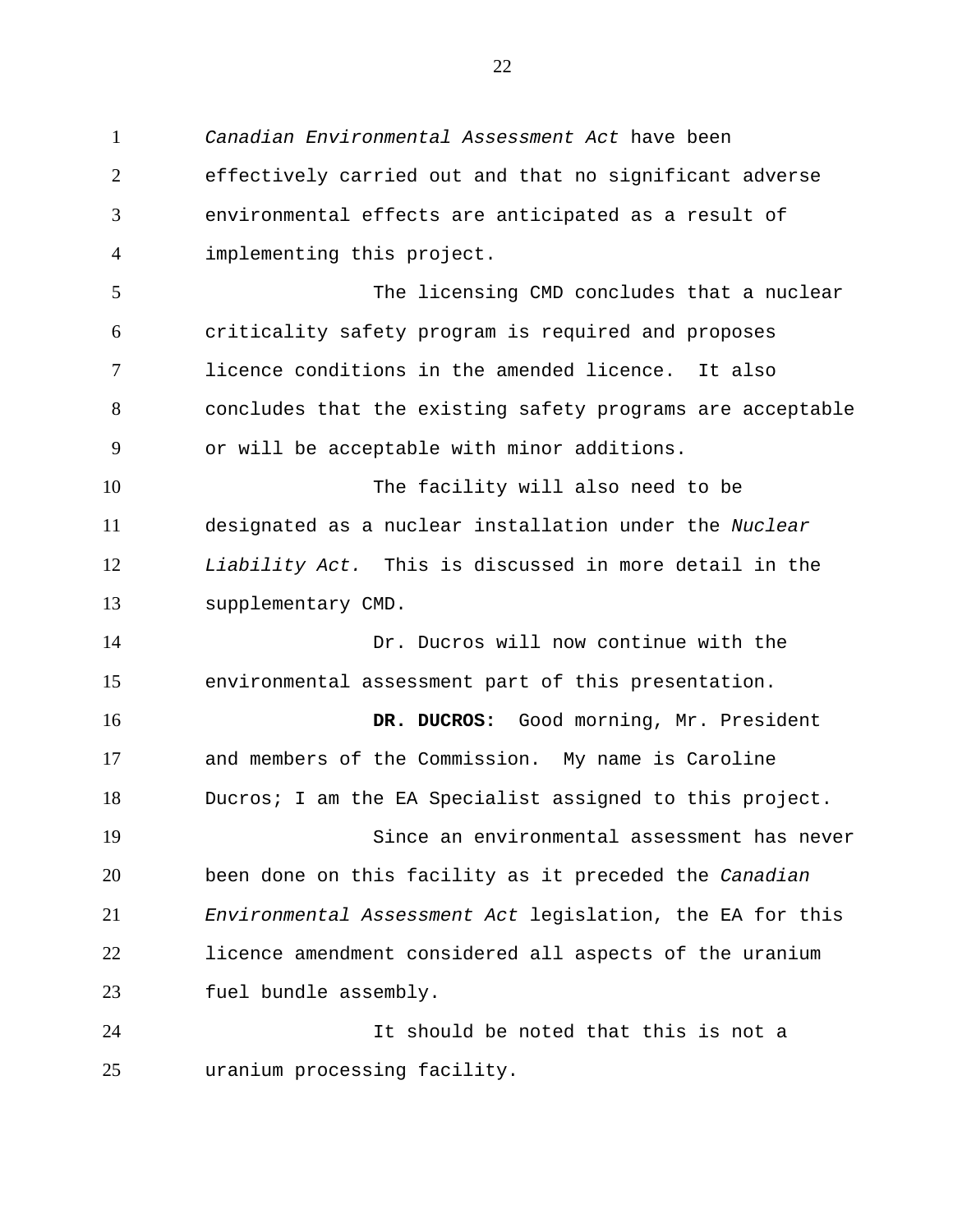1 The proposed project involves the addition 2 3 4 5 6 7 of new equipment to support an enriched uranium fuel bundle assembly line, including a pellet receipt area, a fuel bundle production area and a fuel bundle storage area. The new bundle production area proposes to be concurrent but physically separate from the existing production line.

8 9 10 11 No new structures or new licensed facilities are proposed. No expansion to the licensed area is proposed and no change in production limit is requested.

12 13 14 15 16 17 All chemicals used in the assembly of the fuel bundles were assessed in the EA and meet standards considered acceptable by the CNSC staff. Details of this assessment can be found in the Screening Report attached to CMD 10-H2. The environmental assessment used the most up-to-date data at the time which was for 2008.

18 19 20 21 22 23 24 25 Historically, the uranium releases to the environment from this facility have been extremely low. The combined releases of uranium in any one year have not exceeded 1 gram. GE-Hitachi calculated in their environmental impact statement report the uranium in air concentrations at the fence line around the facility. This is a million times less than Health Canada and the Ontario Ministry of Environment guidelines.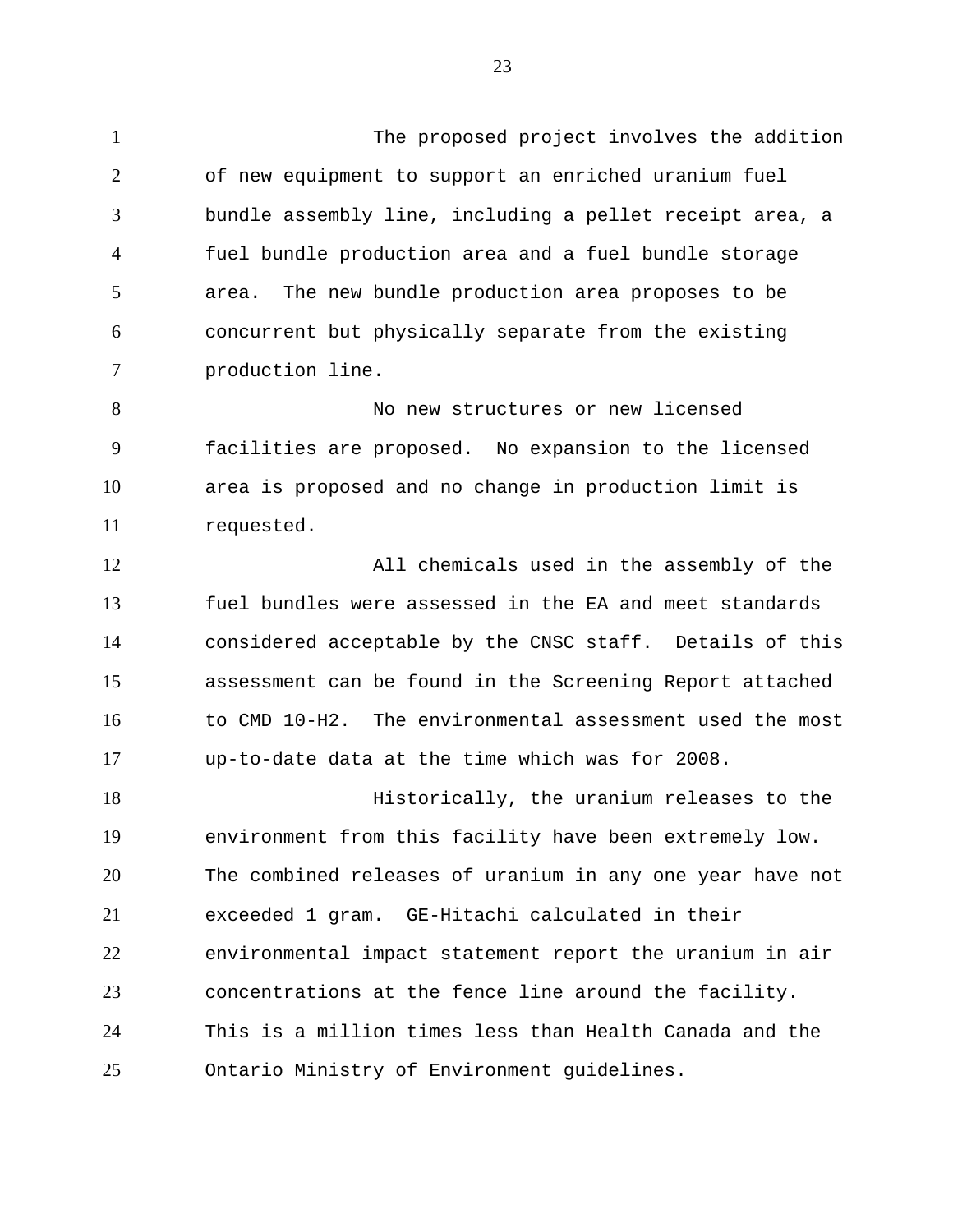1 The CNSC licence limit for the maximum 2 3 4 5 6 7 concentration of uranium to the sewer is six parts per million in each batch. At this level, there are no health effects. The concentration of uranium in the final effluence to the municipal sewer is very small and below the Health Canada drinking water objective of 20 micrograms per litre.

8 9 10 11 12 13 14 15 The bounding case for the environmental assessment considered the production of five percent enriched uranium fuel bundles at the maximum licence capacity of 1,800 tonnes per year. In this case, the uranium in air concentration would represent 0.001 percent of the public dose limit and would be within the natural variability of uranium in a local environment and have no health effects.

16 17 18 19 20 21 22 In terms of public engagement, the draft EA guidelines were sent to stakeholders for comment and a notice and copy was sent to the Peterborough Public Library and the CNSC Library. The following First Nations also received a copy of the draft EA guidelines for review; Hiawatha First Nation, Curve Lake First Nation and Alderville First Nation.

23 24 25 For the draft Screening Report, copies of the report went to Curve Lake First Nation, Alderville Ojibways First Nation, the Ojibways of Hiawatha First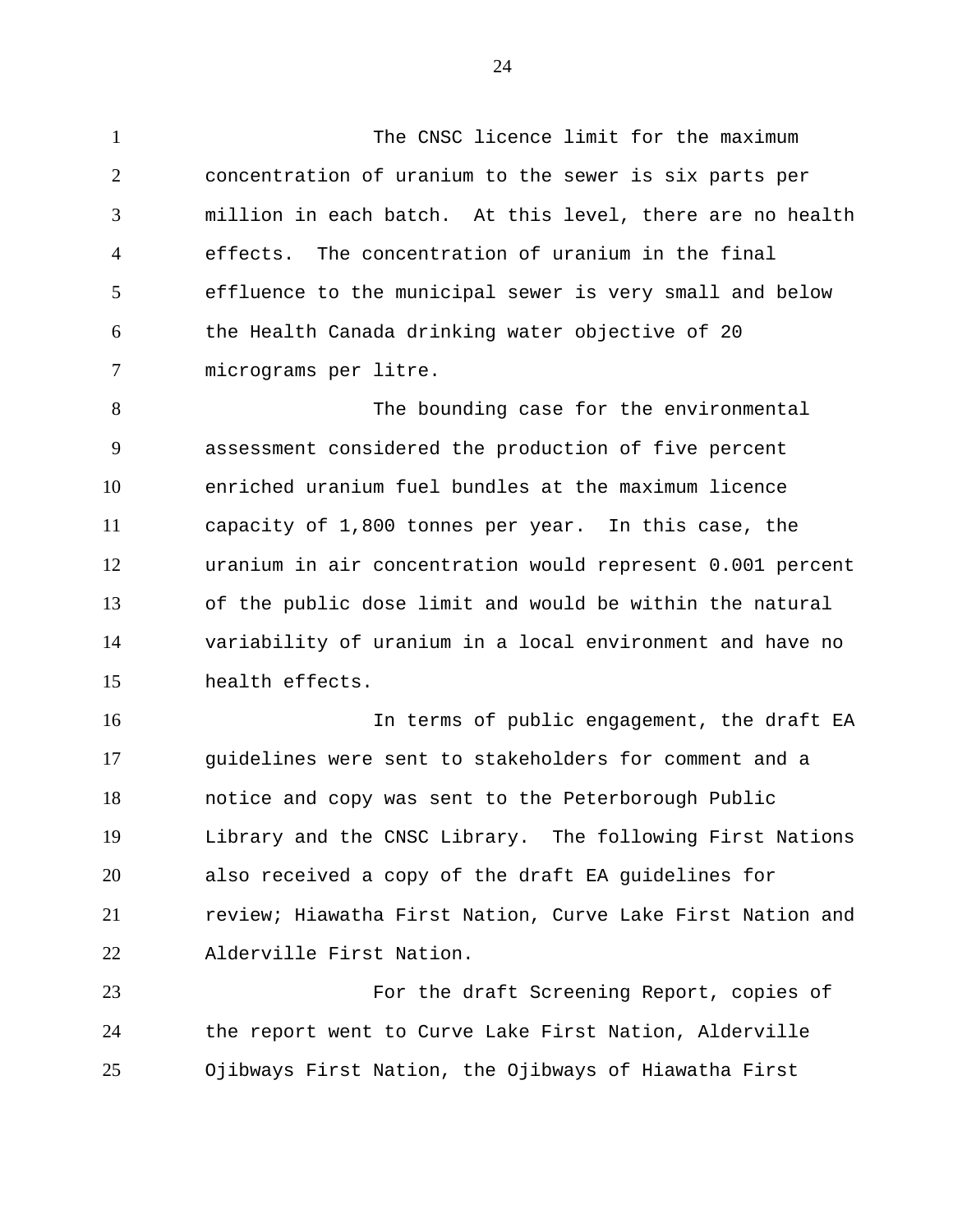1 Nation, Kawartha Nishnawbe First Nation and the Métis 2 3 4 5 6 Nation of Ontario. Copies were also sent to the Peterborough Public Library and the CNSC Library and four members of the public who made themselves known to us. Eight members of the public also requested and were sent copies during the review period.

7 8 9 10 11 12 13 14 15 None of the First Nations provided comments on the Screening Report. Comments were received from Environment Canada, from the Ontario Ministry of the Environment and from the City of Peterborough. These concerns -- their concerns included the desire that the report include an identification of waste disposal sites, a description of the remediation efforts in the event of a criticality safety accident, and the engineering and administrative controls.

16 17 18 A more detailed description of these comments can be found in the disposition table appended to the Screening Report attached to the CMD 10-H2.

19 20 21 22 23 24 Eight members of the public provided comments on the Screening Report. Many comments were general in that they did not relate specifically to this project, but expressed concerns regarding the life cycle of uranium in general. All comments received were recorded and considered.

25

Where appropriate, some of the text of the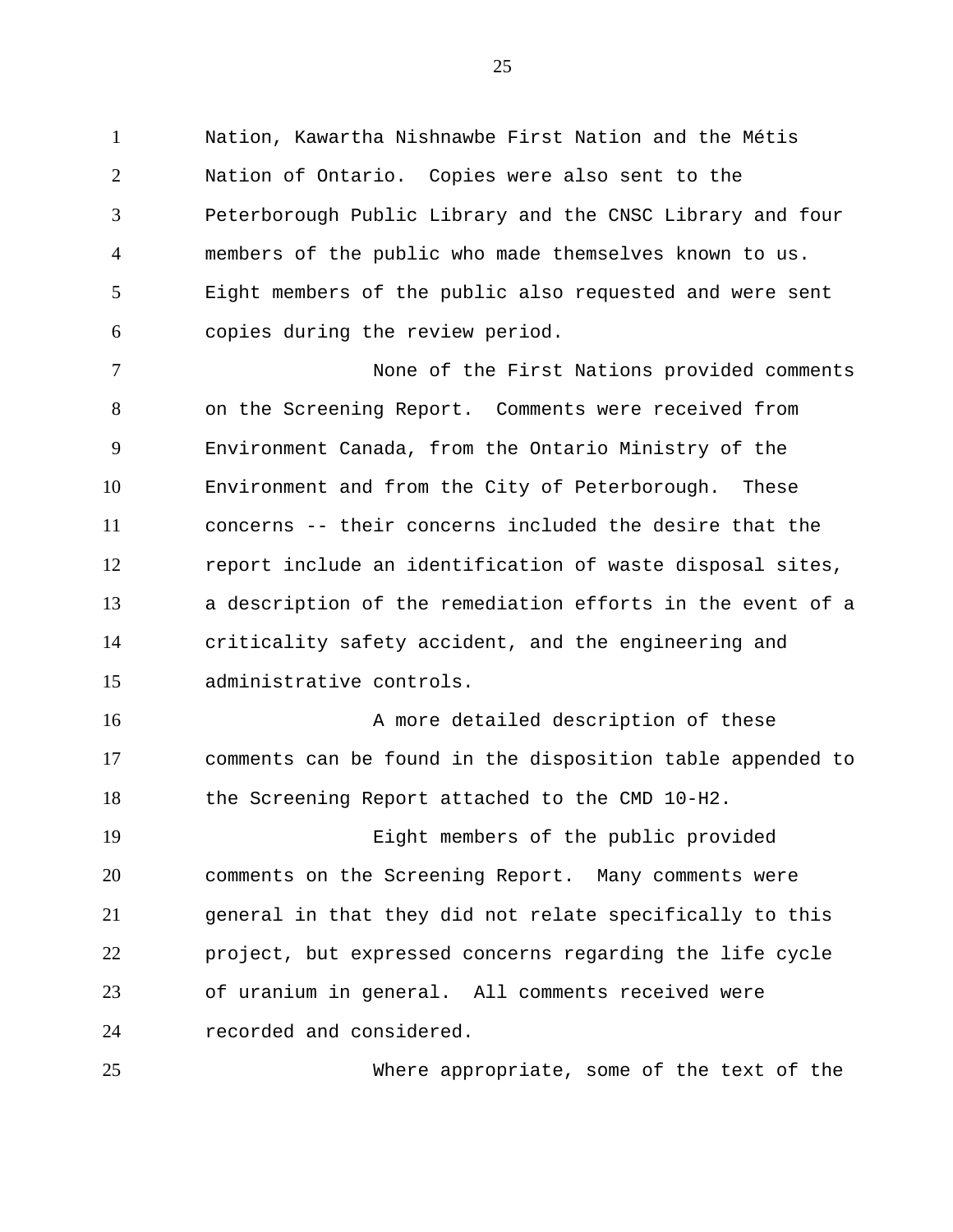1 Screening Report was amended to clarify where there were 2 3 4 ambiguities. The disposition table indicating how all the comments were considered can be found in Attachment B of the Screening Report attached to the EA CMD.

5 6 7 8 9 10 11 12 13 14 The EA CMD 10-H2 concludes that the requirements of the *Canadian Environmental Assessment Act*  were followed and that no likely significant environmental effects were identified. A CEAA follow-up program was considered appropriate for this project and the conditions of the follow-up program will be incorporated into the CNSC licensing and compliance program. Therefore, the follow-up program focuses on confirming the anticipated low releases of uranium to the air and water and on the adequacy of the nuclear criticality safety program.

15 16 17 18 The annual compliance report will be used to demonstrate that the anticipated low releases have been achieved and that the nuclear criticality safety program is effective.

19 20 21 22 23 24 25 To publicly demonstrate the environmental effects of the project were as predicated in the licensee's environmental impact statement and that the mitigation measures were effective, the annual compliance report for the full three years following the licence amendment, if granted, will be made available on the CEAA registry.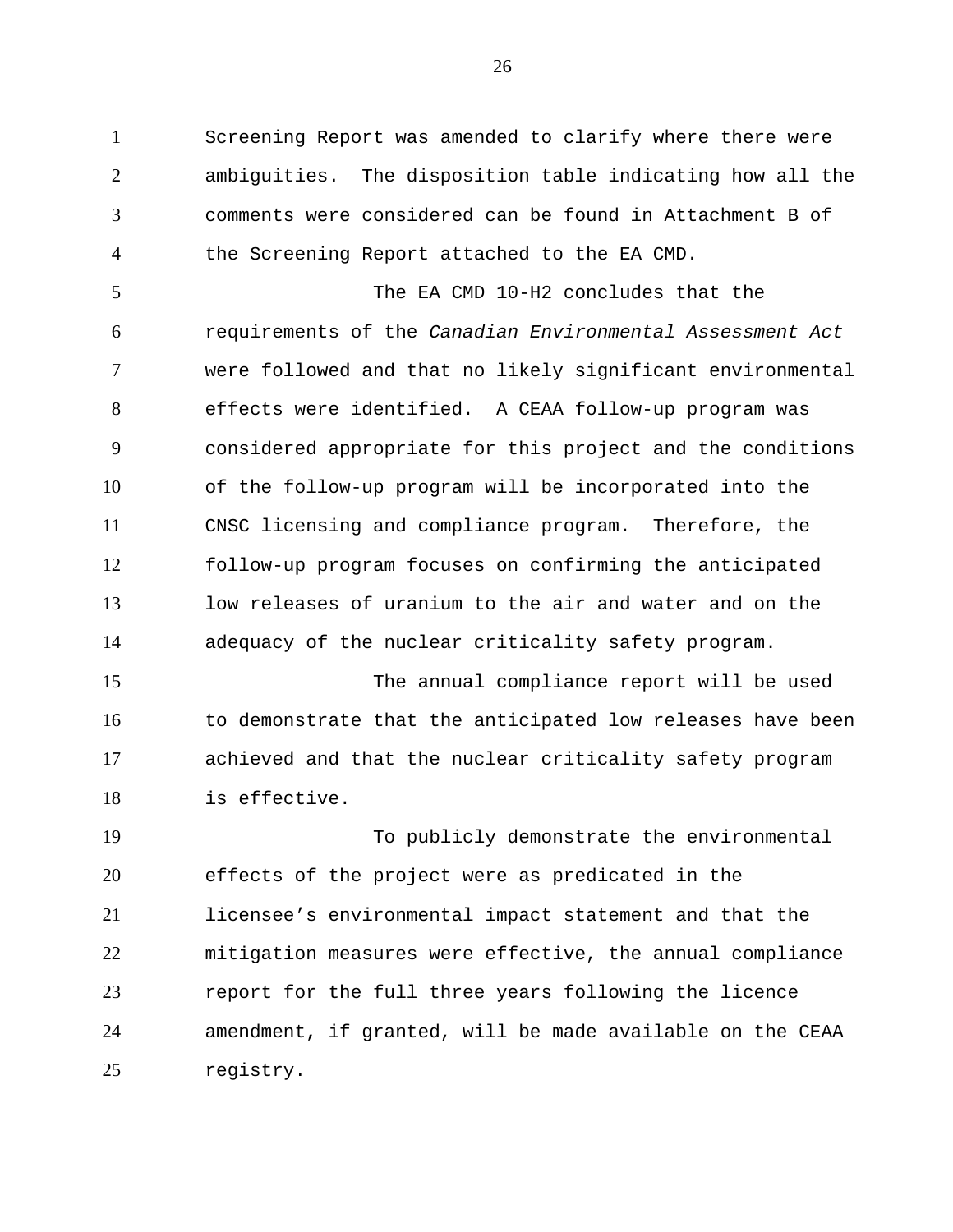1 I will now hand over the remaining part of 2 3 4 5 6 7 8 9 10 11 12 13 14 15 16 17 18 19 20 21 22 23 24 25 the presentation to Mr. Crawford. **MR. CRAWFORD:** Good morning, Mr. President and members of the Commission. CMD 10-H3 presents the results of the CNSC staff's review of the proposed amendment. The existing licence conditions do not need to be changed as a result of this amendment, however, a new program for nuclear criticality safety is required and will have to be implemented before enriched uranium is allowed into the facility. To ensure this is done, assessive(sic) new licence conditions are proposed in the amended licence. The existing IAEA safeguards document will need to be updated and the facility may be subjected to additional inspections by the IAEA. The current security arrangements at the facility are appropriate for Category 3 nuclear material. Additional security requirements are required for the transportation of enriched uranium and these are discussed separately in a security CMD, 10-H3.B Minor changes that are required in the area of fire protection and emergency preparedness will be identified in the review process for the new nuclear criticality manual.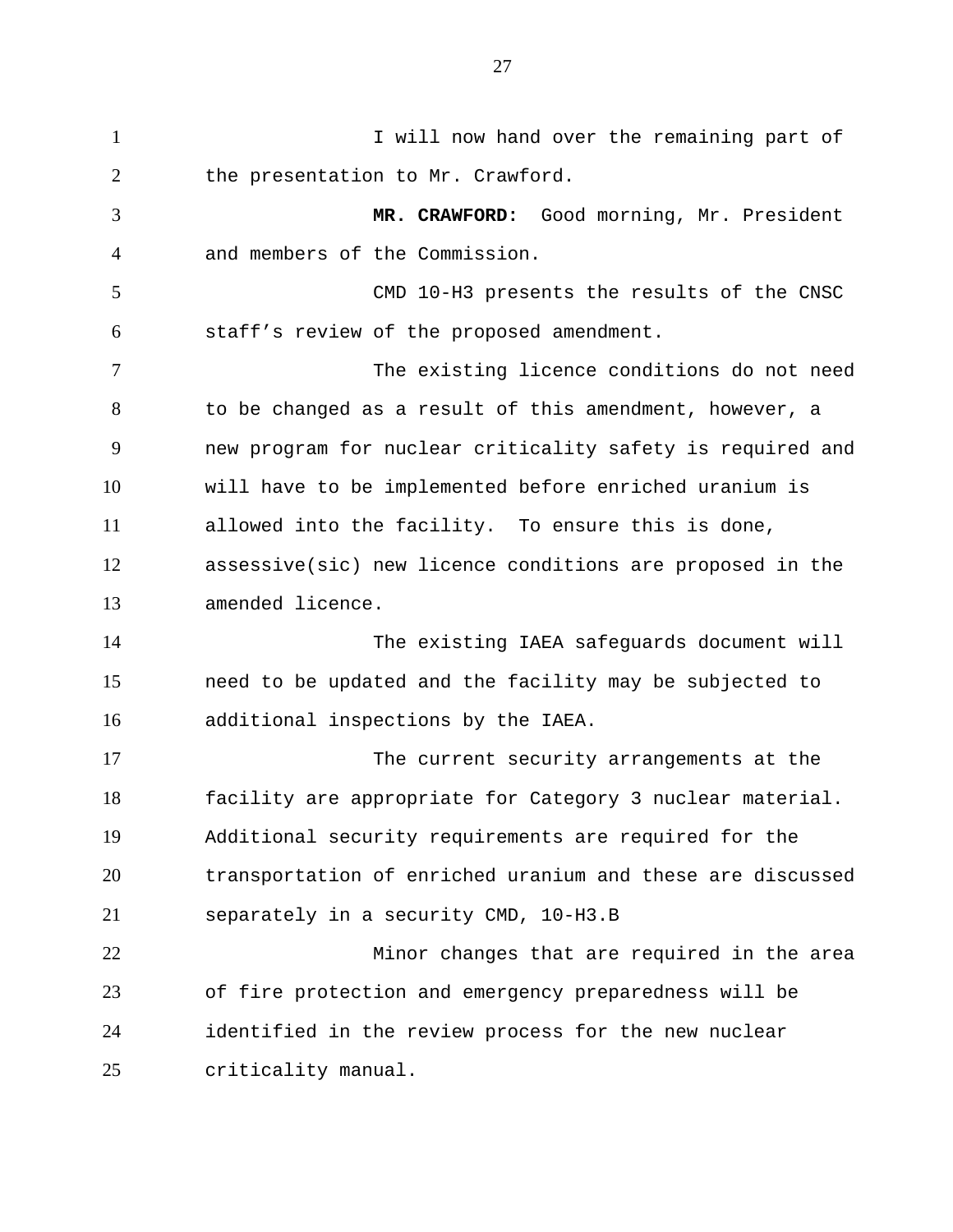1 Nuclear criticality safety is the 2 3 4 5 6 7 8 9 10 11 12 13 14 15 16 17 18 prevention of inadvertent fission-chain reaction accidents outside of reactors. CNSC has used national and international safeguards for regulating facilities in Canada that possess enriched uranium. These comprise Canadian standards, American standards and IAEA standards. This is an example of some of the standards that we have requested or insisted that GE-Hitachi meet and an example of one of the standard documents which are well used in the nuclear industry; in fact, around the world. Before the introduction of enriched uranium, the licensee will have to implement a nuclear criticality safety program which is compliant with these standards. As a holding point towards full-scope operation with enriched uranium, a possession limit of 80 percent of the theoretical smallest critical mass may be

19 20 21 established on the site. Such a limit is considered adequate by both Canadian and these international standards.

22 23 24 25 The Commission has, through a number of previous notice of proceedings and reasons for decision statements, endorsed this concept that the limit of 80 percent of the theoretical smallest critical mass is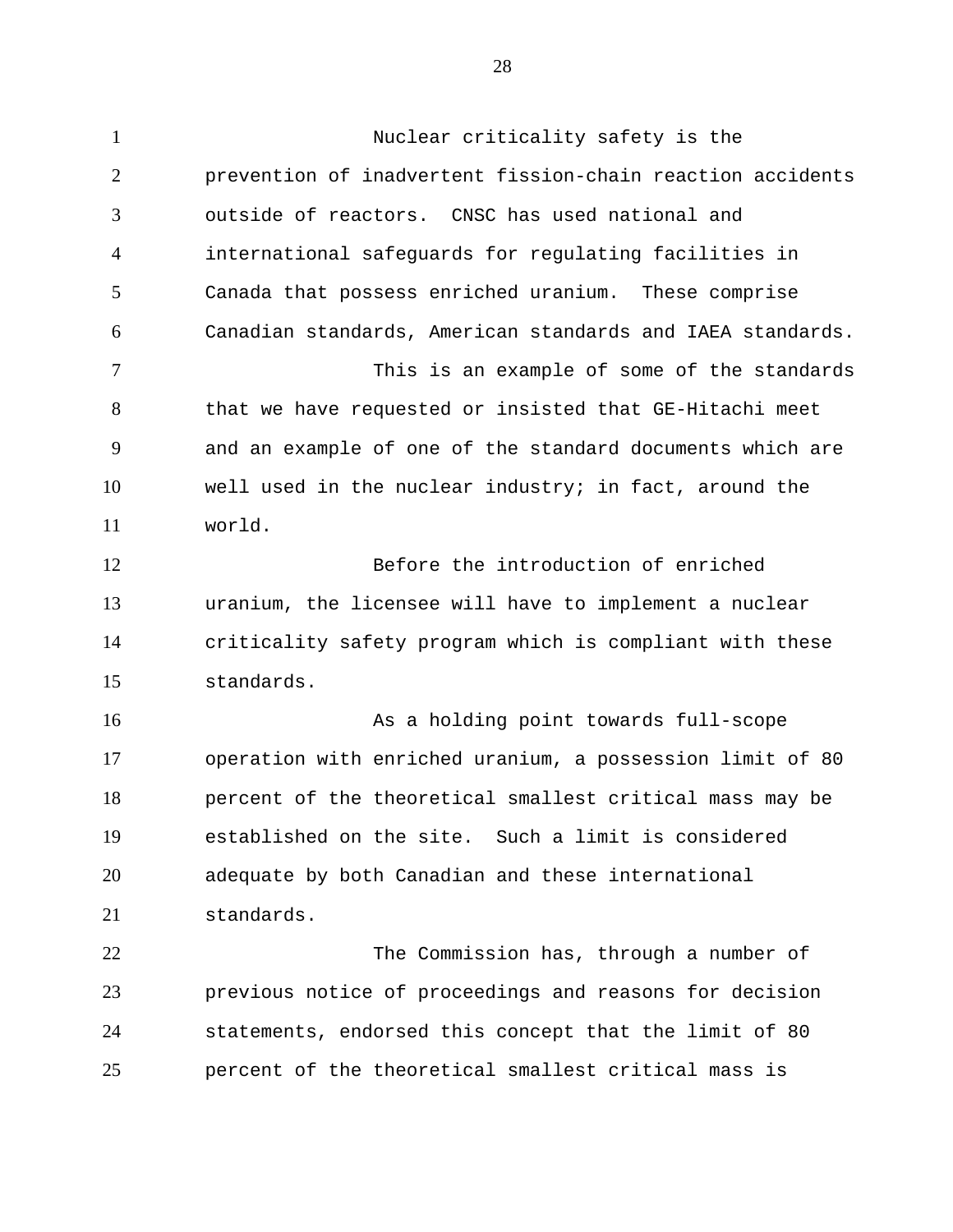1 adequate, since it is theoretically not possible to have a 2 3 4 5 6 7 8 9 10 11 12 13 14 15 16 17 18 19 20 21 22 23 24 nuclear criticality event during operations with 80 percent of the smallest critical mass on site. CNSC staff will review the licensee's nuclear criticality safety manual when it is submitted, to ensure that the requirements of all these applicable standards are being implemented. As mentioned on the previous slide, the new licence conditions will require an acceptable nuclear criticality safety program is implemented before the introduction of enriched uranium into the facility. The implementation and maintenance of this program will be verified by the compliant -- by compliance inspections by CNSC staff. Annual security inspections will continue to be made and additional IAEA safeguard inspections may also be required. The current licence for this facility expires on the  $31<sup>st</sup>$  of December this year. A licence renewal application is required in early summer and Commission hearings will be scheduled for the fall. This will give the Commission the opportunity to be updated on the progress made in the assembly of enriched uranium fuel at the facility. The *Nuclear Liability Act*. The *Nuclear* 

29

25

*Liability Act* requires that the onus of nuclear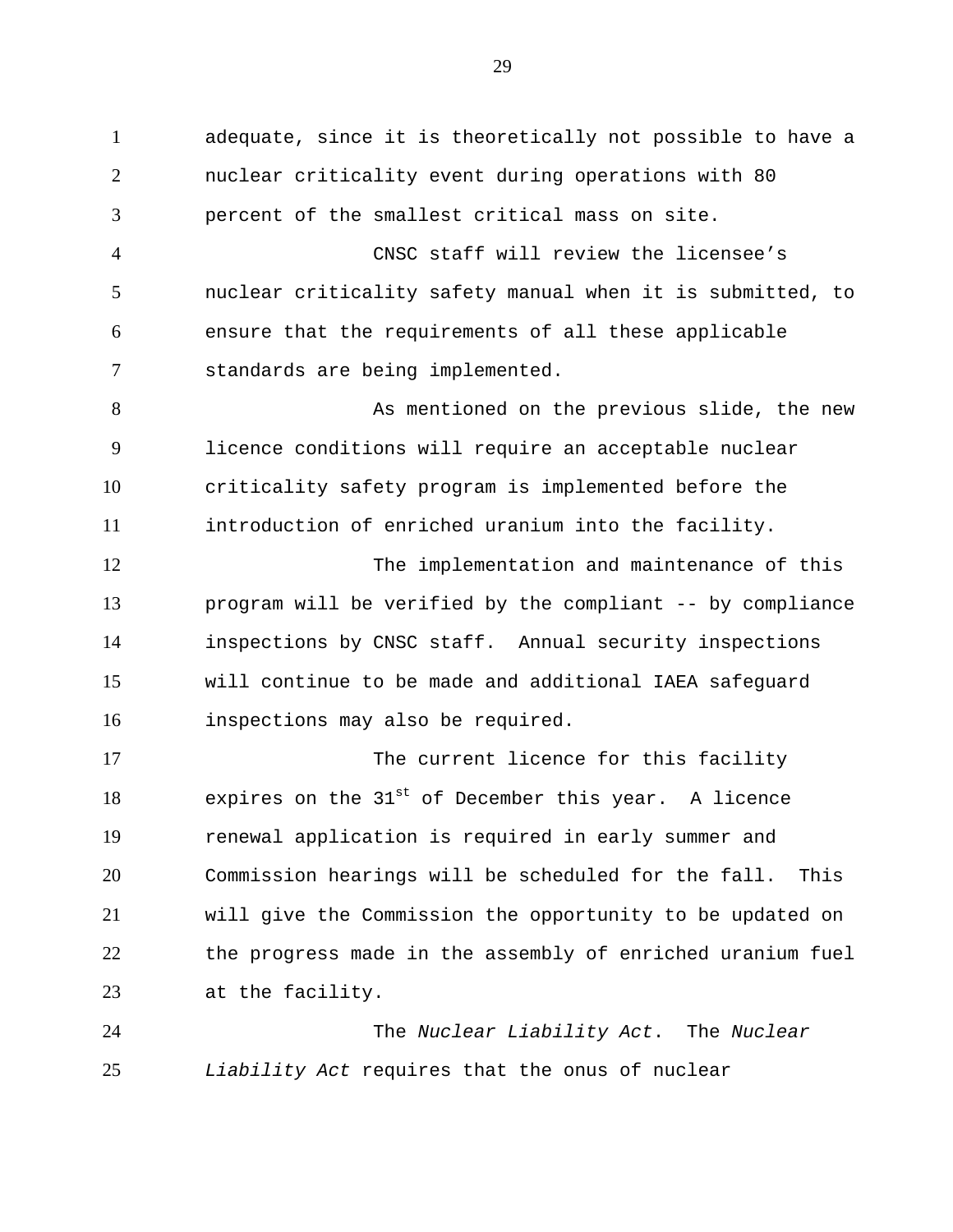1 installations have basic insurance cover for the public 2 3 4 5 6 7 8 9 10 11 12 13 14 15 16 17 18 19 20 21 22 23 24 25 liability in the event of a nuclear accident. The supplementary CMD, 10-H3.A, explains that the presence of a critical mass of enriched uranium is a trigger for the designation of a facility as a nuclear installation. Thus, this GE-Hitachi facility will have to be designated as a nuclear installation as described in the licensing CMD. This would be the second fuel fabrication facility to be designated as a nuclear installation in Canada. In the supplementary CMD, CNSC staff have recommended that the Commission agree to designate GE-Hitachi Peterborough facility as a nuclear installation and set the basic level of  $-$ - the basic insurance at \$8 million. The level of insurance has been assessed using a calculation detailed in Appendix 1 of the licensing CMD. This methodology has been used over the preceding 30 years to calculate the level of basic insurance, the results of which have been previously endorsed by the Commission and, lastly, in CMD 05-H35. It should be noted that the final designation as a nuclear installation will only be required when GE-Hitachi has established a full production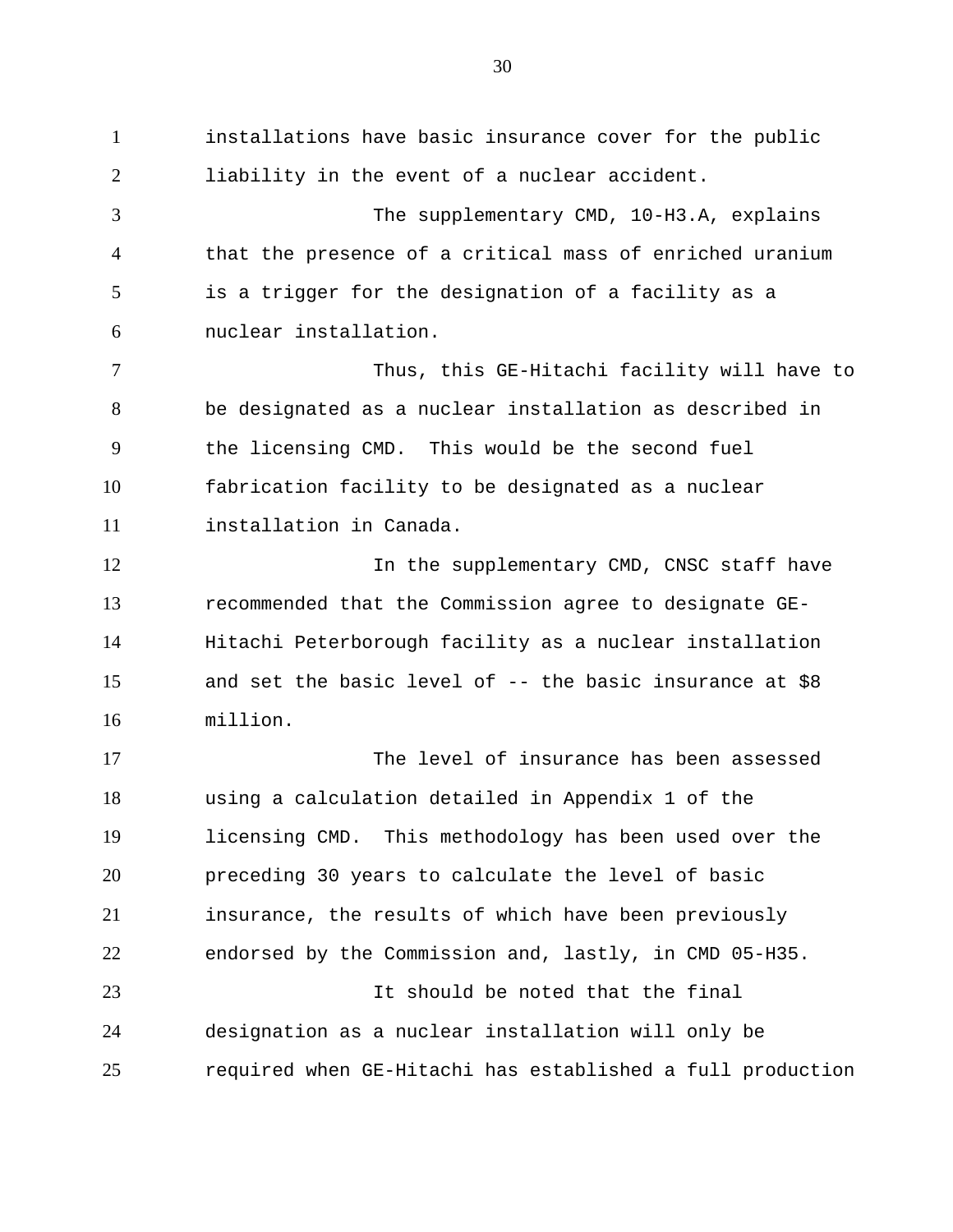1 facility or has accumulated a critical mass of nuclear 2 material at the facility.

3 4 5 6 7 In conclusion, CNSC staff concludes that the EA process has been appropriately carried out for this amendment and recommends that the Commission accept the conclusions of the Screening Report as proposed in the CMD  $10 - H2$ .

8 9 10 11 12 13 14 15 16 Staff also recommends to the Commission that they amend the licence as proposed in CMD 10-H3. Finally, staff request the Commission agrees with the staff's assessment of the requirements under the *Nuclear Liability Act*, agrees to designate the GE-Hitachi Peterborough facility as a nuclear installation with basic insurance of 8 million, and instructs the staff to initiate the process to implement the designation through the Treasury Board.

17 18 This concludes my presentation. I will now return the floor to Mr. Elder.

19 **MR. ELDER:** Thank you.

20 This also concludes the overall

21 22 presentation. CNSC staff is now available to answer any questions.

23 **THE CHAIRMAN:** Thank you.

24 25 Let's now open the floor for questions from Commission members and let me start with Dr. McDill.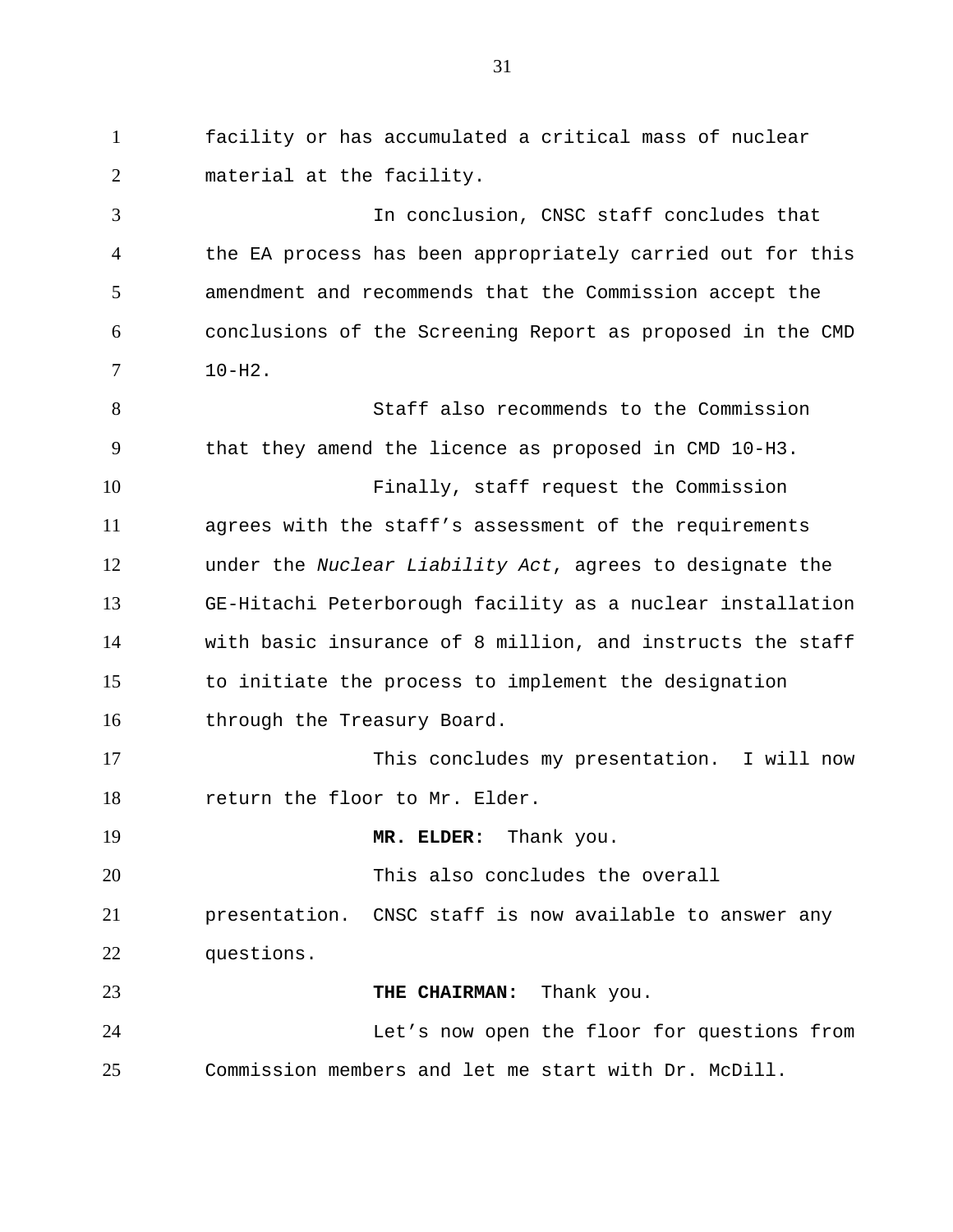1 **MEMBER MCDILL:** Thank you. 2 3 4 5 6 7 8 9 10 11 12 13 14 15 16 17 18 19 20 21 22 23 24 25 My first question is with respect to timelines and it's to GE-Hitachi. I know that 2016 is sort of the end and six months before 2016 sometime you expect to go into production, but other than a date for renewal of a licence in 2010 it's pretty empty between now and then. So can you, without -- I realize there's probably commercial sensitivity -- but can you give us at least some indication of when you expect to have the parallel line assembled, when you might begin to test, perhaps when you expect to reach one critical mass? **MR. WARD:** Okay, Mark Ward, for the record. To talk about the timeline, currently we're involved with a program with AECL for the ACR, the advanced CANDU reactor, and we've been making out-ofreactor bundles, i.e. bundles that do not have LEU in them and some with natural components at this point. I think the first phase as Mr. Desiri mentioned is we would like to be able to make, pending the licence, make some bundles in the next probably two years for AECL for testing. But to answer your question in terms of when the parallel line would come in place, it will really be dependant on the success of AECL and actually selling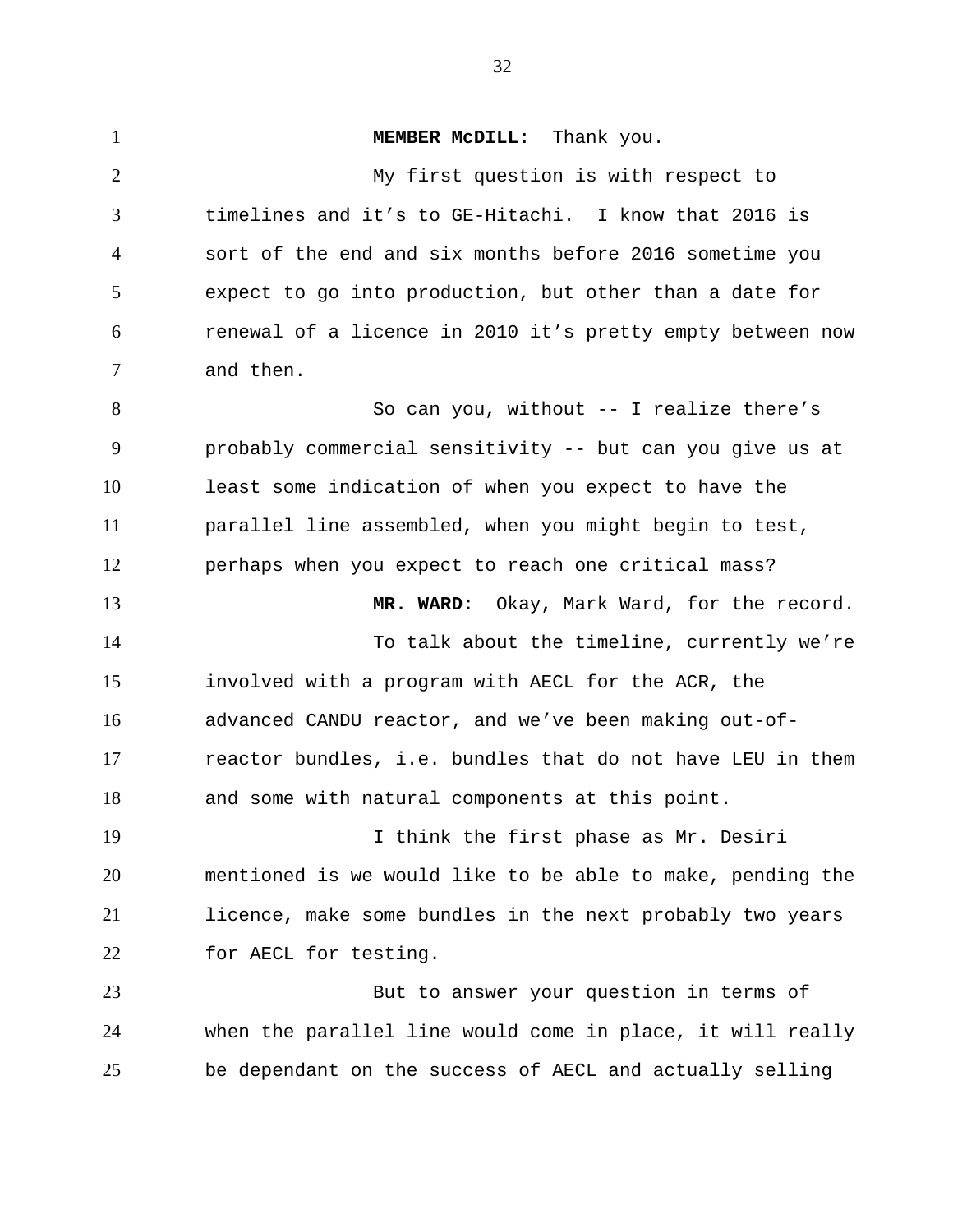1 an advanced CANDU reactor and moving forward with that 2 program.

3 4 5 6 7 8 9 10 11 12 13 14 15 16 17 We anticipate that around 2016 is when they may have the requirement for fuel delivery and then we can just back that up maybe two years for the implementation of a line, maybe around 2014. But at this point, pending the need for the advanced CANDU reactor and the sale of fuel for a reactor, those are our best times. **MEMBER McDILL:** So there are no other anticipated customers that would require such a line? **MR. WARD:** That's correct. There's no other customers for the CANDU technology for this. It will prepare us potentially for the future to process maybe other fuel, non-CANDU fuel in the future, but we don't have line-of-sight to that at this time. **MEMBER McDILL:** Thank you. Does staff have a comment on that?

18 19 20 21 22 23 24 25 **MR. ELDER:** Only that when we talked to GE-Hitachi about this project, especially when it was going to require an environmental assessment, we wanted it to be as broad as possible in terms of not just looking at, you know, the first step, which would be less than a critical mass, to do the test bundles and then come back and do another one for production line. We wanted to make sure that the environmental assessment covered the whole scope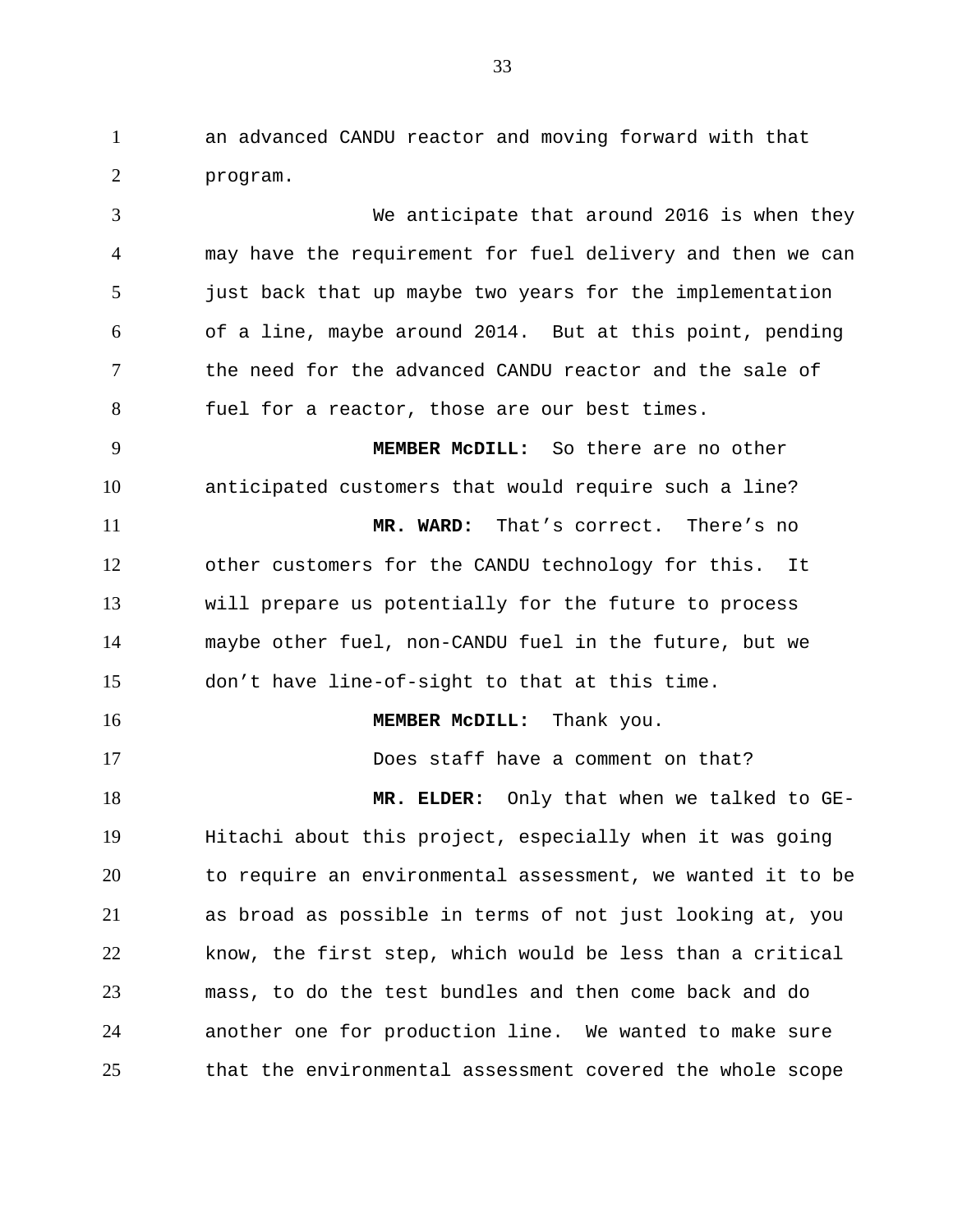1 of the project to -- into construction, assembly of the 2 3 4 5 6 7 8 9 10 11 12 13 14 15 16 17 18 19 20 21 22 23 24 25 bundles on a production basis. And only also then that the requirements for -- in terms of the nuclear criticality program, the standards are the same whether you have -- once you have any is the question of within those standards there's some requirements that are applicable less in the critical mass and there are other requirements applicable above one critical mass. So that in terms of the licence, the important thing was to put in the requirements to have and maintain a nuclear criticality safety program. Once that's there, they -- those standards govern how you behave below one critical mass and below a critical mass or 80 percent of a critical mass and then above, regardless of the timeline. **MEMBER McDILL:** Thank you. My next question is with respect to the transportation packaging. Is there any expectation than anything other than the NPC would be needed? You say "preferred", but does that mean there's a potential that you might need something else and, if so, where does that fit into the testing, design testing and use? **MR. WARD:** Okay, Mark Ward, for the record. It's not that there would be a different container that would be needed but there may be a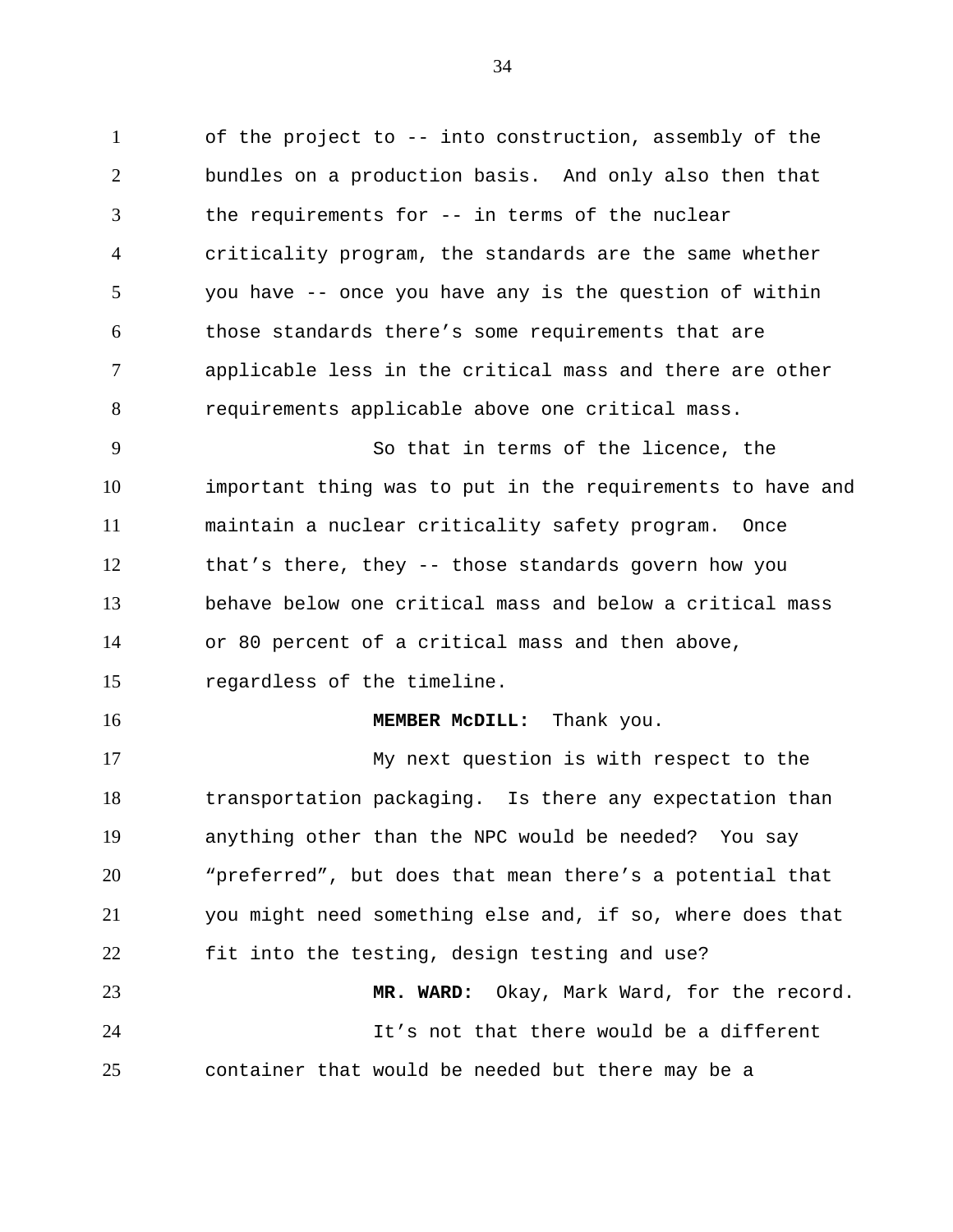1 different container selected. The NPC right now is 2 3 4 5 6 7 8 9 already approved and it's in use with our Wilmington facility, approved both in the U.S. and here in Canada, so it's readily available to transport both the sintered pellets and also finished fuel bundles. However, the typical commercial contract we have with the utilities is that they manage their own packaging. So we could see in the future that when we get into a production phase that they would probably develop

10 11 their own approved transport container, own it, and we would simply ship their product in that container.

12 13 **MEMBER McDILL:** And I guess I'll ask staff to just confirm.

14 15 16 17 18 19 **MR. ELDER:** The basic confirmation is that all transportation of this material has to be in a certified package. So they can either use one that's currently certified; if they want to make a change then they would have to go through the certification process for a different package that is not certified.

20 21 22 23 So the basic -- as I say, the transport regulations are quite clear on what has to be done to get certification for a package and all transport of LEU must be in a certified package.

**MEMBER McDILL:** Thank you.

24

25

My last question for the moment is with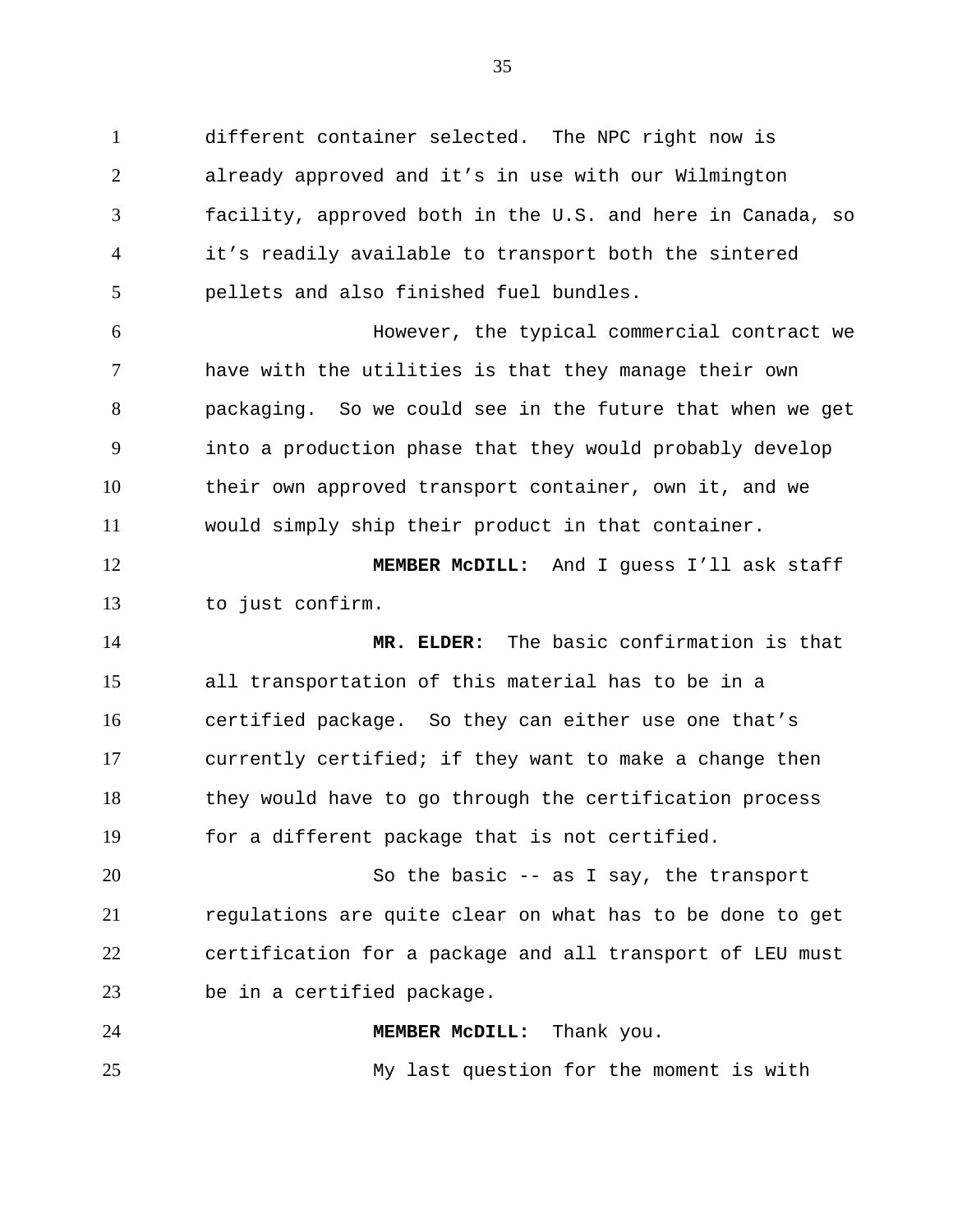1 respect to consultation with First Nations and the Métis 2 3 4 5 6 7 8 9 10 11 12 13 14 15 16 17 18 19 20 21 22 23 24 25 communities. I can read that information was sent to them. Was there any follow-up to see that it was received? And there is at least one concerned citizen who appears to be identifying as from either First Nations or Métis community, it's not clear of course. So it's one thing altogether to mail something to somebody, it's another thing to follow-up to see if it was received and if there are any comments? **DR. DUCROS:** Yes, we did have correspondence directly with Alderville and Curve Lake First Nations and we did phone to follow-up on the sending out of the screening report for public comment. **MEMBER McDILL:** Thank you. Does GE have anything to add to that? **MR. DESIRI:** For the record, Paul Desiri. We also contacted all three First Nations and invited them to come to our plant for a tour and it was declined. **MEMBER McDILL:** Thank you, Mr. Chair. **THE CHAIRMAN:** Thank you. Dr. Barnes? **MEMBER BARNES:** Thank you. To G-H, you made a point on your PowerPoint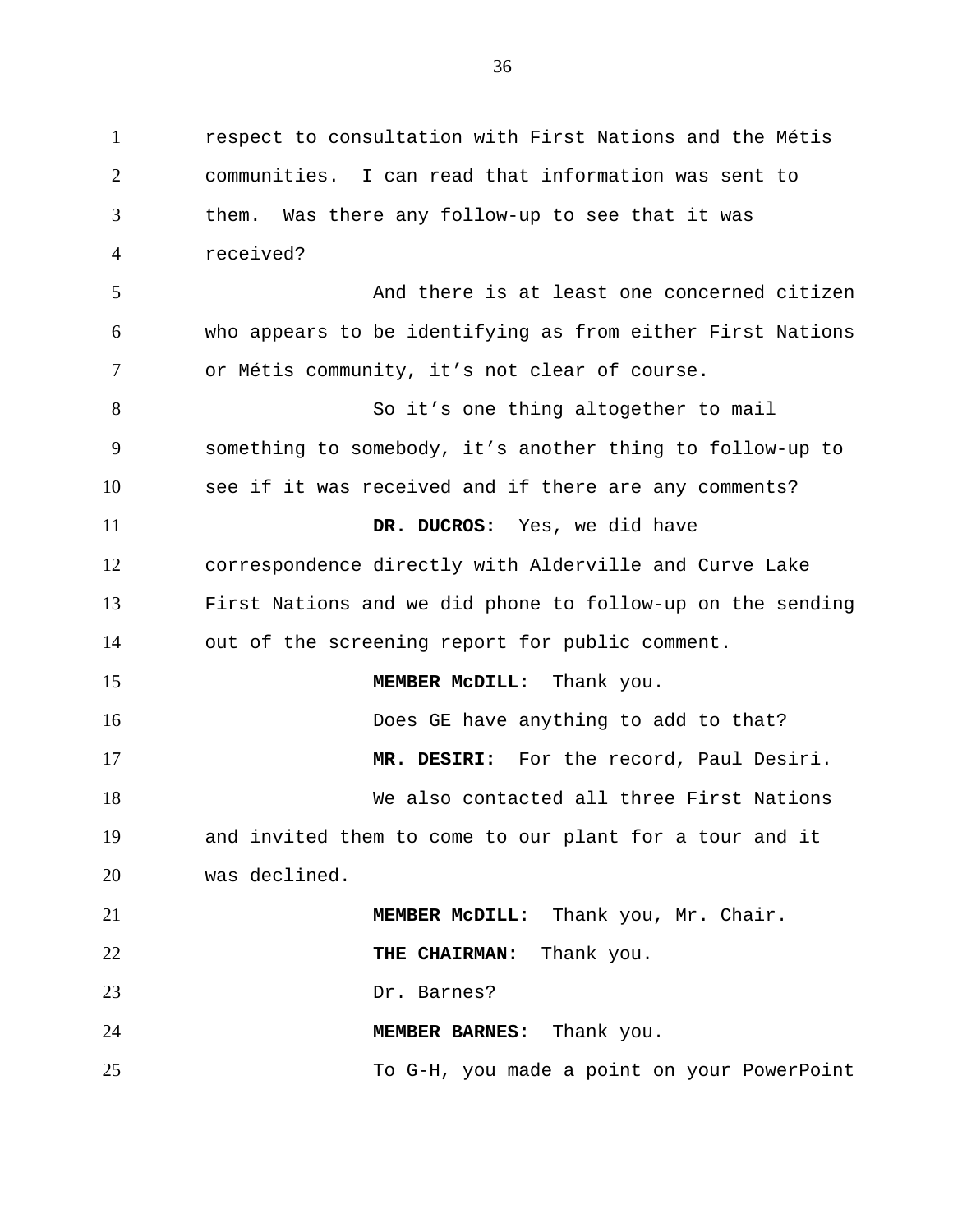1 Number 4 of emphasising the recognition factor for the 2 3 4 5 6 7 8 9 10 11 12 13 14 15 16 17 18 19 20 21 22 23 company, but is this for GE-Hitachi or was it for GE U.S., GE International, it wasn't at all clear? **MR. WARD:** The recognition points that were brought out were generally for the larger GE company. **MEMBER BARNES:** And the same with the integrity one on Power Point 5? **MR. WARD:** Yes, well the integrity of the spirit in the letter is company-wide so that comes down through to our company to the GE-Hitachi and we adhere to those policies. **MEMBER BARNES:** The next two Power Points you made, 6 and 7, particularly 7, was the organizational chart where you give the President and CEO, Peter Mason, under -- in there are two layers of six. And it would appear from the organizational chart that all 12 VPs and managers report to the CEO. Is that true? **MR. WARD:** Yes, that is true. On Chart 7, all of the direct reports under -- report directly to Peter Mason. **MEMBER BARNES:** The staff have any concern of that large number reporting to one person, who I imagine is perhaps on the road quite a bit to U.S.

24

partners?

25

**MR. ELDER:** We generally do look at their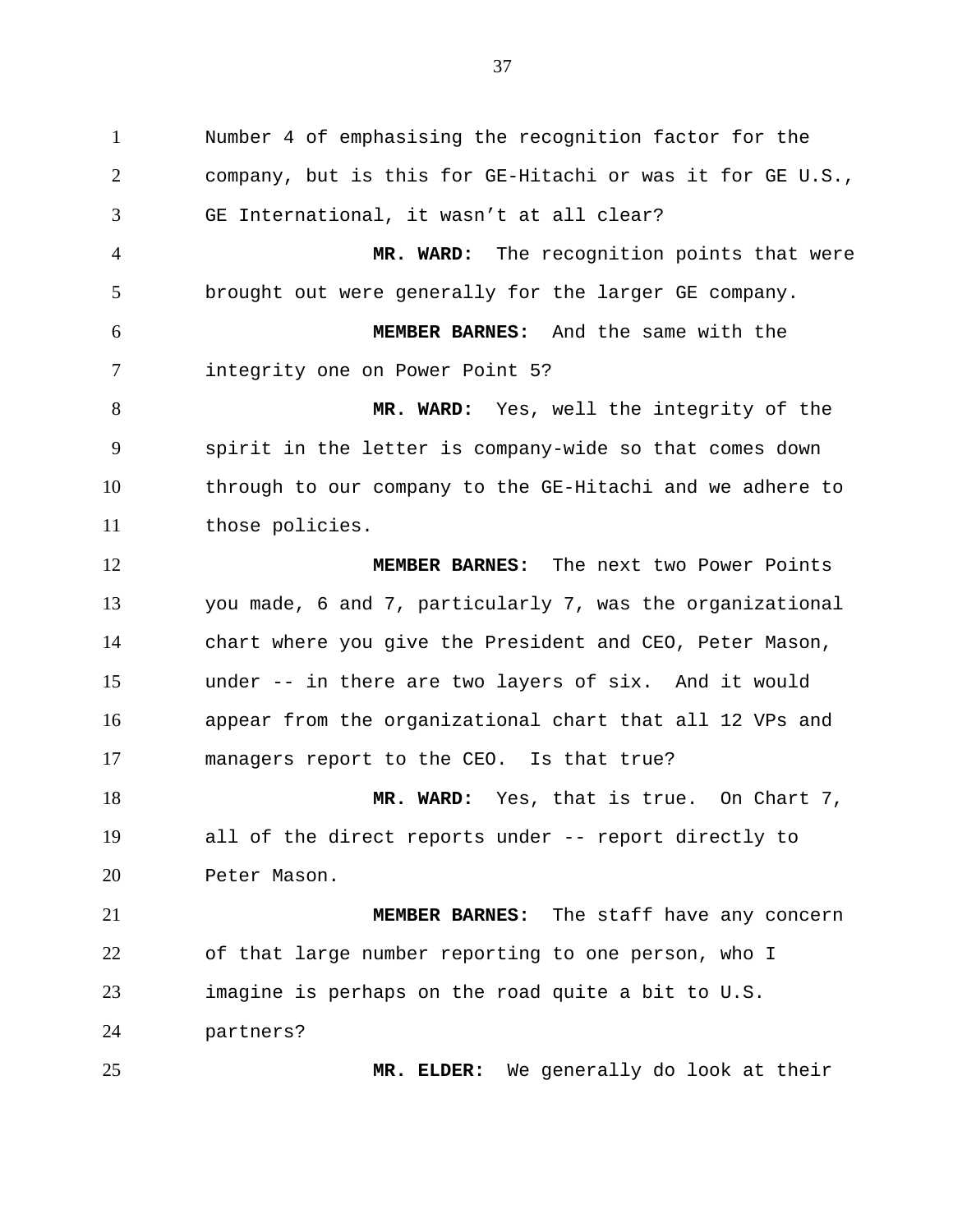1 quality assurance and their management and their structure 2 3 4 5 6 7 8 9 on this one. We haven't seen any problems in terms of the implementation of this one in terms of the licensee is very responsive to correcting problems and identifying - you know, when they are identified. So we don't see any problem in terms of application of such a structure in that from our point of view we want to make sure if we raise a problem then it gets with quickly and appropriately.

10 11 12 13 They seem to have the roles and responsibilities structured that that is happening. So the number of people reporting to the President has not had any operational issues for us.

14 15 16 17 **MEMEBER BARNES:** So just my other question on that and you just raised it, but it's not clear again on this diagram where the -- don't think so anyway - where the QAQC lies. Who is responsible for that?

18 19 20 **MR. WARD:** Mark Ward, for the record. Down on the bottom there's a bucket for the quality manager so all of the quality falls under Henry Hann.

21 22 23 24 25 **MEMBER BARNES:** Okay. **MR. WARD:** If I can make one other comment in terms of the organization. We meet every four weeks; we have an operations review. It's a one-hour meeting with the U.S. on known metrics, and we also meet for the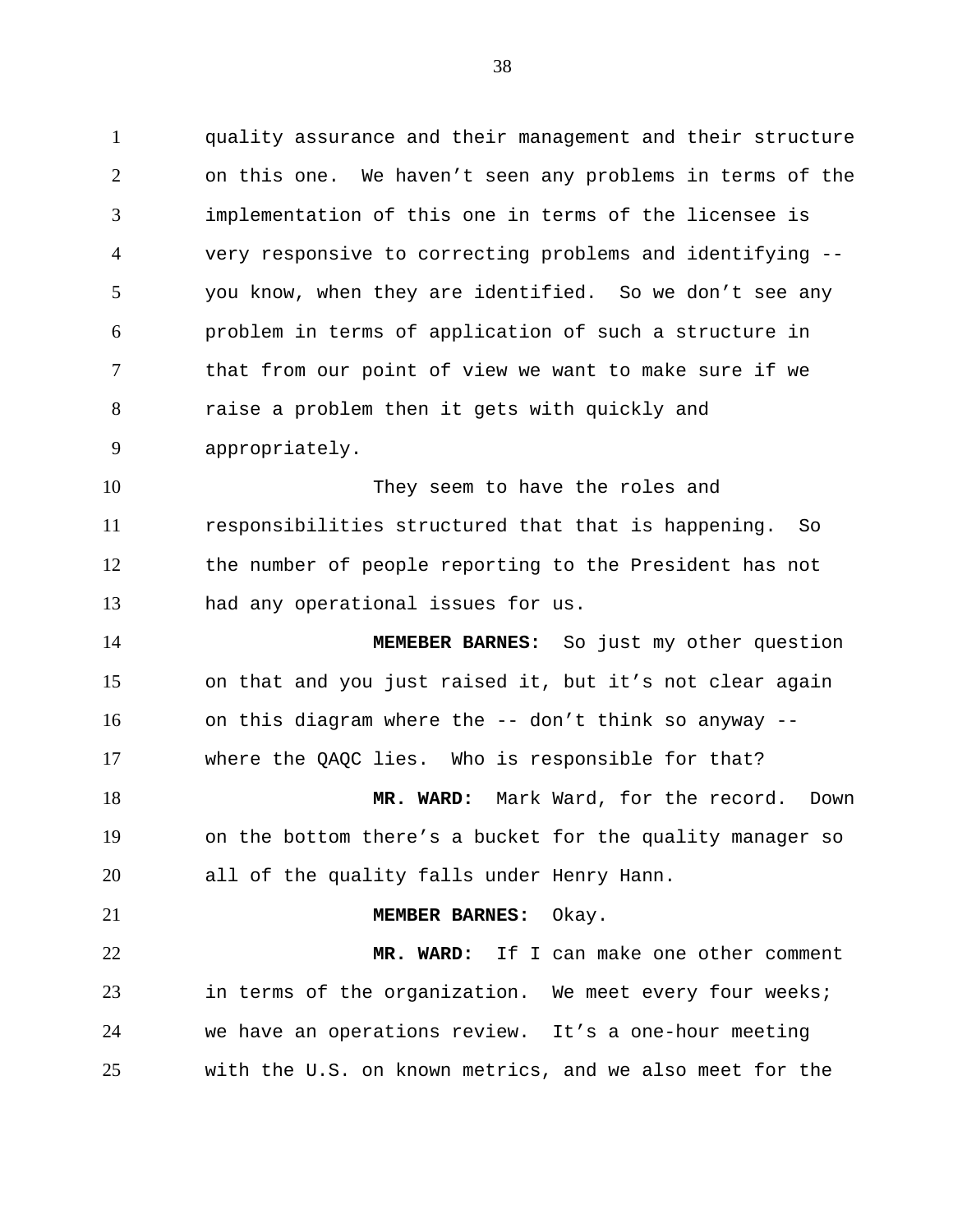1 entire day, all of Peter's direct reports. And on top of 2 3 4 5 that, in my organization of fuel operations, we meet four months, basically two days prior to that. So there is a lot of communication, a lot of dialogue within the company and a lot of face to face.

6 7 8 9 **MEMBER BARNES:** One of the issues with criticality is the presence of water and so forth, and so I just come back to the flood risk that's reported basically or covered on pages 18-19 of the staff CMD.

10 11 12 13 14 15 16 17 I think those with long memories recall downtown Peterborough being seriously affected by flooding and I can't remember now -- I don't think it's reported in the documents we're considering today how close that flooding reached your particular plant site. Could you remind us of that, or the differential height between that high flood level and the altitude, elevation of your facility?

18 19 **MR. WARD:** Okay. Mark Ward, for the record.

20 21 22 23 When the flood took place there was water that did enter into our building but it was more of a skim coat just along the surface and it was typically flowing in a direction.

24 25 When we look at the LEU in the line, what we will do is we will put in a diked area and we currently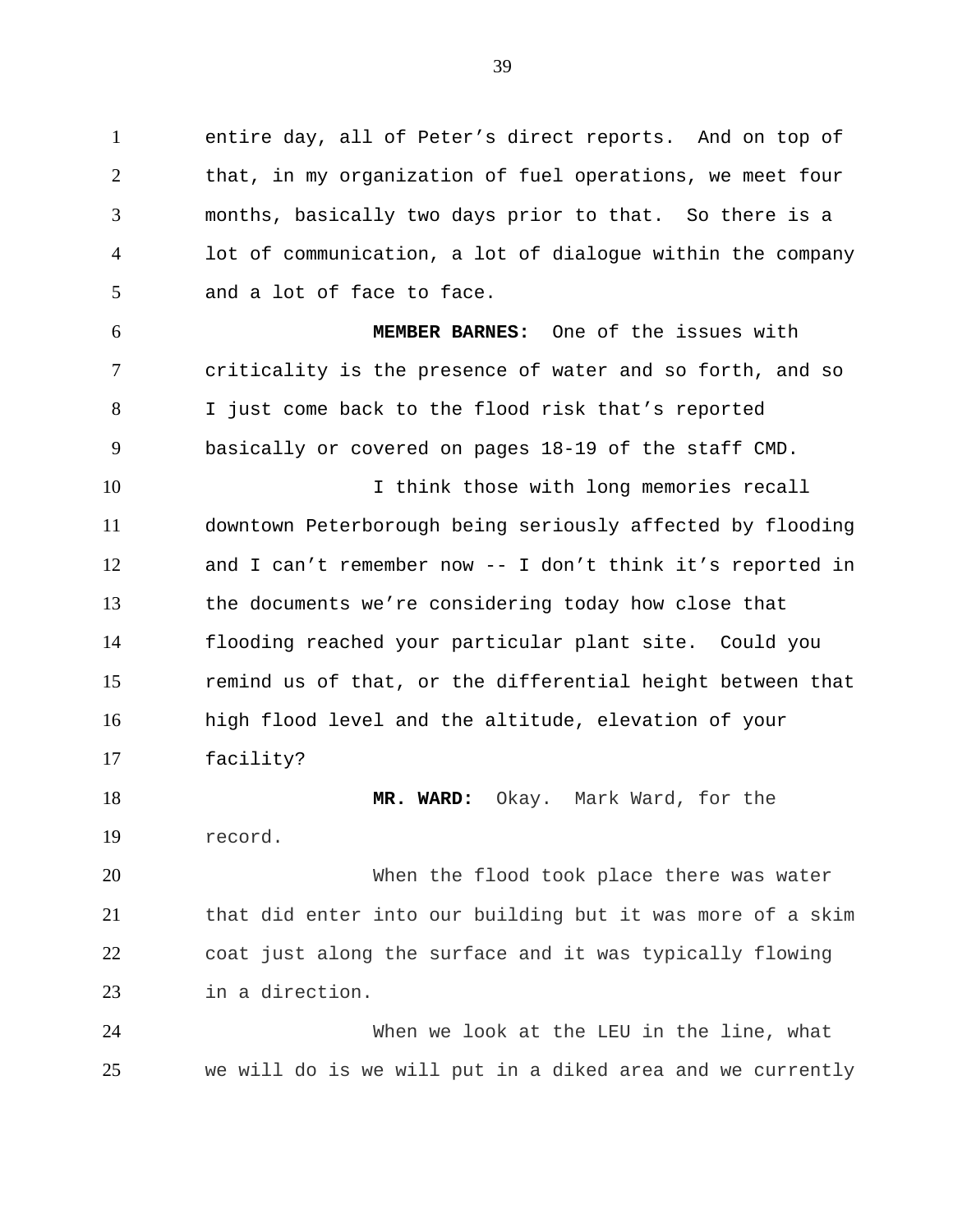1 have this in our R2 area now where we have a diked area 2 3 4 5 6 7 8 9 10 11 12 13 14 15 16 17 18 19 20 21 22 23 24 25 and a lot of it is for containment in case the sprinkler system went off that we can contain it as well. So we will put all of that into consideration -- the possibility of raising the floor as well. So based on that history and the 200-year floods that happened in Peterborough, we will put that into consideration into our design. **MEMBER BARNES:** What about the height of those dikes? **MR. WARD:** The height of those dikes typically are between four -- roughly four and a half, six inches. **MEMBER BARNES:** Yeah. So again there was nothing in the EA, I think. Normally in the EAs that we get there's some consideration to changing aspects of climate change. And I'm not sure if anything was done to, in a sense, do engineering to prevent another kind of major flood in Peterborough, but clearly there are likely to be much more significant storms affecting southern Ontario than we've seen to this point. So I wasn't necessarily convinced that there'd been enough attention paid in the EA to this extreme risk that might occur on occasion, particularly its pertinence to the criticality issue.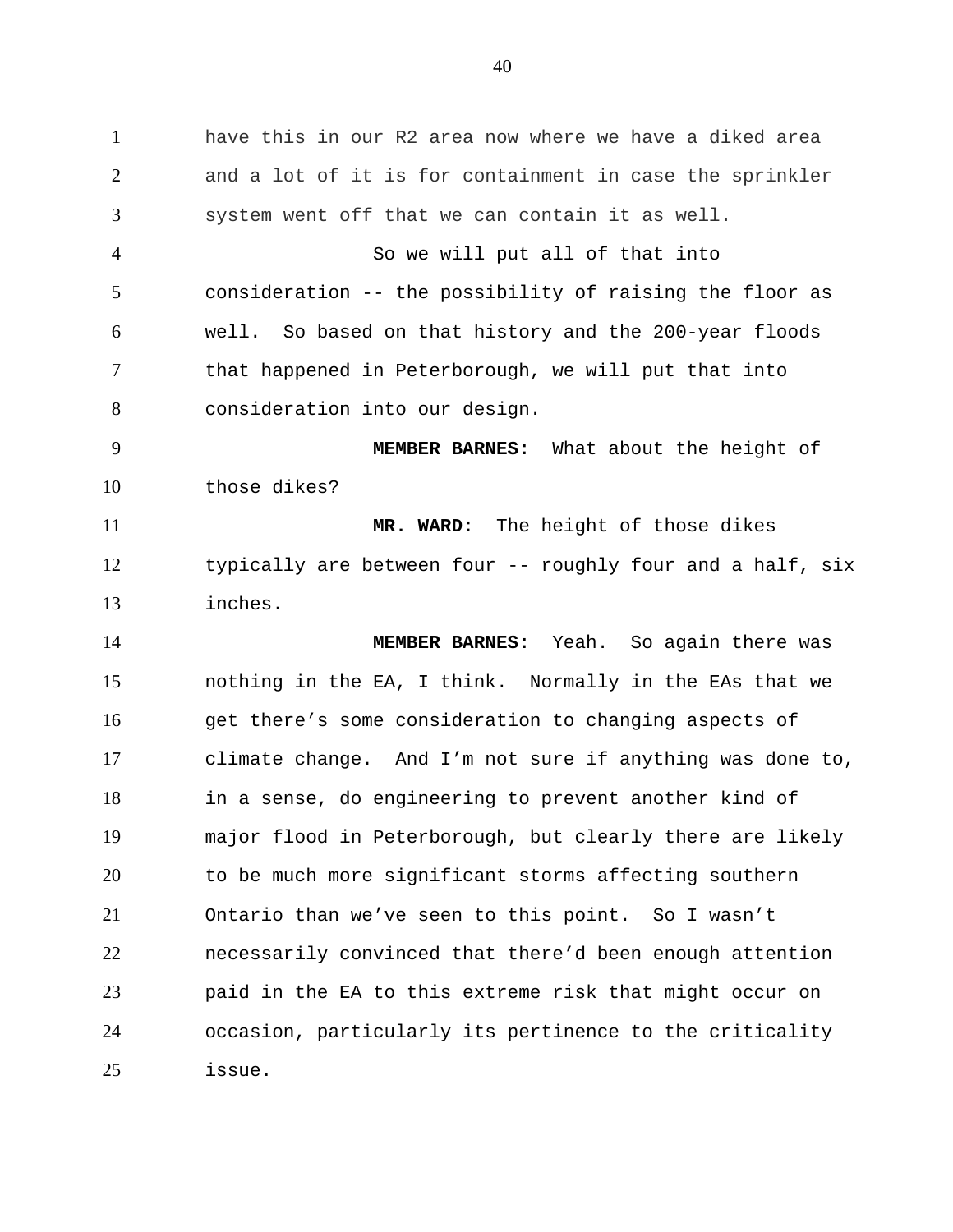1 Maybe licensee first and then staff. 2 3 4 5 6 7 8 9 10 11 12 13 14 15 16 17 18 19 20 21 22 23 **MR. WARD:** Yeah, I think just when we look at the design that we would have to look at the impact of that going forward with the design and knowing that the flood is possible and may reoccur and make sure that we have adequate containment to block the water and keep it away from the LEU. **MEMBER BARNES:** I was surprised it wasn't considered though at this stage. **MR. WARD:** I'll defer to Dave Snopek. **MR. SNOPEK:** Dave Snopek, for the record. The two floods of 2002 and 2004 were included under the accidents and malfunctions in the EA Environmental Impact Statement as a potential initiating event for criticality, so it was looked at in the EIS. **MEMBER BARNES:** And staff, any comment? **MR. ELDER:** Comment in terms of when they do their -- GE-Hitachi showed some of the criticality modelling and some of that modelling you do is you assume the initial protection on the fuel is to make sure that you don't put it into a geometry. You know, you control the geometry so that it won't go critical even if it is flooded.

24 25 So the analysis assumes complete flooding of the whole building and demonstrate that you can't go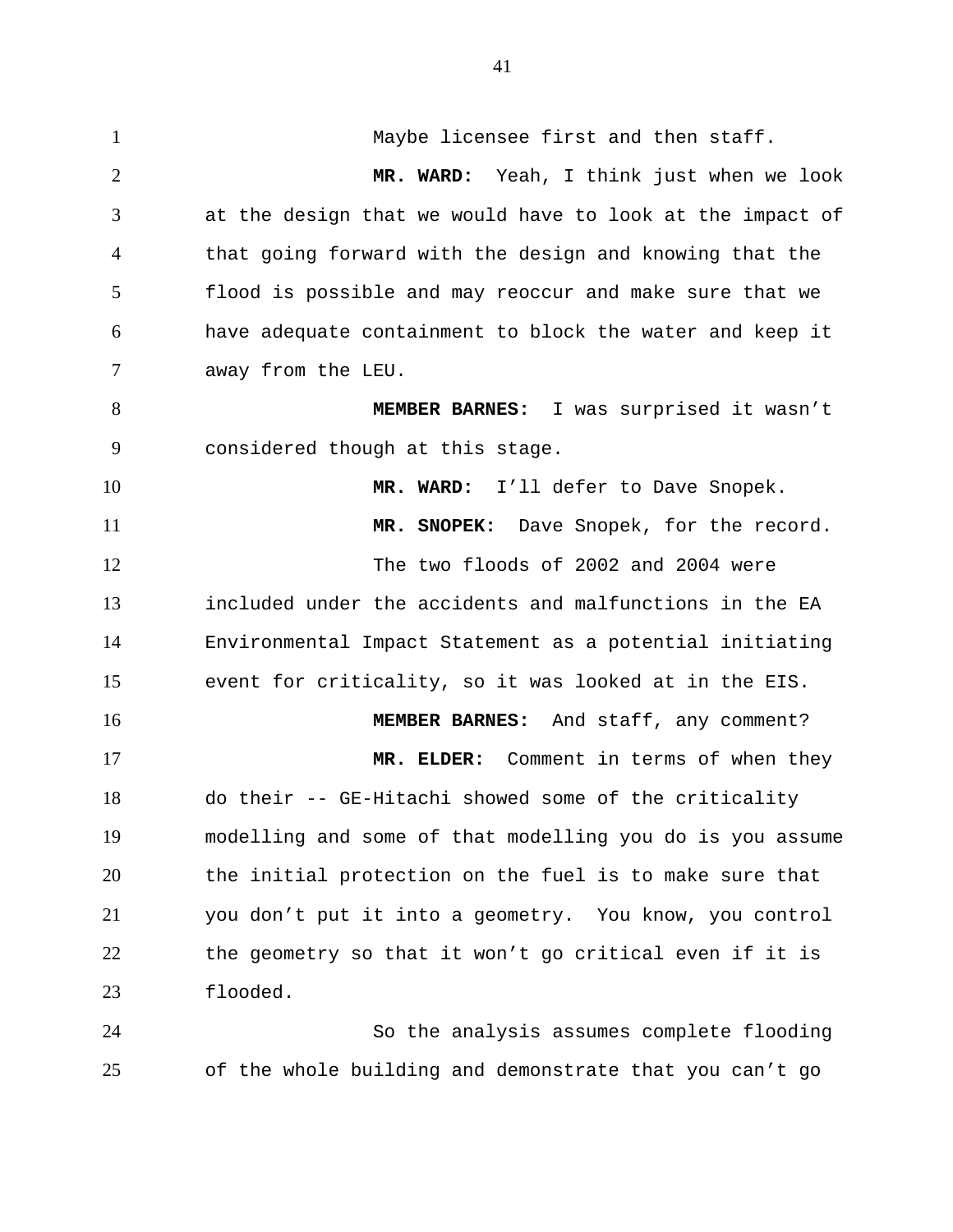1 critical even with complete flooding. So then the 2 3 4 5 6 7 8 flooding prevention or -- and also looking at when we're talking about the general changes to the fire protection system is that's again make sure that you can't flood because of your sprinkler system is a secondary line of defence. The first line of defence is to control the geometry of the LEU so that it can't go critical even if it is flooded.

9 10 11 12 13 14 So while this is -- so we look at this one in terms of the frequency of the flood is a factor but we would never assume that there's no flood. You assume that you get a massive flood of the whole building and your safety case is built. It doesn't rely on lack of flooding. It assumes flooding, essentially.

15 16 17 18 19 20 21 **MEMBER BARNES:** Okay. I just have one which I probably should know, but -- so beryllium and potassium hydroxide and uranium are identified as the main hazardous air emissions. Over time is there any potential for those to precipitate in any manner in the lining of the stack, or does it all go up as a gaseous emission? **MR. WARD:** I'll defer that question to Paul

22 23 Desiri. **MR. DESIRI:** For the record, Paul Desiri.

24 25 The releases in terms of concentration of all three parameters are so low that the potential for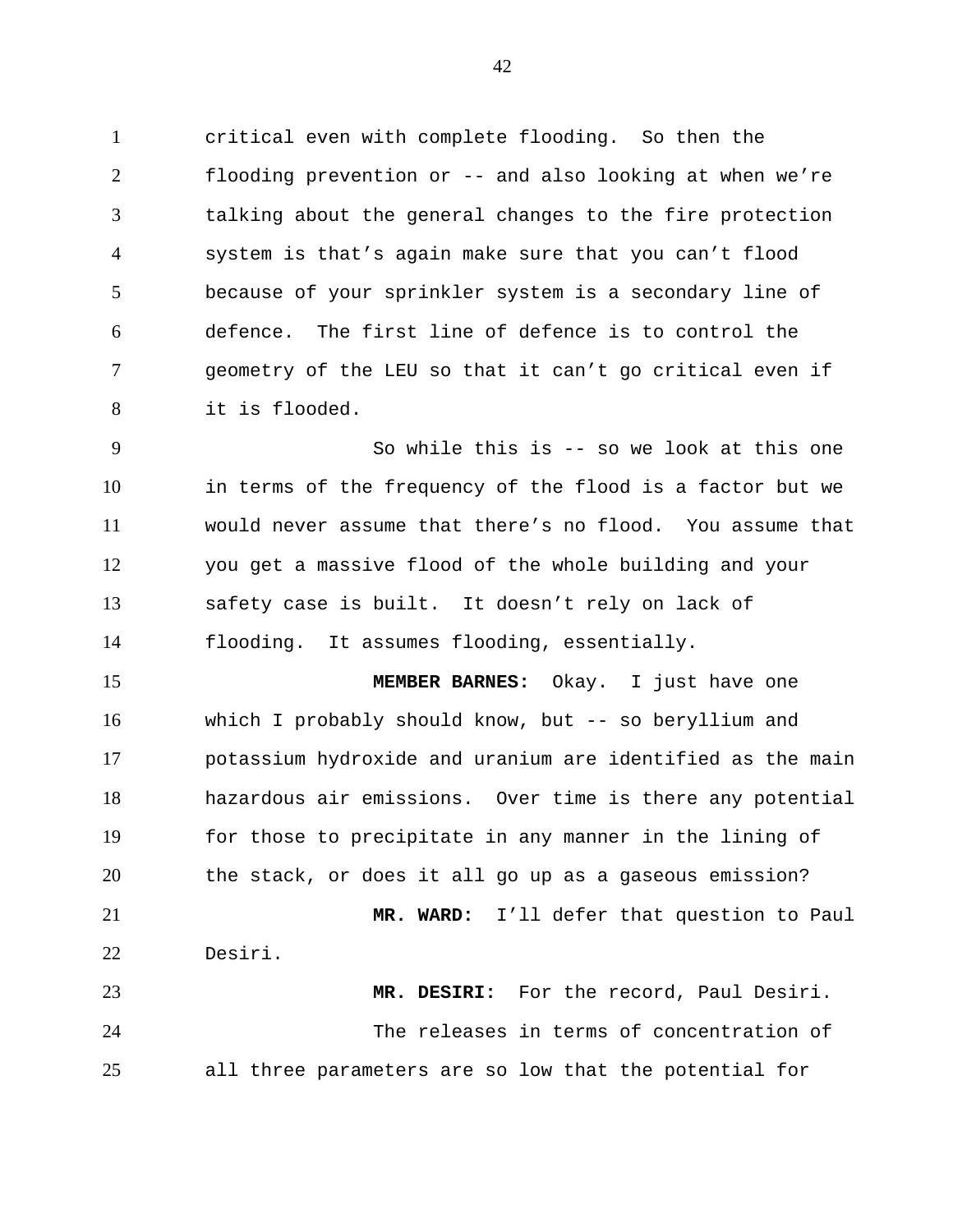1 accumulation is not credible.

2 3 4 5 6 7 8 9 **MEMBER BARNES:** And the staff would agree? **MR ELDER:** Yes, in terms of -- and I just want to point out in terms of the beryllium is -- the licence amendment and what they're proposing to go to LEU does not change the beryllium part because as GE explained in the beginning, that's coated on the tubes and it's independent of what you put inside the tubes is where the measurement is.

10 11 12 13 14 15 16 This risk is -- not only do we look at it, Ontario Ministry of Environment keeps very close tabs on the beryllium because it is a highly toxic element so that it is closely regulated and they look carefully for any deposits. So there is a lot sampling around it. The evidence to date has been they have extremely low releases and no evidence of concentration.

17 18 19 20 21 **MEMBER BARNES:** No, I understand there's very low releases, but over years I wondered whether there's any capacity to have any kind of build-up on the inside of the stack which would have some concern in the decommissioning phase.

22 23 24 25 **MR. CRAWFORD:** Just to kind of put the picture, I think there may -- there's always a chance there may be some material deposited in the stack, but the overall emissions are low in the environment.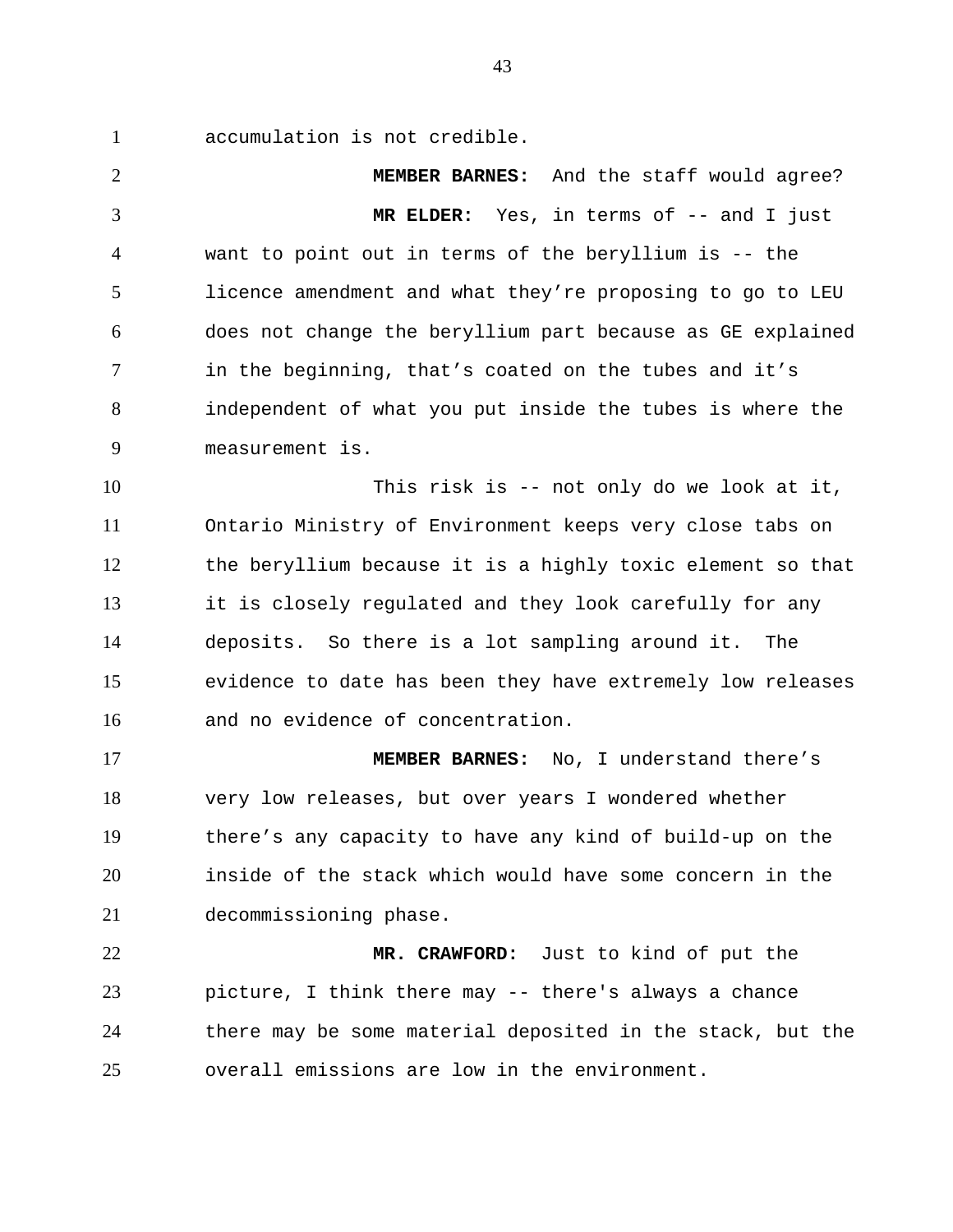1 The MOE did a survey in 2005 where they 2 3 4 5 6 7 8 9 10 11 12 13 14 15 16 17 18 19 20 21 22 23 24 25 looked at heavy metal deposits in the area around. They took a lot of samples from grass, trees, leaves and they were looking for beryllium, uranium, zinc, copper; just general industrial metals that you'd expect to see around a long-established industrial facility. All the levels of these metals were well below any levels of interest or concern to the MOE. I'm not aware they're planning to do another one as the results of this were very low. So the environment is fairly -- it has been looked at and is clean. As regard to what's deposited in the stack, it's difficult to say that there won't be anything but it will be addressed in decommissioning. It will have to be addressed in the decommissioning plan. **THE CHAIRMAN:** But just so I understand, if there were cumulative effects, by the fact that we measure it now annually you would detect this, wouldn't you? **MR. DESIRI:** For the record, Paul Desiri. That is correct. **THE CHAIRMAN:** Thank you. Okay, let's move on to Mr. Graham. **MEMBER GRAHAM:** Mr. Chair, just to follow up on Dr. Barnes' questioning with regard to the flooding, you were saying that you have taken in all aspects of dyking and so on.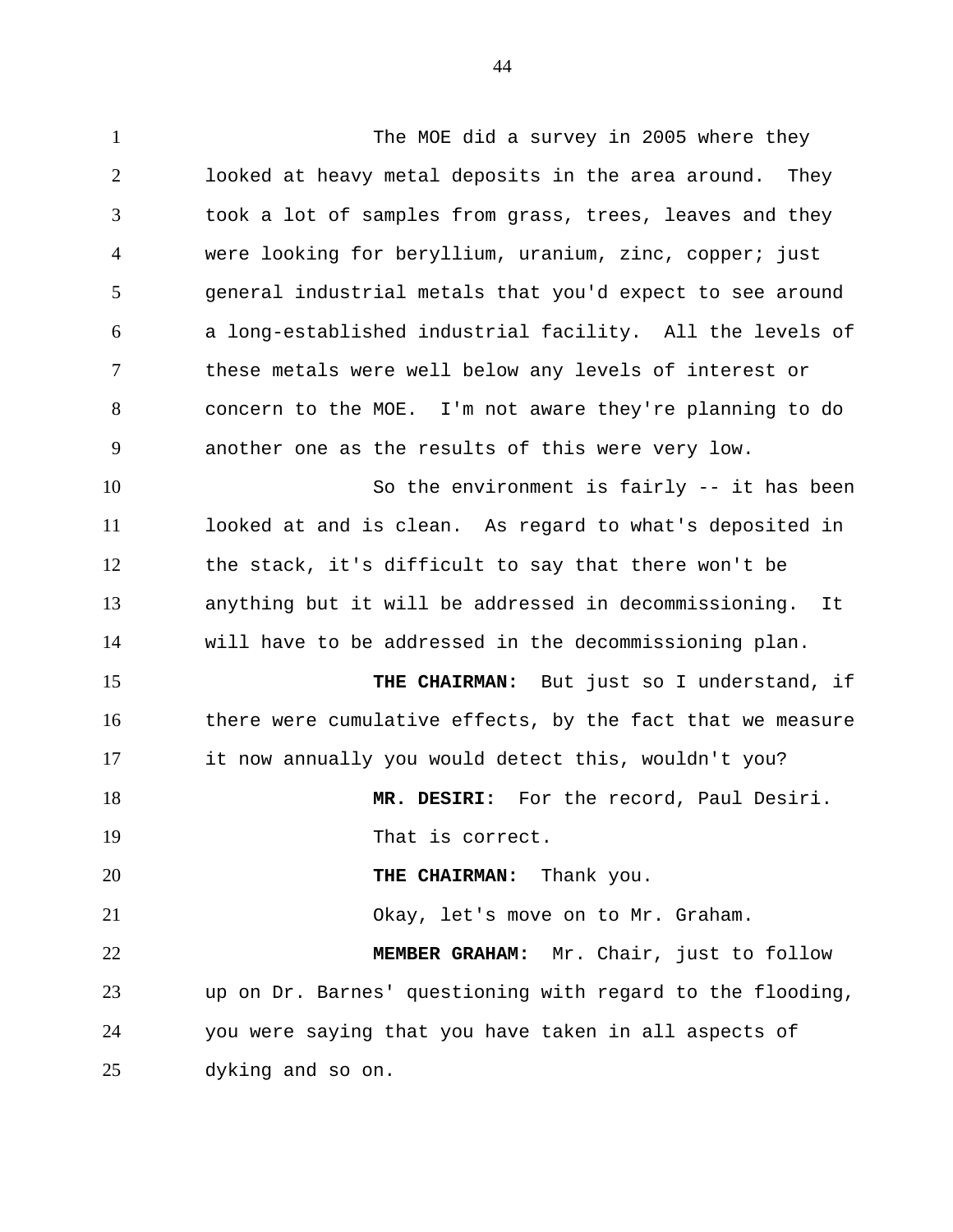1 Will all of these plans and so on be 2 3 4 5 6 7 8 9 10 11 12 13 14 15 16 17 18 19 20 21 22 23 24 25 submitted before you go into the manufacturing as to dyking and as to dealing with criticality, the exposure of water either through sprinklers or through flooding and so on? I'm not really clear on the procedure. You're going to have some LEU between now and licensing in the end of this year. I believe that's right; you'll have small amounts. So as an interim measure, what are you doing to deal with exposure of water or the possibility of flooding in the interim? **MR. WARD:** Mark Ward, for the record. In the interim, we would have masses below the critical mass, so probably only the equivalent of two bundles worth of LEU on site, so it should not be a concern at that point. To answer your question, yes, all of the documentation would be submitted and reviewed for our plans and our design for the LEU area, including our water containment. **MEMBER GRAHAM:** The LEU production that you're looking at is strictly for the ACR-1000. Is that correct? **MR. WARD:** Mark Ward, for the record. Yes, that is correct.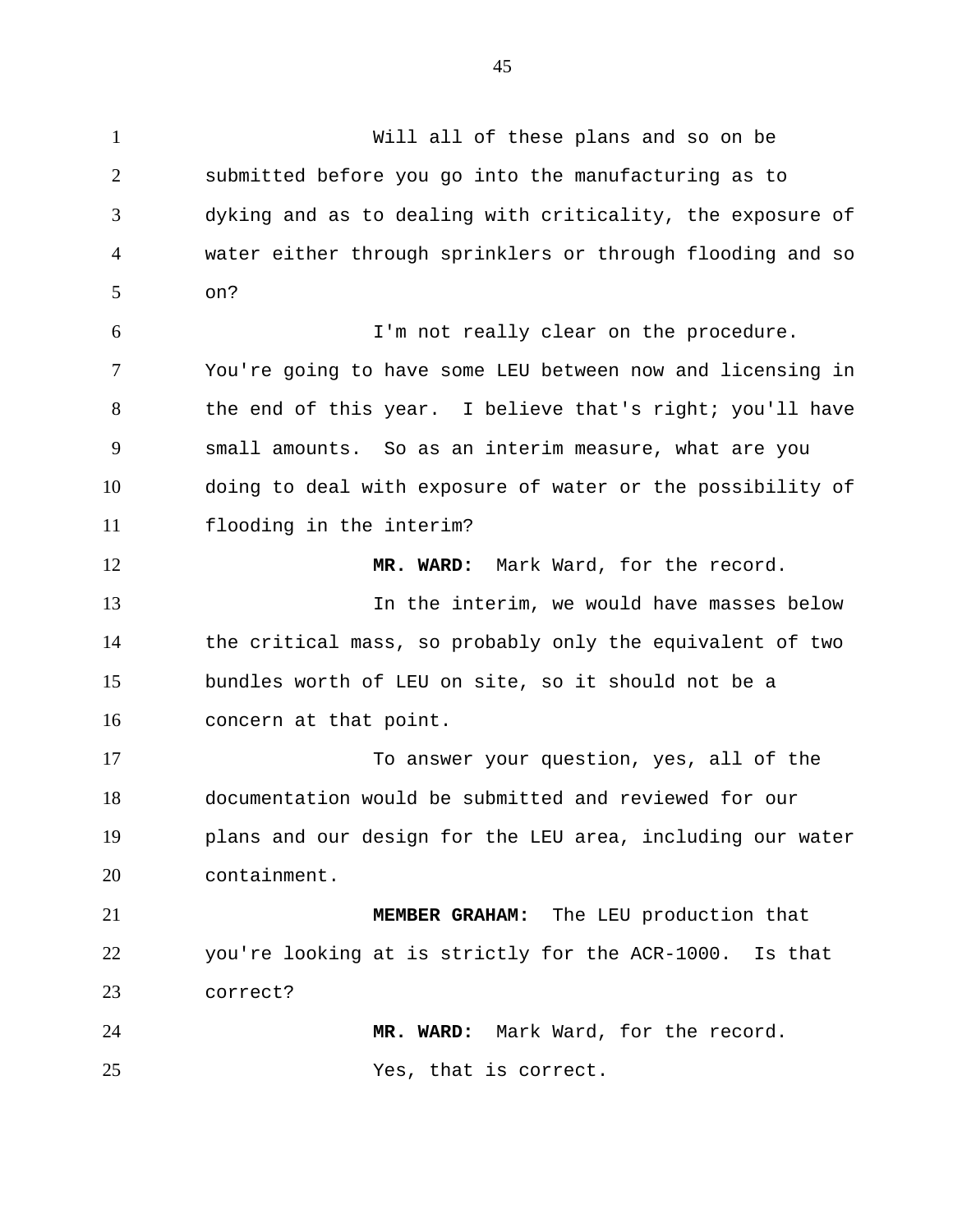1 **MEMBER GRAHAM:** But in a business plan 2 3 4 5 6 7 8 9 10 11 12 13 14 15 16 17 18 19 20 21 22 23 24 25 going -- that's for the remainder of this licensing period, but in the business plan going forward you may be producing fuel for another type of reactor? **MR. WARD:** Yes. Mark Ward, for the record. That is a possibility. What we feel is that the utilities are looking at improving the efficiency output of their units and that using LEU fuel in their units can achieve it, so we want to be ready because with time there may be other requests or other types of fuel, and you may be familiar with the LVRF fuel that was prototyped as well. So we just want to be ready and at the forefront to support the CANDU industry. **MEMBER GRAHAM:** Back about a year or two years ago, Bruce Power received some bundles, some rods that were defective. Were those manufactured at your plant or at another different facility? **MR. WARD:** Mark Ward, for the record. Those bundles were not manufactured at GE-Hitachi. They were from another facility. **MEMBER GRAHAM:** Thank you. The other question I have, Mr. Chair, is with regard to safety and the general public aware of the potential of criticality and so on. What type of additional training will there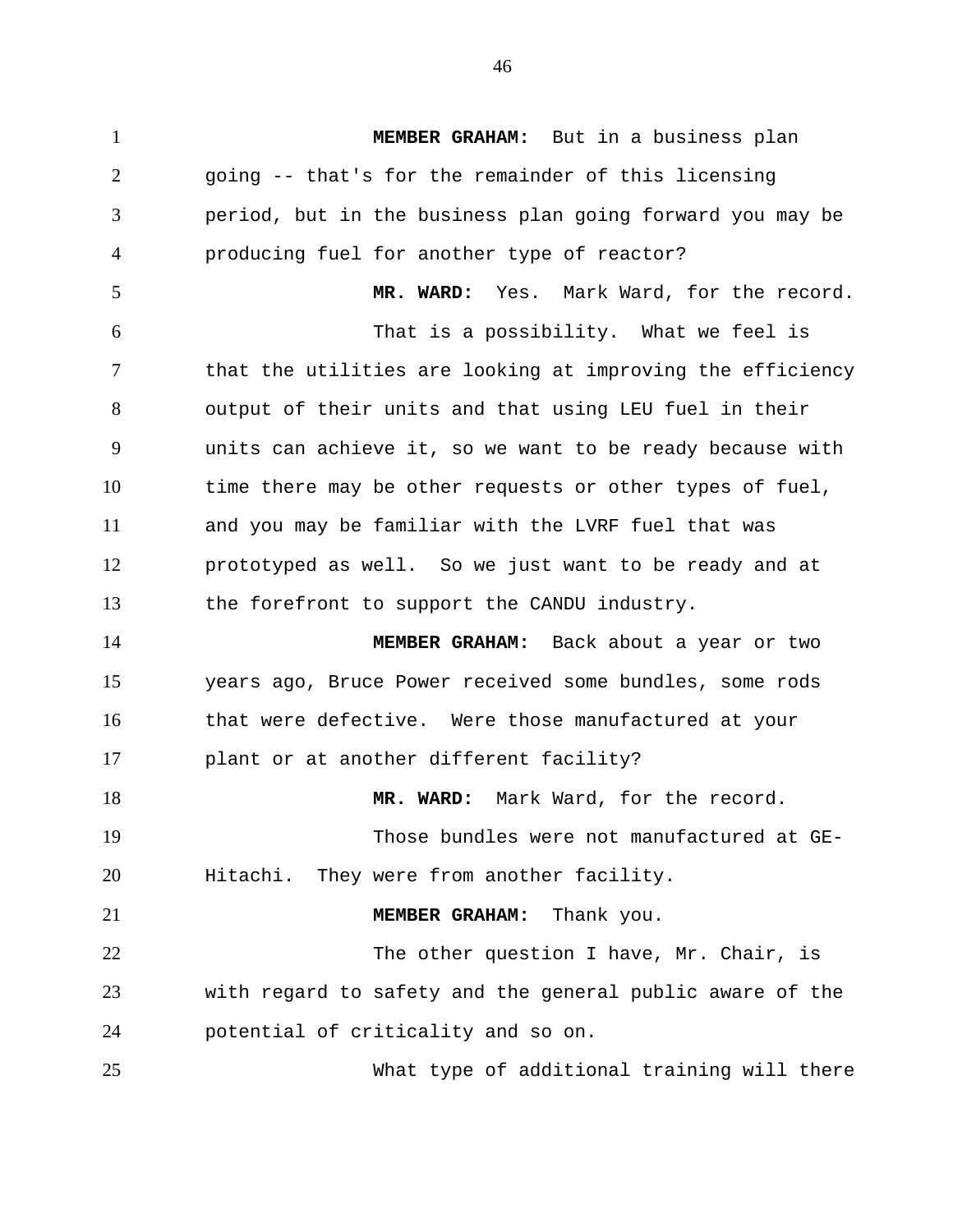1 be, for example the fire departments, the emergency 2 3 4 5 6 7 preparedness, municipal staff and so on along this -- now, I note you say you're not going to have enough material to cause criticality in this licensing period but going forward, what is your plan there? Training of the municipality and so on and the various staff that you depend from outside to assist you in a disaster.

8 9 10 11 12 **MR. WARD:** Mark Ward, for the record. We have quarterly review meetings and an annual review with the emergency services of Peterborough. I'll defer the question over to Paul Desiri, who works directly with those service groups in Peterborough.

13 14 15 16 17 18 19 20 **MR. DESIRI:** For the record, Paul Desiri. Yes, as Mr. Ward was saying, we have regular meetings with emergency organizations. We have project-specific meetings. For example, last fall we had all the emergency response organizations into our plant for a tour to discuss the project. On an ongoing basis, we will have regular facility orientations, at least on an annual basis.

21 22 23 24 25 So, for example, the police and fire department will have a tour. We'll have a presentation on current issues, we'll have a discussion, and our objective is to meet all their own internal objectives for coordination and emergency response effectiveness.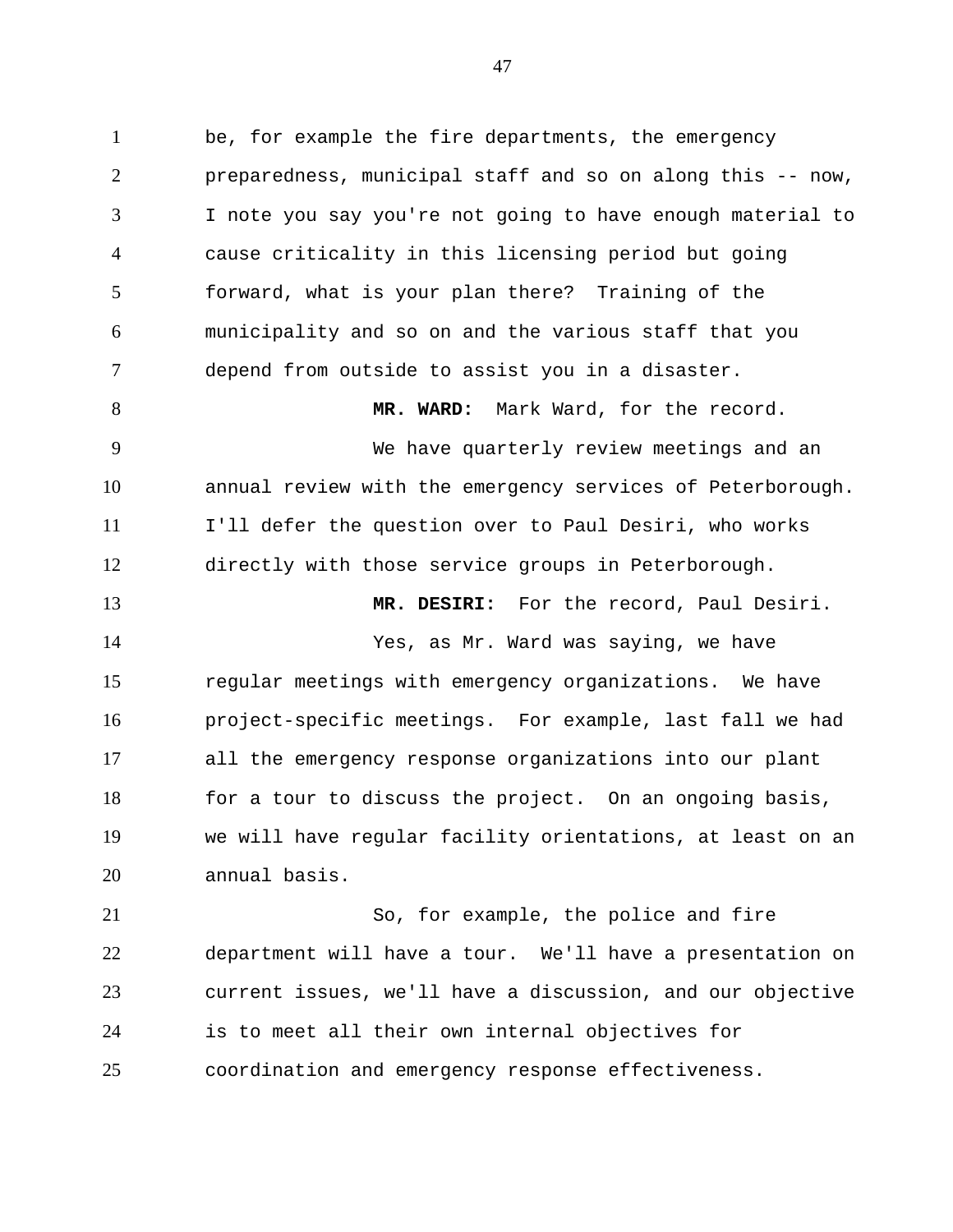1 **MEMBER GRAHAM:** Question of CNSC staff with 2 3 4 5 6 7 8 9 10 11 12 13 14 15 regard to going forward. What changes will there be with regard to decommissioning and financial guarantees within the licensing period of what we're dealing with today? Is there going to be any change with decommissioning or financial guarantees up until the end of this year, up until the end of this licensing period? **MR. ELDER:** The licensing period is -- we did look at the effect on the decommissioning and we felt that would be -- it's well within the current contingency in their decommissioning fund, so while they do need to update their decommissioning plan as part of the -- for renewal licence renewal, it wasn't -- this change and this amendment was not going to have a significant impact on

16 17 18 19 the decommissioning costs because it's not -- there are no additional -- you know, there's no real big changes in the amount of waste or the type of waste that they were producing.

20 21 22 23 24 25 The new equipment is not, again, significantly changing what they would do. So there is a requirement to update it and do their five-year review. We did look at it again in terms of making sure that there was enough contingency in the current one, and also taking the fact the licence renewal is later on this year.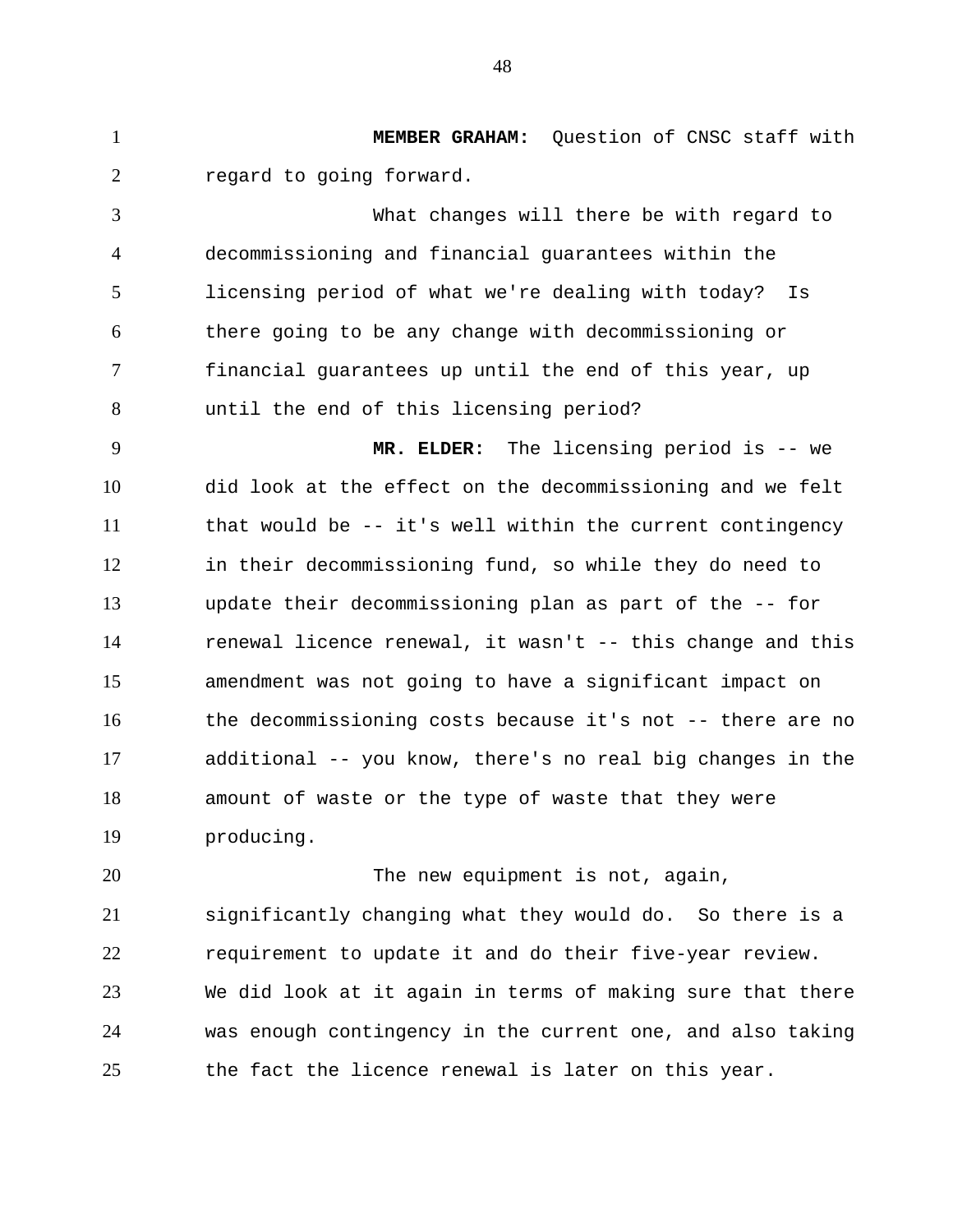1 **MEMBER GRAHAM:** I presume then that GE-2 3 4 5 6 7 8 9 10 11 12 13 14 15 16 17 18 19 20 21 22 23 24 25 Hitachi are current and everything is up-to-date with regard to the financial guarantees. Is that correct? **MR. ELDER:** Yes, there is an irrevocable letter of credit, financial guarantee, and it's current and up-to-date. **MEMBER GRAHAM:** Question to CNSC staff. In the licence, 6.2 of the licence, there is a list from A to G of authorized doses that are not -- "does not authorize licensee to import more than the following in a calendar year". Can those quantities all be imported at one time? **MR. ELDER:** Yes, these are based on what they would need in terms of -- if they go before this they will need a separate importation licence, so it's just noting what you can import without a licence. Well, under this licence as opposed to a separate importation licence. **MEMBER GRAHAM:** That can be all within one year and not necessarily is in partsl it can all be done in one year. Is that correct? **MR. ELDER:** Yes. There's no -- it's based on -- yes, they can all be brought in at the same time. This is based on inventory control on the site rather than based on any particular risk of bringing it in on a monthly basis, so it's not based environmental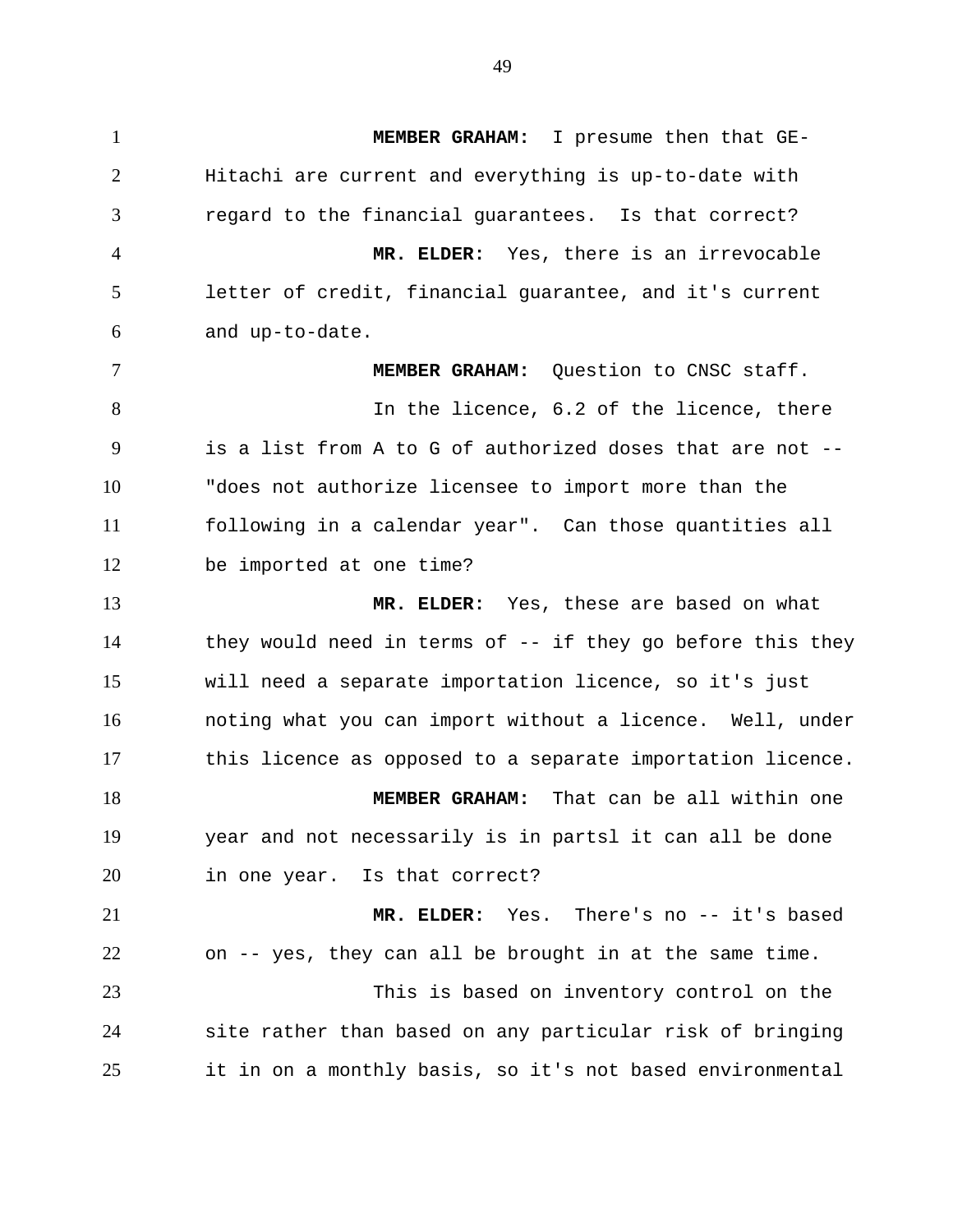1 releases. That is talking about making sure that we 2 3 understand what inventory and what they're allowed to bring into the facility.

4 5 **MEMBER GRAHAM:** Another question I have with regard to fire protection.

6 7 8 9 10 I realize that the old licence dealt with Code 1995. I know you'll be coming forward in the new licensing period for different codes, but are all thirdparty reviews -- are they in compliance with all thirdparty reviews at this time?

11 12 13 **MR. ELDER:** Yes, they have -- all their third party reviews are being done and they are addressing promptly any findings from those reviews.

14 15 16 **MEMBER GRAHAM:** My other questions were with regard to training of staff to deal with -- and this is to GE-Hitachi.

17 18 19 How much new staff will you have to have that will be specifically dedicated to this production line?

20 21 22 23 **MR. WARD:** For the first phase of the project, we don't foresee any new staff being required for that and we'll use the current staff we have, technicians and engineers, to handle that.

24 25 When we move forward into full production, we would have to bring in the resources required for the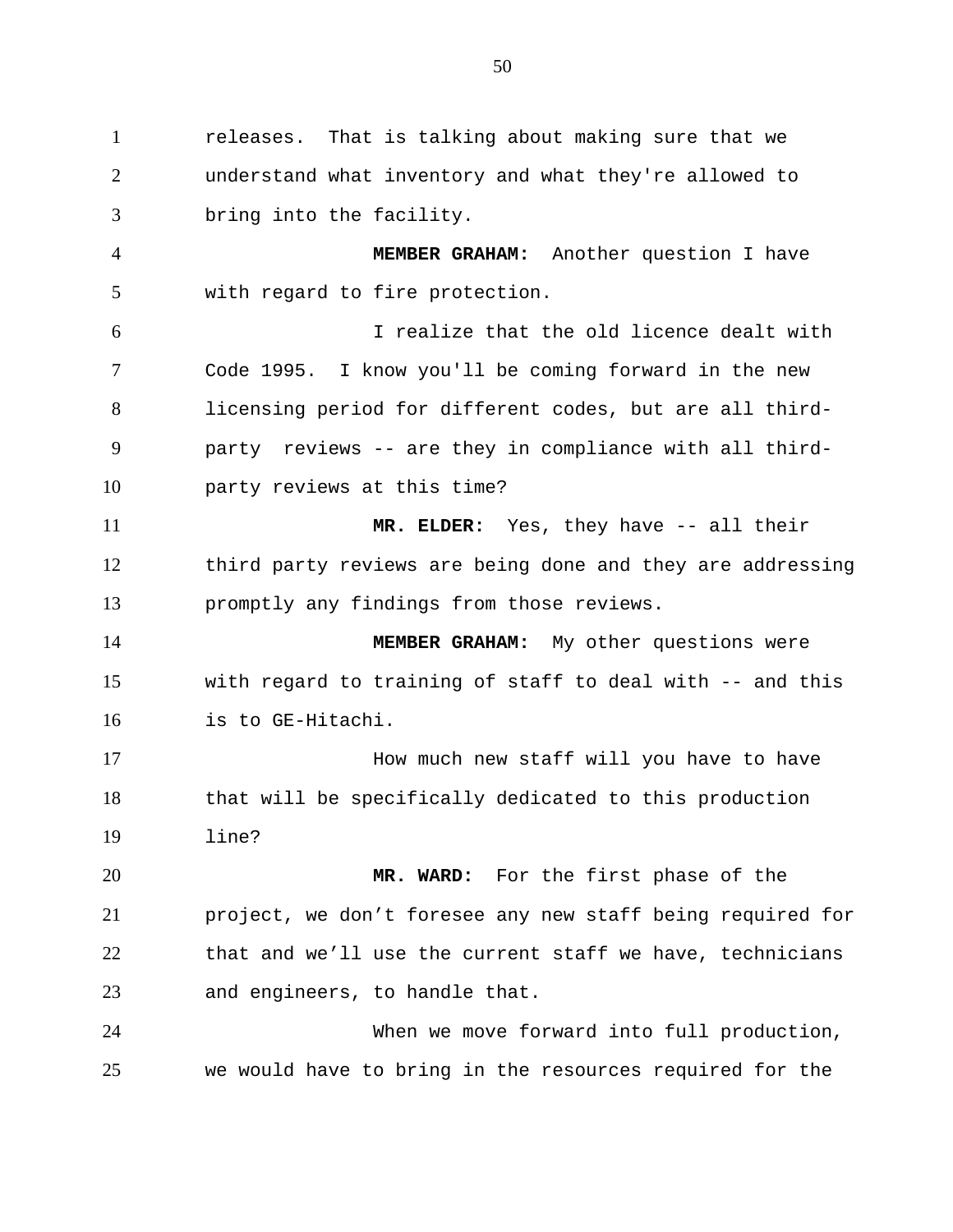1 given volume, but there would not be a significant 2 3 4 5 6 7 8 9 10 11 12 13 14 15 16 17 18 19 20 21 22 23 24 25 increase at this time. **THE CHAIRMAN:** Thank you. Monsieur Harvey? **MEMBER HARVEY:** Merci, Monsieur Président. I just want to come back to the transportation package. I read in the paper -- in the document that some tests were performed in the -- such package -- some package were certified. But who does that and does the staff of the CNSC in itself have something to do with that or -- and who is responsible if something happens if - and a problem occurs during the transportation? **MR. ELDER:** We can give you some details on how this is done, but it is the CNSC that gives the certification on the transportation packaging. There is harmonization with the packaging internationally and especially with the States to make sure the packages can transfer between countries. So a lot of these requirements are based on the guidance developed by the International Atomic Energy Agency. And when you do the certification, you have to demonstrate that under some quite severe potential accident conditions that there will not be releases from the package. So there is a -- they actually go through a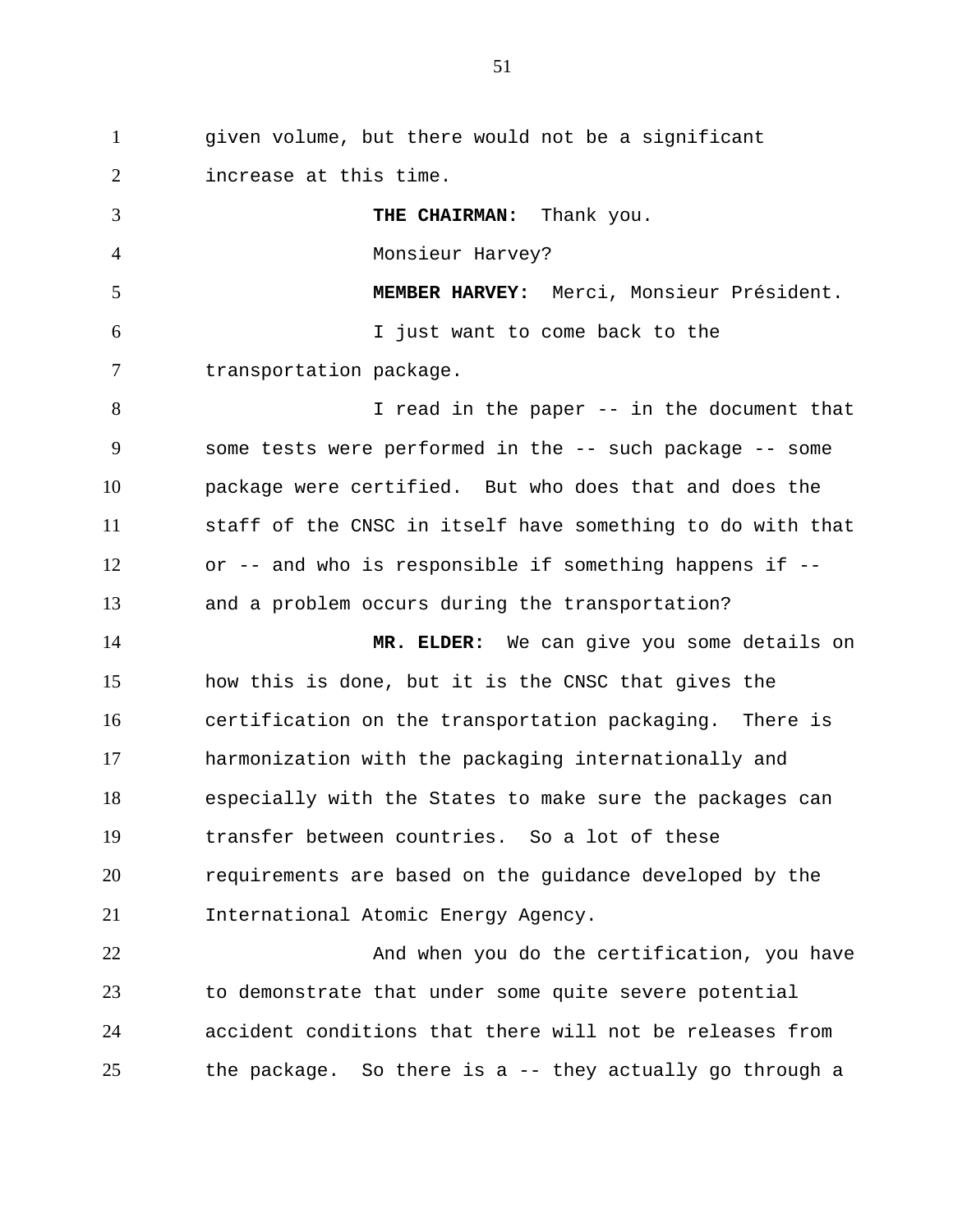1 fire test, they go through drop tests, but we can -- if 2 3 4 5 6 7 8 9 10 11 12 13 14 15 16 17 18 19 20 21 22 23 24 25 you're interested -- do you want more detail than that about how it's done, or just to say --- **MEMBER HARVEY:** I just wanted to --- **MR. ELDER:** --- there is a very structured process that is followed in terms of transportation packages to qualify or certify --- **MEMBER HARVEY:** --- so you're not doing anything then -- you accept that if it's accepted by international standards, so it's okay? **MR. ELDER:** No, it's necessarily saying - they have to be individually certified in each country. What we do make sure is that, to the extent possible, that those requirements are standardized so that if we certify a package it is likely to be accepted by the Americans as well for transportation across the border. So there is a very, you know -- so we would require exactly the same tests. On some packages a test may be done in the States and they give us the results rather than repeating the test in Canada. **THE CHAIRMAN:** We have an expert right behind your head that is raising their hands. Once we hear -- go ahead. **MS. GLENN:** Karine Glenn, Transportation Specialist, for the record.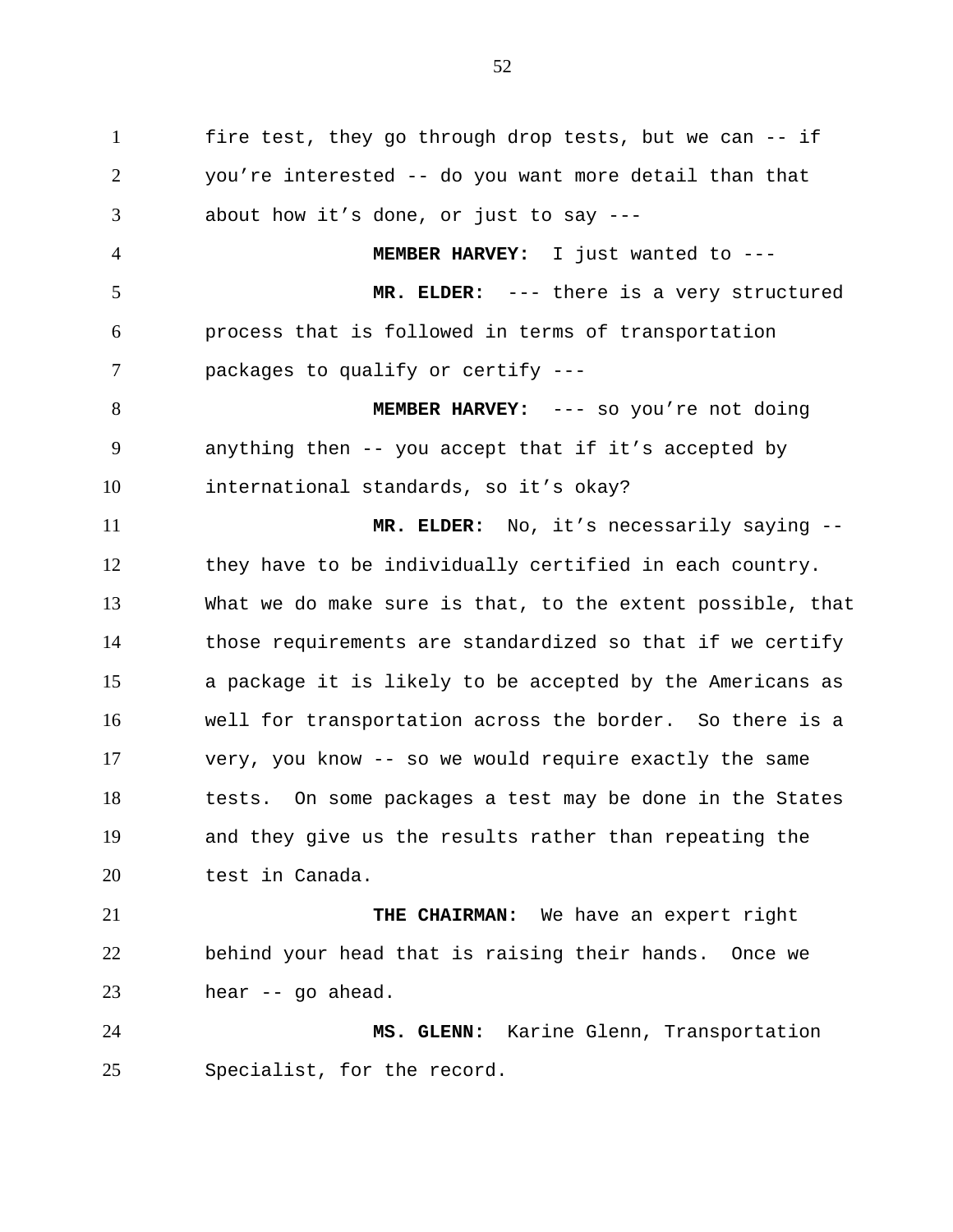1 The transportation of fissile of materials 2 3 4 5 6 is performed in its certified packages. The testing, which is consistent with international regulations, is performed by the licensee either through actual testing or through demonstration, through calculations which could be done through computer modelling.

7 8 9 10 11 12 13 If they are designing a new package, as a regulatory body, we -- and if it was the licensee within Canada that was doing that -- we would request that we be invited to witness the testing. And so we perform a full safety assessment of the package whether it was approved by another competent authority elsewhere in the world or not.

14 15 16 17 18 When it comes to fissile material package, we do a full assessment to verify the safety of the package and if we find that the package is satisfactory then we issue certification for a period typically of five years. So every five years, they would need to re-apply.

19 20 21 22 **MEMBER HARVEY:** When you say that the licensee is responsible to do those tests, is the shipping -- the licensee shipping the package and not the one receiving it?

23 24 25 **MS. GLENN:** Well, we consider the person who submits -- who performs the testing can be either the person who receives the package or who ships the package.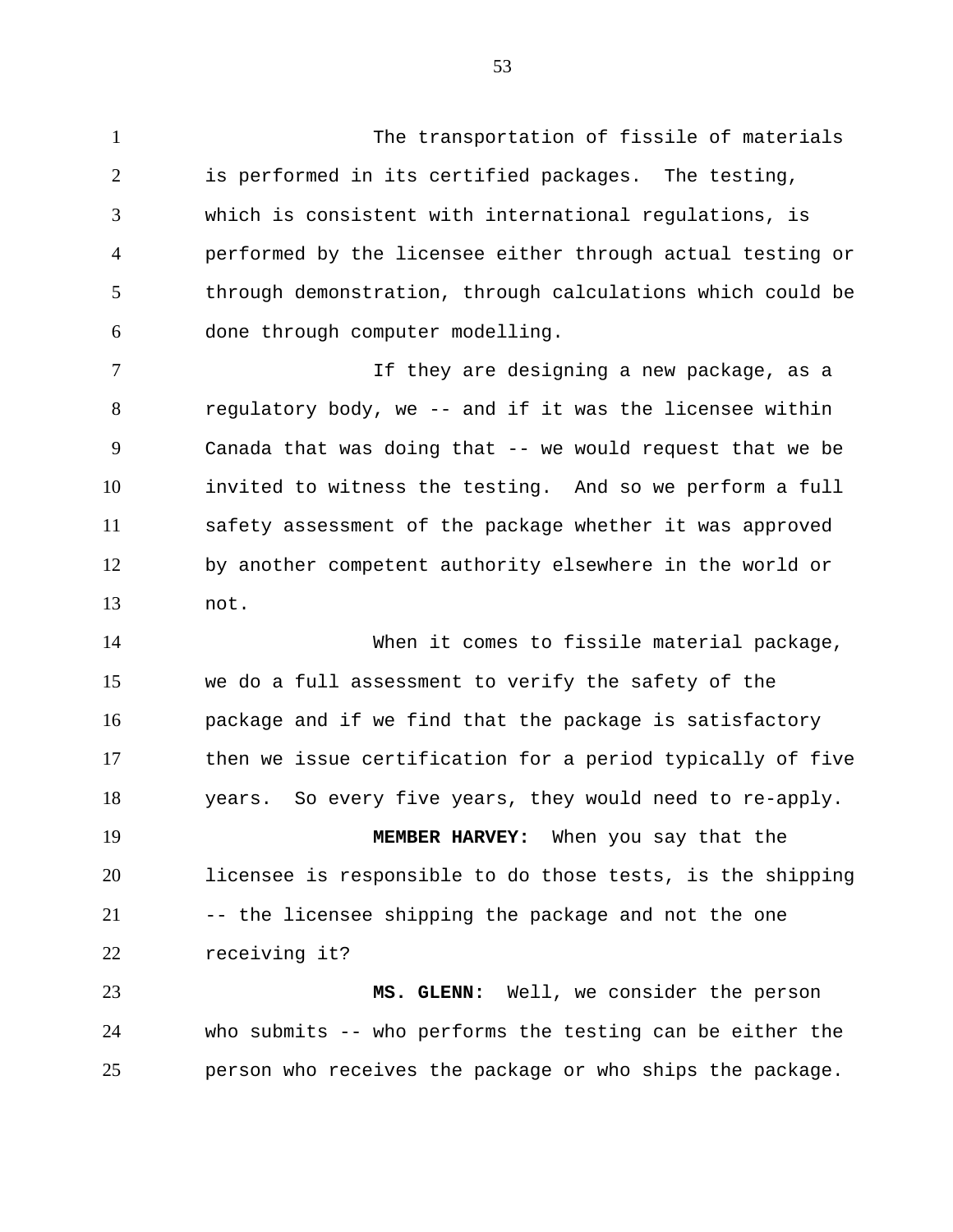1 It's irrelevant; the standards are the same regardless of 2 who ships.

3 4 5 6 7 During the actual transportation of the package, typically the consignor is responsible for the safety of the package as they have prepared the package. So the person sending the package is responsible for the safety during transportation.

8 9 **MEMBER HARVEY:** Thank you. I have another question.

10 11 12 13 14 15 On page 37 of this training report, just at the bottom of the page, the last paragraph. It's mentioned that uranium in your sample results have been consistently below the GE-Hitachi action level and is anticipated that careful dust control will enter similar results in the facility.

16 17 18 19 What do you mean by careful? It's up to the employees to do that or you have some equipment or you have some directive or something like that, because careful is not very defined.

20 21 **MR. WARD:** Mark Ward. I'll defer that question to Paul Desiri.

22 23 24 25 **MR. DESIRI:** For the record, Paul Desiri. All of our monitoring of airborne contamination is done by dedicated environment health and safety staff according to established procedures. So in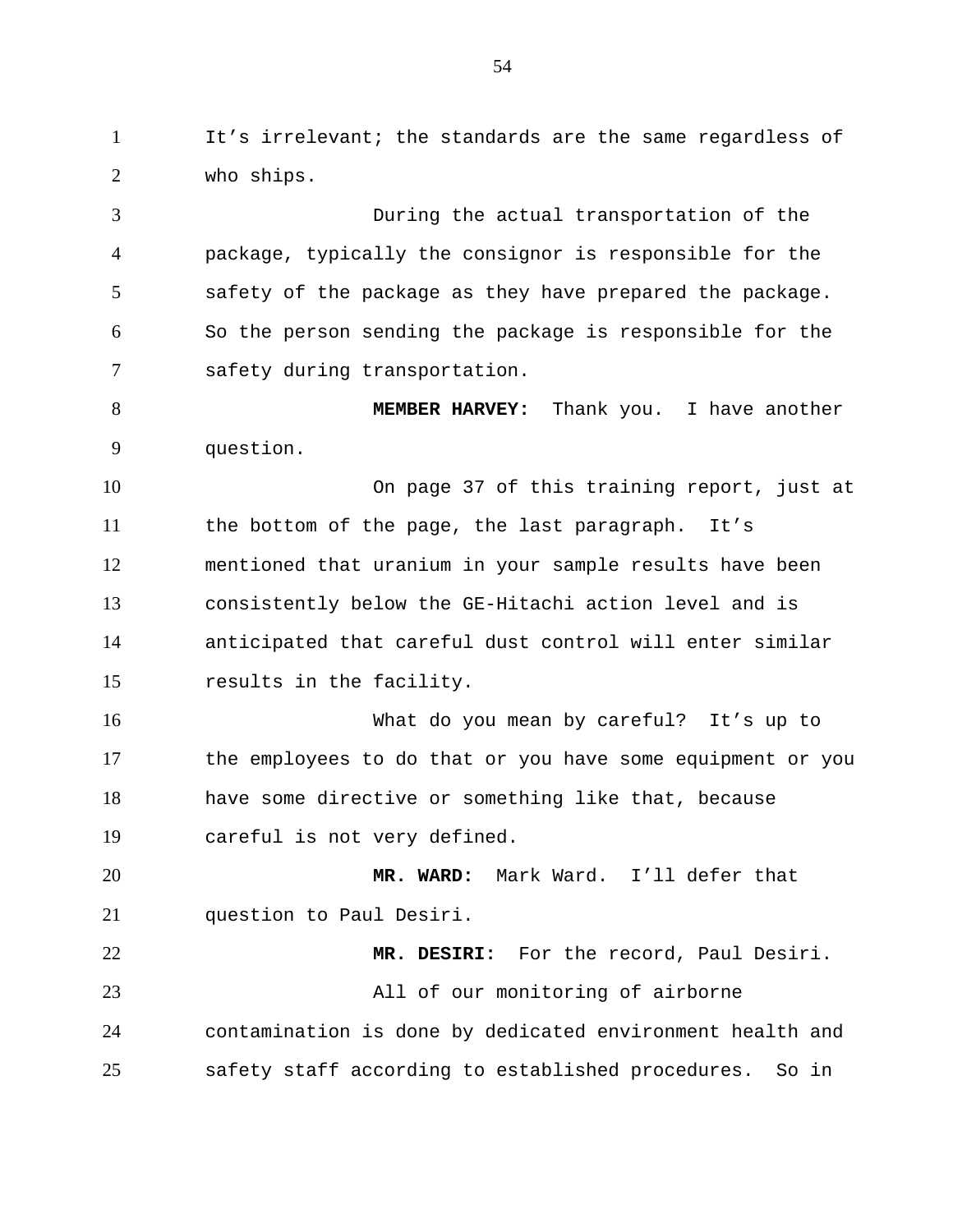1 the case of the airborne workplace monitoring, they have a 2 3 4 5 prescribed routine, which in this case is weekly, where they take an air sample. It's analysed in-house. It's also verified at an external lab and then the results are communicated to the workplace.

6 7 In most cases, the concentrations measured are a tiny fraction of the action level.

8 9 10 11 12 **MEMBER HARVEY:** Either you have to be careful in the measuring the emission, but those also those that are doing the job, so my question was mainly on the one you have to do something when you work on the line, what "careful" means?

13 14 15 16 **MR. DESIRI:** For the record, Paul Desiri. For the employee doing the work, "careful" means following established procedures for safe processing.

17 18 19 20 21 22 23 So in that case, it may be if they're moving trays that they do it in accordance with safe procedures for safe lifting and take precautions to prevent the spill of pellets to do the routine job to minimize the generation of dust, and the workers are trained to know what that is -- and that's careful. **MEMBER HARVEY:** Okay. And last, another

24 question.

25

In Appendix A, number 88(b), last column,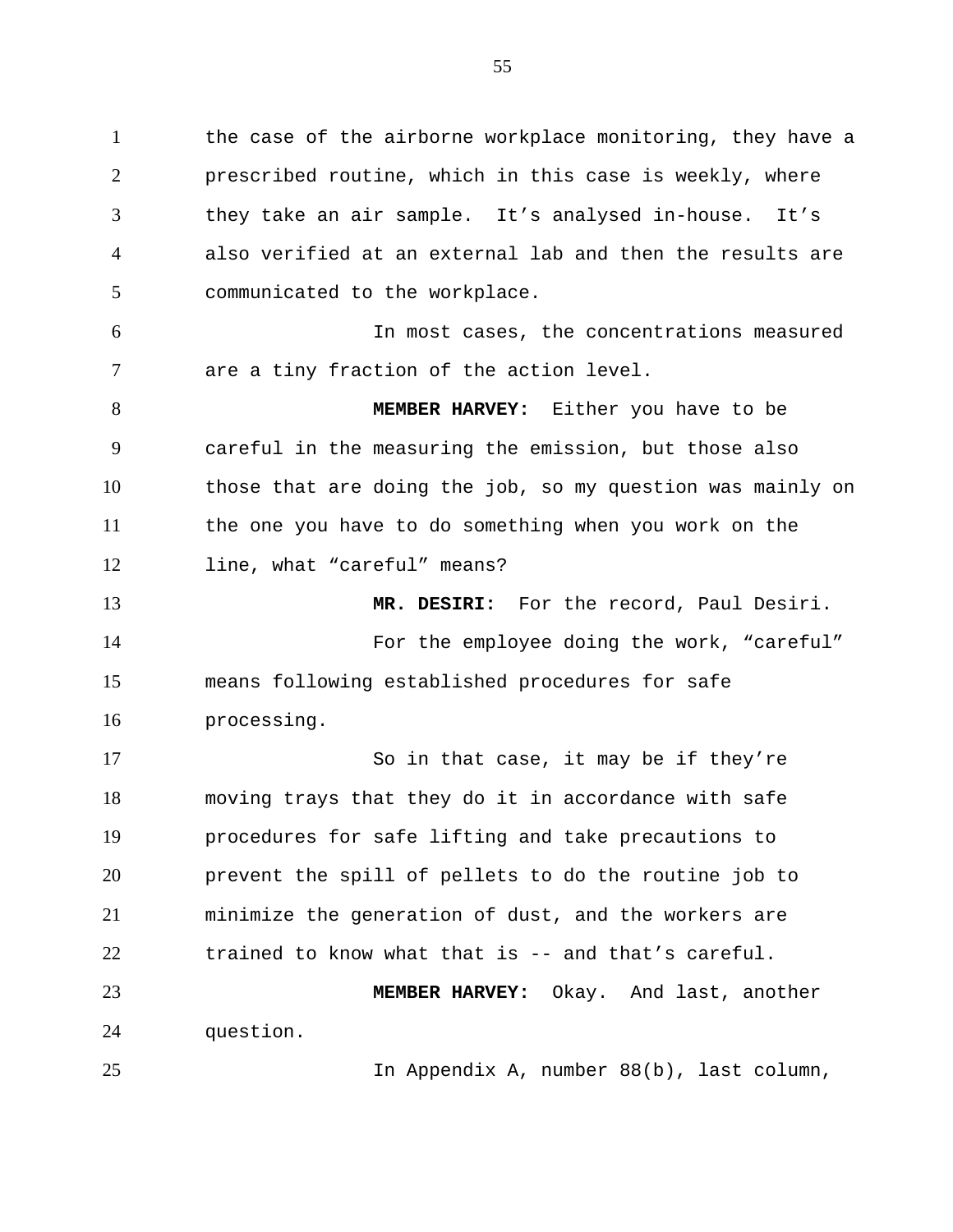1 is this about the both existing naturally in washing 2 3 4 5 6 7 8 9 10 11 12 13 14 15 16 17 18 19 20 21 22 23 24 25 process? Are you talking waste water process or batch process? And there is two different batch processes. And what guarantee do we have that there will not be simultaneous releases of those batch and how can the staff monitor that, and do you advise the staff when you've got to discharge a batch or what is the process you're --- **MR. DESIRI:** For the record, Paul Desiri. The process is, the water is collected from floor washing and transferred to a drum. Normally, we discharge one barrel a quarter, so one barrel every three months. Before the barrel is discharged, it is measured, the concentration is determined, it is reviewed by environment health and safety staff, and they give approval to discharge, and it would not be released if it's above the three part per million control level. All results also are reported to the CNSC in compliance reports. **MEMBER HARVEY:** And there is no possibility that the -- because you've got two systems that the - both batch would be --- **MR. DESIRI:** For the record, Paul Desiri. All controls apply equally to both batches.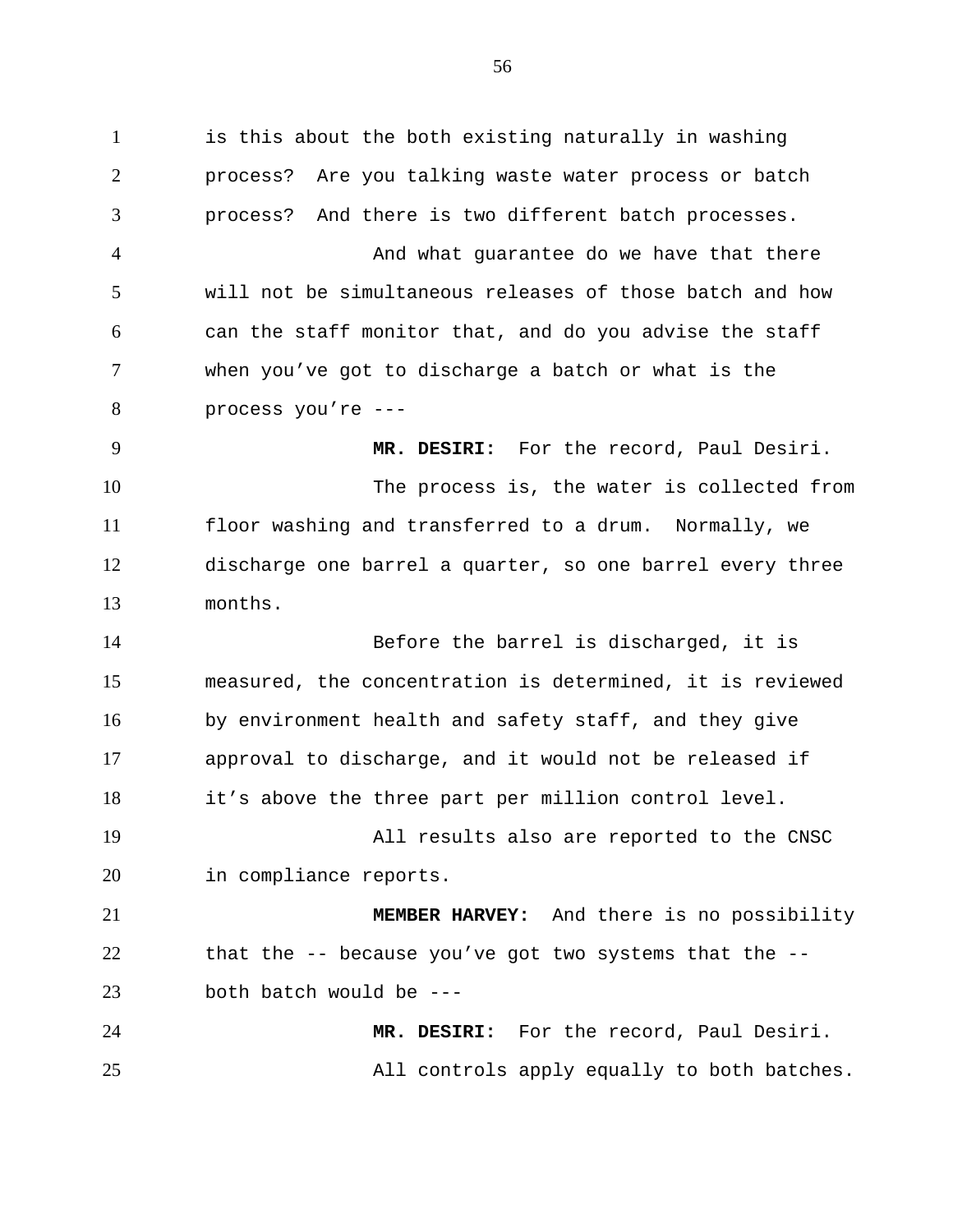1 **MEMBER HARVEY:** Okay. Thank you. 2 3 4 5 6 7 8 9 10 11 12 13 14 15 16 17 18 19 20 **THE CHAIRMAN:** Alors, Monsieur Tolgyesi. **MEMBER TOLGYESI:** Merci, monsieur le président. You know when we looked at this environmental assessment study I realized that there is no kind of general or global plan, we are talking about model levels and wind and whatnot locations and we don't have a global plan. There is one plan, the -- block plan where is in the industrial park where is the location of those buildings but there is no other one. There is one picture which is showing where is the First Nations but you are talking about lakes and watershed, et cetera and it's - no information on that. Probably I will appreciate something on that. That's kind of common. It's the same thing for the licensee, there is no plan you are talking about, construction or manufacturing area for stacking, loading, closure welding, there are in some buildings but there is no more

21 information on that and so where they are?

22 23 24 25 And my question was for transportation; these are two comments and transportation, when you are saying that the transportation is the responsibility - the responsibility belongs to the utility or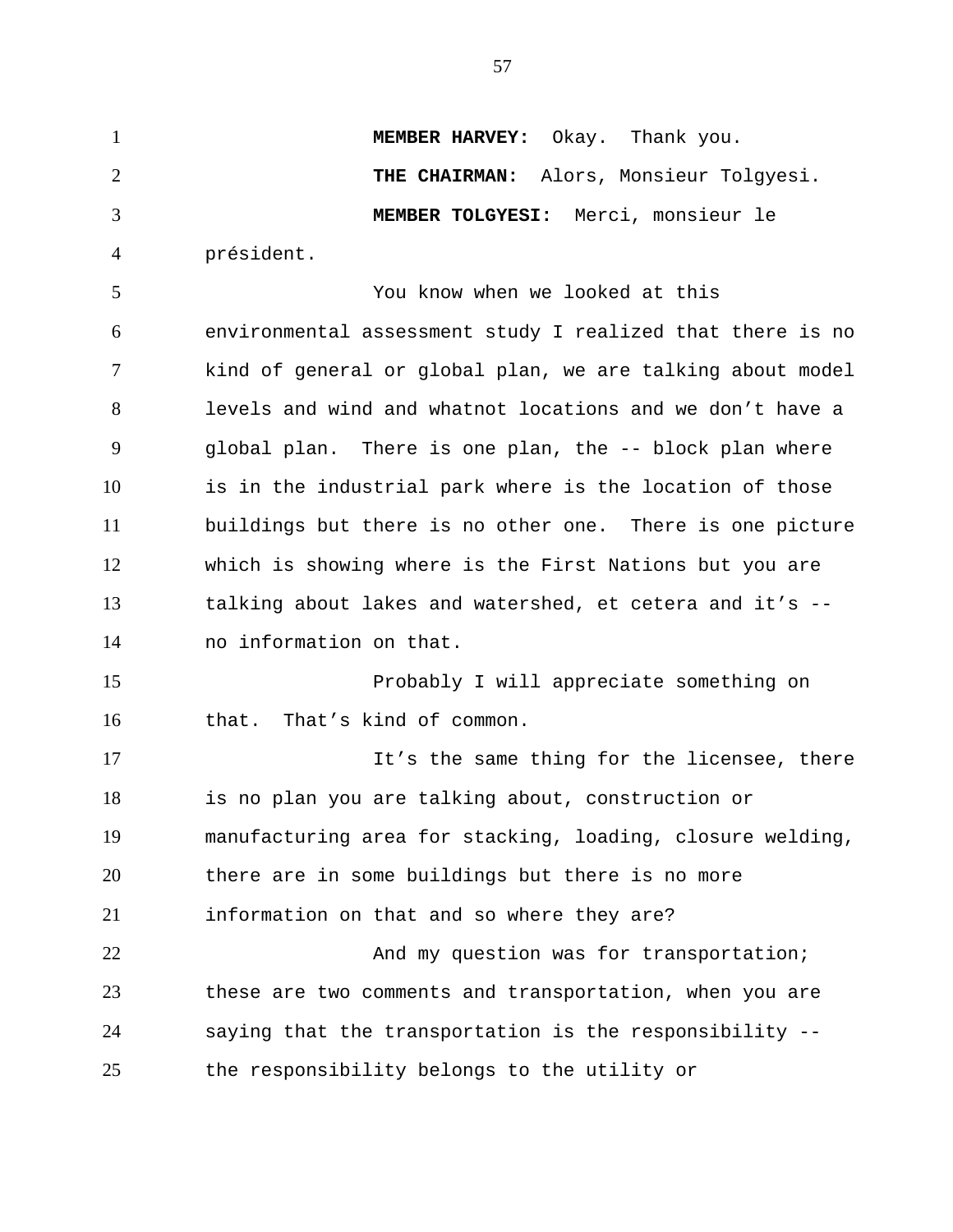1 transportation company or provider, when he transports 2 3 material from one side to other one; am I right, he should have a licence to do the transportation?

4 5 6 7 **MR. ELDER:** Yeah, if your transporting - depends on what you're transporting, you know, the licences for transport yes, are required under certain conditions, yeah.

8 9 10 **MEMBER TOLGYESI:** So what kind of licence will need because on GEH presentation there was that they will need a transportation licence.

11 12 13 **MR. ELDER:** I'll ask Karine Glenn to give you a description on what sort of transportation licence they will need.

14 15 16 17 18 19 20 21 **MS. GLENN:** For the record, Karine Glenn. A licence is required to transport Category 3 nuclear material. So in this case low-enriched uranium qualifies as a Category 3, so they will need a licence under which they will need to submit a transportation security plan which I believe is addressed in a separate CMD but the responsibility for safety is -- remains on the licensee.

22 23 24 25 Just a point to add is that the basic philosophy behind transport is that the safety is inherent to the transport package so that's why we certify the actual package design as opposed to operational controls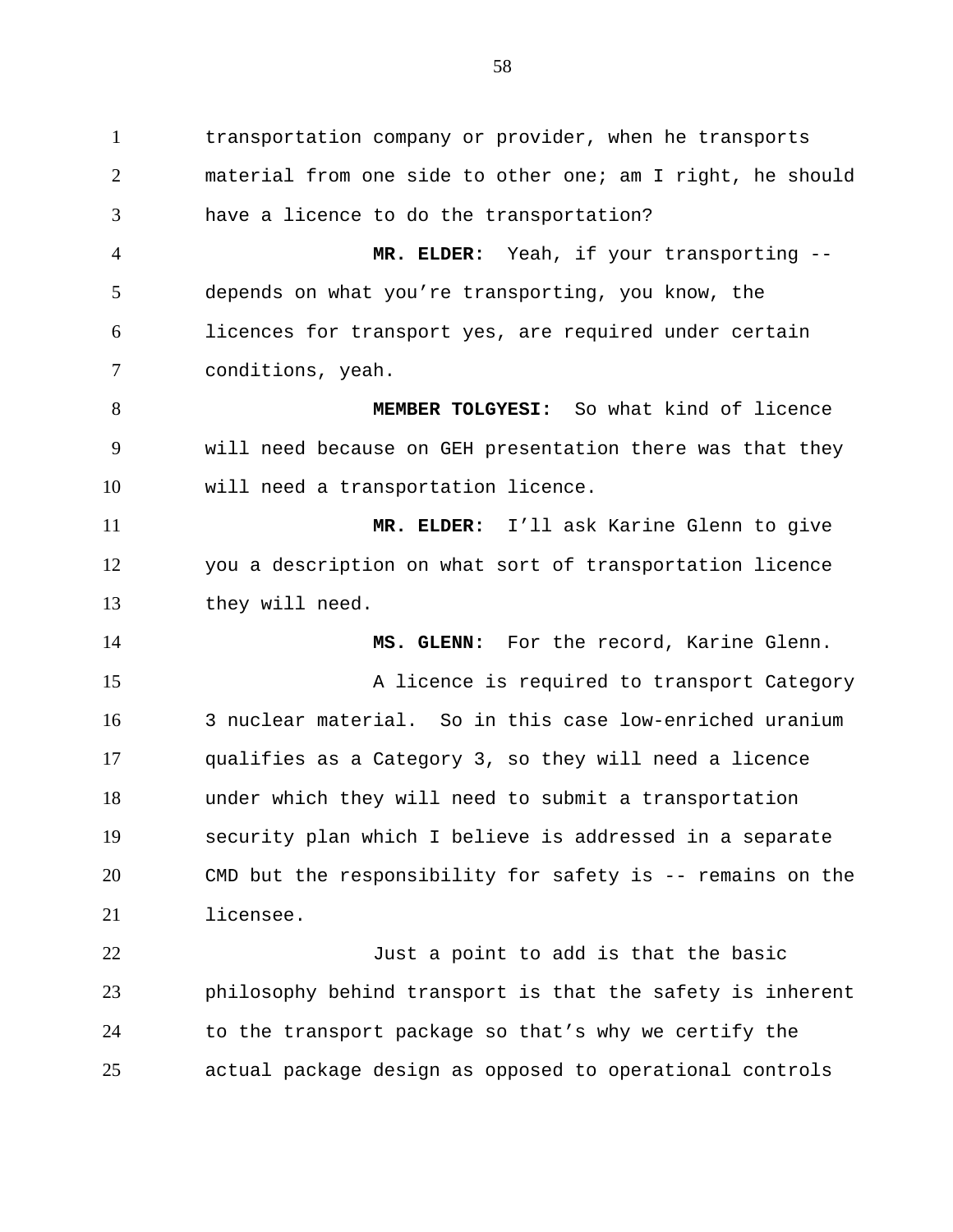1 which are minimized.

2 3 4 **MEMBER TOLGYESI:** So did you develop a kind of criticality safety program or training which you will require with your licence?

5 6 7 8 **MR. WARD:** At this point we have not done that but we will need to review the transportation and update our transportation policies and our emergency response procedures as well.

9 10 11 12 **MEMBER TOLGYESI:** Tell me, when I am looking at these buildings, 21 and 24, where you will add mainly those facilities to process; how many employees you have on these areas, 21 and 24 in the buildings?

13 14 15 16 17 18 19 20 **MR. WARD:** Mark Ward, for the record. Speaking specifically to employees that work with the fuel, there's about -- between 50, 55 employees. In Building 21 the whole main floor is the manufacturing site for the fuel bundle manufacturing and Building 24 is typically just one person and it's basically just storage, it's not an active -- an active work area.

21 22 **MEMBER TOLGYESI:** So in 21 there's about 50?

23 24 25 **MR. WARD:** There'd be about 50 for employees that are actively working on the product. There's other staff and other engineers also in the near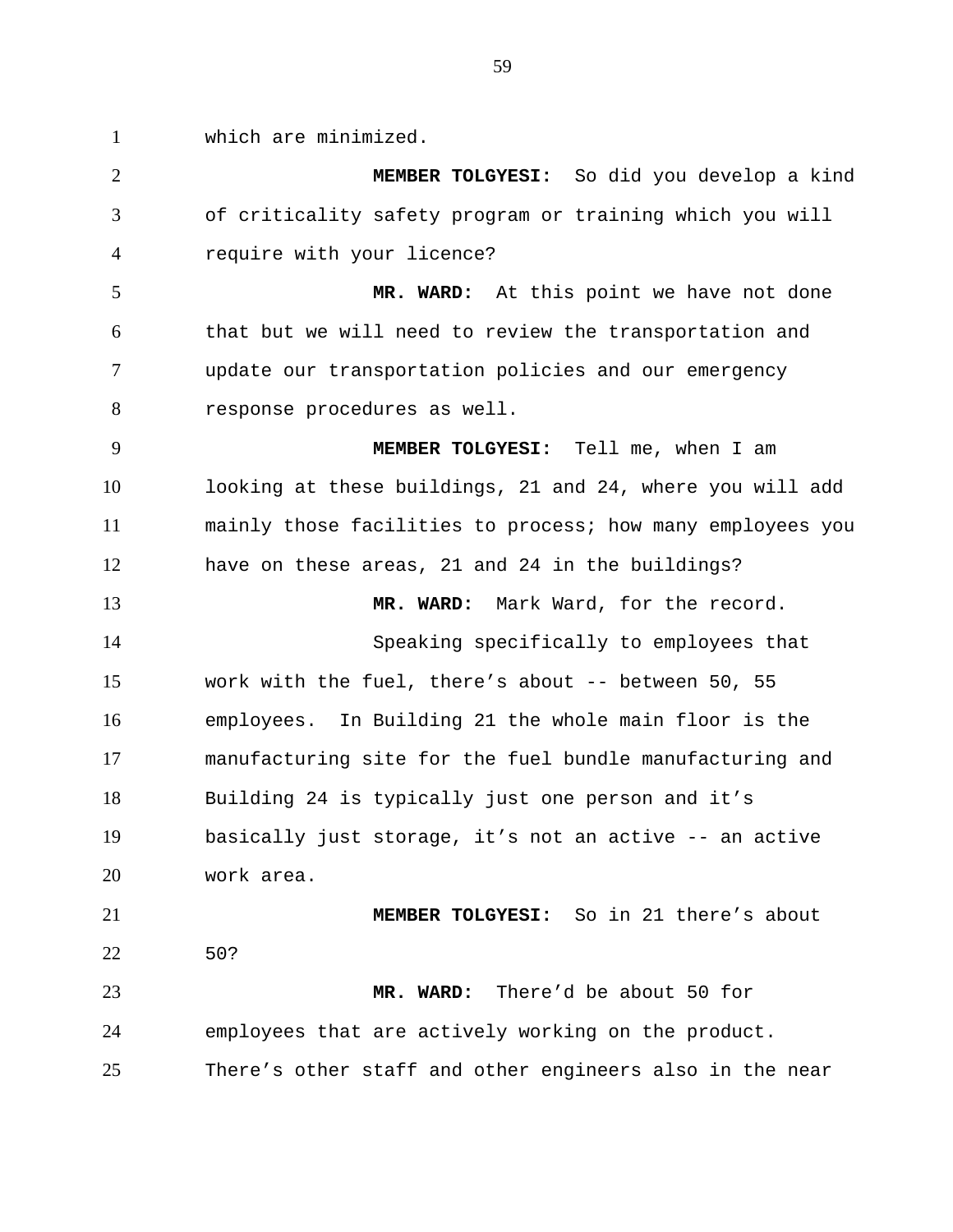1 vicinity in 21.

2 3 4 5 6 7 8 9 10 11 12 13 14 15 16 17 18 19 20 21 22 23 24 25 **MEMBER TOLGYESI:** That's my next question; there are about 50 who are directly involved with processing or production or storage, and how many other staff, employees you have in these buildings? **MR. WARD:** There's about 20 -- basically onsite there's about -- say about 200 employees onsite. The whole second floor of Building 21 is Nuclear Services, so it's a number of engineers and it's where all the design -- design work is. So there are a number of employees in Building 21. **MEMBER TOLGYESI:** And this Building 26? **MR. WARD:** Building -- Mark Ward, for the record. Building 26 is used by Nuclear Services, it's a large manufacturing building with large C and C type equipment, welding facilities. I would estimate that there could be 20, 25 people in that at any one time. **MEMBER TOLGYESI:** M'hm. And if there's an incident, manufacturing will take place in Building 21. If it's an incident or accident what's the radius of impact of this accident, depending on seriousness? **MR. WARD:** Mark Ward, for the record. The radius impact would be very close if there was a reaction that took place.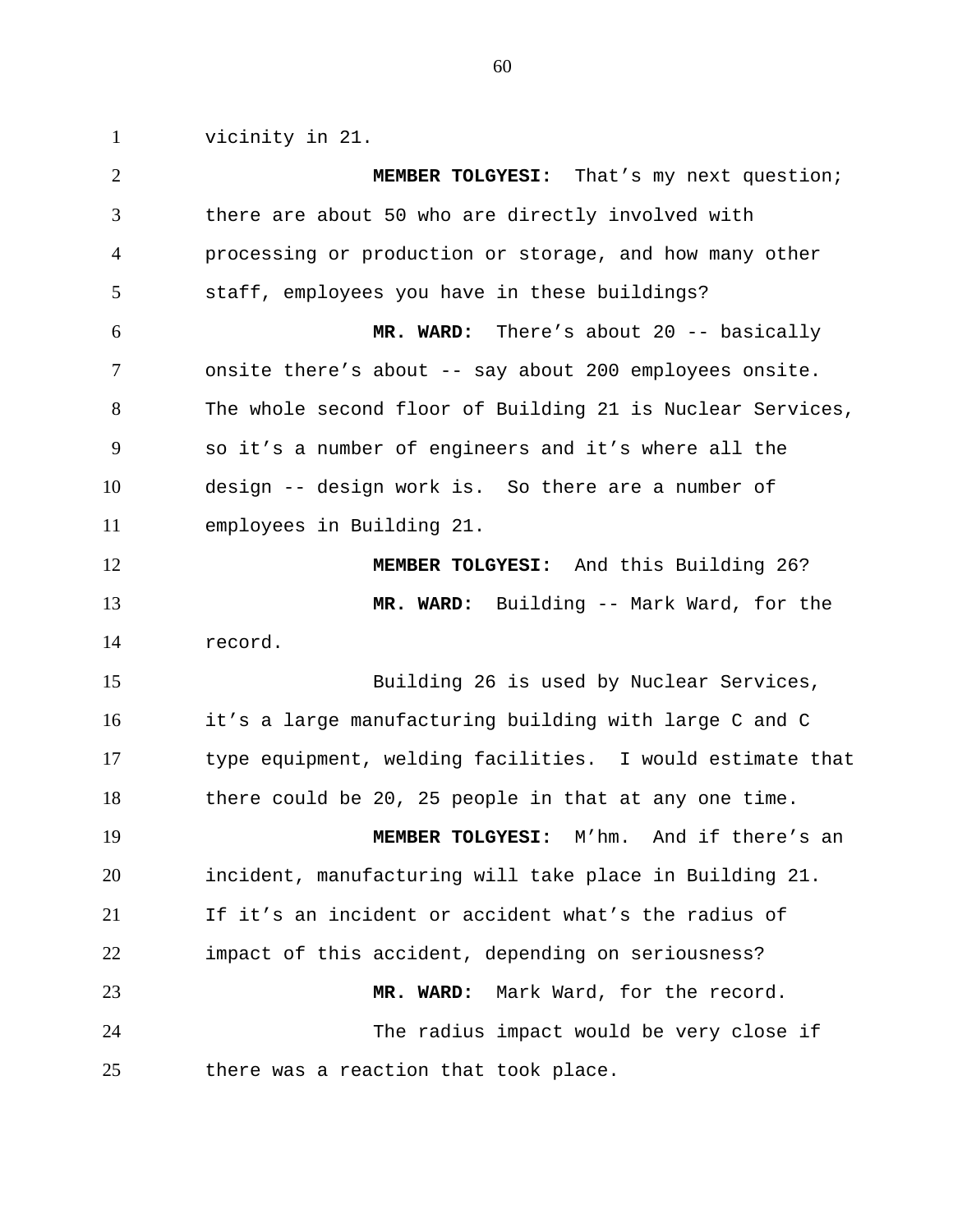1 But I'll defer that to Paul Desiri for more 2 3 4 5 6 7 8 9 10 11 12 13 14 15 16 17 18 19 20 21 22 23 24 25 detail. **MR. DESIRI:** For the record, Paul Desiri. In our environmental assessment we are - we did calculate the dose contours from an accident and that's based on a design-basis accident and we were able to determine the dose at the fence line from neutron gamma and airborne as a result of the accident and it came to about 13 millisieverts. And that's -- the fence line, as you can see in the diagram of the building, it's not very far from the building. But the doses would drop off from that point; they would get lower and lower and lower. So there would be impacts and the primary impact, as Mark Ward said, is on the site, but there would also be impacts beyond that as well. **MEMBER TOLGYESI:** Once there will be impacts what kind -- what severity or importance of impact? **MR. DESIRI:** For the record, Paul Desiri. The facility has to be designed, it's an absolute requirement for the design to ensure that if the accident does occur, doses to the member and public are below 50 millisieverts and we will ensure that. **MEMBER TOLGYESI:** Staff, do you agree with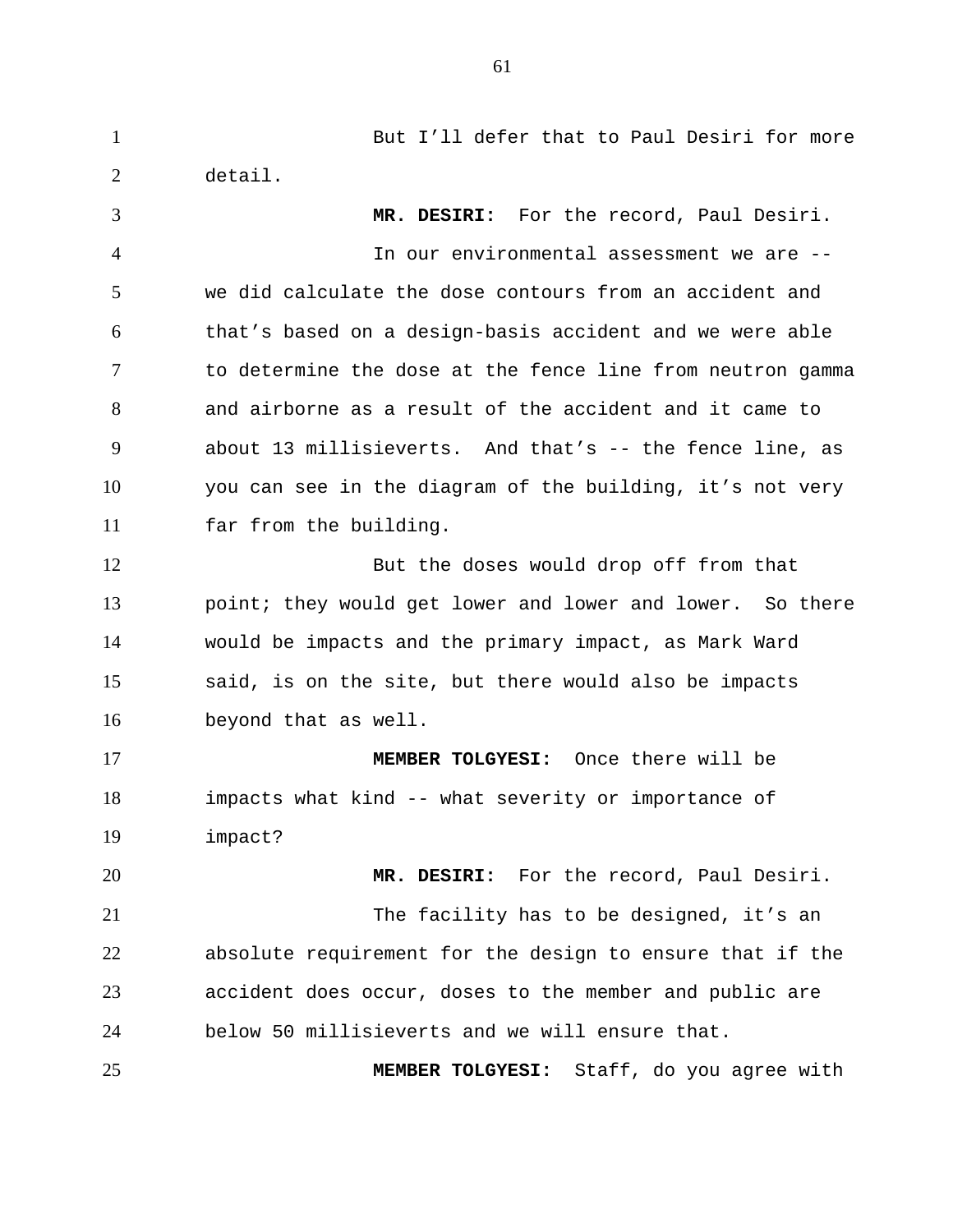1 this evaluation?

2 3 4 5 6 7 8 9 10 **MR. ELDER:** Yeah, this is -- the evaluations follow all their normal procedures so that most of the impact or any potential impact, the serious impact would be inside the building and that's also consistent with the history of all -- any criticality accidents throughout the world, that is a very localized impact, it's a hazard -- a different hazard and potential hazard certainly much for the workers than outside the building.

11 12 13 14 15 16 So it's a very localized impact within the building. There would be some small dose outside the building but our requirements are that they -- for the worst credible situation, which we define as a one in a million year situation, is that the doses to the public remain well below a hazardous level.

17 18 19 20 21 22 23 24 **MEMBER TOLGYESI:** My last question is a kind of -- directed to the staff because in your environment assessment you are talking about atmospheric environment, you're talking about wind and atmospheric stability, and atmospheric stability you are saying is tied to the vertical temperature structure and it's an amount of vertical motion in the atmosphere and it's the ability to mix pollutants.

25

What's the impact of the stability? It's a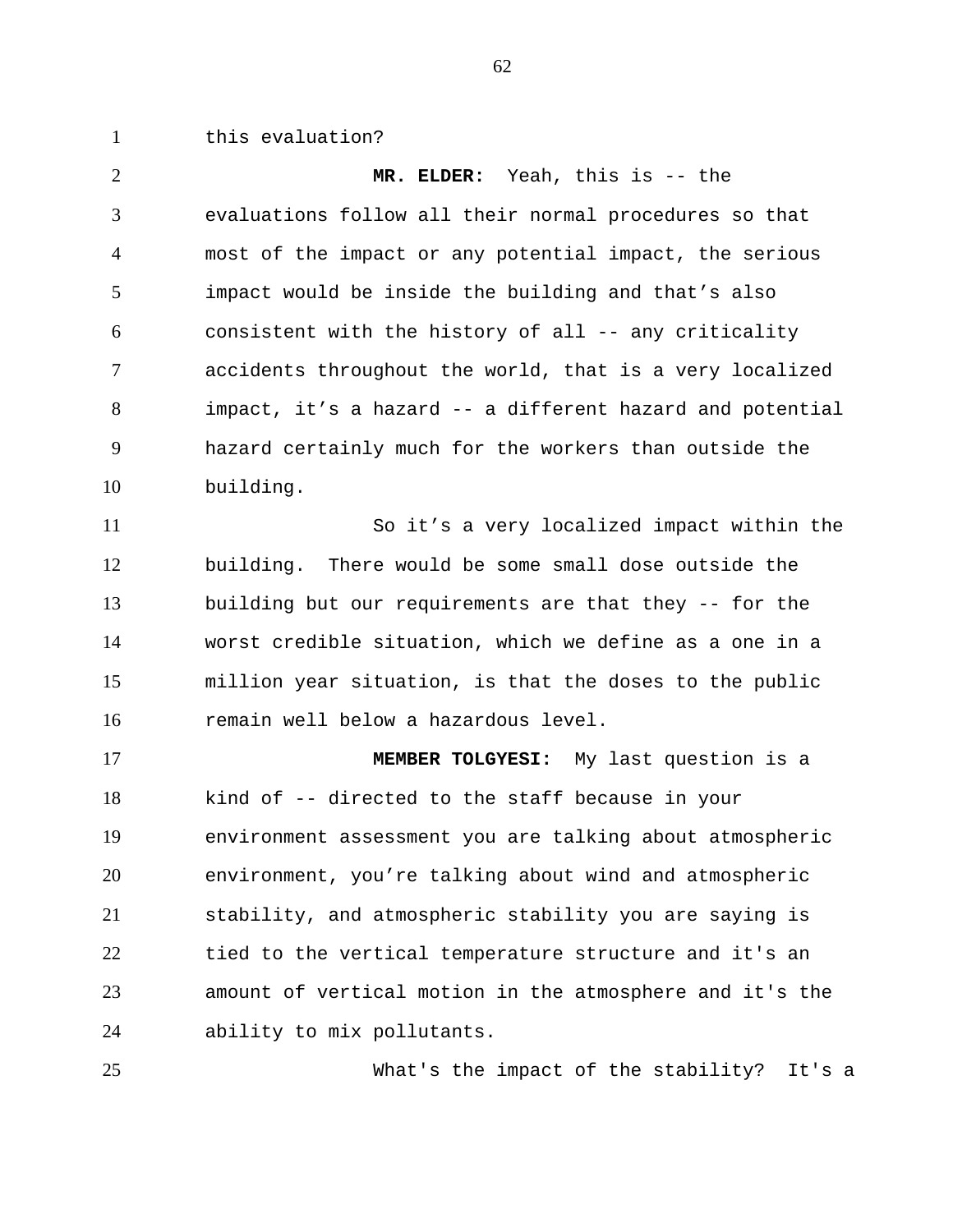1 good or bad thing if it's stability there? Or you prefer 2 3 if it's more stability or less, and how it ties to the winds?

4 5 **MR. RAVISHANKAR:** Ravi Ravishankar, for the record.

6 7 8 9 10 11 12 What they mean by stability -- this is a meteorological terminology -- is that, depending on the wind motion, the temperature and all that, sometimes the air makes the contaminant plume go in a very tight frame for long distances. Therefore there's no dilution. That is the worst-case scenario. That's the stability air fighting, that's what.

13 14 15 So sometimes the conditions are such that it allows the contaminant plume to rise far away from the ground, mix really well and therefore dilute really well.

16 17 18 19 20 So that is another stability condition. Those are the conditions that are used to calculate the worst-case scenario when the contaminant comes to the ground level and impacts people. That's what they mean by stability.

21 22 23 24 **MEMBER TOLGYESI:** That was the question. It will have an impact on dispersion, okay, and how - when you add the winds to that you will increase dispersion?

25

**MR. RAVISHANKAR:** Yes. When we do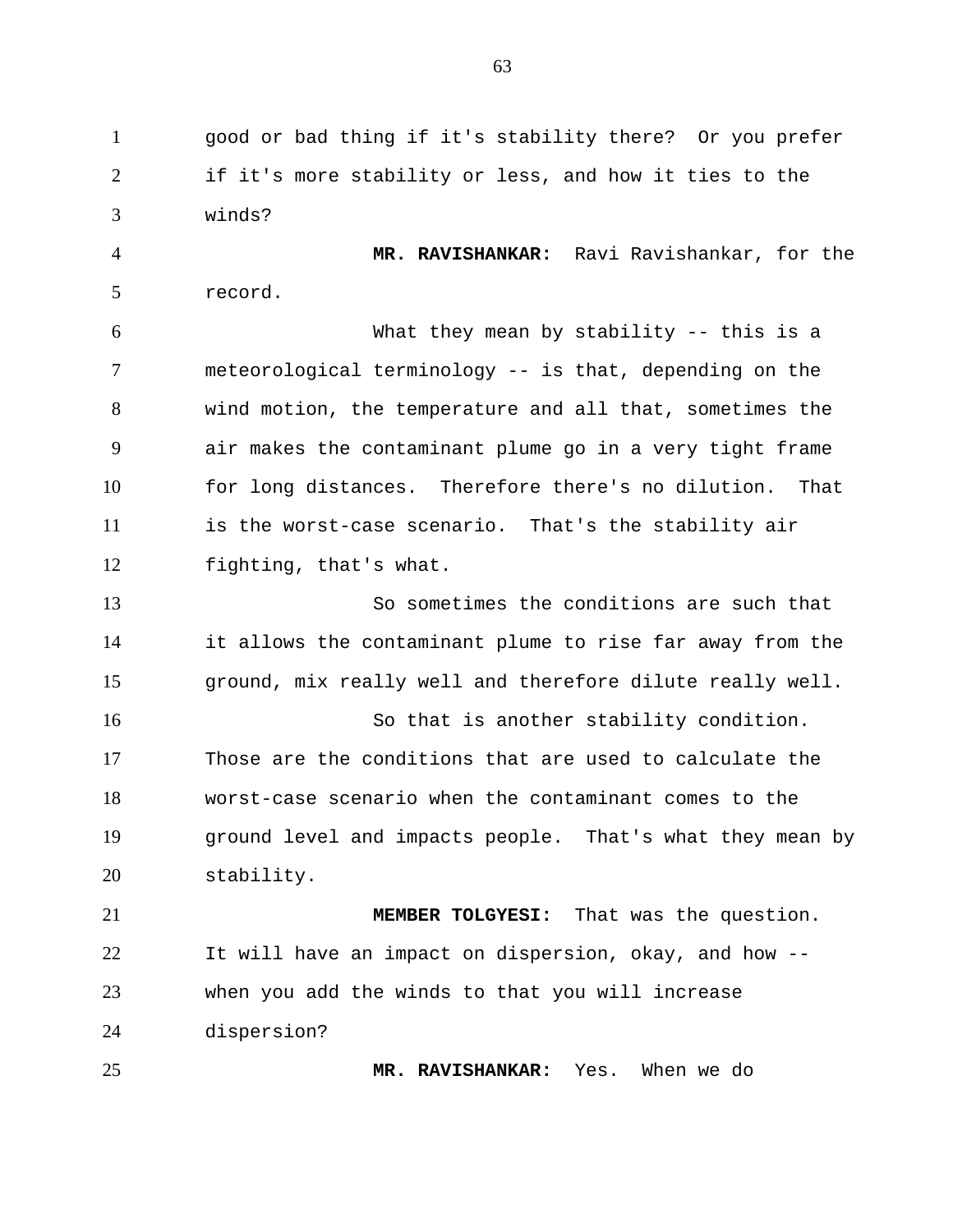1 dispersion modelling calculations, these aspects are all 2 3 4 5 6 7 8 9 10 11 12 13 14 15 16 17 18 19 20 21 22 23 24 25 taken into account during the calculations and it calculates the worst-case scenario for the worst stability condition and worst wind condition. **MEMBER TOLGYESI:** Okay. Thank you. **THE CHAIRMAN:** Okay, Dr. Barriault. **MEMBER BARRIAULT:** Thank you, Mr. Chairman. In the EA Screening Report, on your analysis it states that your levels are below the 10 micrograms per litre for uranium. I'm just wondering, what is the frequency of your analyses? Is it done on a weekly basis, monthly basis, daily basis? **MR. DESIRI:** For the record, Paul Desiri. It's done on a quarterly basis. **MEMBER BARRIAULT:** So every three months. Thank you. Next question. In your Slide 13 -- that's GE-Hitachi -- your statistics for health and safety are commendable, but if I look up at the annual effect of dose maximum millisieverts per year, there seems to be a trend going up; 7.8, 7, 10.5 and 9 on the millisievert per year maximum dosage. Also, in 2009 you've got the values as being estimated. Do you have the final values on that? **MR. WARD:** Mark Ward, for the record. I'll talk to the first part, about the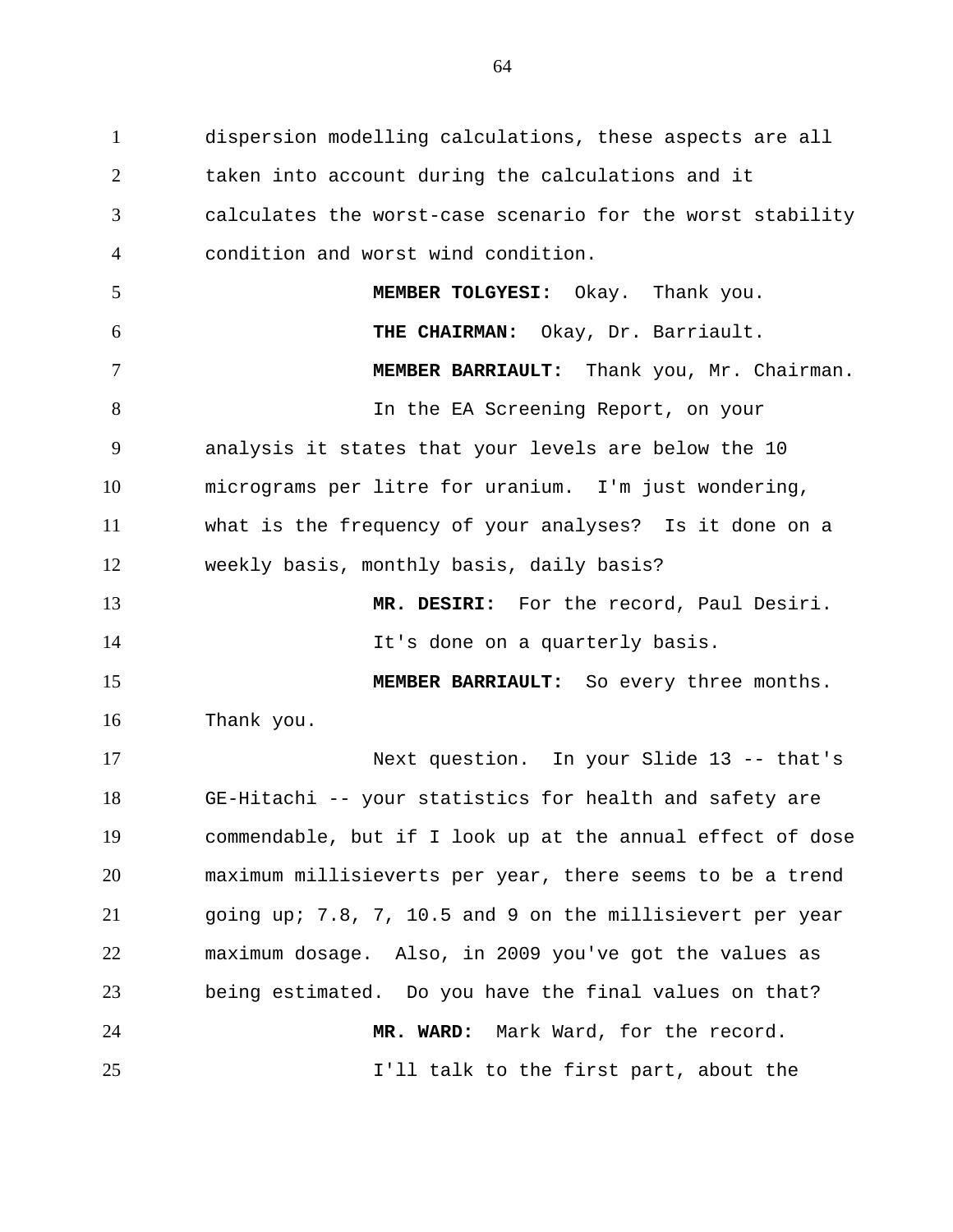1 trend comment, and defer to Paul for the final numbers. 2 3 4 5 6 7 8 9 10 11 12 13 14 15 16 17 18 19 20 21 22 23 24 In 2008, the 10.5, it was particular to one employee and we had an increased number of fuel bundles in a given area, final inspection and testing area, as we were making modifications and improvements from a quality standpoint to equipment, and this one individual was also one of the sole people trained to perform a given test. So he had more hours with operation and that's in the 10. And in 2008, also there was generally an increased volume over 2007, so we've dealt with that issue in terms of cross-training at least three people to perform that work, to distribute the hours more appropriately. And in 2009 -- so this stretched, sorry, from October 2008 in through to 2009, that issue, so that will roll over -- and I think through the ALARA committee and our meetings we're working to bring those numbers back down to the historical 7-8 range. **MEMBER BARRIAULT:** Thank you. **MR. WARD:** And I will defer the second part of your question to Mr. Desiri. **MR. DESIRI:** For the record, Paul Desiri. No, we do not have the results yet for 2009. We're still waiting for them from our service

25 provider, Mirion.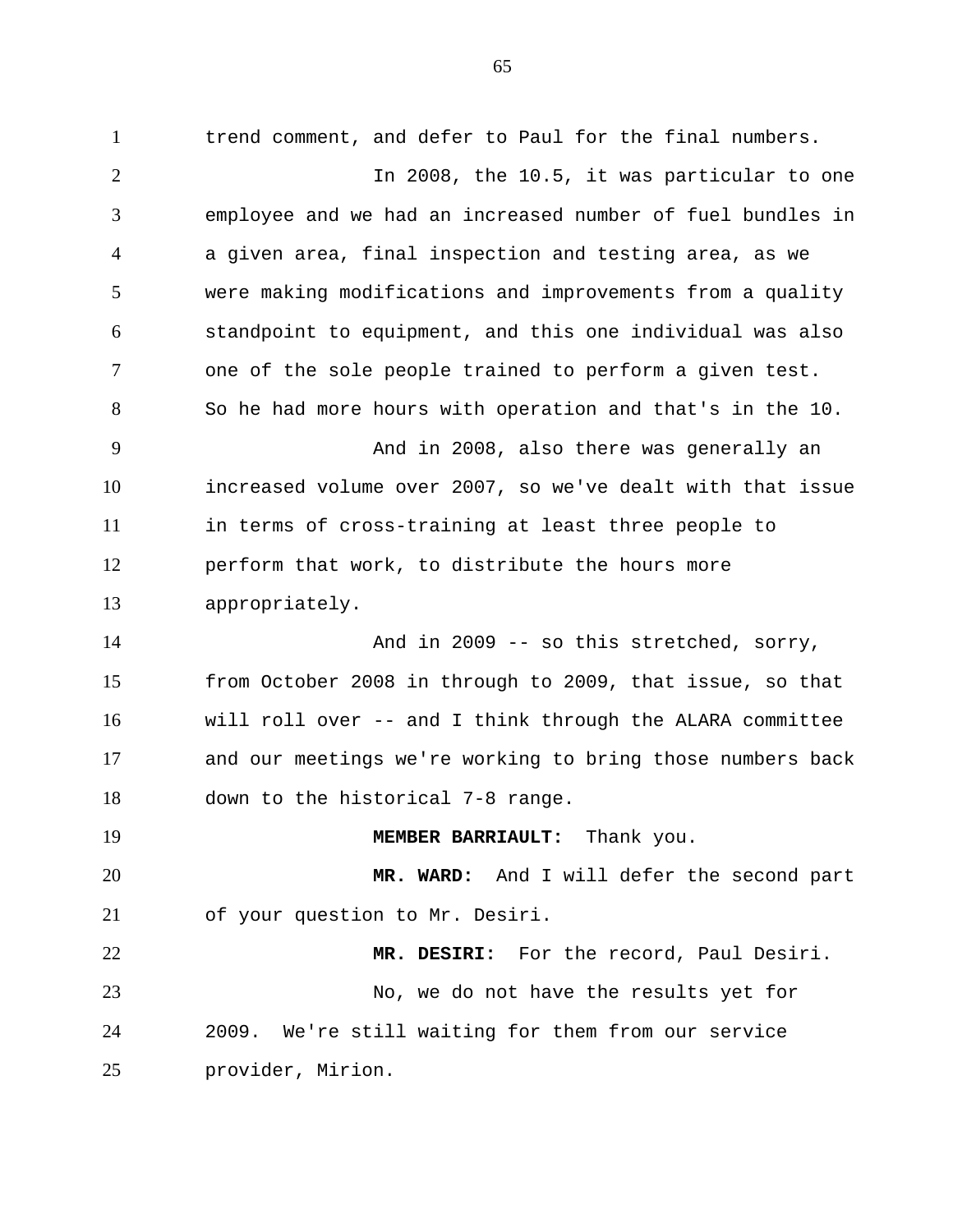1 **MEMBER BARRIAULT:** Your fiscal year for 2 3 4 5 6 7 8 9 10 11 12 13 14 15 16 17 18 19 20 21 22 23 24 25 these results runs from January to January or is it --- **MR. DESIRI:** Yes, and we will have the results. They're scheduled to be received probably February and we will have them in time to complete the annual report, which is due March  $15^{th}$ . **MEMBER BARRIAULT:** Thank you. The next question is to CNSC staff. In your Slide 13, you say the basic insurance limits will be set at eight million, and if I look back in the previous document for Hitachi, you're carrying 16 million now, I understand. So will there be a decrease in the insurance level with this LEU? **MR. ELDER:** There are two things. There is the financial guarantee, which is the 16 million which is -- well, no. Wait a minute. So this --- **MEMBER BARRIAULT:** What it says is the amount of basic insurance under coverage "A" policy, \$16 million. It's in Attachment 2 of CMD 05-H35, page 23 at the bottom of the page. **MR. ELDER:** Yeah, I see the bottom of the page 1. I will have to look into that one. I think there may just -- it may be typo but I'll just ask Paul Hough to look at this, to answer that. Sorry, Gerald Crawford will answer it.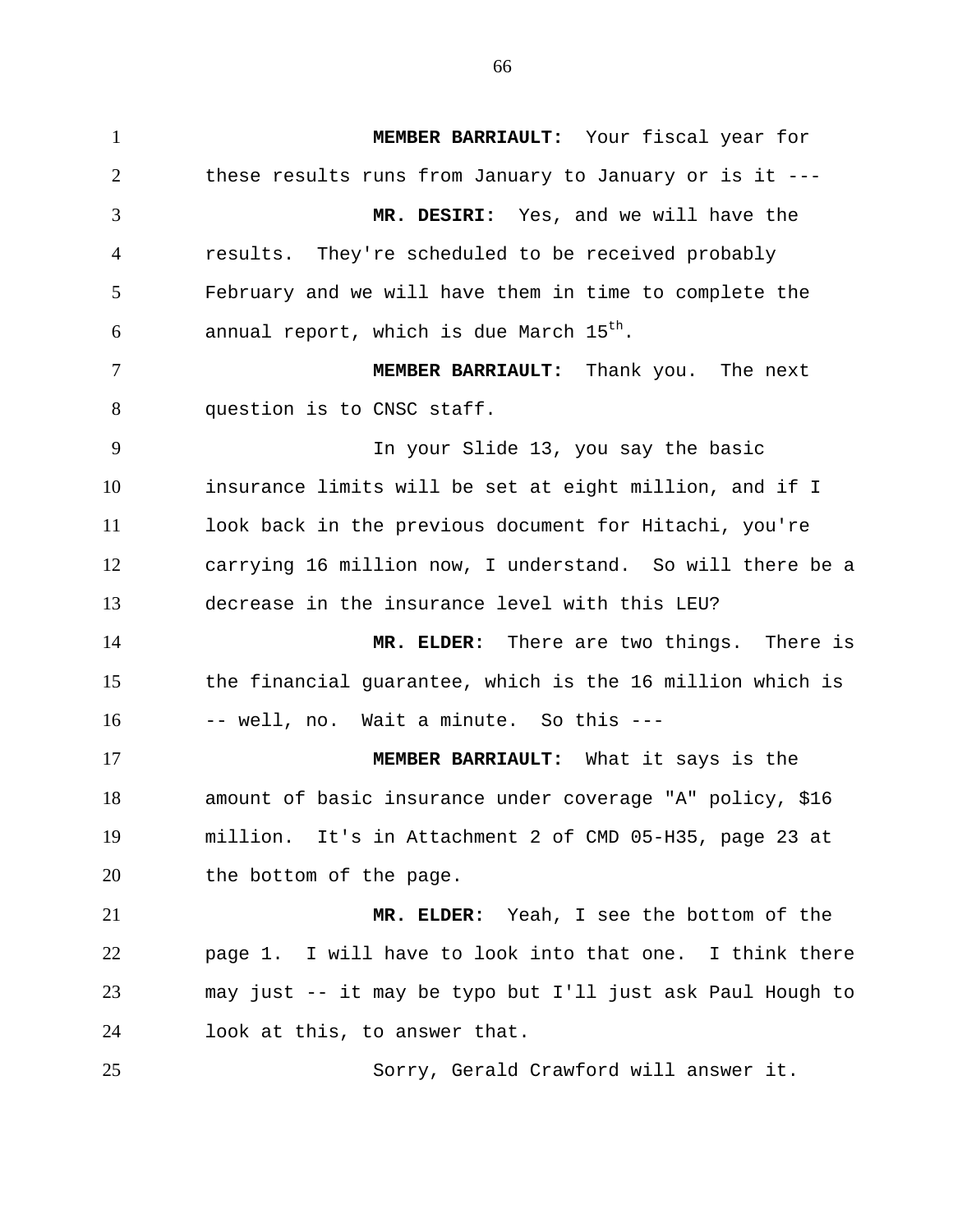1 **MR. CRAWFORD:** When we first looked at 2 3 4 5 6 7 8 9 10 11 12 13 14 15 16 17 18 19 20 21 22 23 24 25 calculating the basis of the basic level of insurance, we did a calculation on the worst case and it assumed no containment for the facility. In the appendix of the supplementary CMD, you'll see a calculation there, and on review with our criticality experts the consensus was, well, there is containment. It's a sealed building; it's a brick/steel construction. And so there was a level of containment, so we dropped that value down by a factor of one, which reduced the insurance level from 16 down to 8. That's a typo that was -- I guess it was - that was the initial calculation and we've revised it since down to eight million, so it's an error in the report which I apologize for. **MEMBER BARRIAULT:** An error in the new one or the old one? The 16 million or the 8 million? **MR. CRAWFORD:** They were both correct, they were, but on revision of the assumptions made we've reduced the value to eight million. **MEMBER BARRIAULT:** Thank you. **THE CHAIRMAN:** Just so I can understand, so when is the trigger? I'm getting two different stories here about when is the trigger for absolutely having to have this eight million in place purchased -- I'm so confused about the timing here. When is the eight million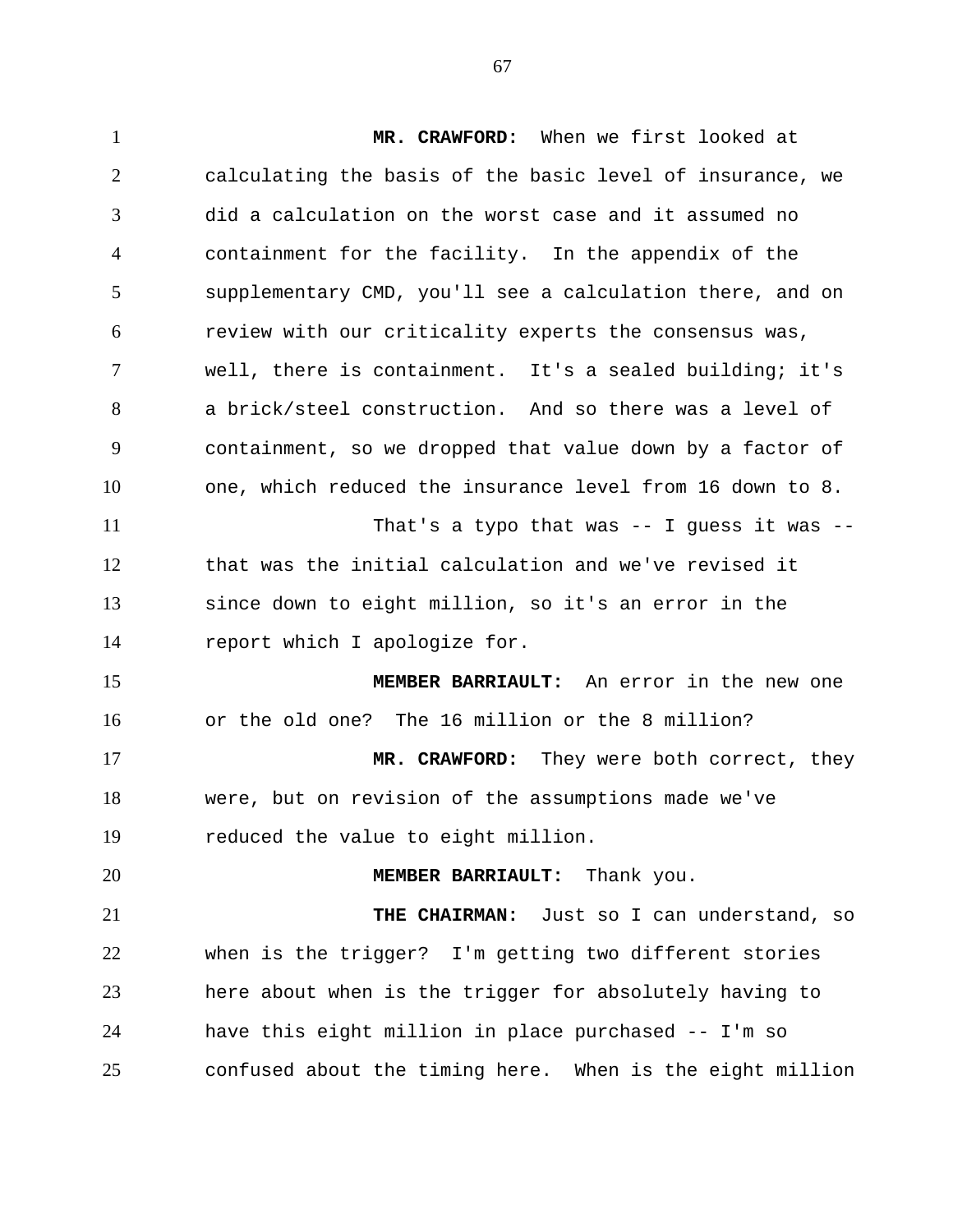1 required to be on the books? 2 3 4 5 6 7 8 9 10 11 12 13 14 15 16 17 18 19 20 21 22 23 GE, you want to start with that? **MR. WARD:** Mark Ward, for the record. I'm not sure of the timing requirement but we will comply with whatever the requirement is. **THE CHAIRMAN:** Staff, I thought your recommendation is to go and get -- to start working on it? **MR. HOUGH:** For the record, Paul Hough. Yes, indeed, that is the recommendation, to start working on it because there are a few steps that need to be followed through. In particular, if the Commission agrees to the designation and the amount of eight million, then CNSC has to go to Treasury Board to not only inform them but to get Treasury Board agreement because, in essence, the 8 million is backed up by the government to the full 75 million. So, in essence, it adds to their liability limit. With respect to your original question, sir, the actual requirement to have the insurance would be triggered, in essence, if they're licensed to have more than a critical mass on site. The interim period where they're looking to

24 25 put together a couple of bundles with 80 percent or less of -- the smallest critical mass is a situation where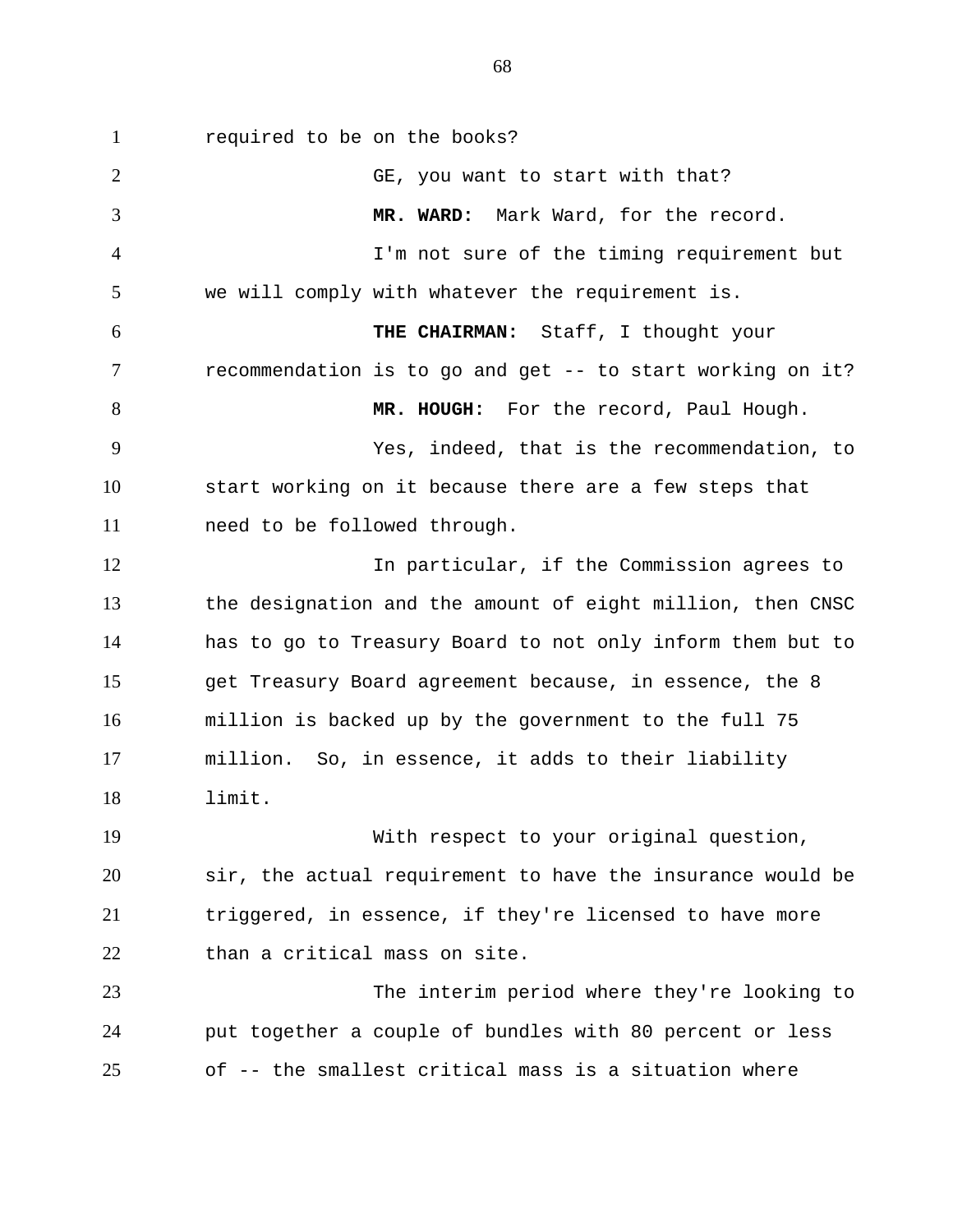1 there could not be a criticality incident. 2 3 4 5 6 7 8 9 10 11 12 13 14 15 16 17 18 19 20 21 22 23 24 25 So, strictly speaking, they would not require this insurance in the interim but we're suggesting that the process proceed because it does take time to complete. **THE CHAIRMAN:** Just for the record, maybe it's me, but I need some clarity here. So if this licence gets approved, licence to amendment gets approved, what's going to happen next? GE, what I'm trying to understand is why you are here in front of us here and not waiting until December 31<sup>st</sup> to come over with a whole kind of a ball of wax? What are you going to do between now and December  $31<sup>st</sup>$  on this LEU? Are you going to import this tomorrow morning? **MR. WARD:** Mark Ward, for the record. This year most likely AECL would take LEU bundles if we could acquire the pellets and bring them in on site and manufacture them in our facility below the critical mass, so we're probably looking at a two-bundle campaign and then, potentially, next year a two-bundle campaign. **THE CHAIRMAN:** Do you need to build facilities for just handling two-bundle campaign? **MR. WARD:** There would have to be updates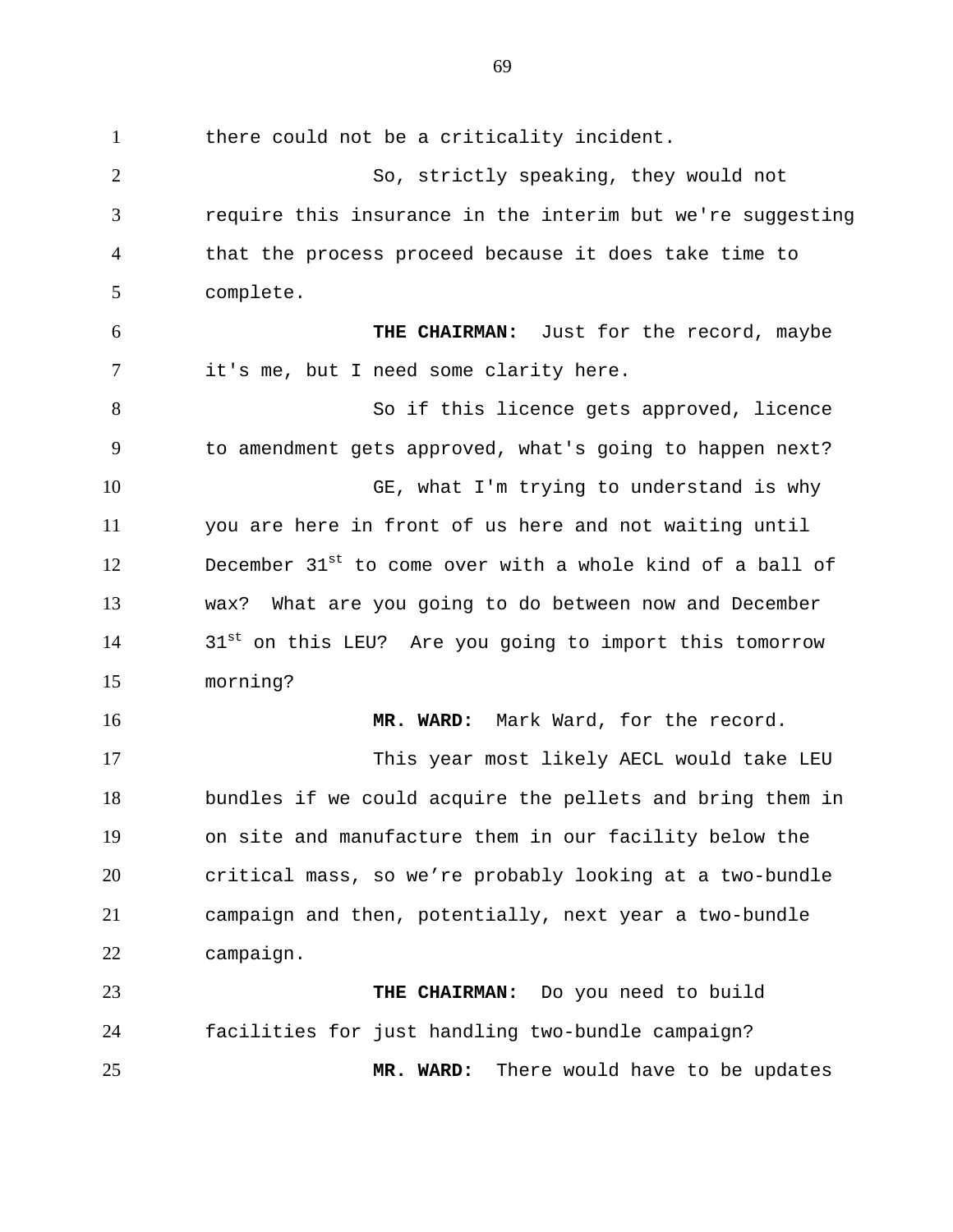1 to procedures obviously and other things that we would put 2 3 4 5 6 7 8 9 10 11 12 13 14 15 16 17 18 19 20 21 22 23 24 25 in place, but no major changes to the facility. **THE CHAIRMAN:** But you will have to separate --- **MR. WARD:** We will have --- **THE CHAIRMAN:** --- the processing alone is --- **MR. WARD:** --- to separate and designate certain things, yes, but it wouldn't be a full, complete production line we'd have to put in place. **THE CHAIRMAN:** So for this -- just two bundles, you don't need insurance, you don't need -- I'm trying to just clarify this. **MR. ELDER:** That's correct. If their intention for this year is just to do two bundles, they would not need insurance. **THE CHAIRMAN:** So there's no criticality possibility? **MR. ELDER:** Because there's no criticality possibility. **THE CHAIRMAN:** What is the critical mass; is it 10 kilograms? **MR. ELDER:** I'll give you Vladimir Khotylev who's our criticality expert to actually, precisely, give you the number.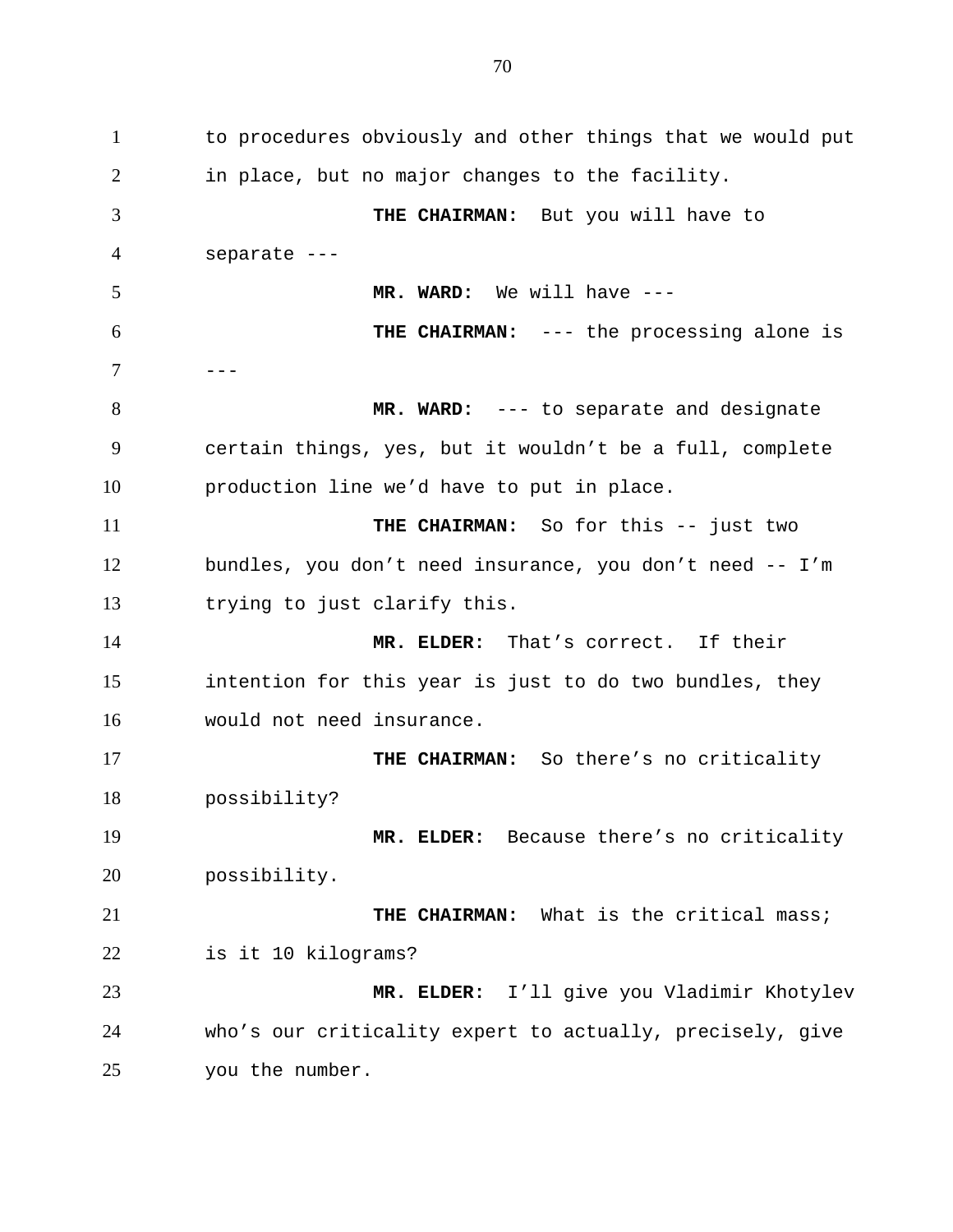1 **MR. KHOTYLEV:** Vladimir Khotylev, Fuel and 2 3 4 5 6 7 8 9 10 11 12 13 14 15 16 17 18 19 20 21 22 23 24 25 Physics Division, for the record. Determination of smallest critical mass is the responsibility of licensee because they know perfectly well what are impurities, what is requirements for enrichment and so on and so on, but as a general consideration I can tell you that, generally speaking, smallest critical mass of five percent enriched uranium is about 35 kilograms or if you're speaking about  $U0<sub>2</sub>$ , it's about 40 kilograms. So their requirement -- or our requirement is for them to have less than 80 percent of smallest critical mass; it means they will have to have 80 percent of 40 kilograms. **THE CHAIRMAN:** Thank you. Okay, sorry, Dr. Barriault, the floor to you. **MEMBER BARRIAULT:** That's fine, Mr. Chair. Next question is CNSC again; Slide 5. I look at the bottom of that slide and it says: "Percent of sewer release licence action limit. Sewer release individual back action limit, six parts per million uranium." What does that 40 mean. Is it that they meet the criteria 40 percent of the time and what happens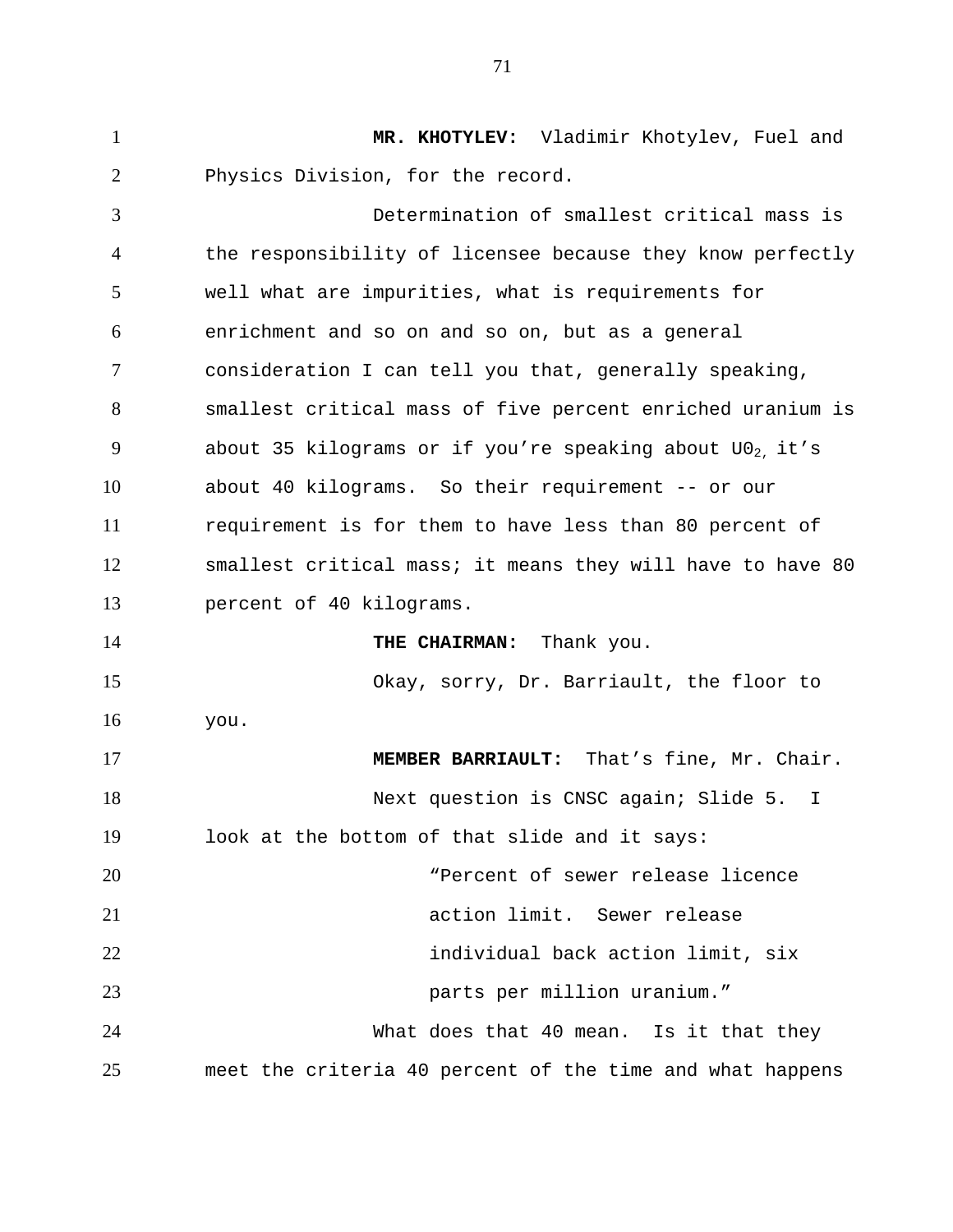1 in the other 60 percent? I'm not clear what it means. 2 3 4 5 6 7 8 9 10 11 12 13 14 15 16 17 18 19 20 21 22 23 24 25 **MR. ELDER:** It's what their average releases are as a percentage of their -- that action level, so it's just to note that they are well below the administrative limits on that one. Like I said, we struggled a bit on how to present that information because the actual -- if you do a calculation of a derived release limit, you know, they're thousandths of one percent, you know, something like that. It's not a very meaningful number. It's a very, very, you know -- so what - we decided to present it as the initial control point is the action level and compare it against action level. It's really to demonstrate they're well below their action level on those releases. **MEMBER BARRIAULT:** That's a 100 percent of the time, not 40 percent of the time? **MR. ELDER:** That's not a -- no, it is - their average release is 40 percent of the action level. **MEMBER BARRIAULT:** Okay. On that same slide, you got a 2010 prediction. Is that based on the same process or is that based on the LEU process? **MR. ELDER:** That is -- from the environmental assessment is based on the LEU process, so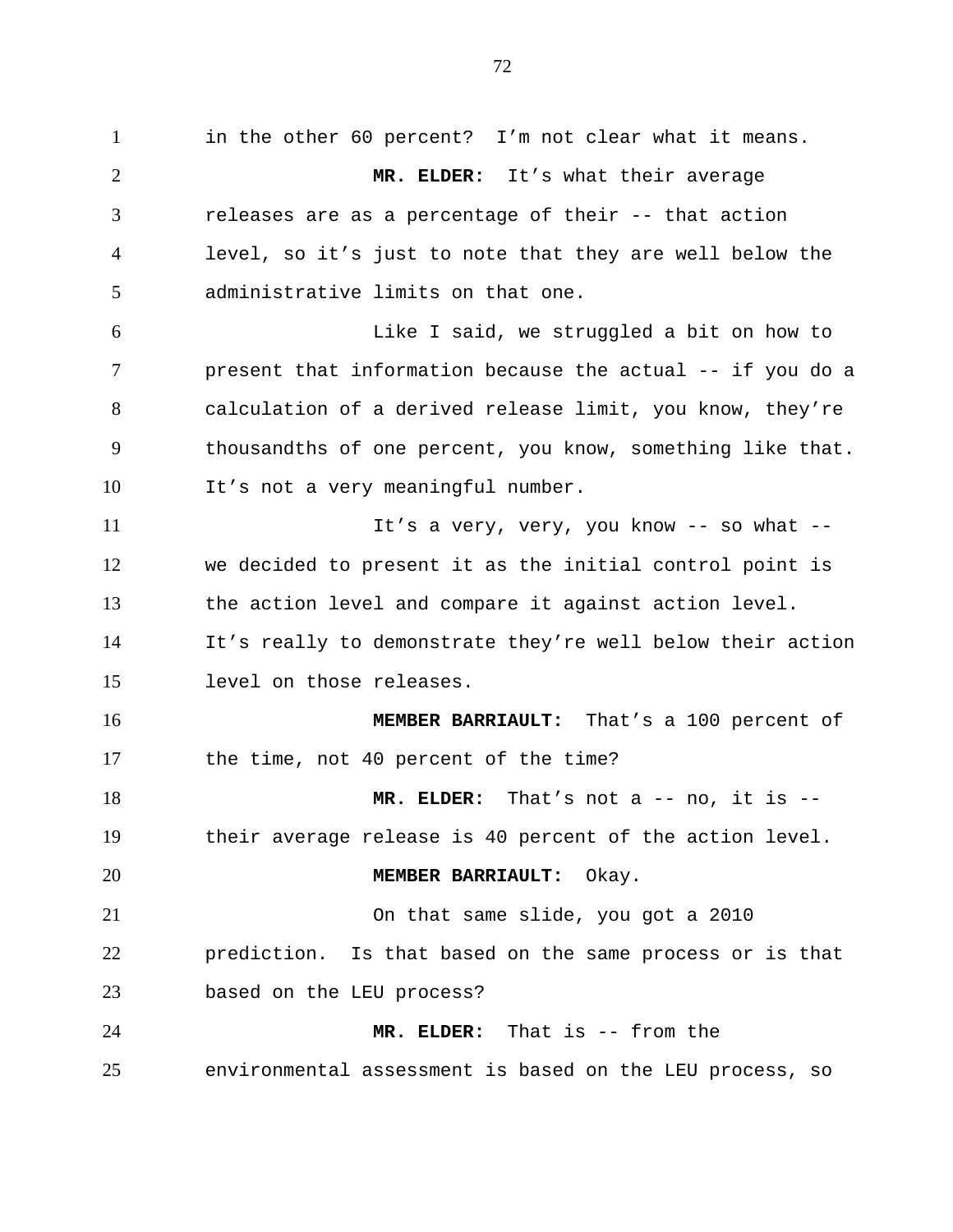1 it was demonstrated to show that the environmental 2 3 4 5 6 7 8 9 10 11 12 13 14 15 16 17 18 19 20 21 22 23 24 25 releases are not predicted to change if you go to -- it's actually -- the reference case is 100 percent production at their maximum level using LEU. So we're not expecting a change in the releases because of going from natural uranium to LEU - five percent LEU. **MEMBER BARRIAULT:** Yeah. So that's not what you're predicting is going to happen this year in 2010? **MR. ELDER:** No, no, that's what we're - it's a prediction based on the environmental assessment. So the environmental assessment made some predictions and it was really just to show we're not -- even in the sort of abounding case, that you would not expect to see any real change in the releases. **MEMBER BARRIAULT:** Thank you. Thank you, Mr. Chairman. **THE CHAIRMAN:** Okay, this wraps up the first round. I think there's going to be probably another round, but I think we may want to have a 10-minute break, okay? Why don't we take a 10-minute break reconvening at 11 o'clock? Thank you. --- Upon recessing at 10:49 a.m. /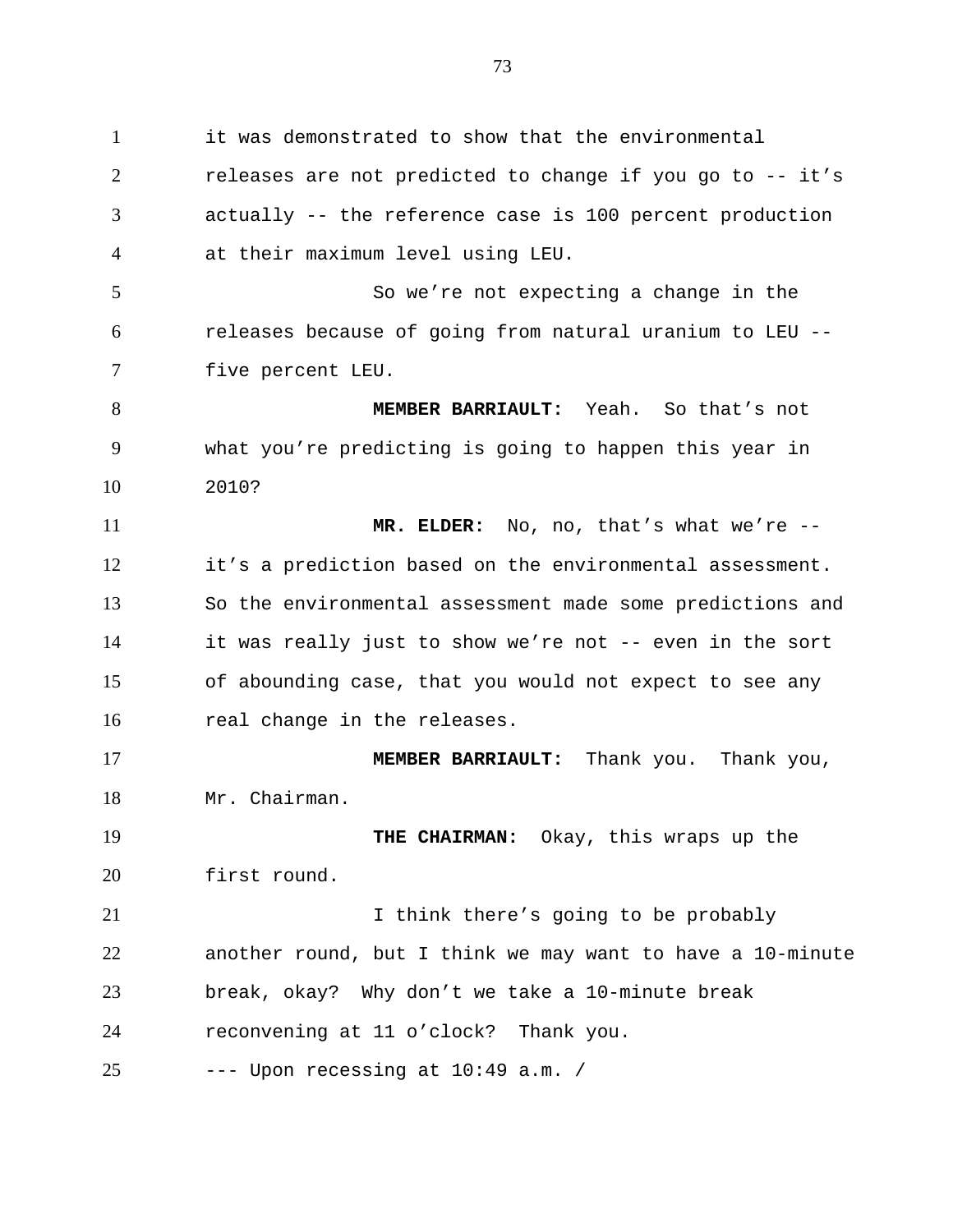1 L'audience est suspendue à 10h49 2 3 4 5 6 7 8 9 10 11 12 13 14 15 16 17 18 19 20 21 22 23 24 25  $---$  Upon resuming at  $11:01$  a.m. / L'audience est reprise à 11h01 **THE CHAIRMAN:** We're going to resume the second round of questioning here with Dr. McDill. **MEMBER McDILL:** Thank you. What would be the difference to you as a company if this were left until December, until when you come back? **MR. WARD:** Mark Ward, for the record. I think it would just delay our efforts with Atomic Energy Canada to provide them with bundles for testing, so it would really be at their schedule to meet their schedule for testing. **MEMBER McDILL:** Does staff concur with that? **MR. ELDER:** That the delay would -- you'd actually have to have gone back to the AECL, what it would do on their ACR testing schedule. Other than -- all I can say from experience is fuel testing is a long lead time item on reactors, i.e. you have to do it very, you know - it takes a long time to do the testing. It's a very complex, thorough testing, so that it's one of the first things you do for really novel fuel designs, you're starting the testing. You need it now a decade before, so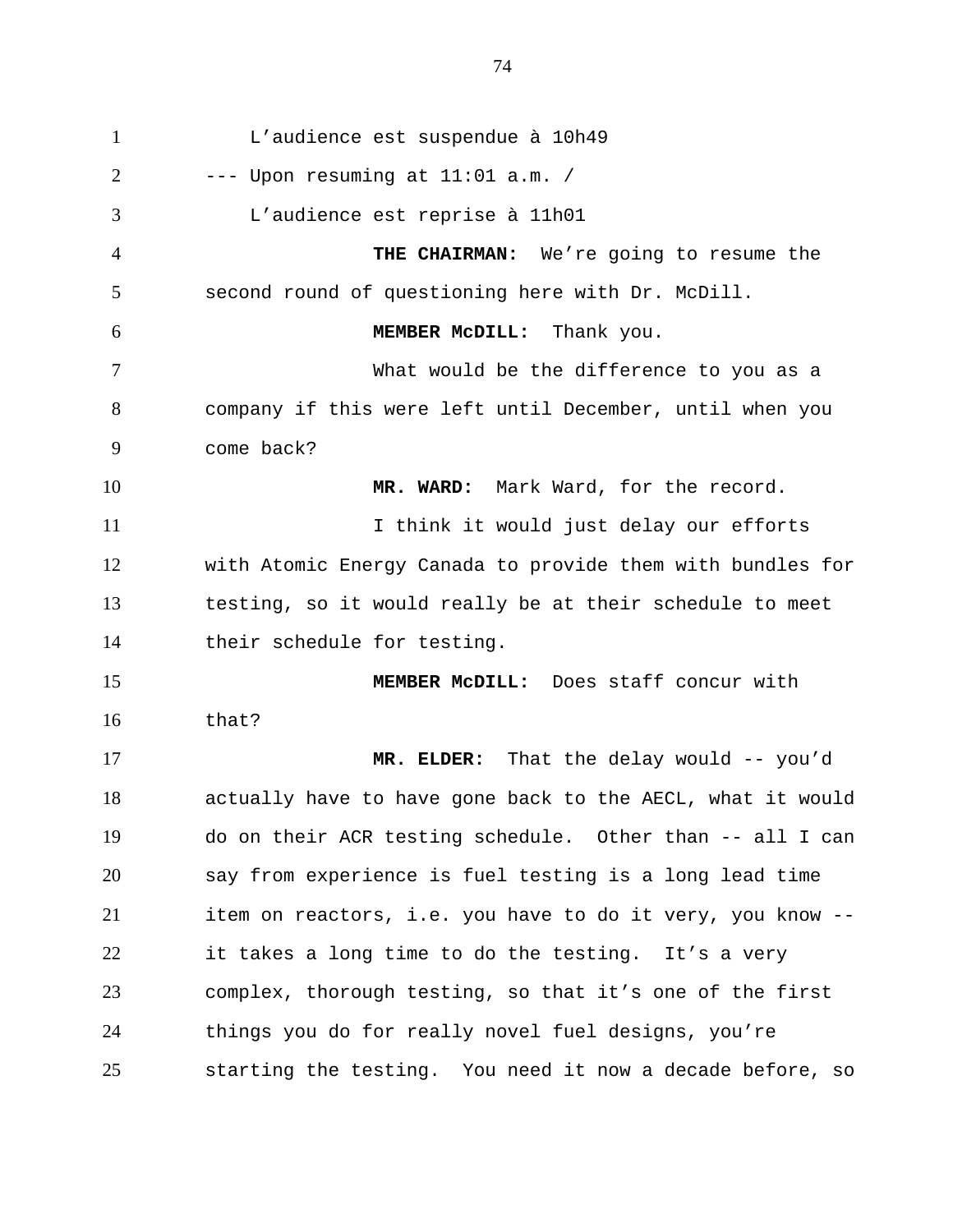1 this isn't a complete change, but certainly fuel testing 2 3 is one of the things you do very early in this part of the design.

4 5 6 7 8 9 10 11 12 13 14 15 16 17 18 19 20 **MEMBER McDILL:** So I'll ask staff. Fuel testing would normally be done in something like the NRU? **MR. ELDER:** That is where AECL would normally do their fuel testing, yes, but that's not the only place internationally that it can be done. **MEMBER McDILL:** So this is, basically, a commercial response to a contract for you? **MR. WARD:** Yes, yes, Mark Ward, for the record. That is correct. So we've been in a development program with AECL for about two years in manufacturing bundles and it was extremely important that we produce a shell of a bundle for Hugh MacDiarmid for the Infrastructure Ontario bid and it was critical to their program. And at every opportunity they get, they try to get us to expedite the schedule for the existing bundles and we're currently at a design -- almost a print

21 22 design for bundle manufacturing with enriched -- sorry, with natural fuel in the bundle.

23 24 **THE CHAIRMAN:** Can I jump -- I'm still puzzled.

25

Just to prove the concept, why can't you do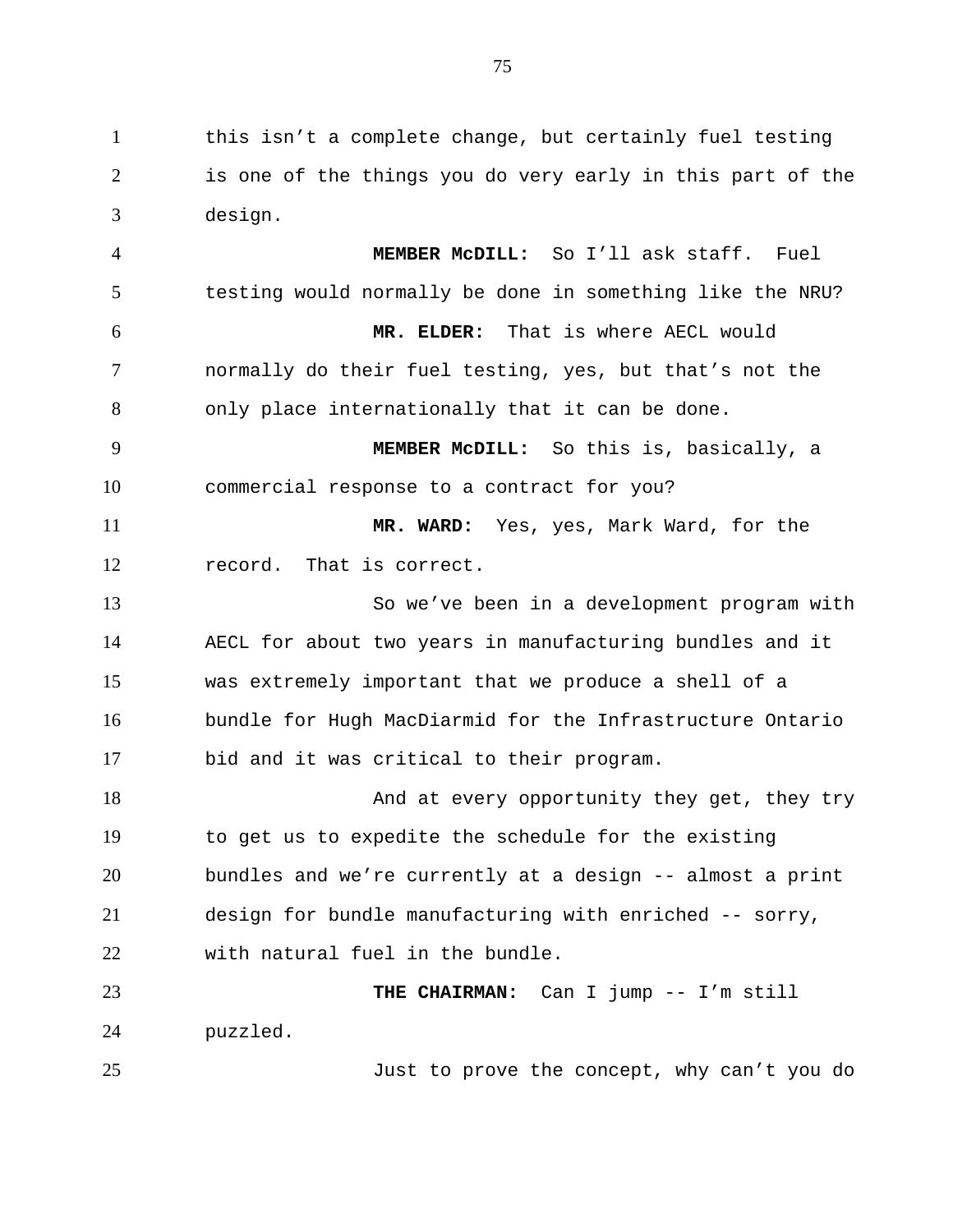1 it in Wilmington, in the States? 2 3 4 5 6 7 8 9 10 11 12 13 14 15 16 17 18 19 20 21 22 23 24 25 **MR. WARD:** Mark Ward, for the record. Wilmington has a very different manufacturing process as they're processing fuel for BWR components, so they do not have the welding technology, the welding equipment, which we will utilize in our natural line. **THE CHAIRMAN:** Thank you. Thank you. Dr. Barnes? **MEMBER BARNES:** I just have one and it relates to the public consultation process. I think one of the anonymous public responders challenged whether there had been enough notice given to some of the public meetings, but on page 43 of the Screening Report, it's documented how much you advertised this on radio stations and in newspapers and so on. A second bullet on that page says that you hosted a public open house of approximately 120 people. How many of those were GE-H people as opposed to the general public? **MR. WARD:** Mark Ward, for the record. I'll defer that question to Paul Desiri as he was in attendance for the meeting. **MR. DESIRI:** For the record, Paul Desiri.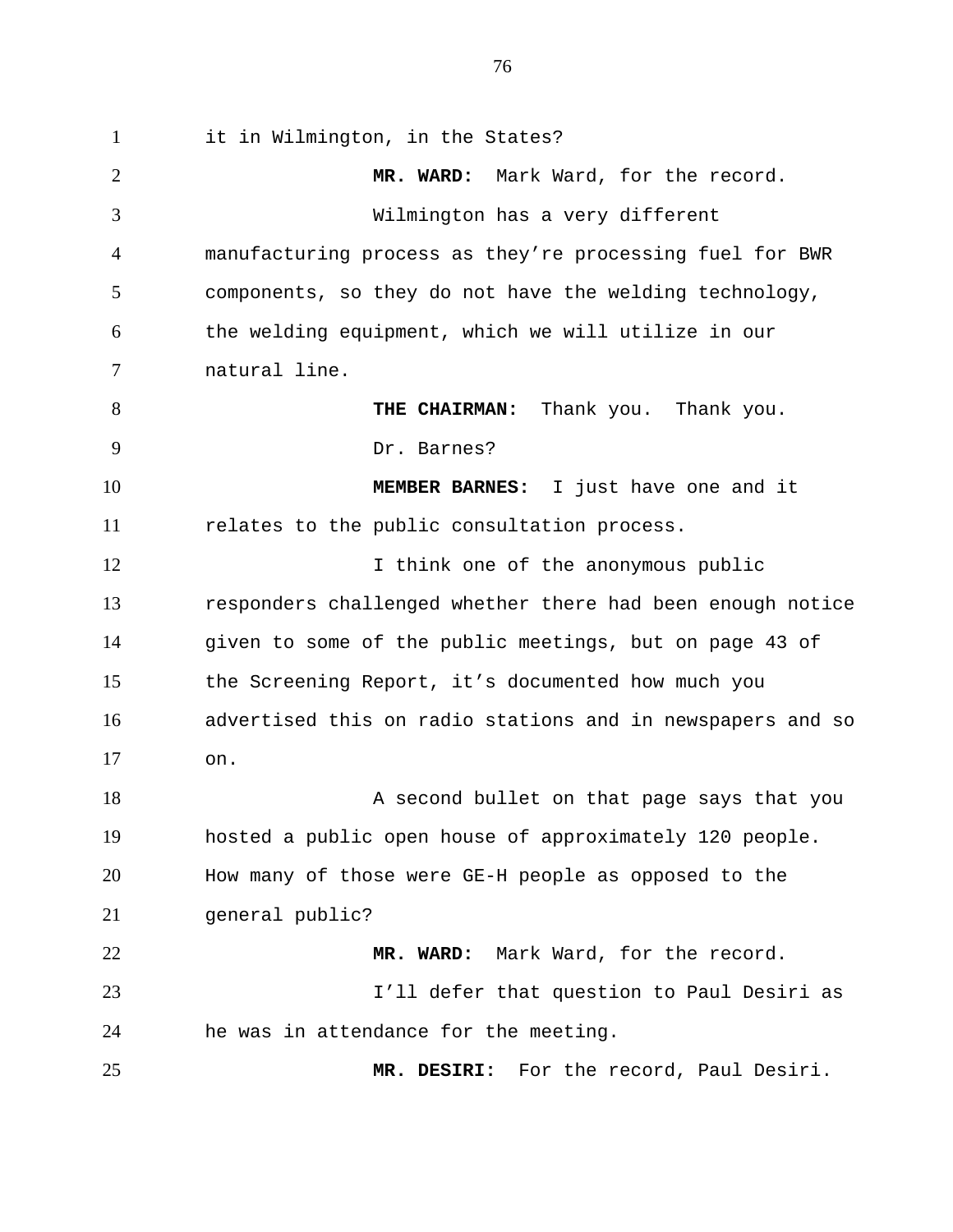1 All of our senior team attended which is -- 2 3 4 5 6 7 8 9 10 11 12 13 14 15 16 17 18 19 20 21 22 23 24 with the exception of Mark Ward -- a total of 11 people and the rest were members of the public. **MEMBER BARNES:** Okay, thank you. **THE CHAIRMAN:** Thank you. Mr. Graham? **MEMBER GRAHAM:** Yes, I have a couple of questions, but one of the things that concerns me and I'm not going to get into today, but I just more or less want to -- you're going to be back here in -- for a full licence hearing -- and that is with regard to flooding and models of flooding and how you deal with. I know when you read there'd be so much water that dilution is a factor and so on, but I'm still concerned about when the models, the elevations and everything else that we'd like -- we'll need real back-up diagrams and so on to assure us that with global warming, with two floods in the last decade, that we have assurances, especially around the building and the criticality and so on, but not only that but the whole licensed area. So I'm not going to get into a lot of questioning on that or any questioning, but I want to give you forewarning that that will be required when you come

25 back and we'll expect that.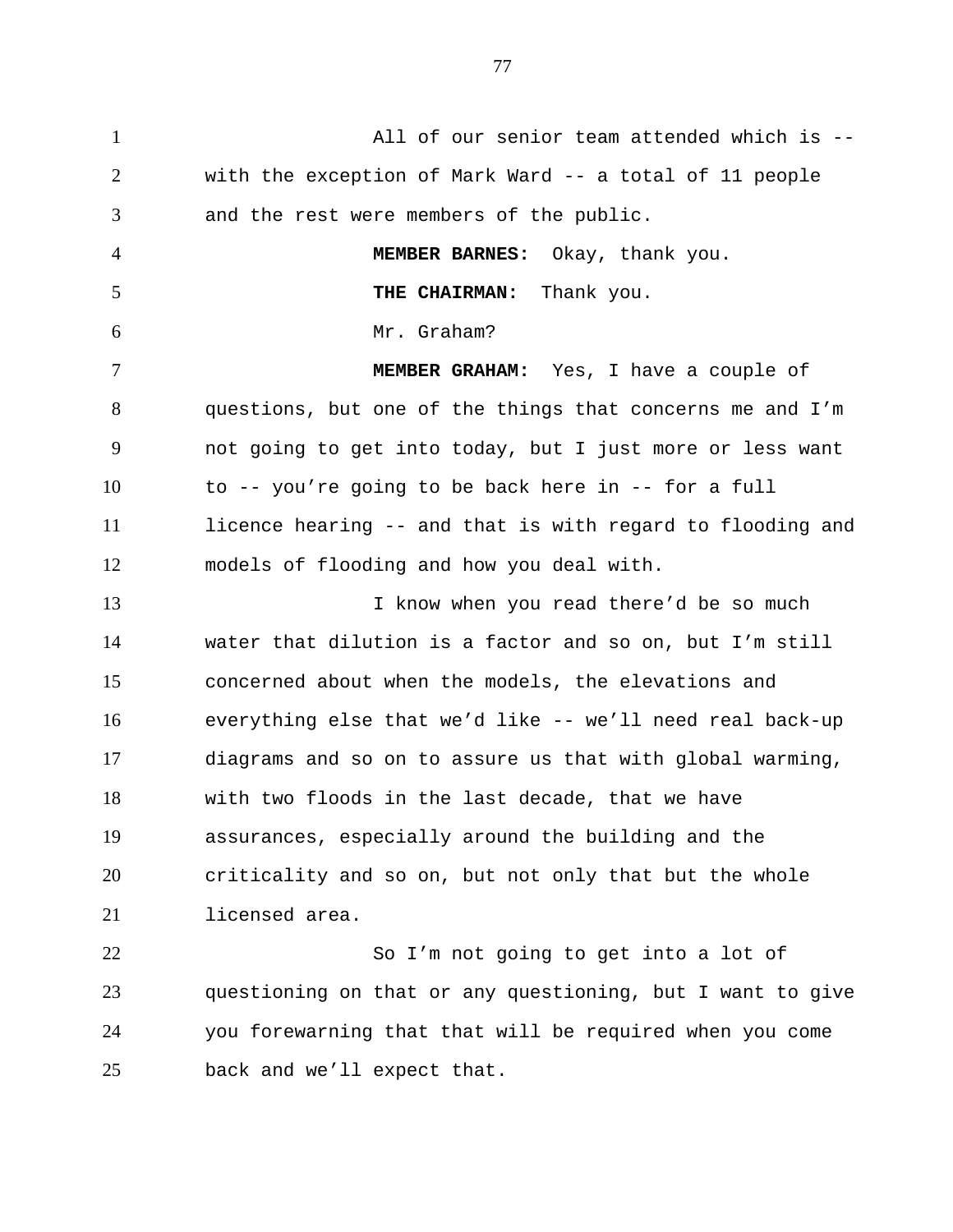78

1 The two questions that I do have, one is 2 3 4 5 6 7 8 9 10 11 12 13 14 15 16 17 18 19 20 21 22 23 24 25 with regard to -- this application is for LEU, but for SEU and HEU will there -- if that ever -- if GE-Hitachi ever went forward on that, would that require another environment -- trigger another environmental assessment or has that been covered in this environmental assessment? **MR. ELDER:** The environmental assessment was based on their project description and said up to 5 percent. **MEMBER GRAHAM:** Up to 5 percent. **MR. ELDER:** Five (5) percent, so it would cover SEU which is normally within 5 percent. It would not cover --- **MEMBER GRAHAM:** HEU. **MR. ELDER:** No. And internationally, the definition of LEU is up to 19 percent. **MEMBER GRAHAM:** Right. **MR. ELDER:** So this is not even the full range of LEU. It's up to 5 percent. Anything -- you know, all the studies, all the calculations for safety case criticality is up to 5 percent. So you essentially have to go through the whole process. You'd have a good base to start from but you'd go through the whole process again if you wanted to go above 5 percent. **MEMBER GRAHAM:** Okay. And that's your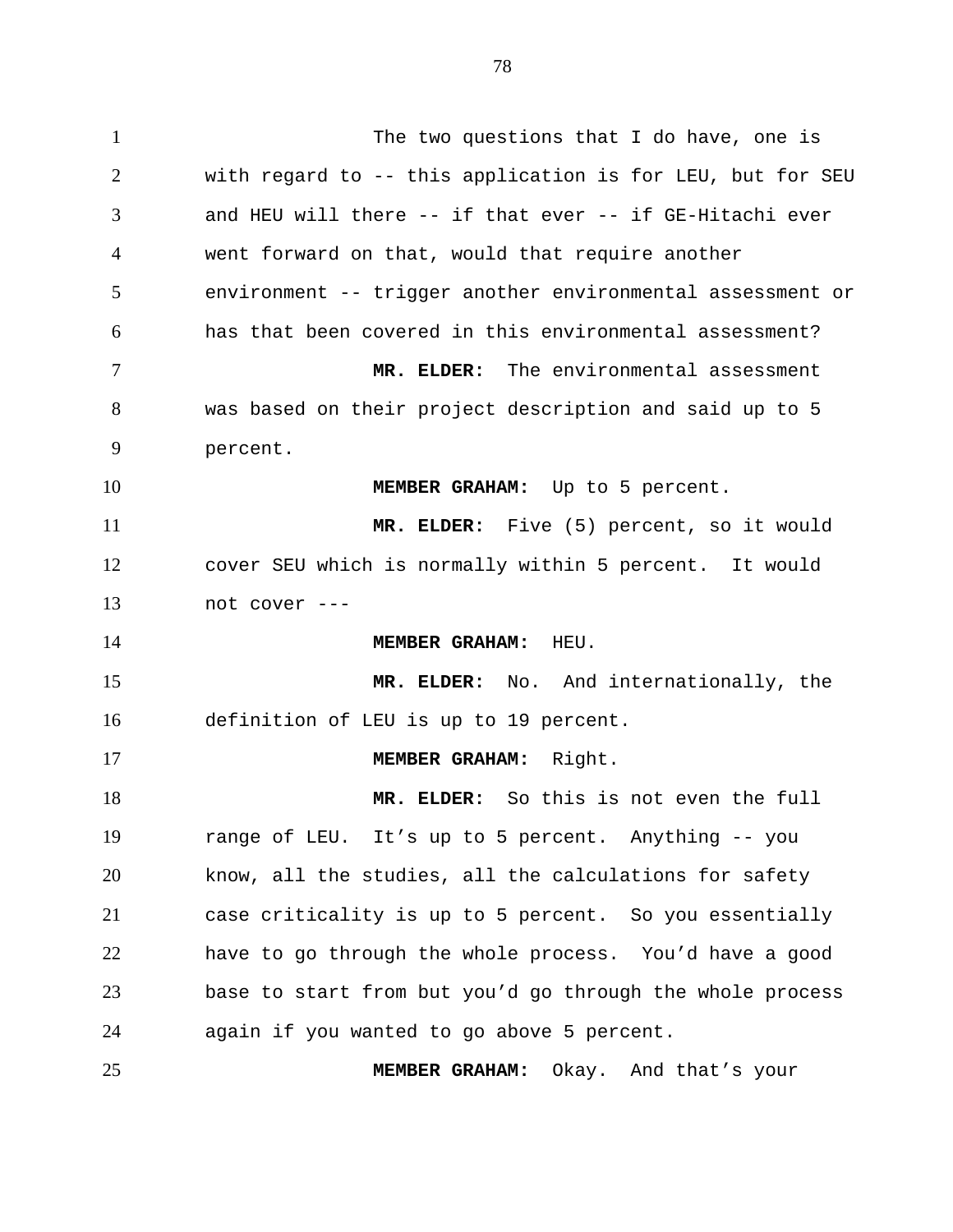1 understanding also that if you're planning ahead for 2 3 4 5 6 7 8 9 10 11 12 13 14 15 16 17 18 19 anything that the lead time would be significant to do the environmental assessment on taking this beyond 5 percent? **MR. WARD:** Mark Ward, for the record. Yes, that's our understanding and right now our scope is just up to the 5 percent. **MEMBER GRAHAM:** Next question and the only other question I have is in the licensed amendment that you produced, and it's 5.2: "The licensee shall produce a Nuclear Criticality Safety Manual acceptable to the Commission or person authorized before enriched uranium is introduced into the facility." You want to introduce uranium into the facility forthwith. Has that manual been completed and has it been accepted by the Commission? So first is GE Capital. **MR. WARD:** Mark Ward, for the record.

20 21 22 23 24 Yes, the manual has been completed in draft just recently. It's going through internal review within GE-Hitachi and the proposed date is to have it presented to the CNSC, submitted to the CNSC in the first quarter of 2010.

**MEMBER GRAHAM:** And you will follow this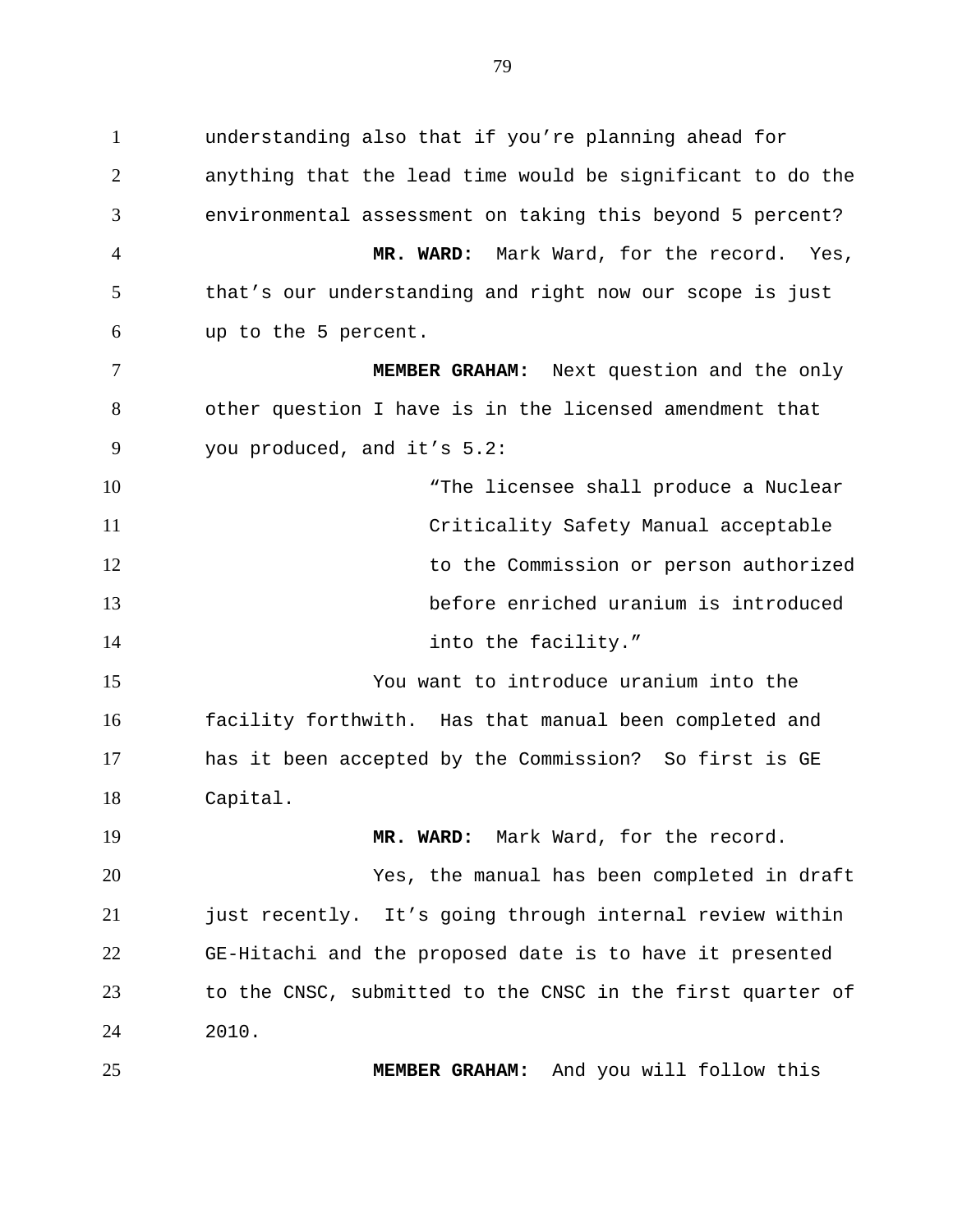1 licence condition that you will not start bringing in 2 3 enriched uranium until such time as it's accepted by the Commission?

4 5 **MR. WARD:** Yes; we will follow all of the licence requirements.

6 7 8 9 10 11 12 **MEMBER GRAHAM:** In the licence and in follow-up, I think it was to Dr. Barriault's question about -- or one of my colleagues' questions with regard to 80 percent of 40 kg processing, that limit; is that a licence condition? I didn't see it in the licence conditions and I read the licence. Is it there or how do you police that?

13 14 15 16 17 18 **MR. ELDER:** That would be described in their manual. So if they wanted to do  $-$ - so what we're doing is saying there must be -- our acceptance is based on the international standards that we listed. The Commission is also aware that we're in the process of producing our own document on criticality safety.

19 20 21 22 23 What we're proposing and one of our requirements that we've communicated to GE-Hitachi for approval of that program are completely consistent with our draft document based on the other Canadian-American standards.

24 25 They can in their program describe how they would control below 80 percent versus above 80 percent.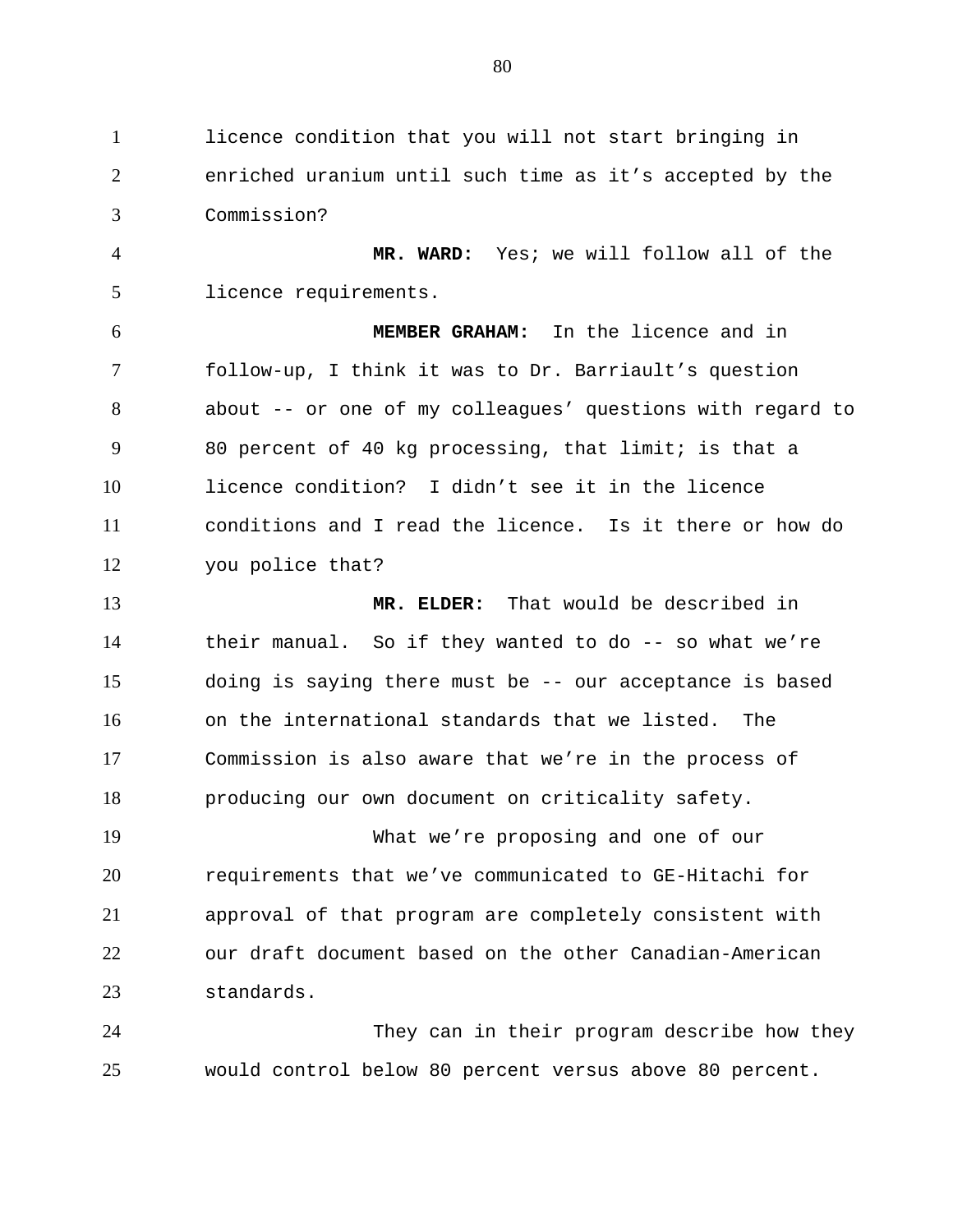1 So when we approve the program, you could approve part of 2 3 4 5 6 7 8 9 10 11 12 13 14 15 16 17 18 19 20 21 22 23 24 the program for less than the 80 percent critical mass and the program would say you cannot go above that without implementing part 2 of the program which is for above. **MEMBER GRAHAM:** So in other words, it's covered in the manual in the program rather than in a licence condition. **MR. ELDER:** That's correct. **MEMBER GRAHAM:** Thank you. **MR. ELDER:** Because there are some factors, as Mr. Khotylev explained. That manual has to define for what they want to do what 80 percent of the critical mass -- the detailed calculation of what that would be and that's dependent on the enrichment that they want to use for that initial phase. **THE CHAIRMAN:** Thank you. Monsieur Harvey? **MEMBER HARVEY:** Merci, monsieur le président. I just want to verify something about the follow-up program. In Ms. Ducros's presentation this morning I think I heard that this follow up will last three years. Am I wrong or is that the case? **DR. DUCROS:** The follow up program is every year for three years. It's Caroline Ducros.

**MEMBER HARVEY:** Sorry. That's three years?

25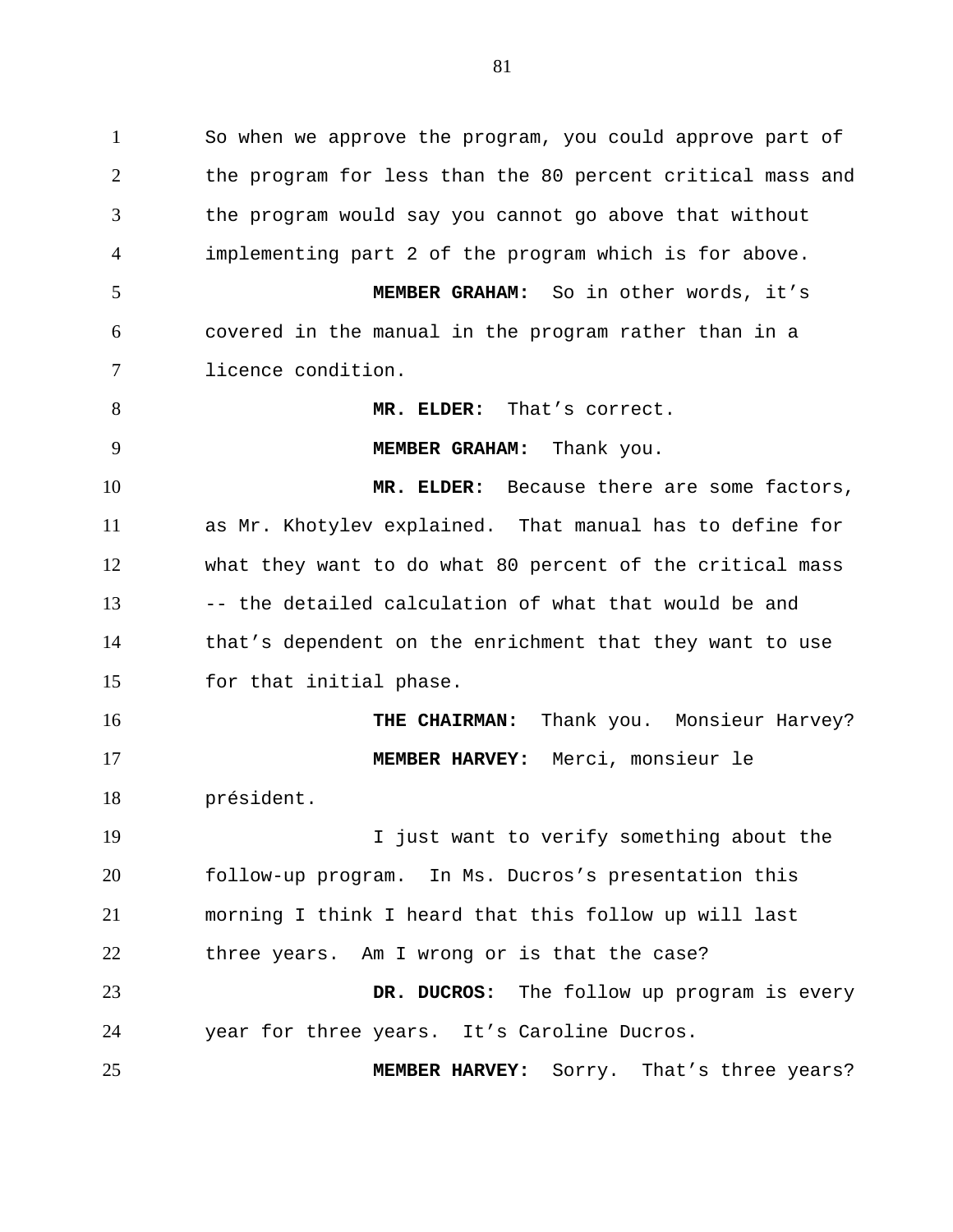1 Oh, every three years. 2 3 4 5 6 7 8 9 10 11 12 13 14 15 16 17 18 19 20 21 22 23 24 25 **THE CHAIRMAN:** No, every year for three years. **MEMBER HARVEY:** For three years. So after three years there is -- it's the end. That's all? **MR. ELDER:** Under the environmental assessment portion, under the CEAA and what we're following in terms of the follow-up program required under CEAA. The main elements are that which are our routine annual compliance program, our review of the Criticality Safety Program will continue under the licence. What it is is that there is under the *Canadian Environmental Assessment Act*, a requirement for a defined follow up program to the environmental assessment. That usually turns into part of our routine compliance for the facility. In this case, it definitely will because it's based on what we are currently doing in our compliance program anyway. **MEMBER HARVEY:** But this is a special project because when will start that period of three years? I mean, we don't know exactly when will that be in, well, '16 or in '14 or when? When they will start to import LEU? **MR. ELDER:** It should be from when they actually start to use LEU. It's not that -- the amendment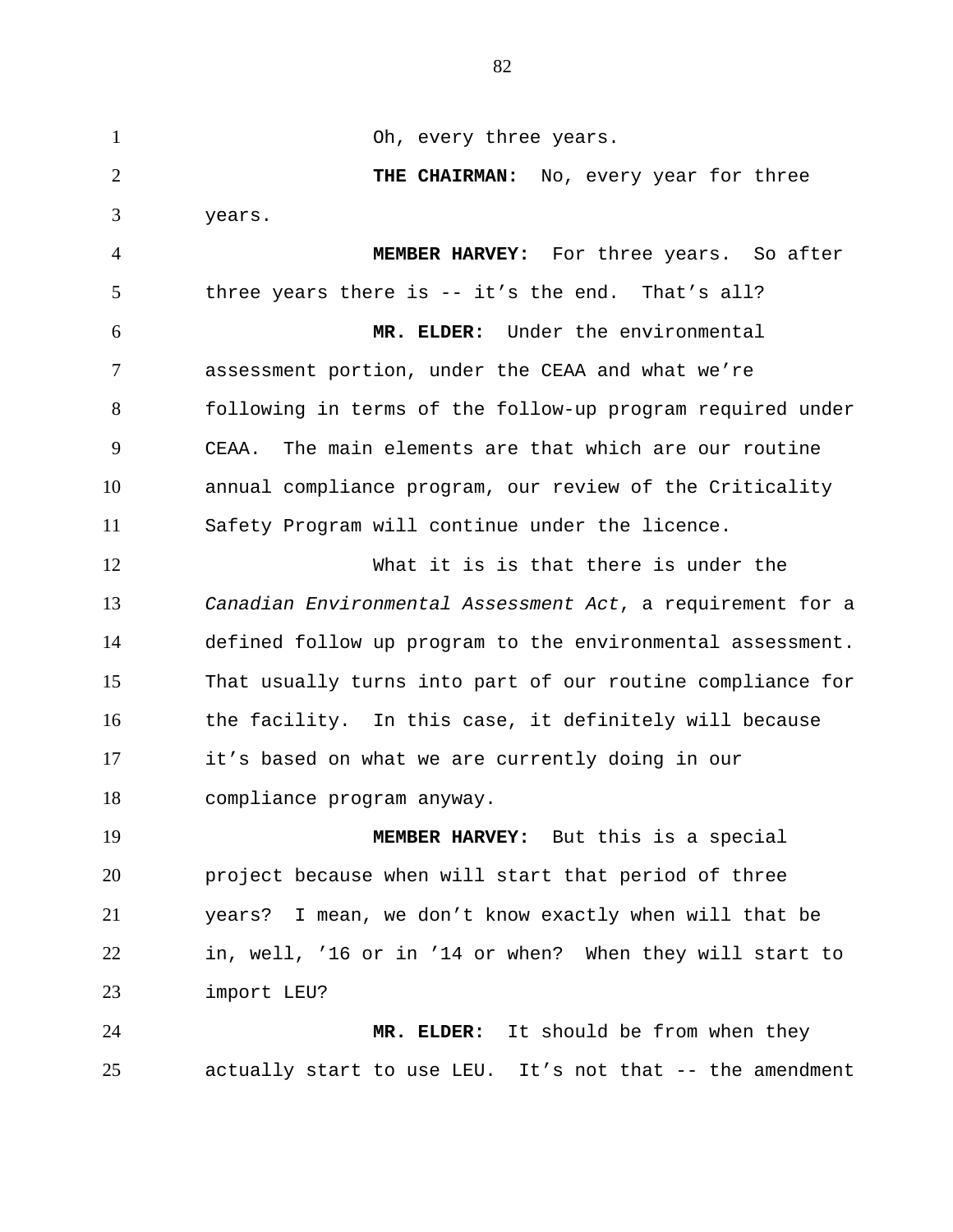1 now, and that starts today when they're not actually 2 3 4 5 6 7 8 9 10 11 12 13 14 15 16 17 18 19 20 21 22 23 24 25 implementing the project -- when they're actually implementing the project for those periods. **MEMBER HARVEY:** But the project would be implemented over a period of three or four years? **MR. ELDER:** Over a -- yes. **MEMBER HARVEY:** So it's strange. **MR. ELDER:** So I guess we looked at our requirements and said it's the requirements of the followup program is also requirements of our routine compliance so we didn't look too much into it. That will continue. They require us to have annual compliance programs. As you're aware that we've been pushing all our licensees on their proactive disclosure to make these publicly available so that the fact that they would be publicly available under the EA we expect would continue under our licence. The other one is criticality safety. criticality safety will continue to be verified as long as there is HEU in that facility. **MEMBER HARVEY:** Thank you. **THE CHAIRMAN:** Thank you. **MEMBER HARVEY:** I'm sorry. Maybe another question about the --- **MR. ELDER:** Just to clear. I said HEU; it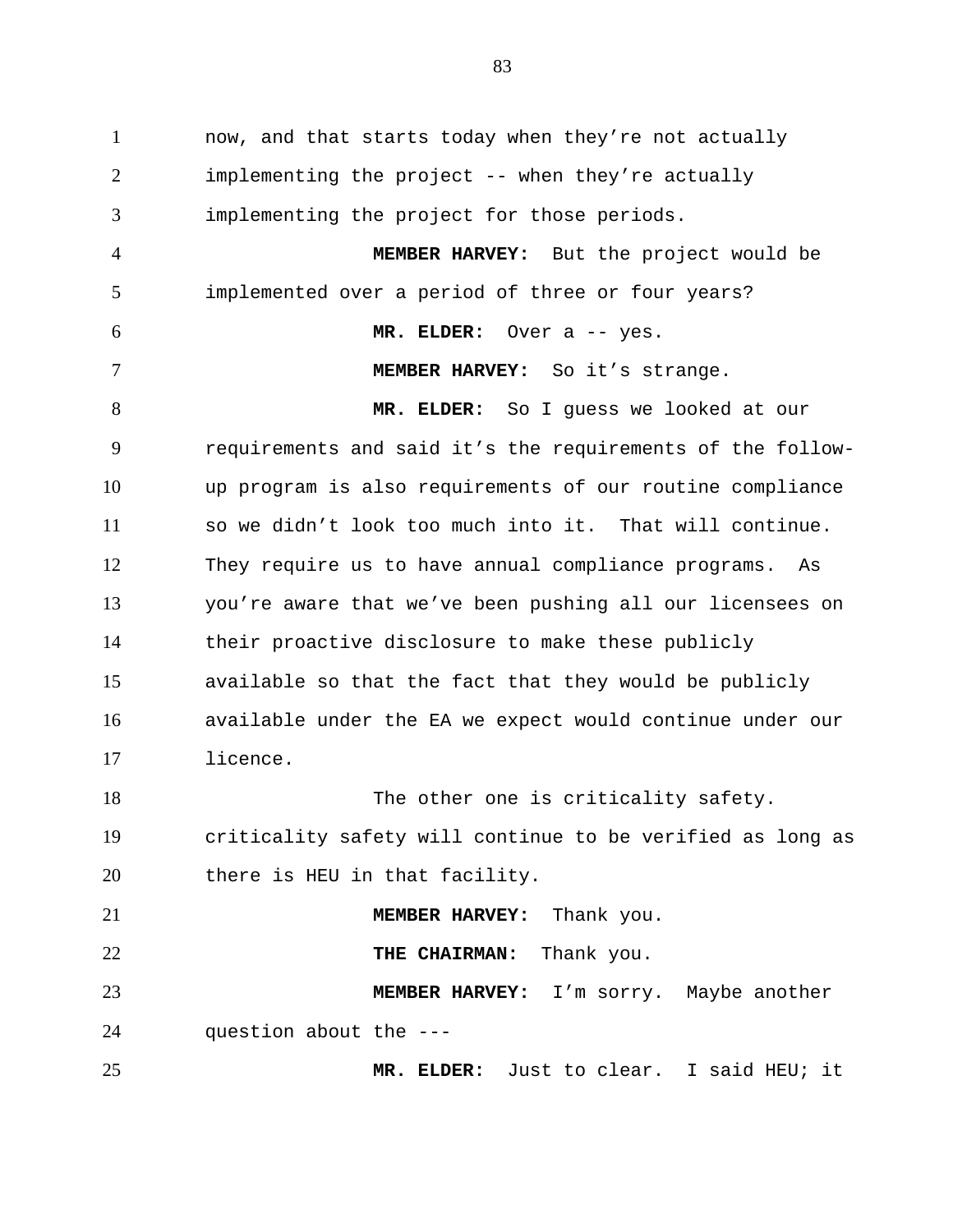1 should be LEU. Just so I can put myself on the record 2 properly.

3 4 5 6 7 8 **THE CHAIRMAN:** I think we understood. **MEMBER HARVEY:** Just a last question about the insurance. What is the role of the Treasury Board? We say that we -- not approve, but command eight million -- but what could be the reaction of the Treasury Board, downgrade or ---

9 10 11 12 13 14 15 16 **MR. ELDER:** Well, as Mr. Hough explained, under how the *Nuclear Liability Act* works, under the current version of the Act, there is a maximum amount of insurance which is set at \$75 million. When a basic insurance amount is set at less than \$75 million, essentially, the government is re-insuring for the difference and so that becomes a liability for the Federal Government so Treasury Board has to accept that liability.

17 18 19 20 21 22 23 24 25 So it's just making sure that the government is formally accepting the liability. It's a standard process that we have used over the years. I don't believe we've got any feedback from Treasury Board on rejecting the amount, but it is also making sure that it starts the process with the licensee to make the arrangements to get the insurance. Insurance is provided by one association in Canada so they have to start the negotiations with that association to get those insurance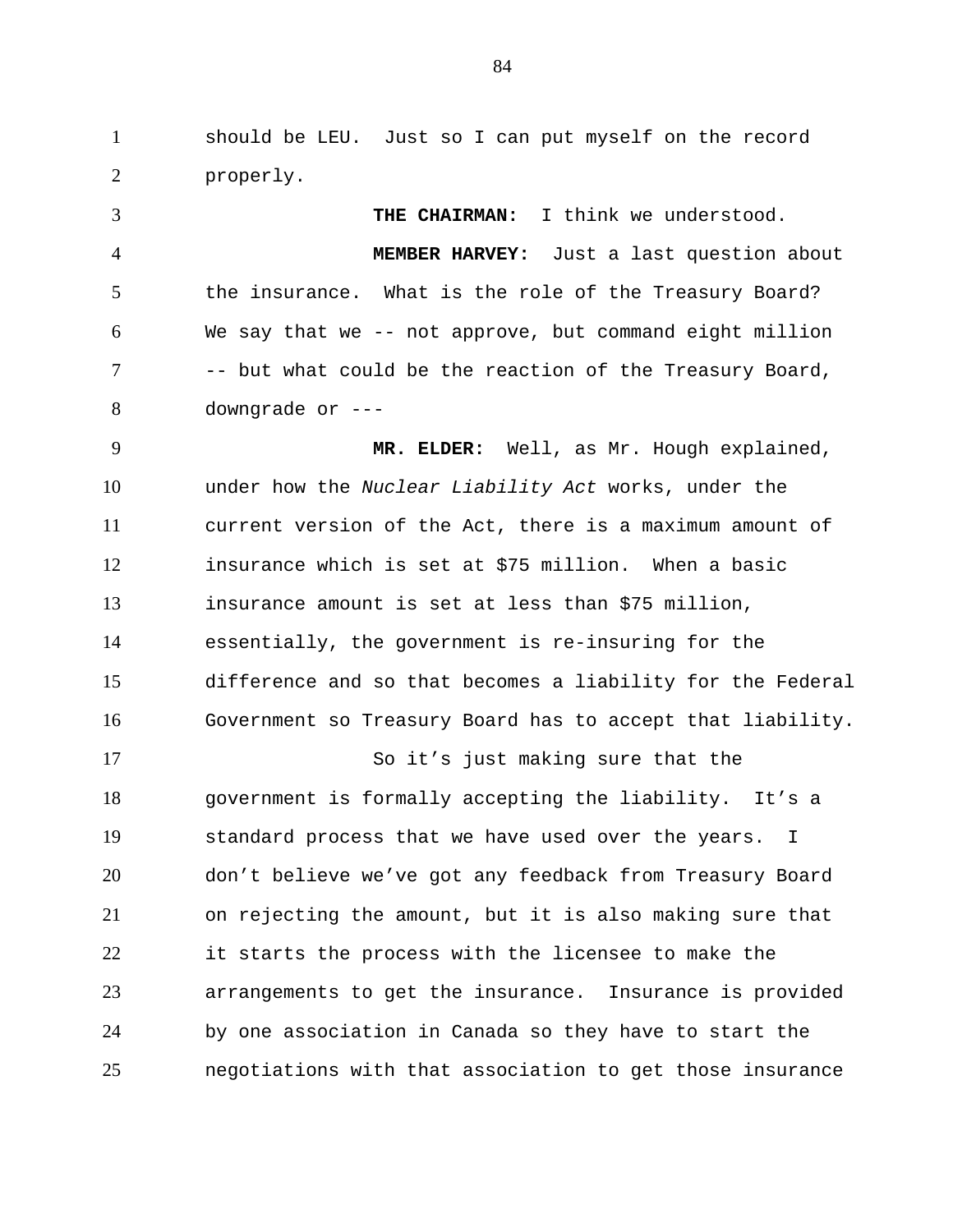1 as well. 2 3 4 5 6 7 8 9 10 11 12 13 14 15 16 17 18 19 20 21 22 23 24 So Treasury Board likes to see that they can actually get the insurance from the group. **THE CHAIRMAN:** I'd like to follow up on this. I'm not sure I understood exactly the relationship with the eight million and the 75. **MR. ELDER:** I'll ask Dr. Hough to give you a more detailed answer. **DR. HOUGH:** Paul Hough, for the record. The *Nuclear Liability Act* sets a maximum liability for any installation to be at 75 million. That applies to all major facilities. In other words, all the current nuclear reactor operators; AECL have nuclear liability insurance issued by the Nuclear Insurance Association of Canada to that amount. Other facilities, such as Cameco in Port Hope and the universities for instance where SLOWPOKEs are located or McMaster, the liability limit has been determined to be much lower than 75 in each case. However, the *Liability Act* stipulates that for any facility where an accident occurs, anything over and above the liability limit for that facility is backstopped by the Federal Government to a maximum of 75 million.

25

So if there were an accident to occur at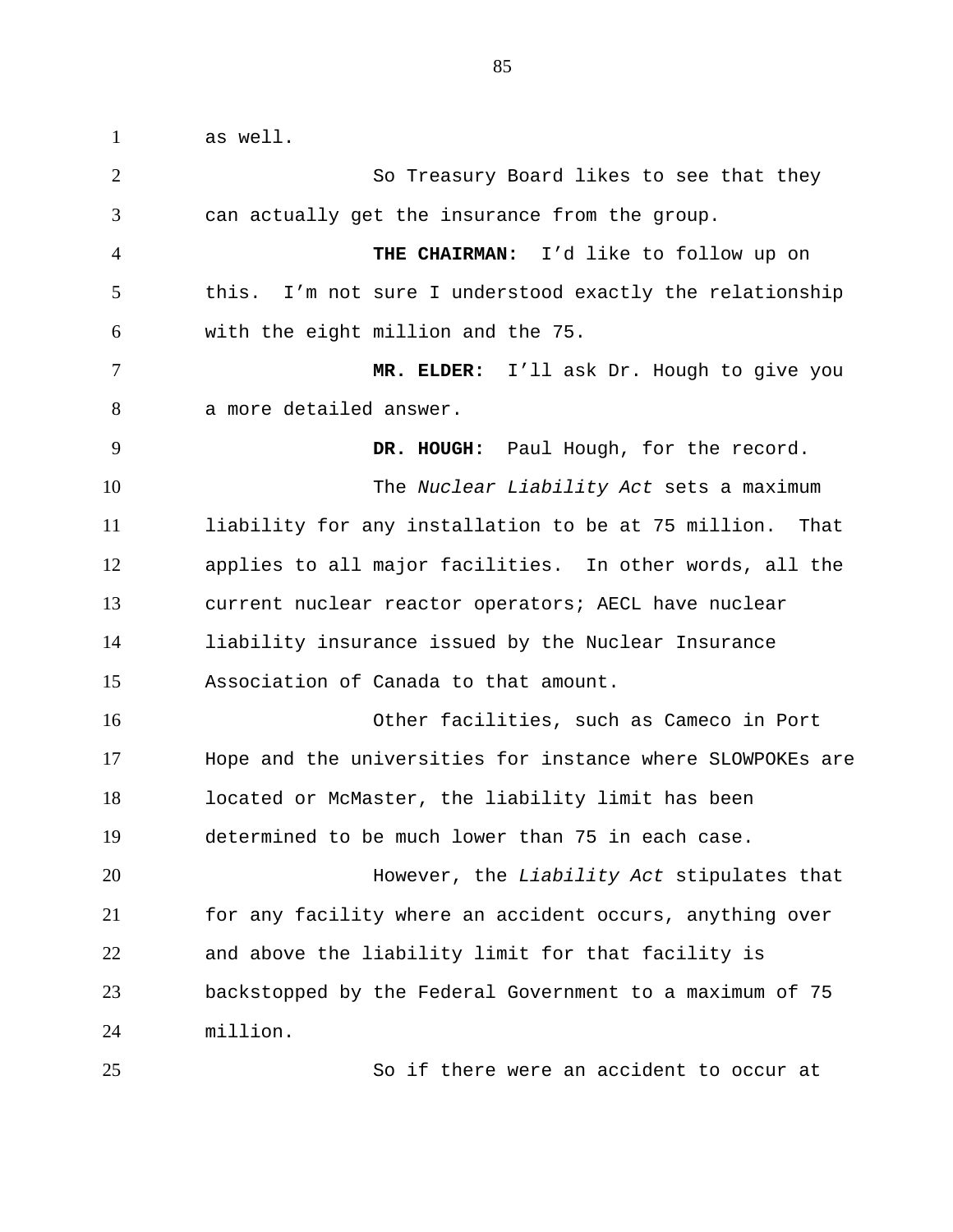1 any of the facilities that have insurance -- let's say 4 2 3 4 5 6 7 8 9 10 11 12 13 14 15 16 17 18 19 20 21 22 23 24 25 million, for instance -- and the ultimate costs were greater than that, then the Federal Government assumes that responsibility. There has never been a claim against the Act, but the Act as it stands now is such that any facility, regardless of the liability limit set by the Commission, does ultimately have insurance up to 75 million because it is backstopped by the Federal Government, making up the difference between that, as Mr. Elder said, between the liability limit that the Commission sets and the 75 million. **THE CHAIRMAN:** So the Treasury Board has to approve this eight million dollars? **DR. HOUGH:** That is correct, sir. **THE CHAIRMAN:** This may be an unfair question. I recall that your CEO, Mr. Mason, made a passionate plea in front of the Standing Committee to get the new *Liability Act* passed. What would that number be under the new *Liability Act* or do we have any feel for that? **MR. ELDER:** I'll just say that under the new Act, or the one that was in front of Parliament, they would -- those calculations would be set through a regulation and NRCAN would lead that regulation. Those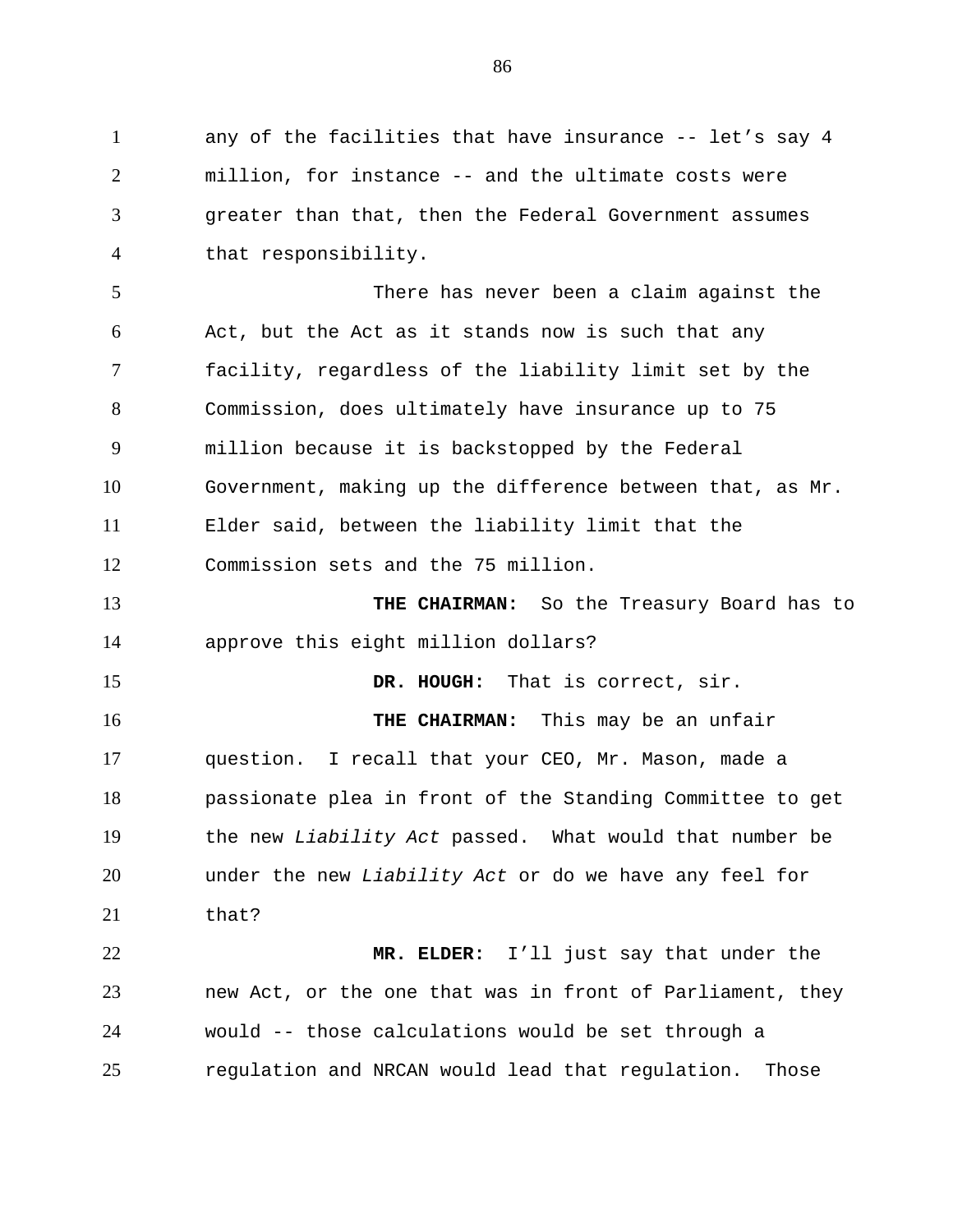1 have not been drafted at this stage, so it would be hard 2 3 4 5 6 7 8 9 10 11 12 13 14 15 16 17 18 19 20 21 22 23 24 25 to determine what it would be for this type of facility. The overall limits would go from 75 million to, I believe, 650 million. So there's about a tenfold - roughly a tenfold increase in that one. **THE CHAIRMAN:** So, Dr. Hough, you were going to say something? **DR. HOUGH:** In actual fact, Natural Resources Canada has come up with a schedule that they had attached to that Bill in front of the House. The facilities that currently are designated but at much lower liability limits, the actual insurance limit under the new Act would not change that much. The only comparable facility to the GE one, for instance, is the Cameco fuel manufacturing facility in Port Hope and if I remember correctly, that facility is currently at 2 million and it would increase to something like 2.3 million; it's not a huge increase. **THE CHAIRMAN:** Okay, thank you. Monsieur Harvey, c'est finis? Monsieur Harvey? **MEMBER HARVEY:** Just one question. How can we compare those figures with the practice in the U.S., for example? **MR. ELDER:** This is in terms of the nuclear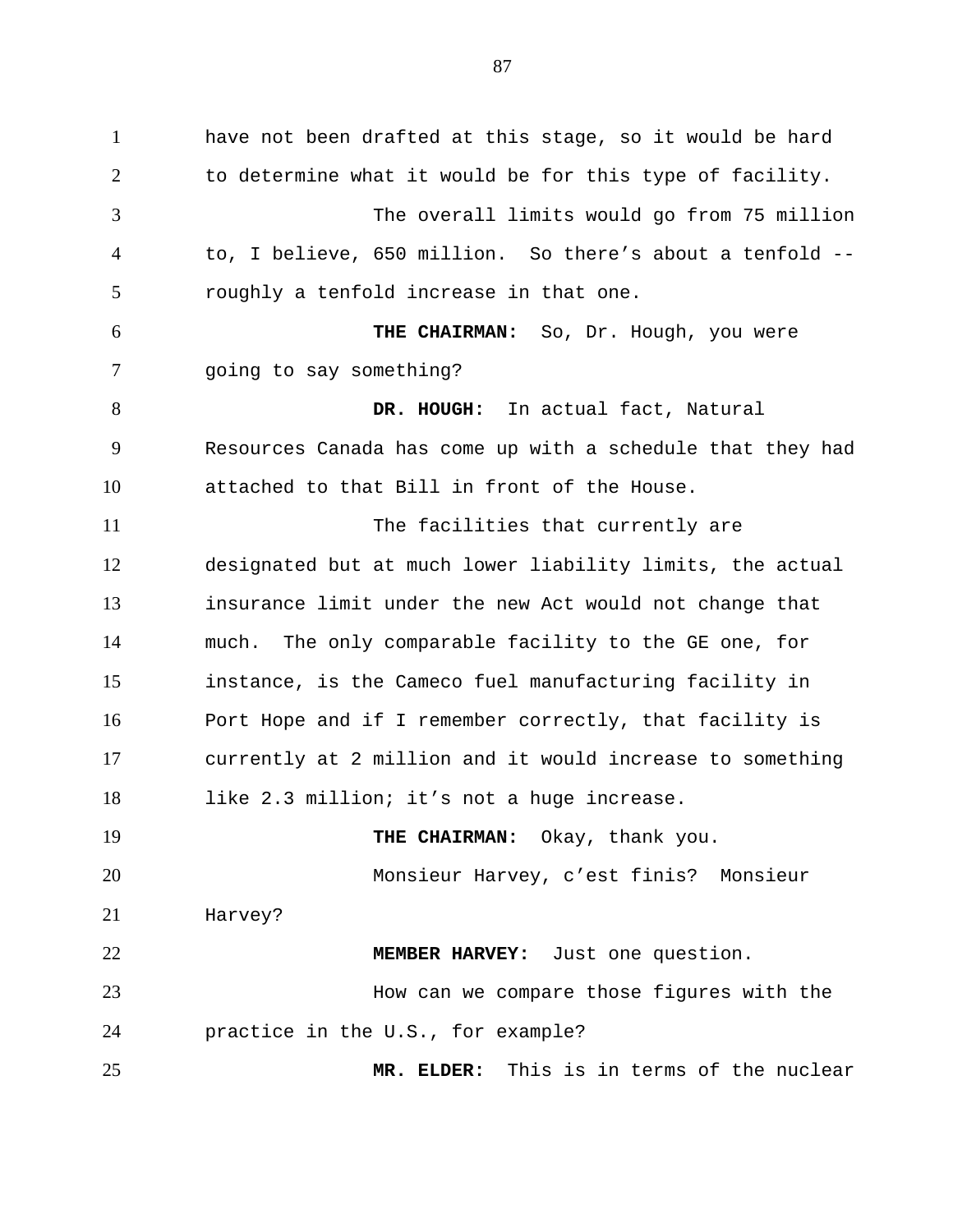1 liability? 2 3 4 5 6 7 8 9 10 11 12 13 14 15 16 17 18 19 20 21 22 23 24 25 **MEMBER HARVEY:** Insurance, yes. **MR. ELDER:** Very hard to compare right now because of the Act; the Americans' went through and their Act is much more moderate now than ours. There's a process to have a modern act in Canada, but we're still operating under the current *Nuclear Liability Act* that was put in force in the midseventies, whereas the Americans have within the last five years updated their act so the comparison is very difficult to do. **THE CHAIRMAN:** I must tell you that Honourable Members in the House of Commons have been pondering that question now with a lot of advice from all quarters, ranging from billions of dollars as the numbers should be to the number that the government is sticking with, which is 650, and this is not going to be a subject that we will deliberate or have anything to do with. We will have to live within the parameters that Parliament will establish for us. Okay, Mr. Tolgyesi? **MEMBER TOLGYESI:** Merci, Monsieur Président. You answered to my first question. My question was, what's happened about the 75 million.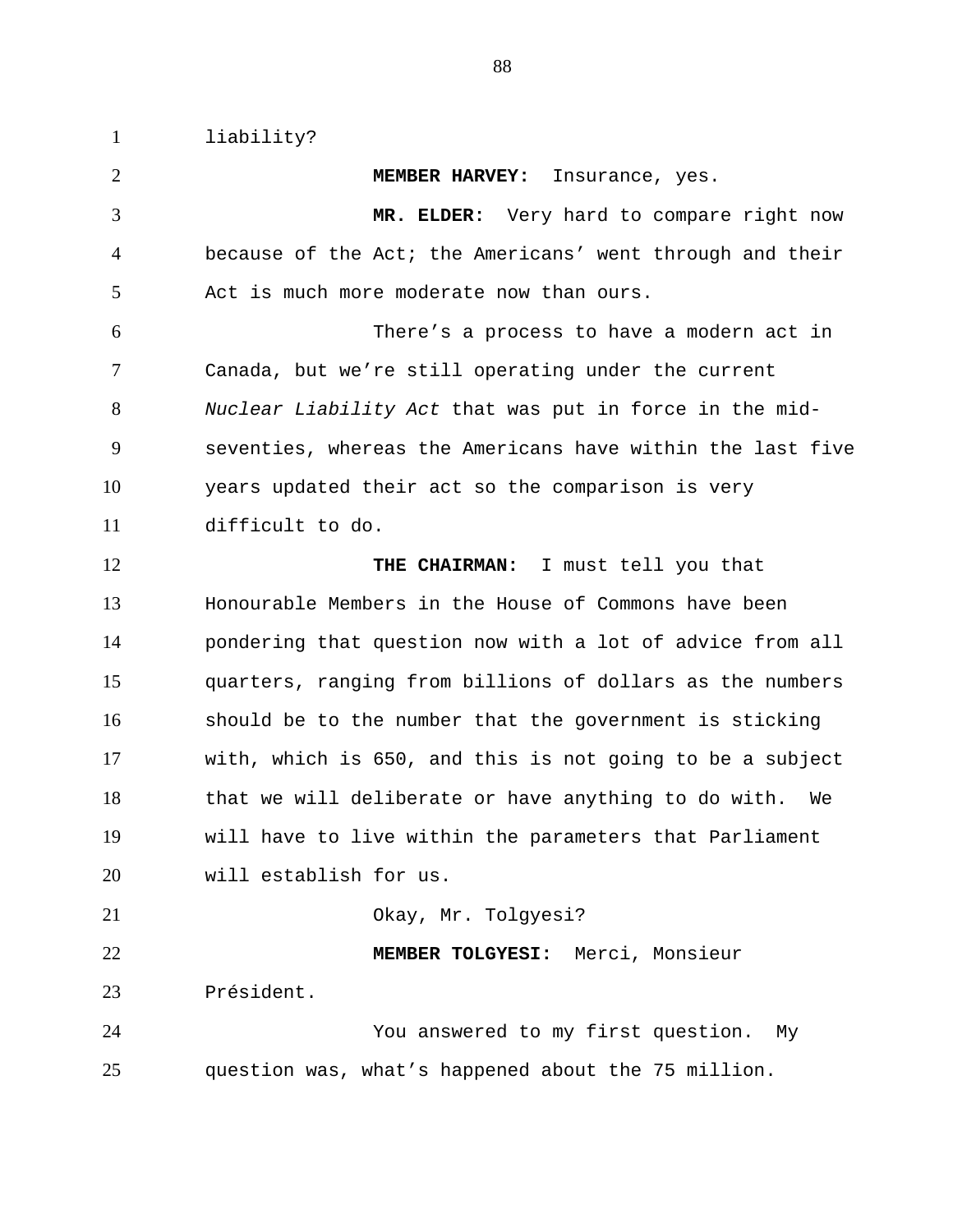1 But coming back to this insurance and the 2 3 4 5 6 7 8 9 10 11 12 13 14 15 16 17 18 19 20 21 public comments, there was a comment where they're saying the Peterborough City Council also became the  $20<sup>th</sup>$ municipality in Ontario to pass a motion calling for a moratorium on uranium mining. It's only the uranium mining or they were claiming also processing because you are there? **MR. WARD:** Mark Ward, for the record. I'll defer that to Paul Desiri. **MR. DESIRI:** For the record, Paul Desiri. Our interpretation is that the moratorium applies to uranium mining and not processing. **MEMBER TOLGYESI:** And what we could expect as a reaction when we say we reduce the insurance from 16 to 8 million, and what will be or could be the reaction of the population there? **MR. ELDER:** Basically, we don't have any reaction because all these were made available for public -- for intervention today and we didn't get any interventions. So I can't really comment on what reaction we have.

22 23 24 25 **THE CHAIRMAN:** But let me understand something. The 16 is not the liability as it exists right now, or the insurance that exists right now, is it? **MR. ELDER:** No, it's not what exists right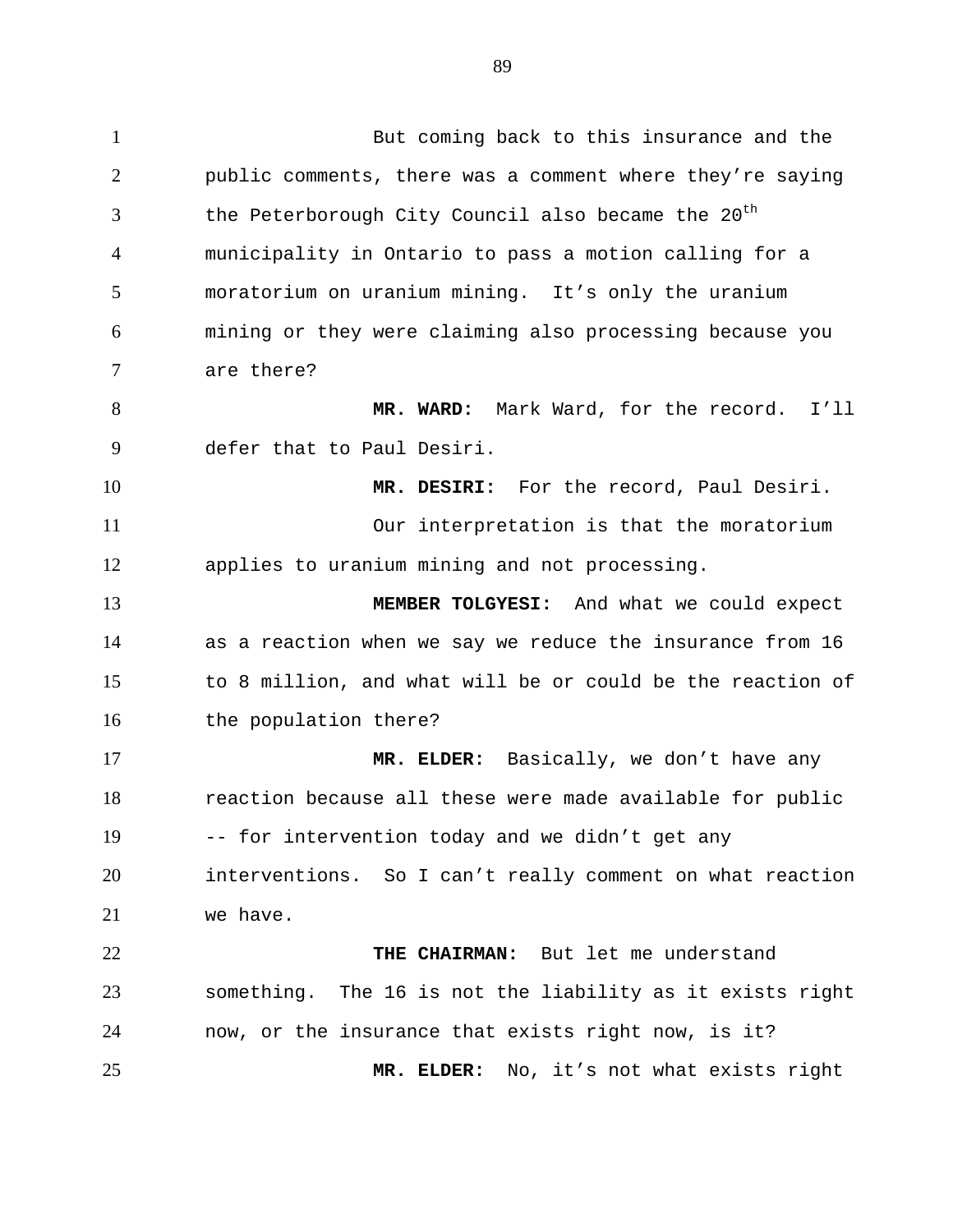1 now --- 2 3 4 5 6 7 8 9 10 11 12 13 14 15 16 17 18 19 20 21 22 23 24 25 **THE CHAIRMAN:** Okay --- **MR. ELDER:** --- what you're seeing as the 16 is a -- there was an error in the draft --- **THE CHAIRMAN:** Okay, okay --- **MR. ELDER:** It's a little confusing and I think that's why, actually, when  $I$  ---THE CHAIRMAN: So it's not changing? **MR. ELDER:** It's not changing. Well, it is changing, it's new. It was zero, now it will be eight --- **THE CHAIRMAN:** Right --- **MR. ELDER:** --- is what we're promoting. **THE CHAIRMAN:** So it's okay. On this city moratorium, just again for clarification, the city could not -- and I don't want to get into legalese here -- the city hasn't got the ability or the power to stop the processing if the Commission licence the uranium processing. You want to comment on that, GE, or not? **MR. WARD:** No, I have no comment. **THE CHAIRMAN:** Staff has any comment on it? **MR. ELDER:** I don't think I would have a comment on that. It's just that we regulate the facility. It's required as under the *Nuclear Safety Control Act* as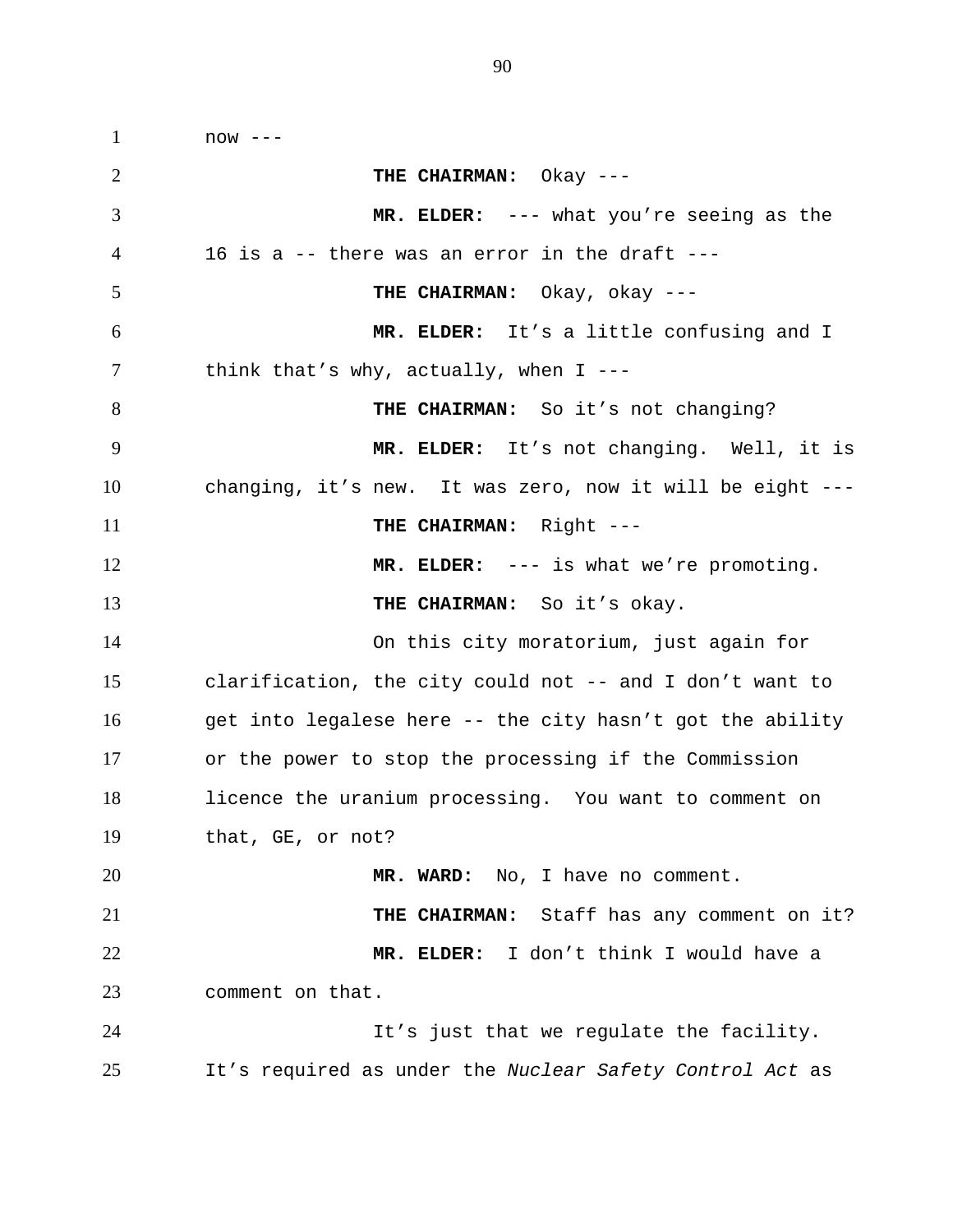1 being an area of Federal interest and when they passed the 2 3 4 5 6 7 8 9 10 11 12 13 14 15 16 17 18 19 20 21 22 23 24 25 Act  $--$  I'd also like to  $--$  I was just going through the comments and say we did receive comments from the City of Peterborough on the environmental assessment. They are not the ones who raised the moratorium. So we would assume that the City of Peterborough was -- assuming that it didn't apply -- I think we would have got the comment from them about the moratorium if they were concerned about it. **THE CHAIRMAN:** Thank you. **MEMBER TOLGYESI:** I have two more. One is, the beryllium emission increased about to double -- I mean, it's a small amount but to double -- from 2007 to 2008 it increased from .001 to 0002. You don't have any provisions for 2009? **MR. WARD:** Mark Ward, for the record. I'll just state that the fact that the numbers are extremely low and really negligible, small differences even with measuring techniques, it's hard to quantify that. **MEMBER TOLGYESI:** Okay. **MR. WARD:** I'll defer the second part of your question for estimates for -- or results for 2009 to Paul Desiri. **MR. DESIRI:** For the record, Paul Desiri.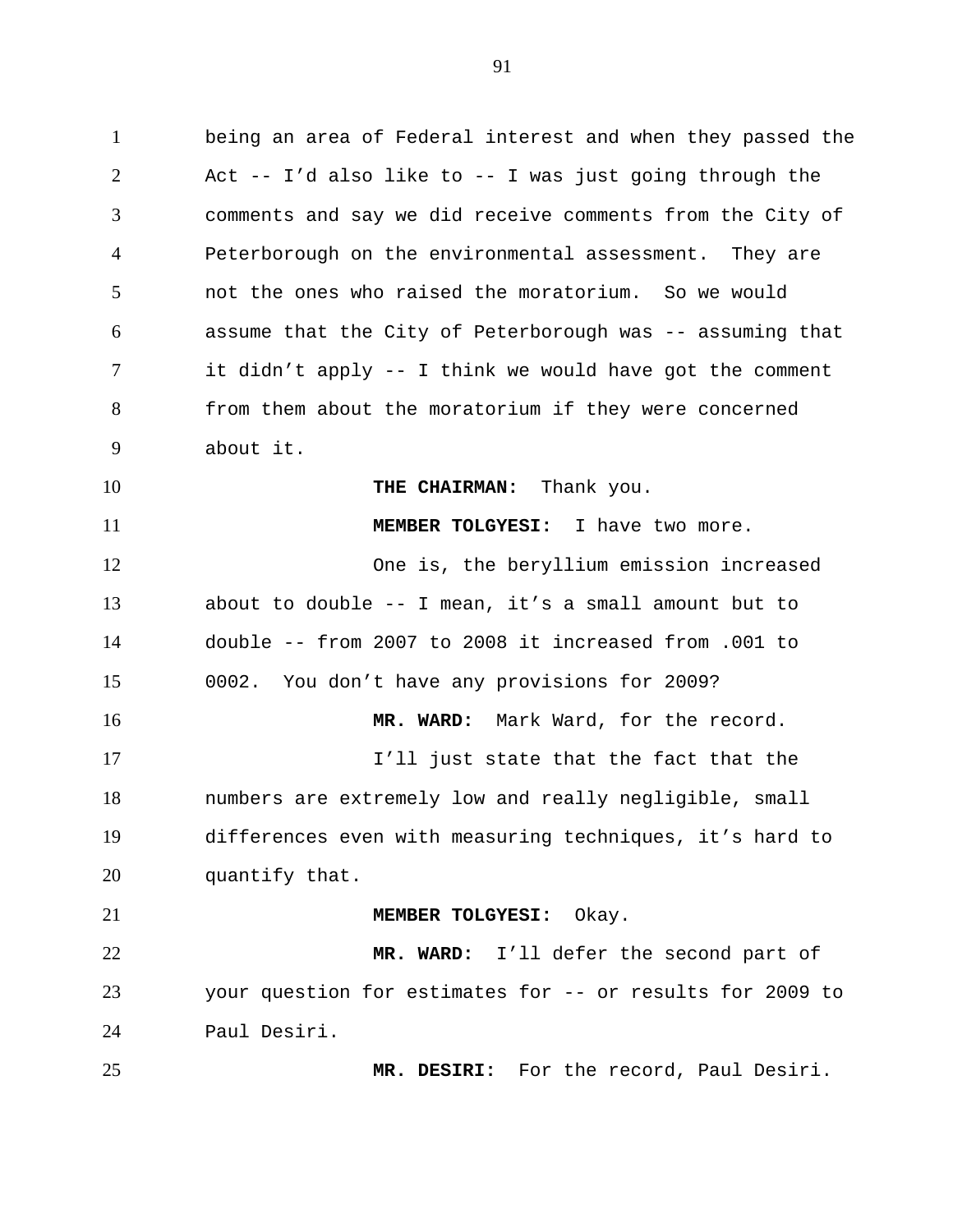1 We will have the 2009 data shortly. It 2 3 should be ready within one month and it will be published in the annual compliance report.

4 5 6 7 8 9 10 11 12 13 14 **MEMBER TOLGYESI:** And my last is regarding health and safety. When you're talking about lost-time rate and the recordable rate it's on what basis; 200,000 hours, a million hours, or how you calculate that? **MR. WARD:** Mark Ward, for the record. It's based on a per-employee case, so each individual case over the number of hours worked by the total site. So typically an employee would be based on 2,000 hours in a year, so it's a cumulative number of occurrences or cases over the total hours by all employees at that site.

15 16 17 18 **MEMBER TOLGYESI:** Okay, because generally you have a measure of what you are saying is based on 200,000 hours or a million hours, not the total hours worked on the site.

19 20 21 22 23 24 **MR. WARD:** Actually, no, it's more normalized by the number of hours that are worked and then we'll work to sort of a known standard. So a .61 would be an accepted -- or .6 would be an industry standard for GE Energy and we'll work to that, so it's normalized on the number of hours worked at each site.

25 **MEMBER TOLGYESI:** And on the recordable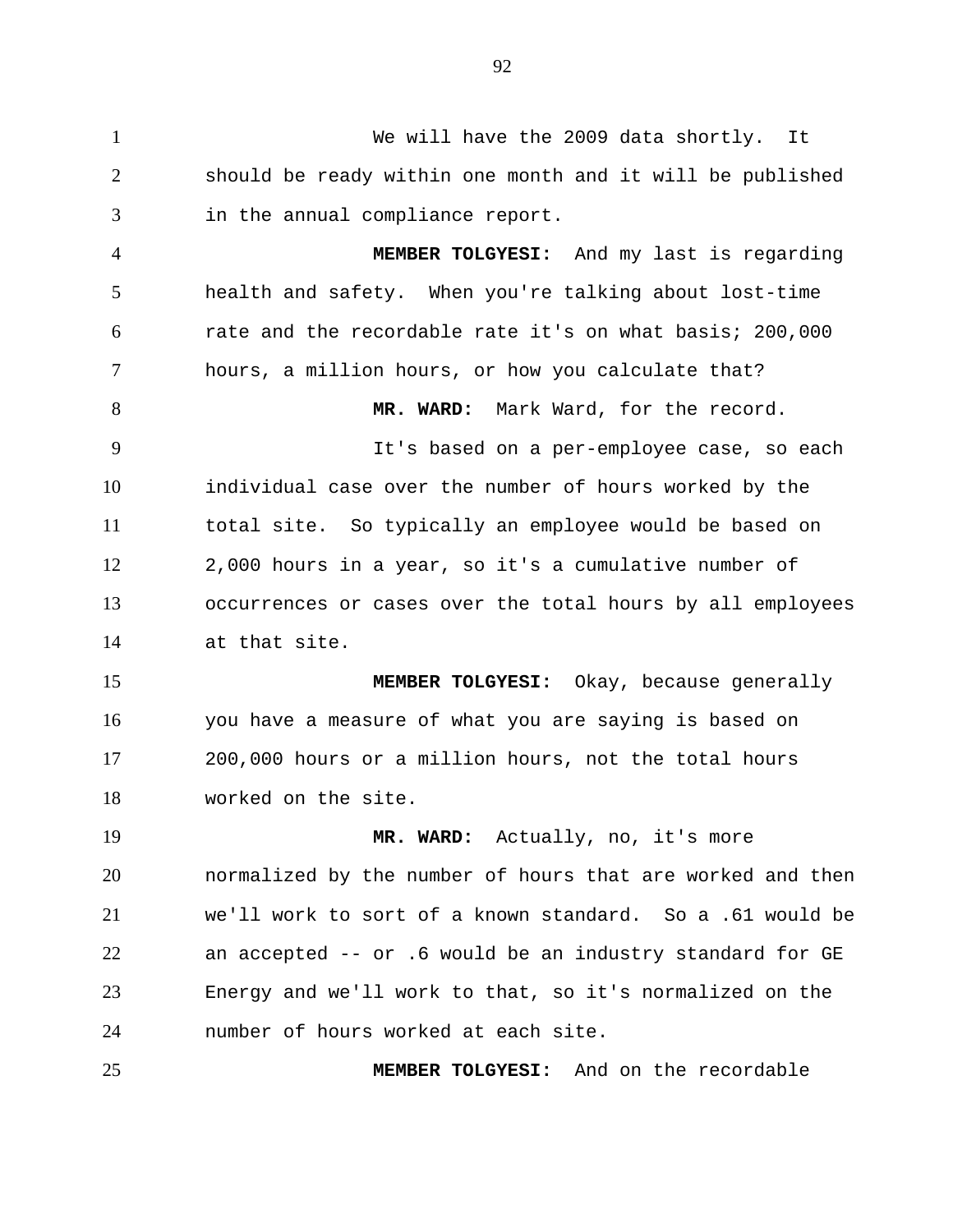1 rate what's included? It's lost time, modified 2 3 assignment, medical aid, first aid? What's there? Or event?

4 5 6 7 8 **MR. WARD:** Okay, a near miss and first aid are not included in a recordable event. So a recordable event would typically be if an employee had to go for hospitalization or seek medical attention, be it stitches or something more severe.

9 10 11 12 13 14 The difference between a recordable rate and a lost-time rate is you could have an event where someone may need to get medical attention, it's a recordable rate, but they return to their next shift. If they do not return to their next shift then that is the calculation for the lost time.

15 16 17 18 19 20 21 22 **MEMBER TOLGYESI:** Okay. Just, you know, usually in the industry, in other industry sectors, when we are talking about rates we are basically talking about 200,000 hours rate because you could compare site to site because if you have one site where you are talking -- I don't know, 3,000,000 hours, another one where you are looking for 100,000 hours, you will have a hard time to compare your performance.

23 24 25 **MR. WARD:** Mark Ward, for the record. It's a GE standard that's used across the world that this is the way that it's calculated, by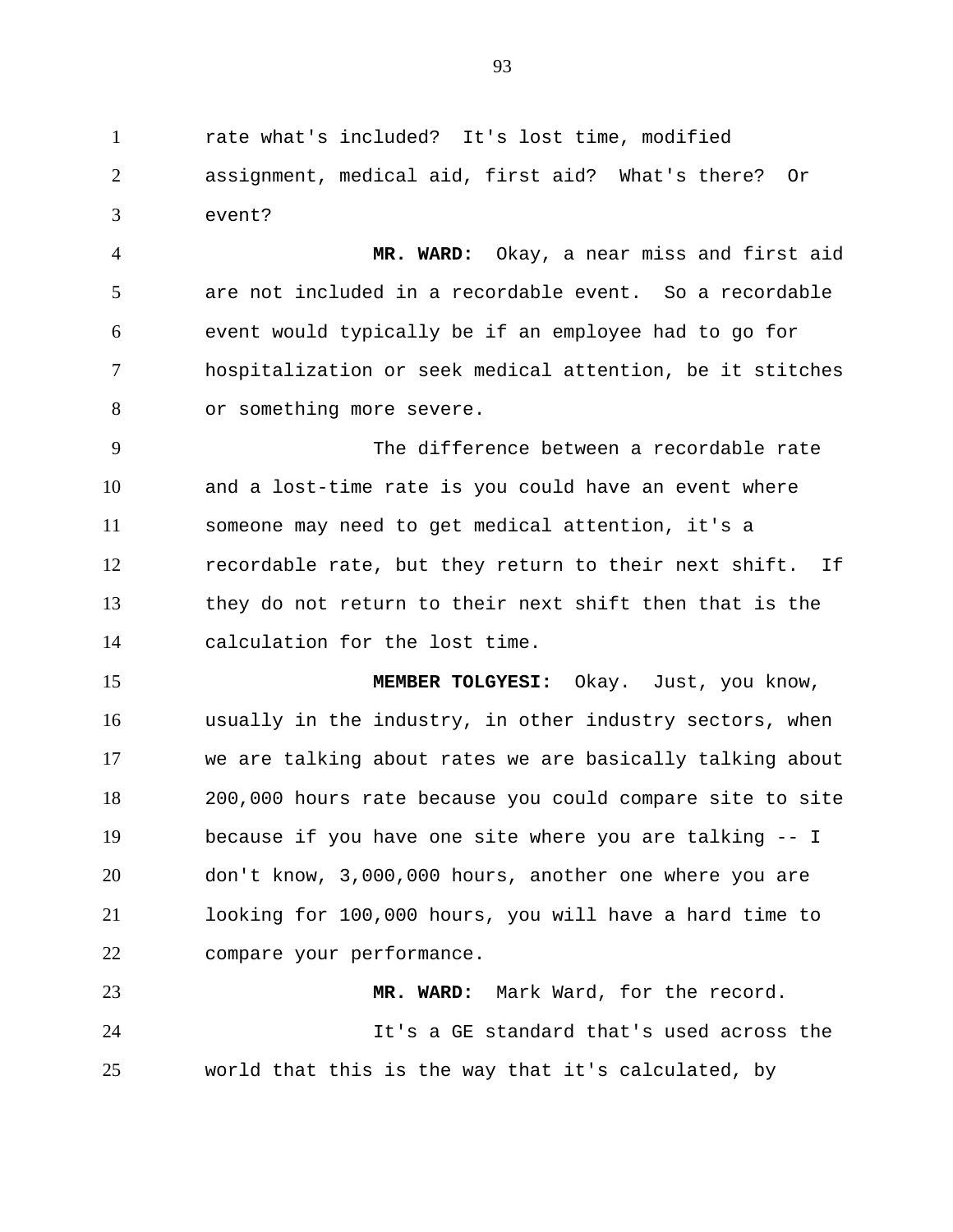1 normalizing the total hours by the number of cases. I do 2 3 4 5 6 7 8 9 10 11 12 13 14 15 16 17 18 19 20 21 22 23 24 hear your point but we are measured based on historical practice and GE set targets for us to achieve regardless of the relative size of the site. **MEMBER TOLGYESI:** Okay. Thank you. **THE CHAIRMAN:** Thank you. Dr. Barriault. **MEMBER BARRIAULT:** Just a few brief questions, Mr. Chairman, Thank you. In the CMD 10-H3 it states, reading under Environmental Management, that the only site approved for disposal of LEU here in Canada is Chalk River. Have you made arrangements for disposal at AECL? **MR. WARD:** Mark Ward, for the record. At this time we haven't made arrangements with AECL. They are a possibility and there could be other waste vendors that could be utilized in the future but we would have to establish that relationship as we go forward. And that's in particular talking about the waste streams, but we have sintered pellets that come in, say, that are unusable or chipped, still in that form, we could also have the option to send that back to where we acquired it from; either from Wilmington or from another pelleting manufacturing site. **MEMBER BARRIAULT:** So you have that

possibility to go back to the U.S. with these products?

25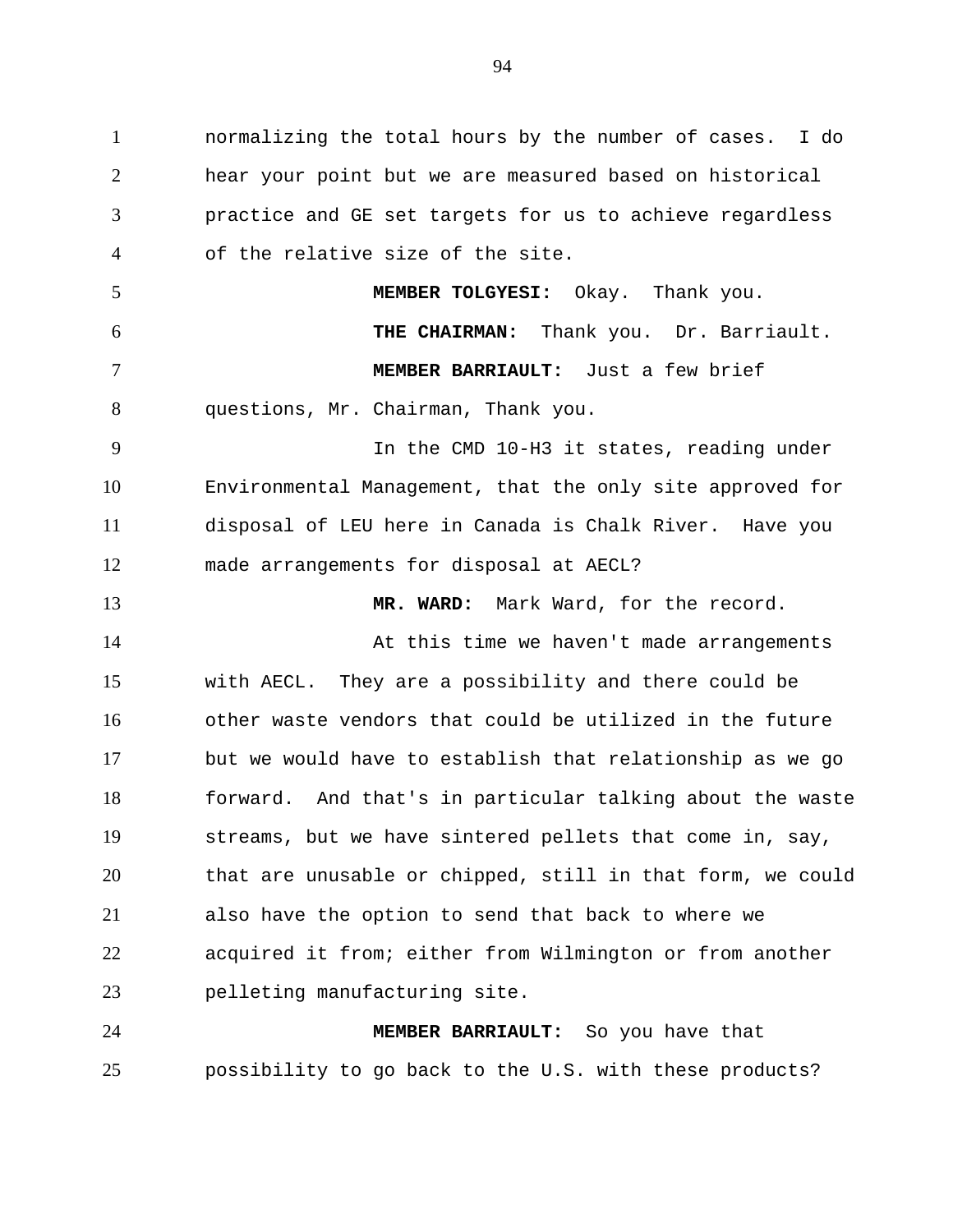1 **MR. WARD:** Yes, we believe we do. Not for 2 3 4 5 6 7 8 9 10 11 12 13 14 15 16 17 18 19 20 21 22 23 24 25 waste but for product that's still basically in the same form. **MEMBER BARRIAULT:** Okay. And for waste? You mentioned other sites in Canada. Other there other sites, other than Chalk River? **MR. WARD:** We're aware there's other companies that we would look at to see if they have the approval for waste disposal. **MEMBER BARRIAULT:** Does staff want to comment on this? **MR. ELDER:** There was some question about where the waste could go, and we were just pointing out that the only place where it could go currently that it's licence is accepted would be Chalk River and also that it's sort of government policy on waste that AECL is required to offer that facility on a fee-for-service basis. So that Chalk River facility is open to these other sources of waste. **MEMBER BARRIAULT:** So it would be a given. **MR. ELDER:** It is an available source if there -- yeah, at a cost. **MEMBER BARRIAULT:** Okay, thank you. Next question, just briefly. In your Table 1 on page 3 your average dose in millisieverts per year,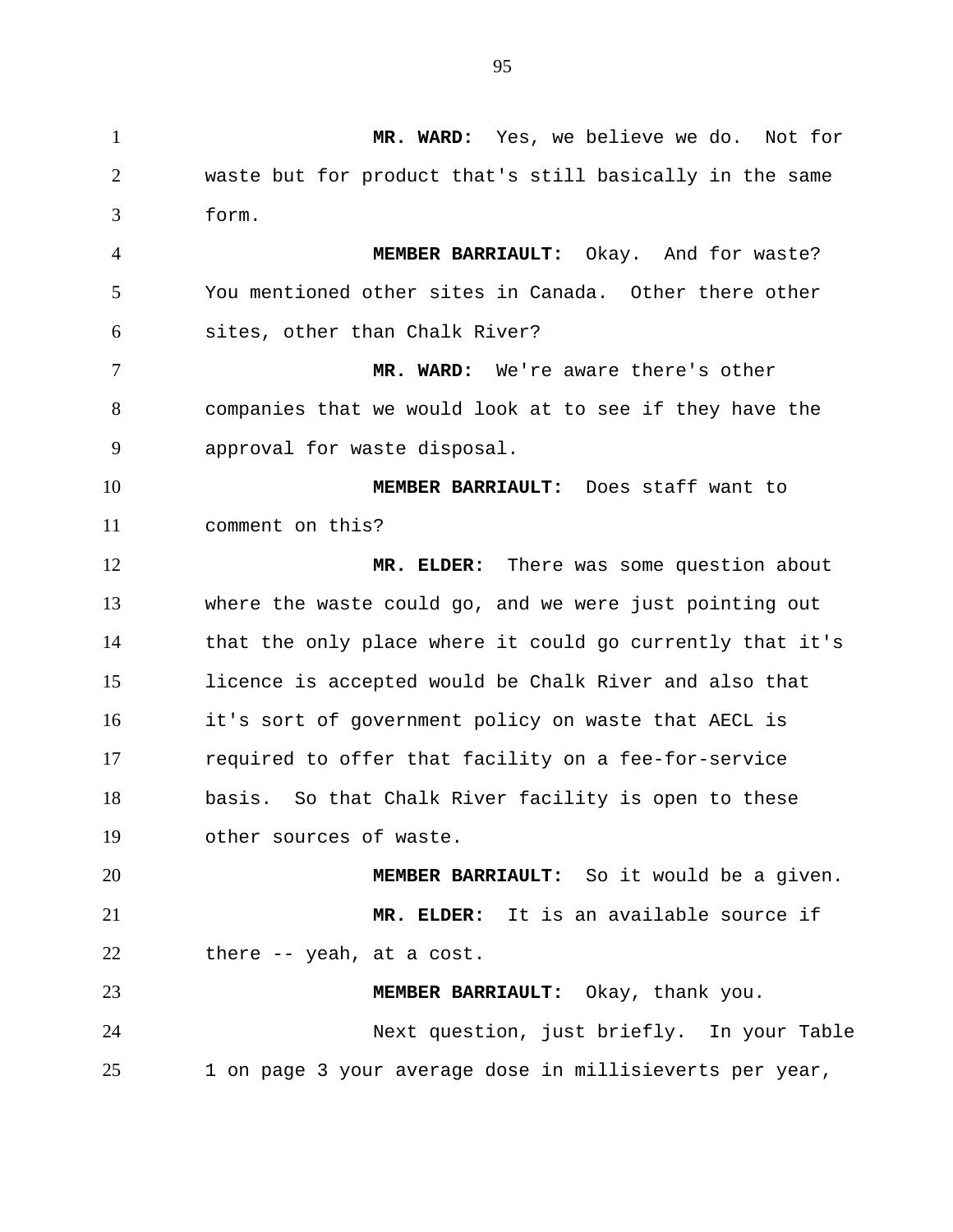1 whole body, those statistics -- it's an average, so I'm 2 3 4 wondering what would be your highest and what would be your lowest? It's not in the table and I couldn't find anything.

5 6 7 8 9 10 But when you're looking at doses and you're mentioning average, obviously there's some that are way above and some that are zero or negligible. I guess what I'm wondering is, you know, which one would have been the highest? It's on page 3, the table, but you're not going to find the information that I'm looking for there.

11 12 13 **MR. ELDER:** I think you want to look at page 13 of GE's presentation. That does have the maximum as well as the average.

14 15 **MEMBER BARRIAULT:** So you based your statistics on theirs?

16 17 18 19 **MR. ELDER:** Their statistics is based - yes. They are required to measure it. It goes all into the one national dose registry, so the statistics are all the same, yes.

20 21 **MEMBER BARRIAULT:** Okay. No, I've seen it. Thank you.

22 Thank you, Mr. Chairman.

23 24 25 **THE CHAIRMAN:** Any other kind of question? Just a couple of quick ones. In describing the process that you're going to have to implement to deal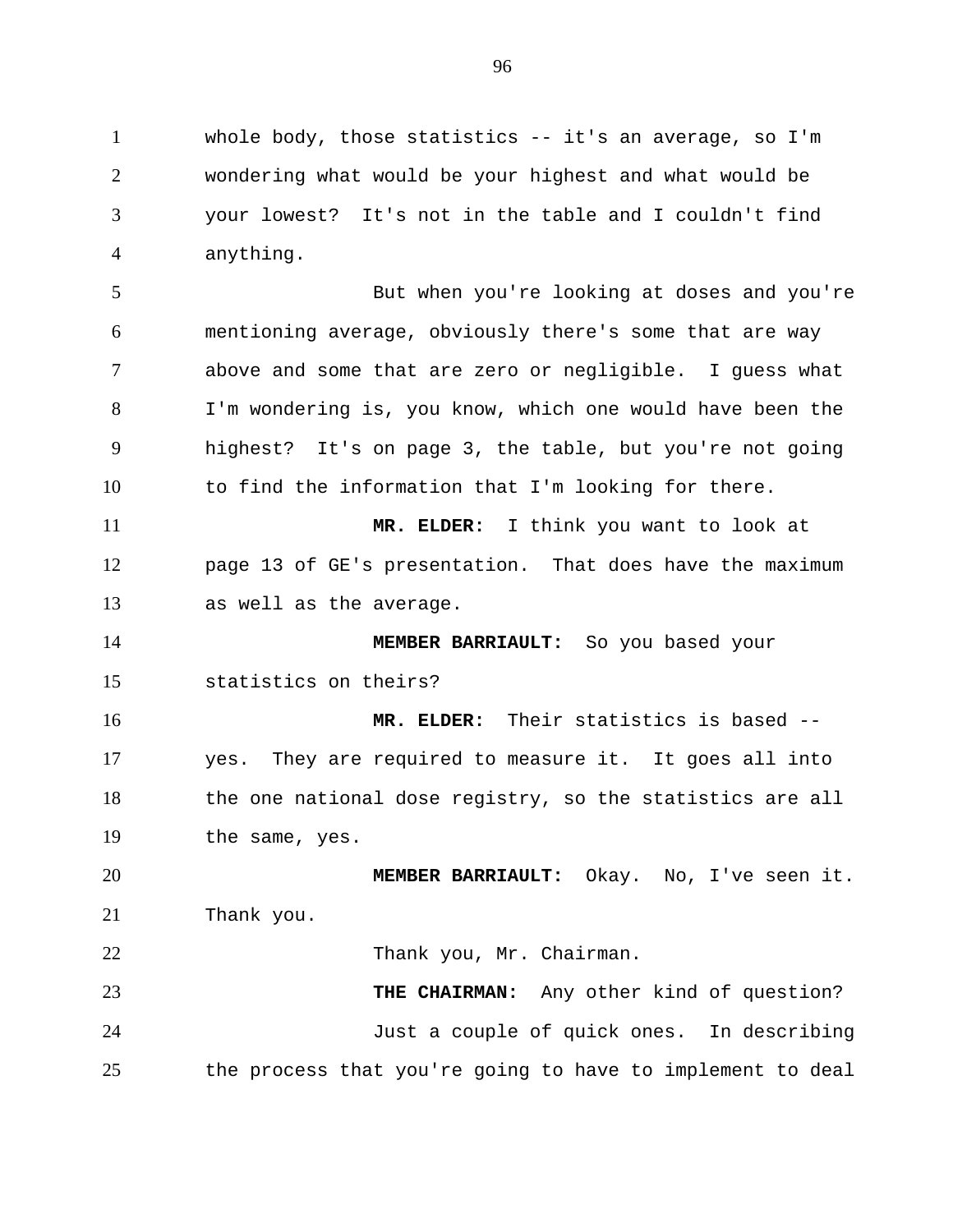1 with LEU, I'm trying to understand, is the unit to use 2 3 remote control or people actually can handle it personally? How does this work?

4 5 6 7 8 9 10 11 12 **MR. WARD:** For the record, Mark Ward. Certain pieces of equipment are automated outside of the LEU area where we take the tubes and put the appendages on and braze that. But when the actual tubes -- when the uranium dioxide pellets get loaded in, that's a manual operation. They'll get loaded in and then the tubes will be carried, placed into another automated machine which would take it through and perform the automatic welding and the sealing of the tube.

13 14 So it's a combination of both human interaction and automated equipment.

15 16 17 18 THE CHAIRMAN: And there's no -- so that's a normal kind of a process? There is no extraordinary safety issue that goes with that particular manual operation?

19 20 21 22 23 24 25 **MR. WARD:** Mark Ward, for the record. The existing equipment is well known to us and we have -- what we will have to do is work on the training and the procedures for the employees working with the LEU specifically, but we would not need specific - like different training practices or procedures necessarily to run the equipment, but it would be more in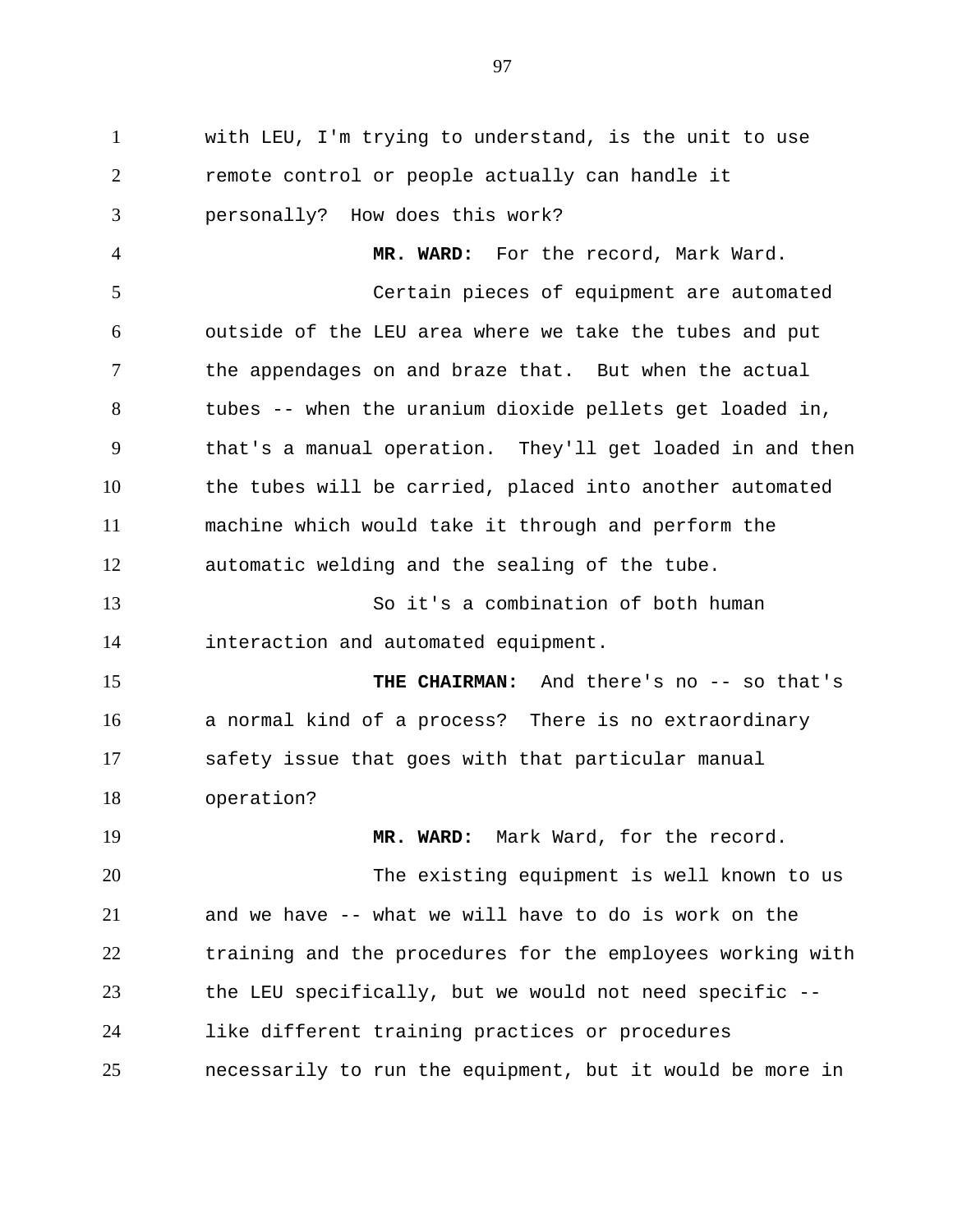1 the handling of the LEU and the processing within that 2 3 4 area both right from the point of the receipt of the sintered pellets to the finished fuel bundle when it goes into a control container.

5 6 7 **THE CHAIRMAN:** So staff, are you going to monitor this? Is that where you're actually going to go and inspect and do some verification?

8 9 10 11 12 13 14 **MR. ELDER:** Yes. There are two things in terms of verification that are very important on at least the initial ones -- is the training, especially on the criticality safety. It's a very important aspect and that has to start even as soon as there is LEU in the plant, regardless of whether it's less than one critical mass, the first really important is training.

15 16 17 18 19 Another one is to make sure that the radiation doses don't go up. If they do it properly, we don't expect that there would be an increase in the doses to workers but this is carefully monitored right now and we would continue to carefully look at it.

20 21 22 23 24 **THE CHAIRMAN:** Okay, thank you. And just a couple of quick questions. I know you answered Dr. Barnes on the organizational chart. Where does the safety officer or the safety culture reside? Is that in quality manager?

**MR. WARD:** Mark Ward, for the record.

25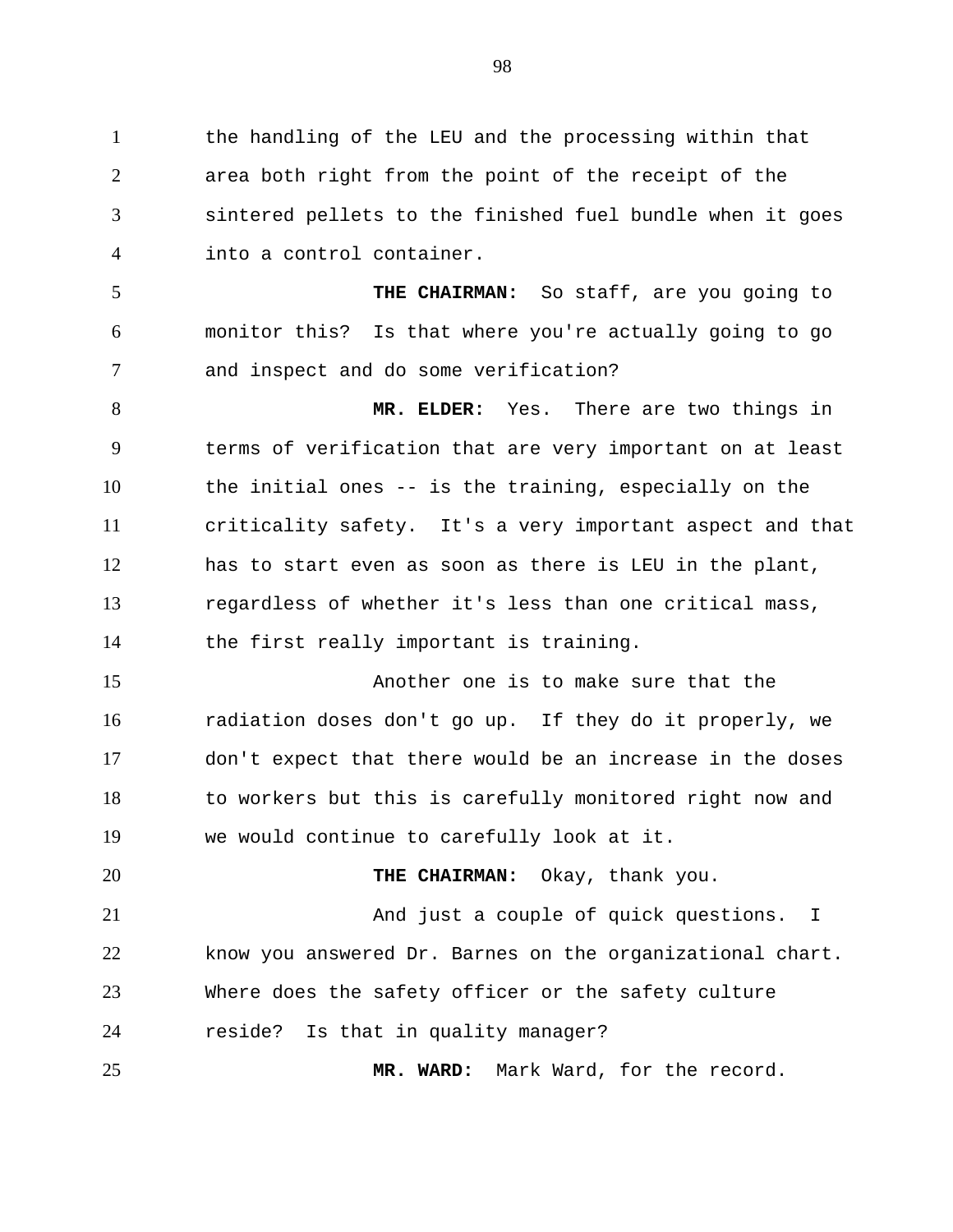1 No, that is with Paul Desiri, the manager 2 3 4 5 6 7 8 9 10 11 12 13 14 15 16 17 18 19 20 21 22 23 24 25 of environmental health and safety. **THE CHAIRMAN:** And that's a well-understood position and power? **MR. WARD:** Mark Ward, for the record. Yes, it is a well-understood position and Paul has the power to shut down any operation or the facility at any time. **THE CHAIRMAN:** Okay, thank you. I also was intrigued by -- on Slide 9. This is a question on established light isotope centre of excellence. What does that mean? **MR. WARD:** Mark Ward, for the record. The light isotope technology, COE, right now it's falling under our nuclear services group and what it's focusing on is the removal of tritium from heavy water. **THE CHAIRMAN:** The removal of it? **MR. WARD:** Yes. I can defer --- **THE CHAIRMAN:** Yeah, there's a lot of interest in that. **MR. WARD:** Yes. **THE CHAIRMAN:** Right. **MR. WARD:** So we're working with a prototype station with new technology that we've acquired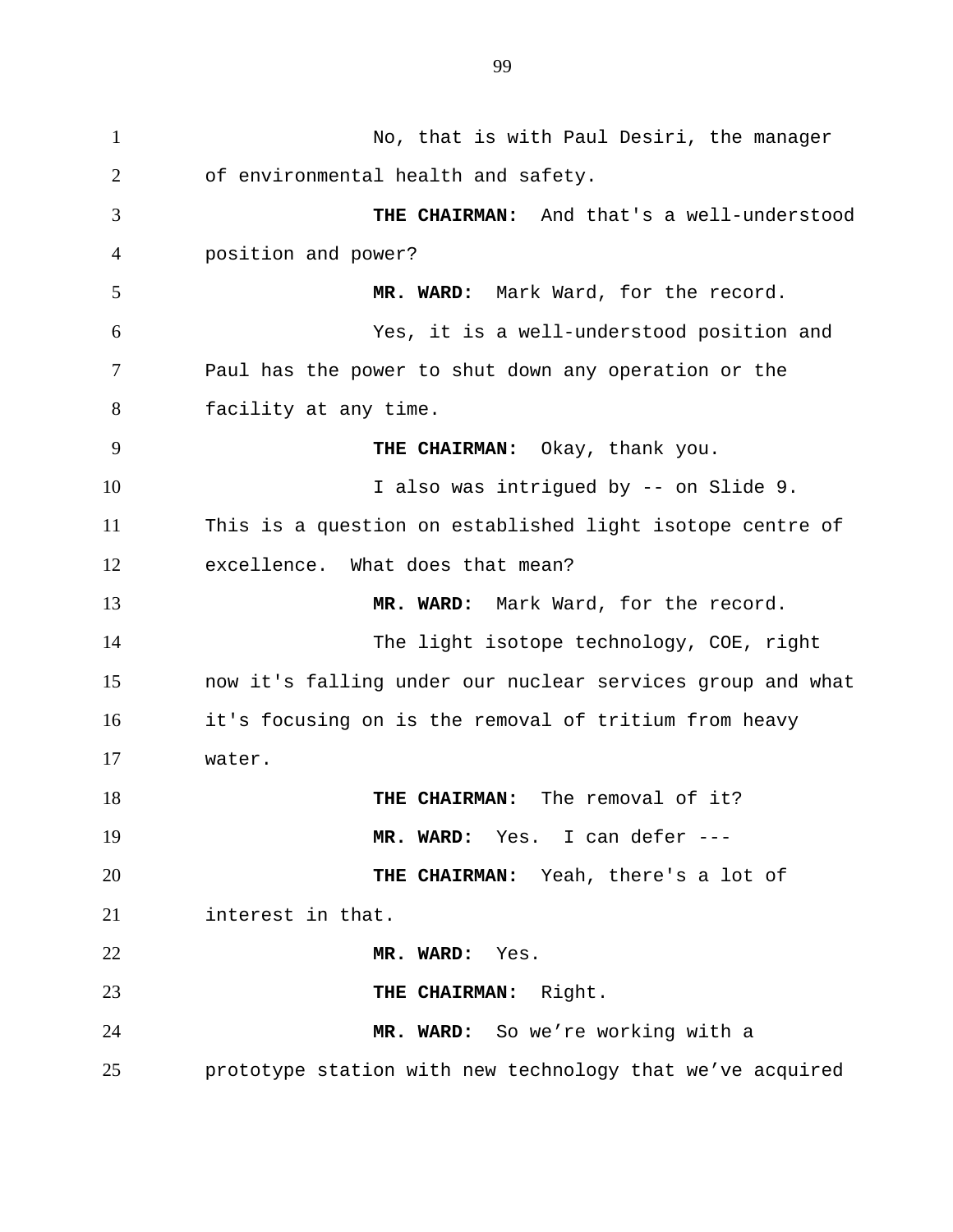1 through GE Healthcare, and we're coming out with a 2 3 prototype at the Peterborough facility that the utilities are interested in.

4 5 6 7 **THE CHAIRMAN:** So have you got customers now doing it -- using it or is it a new process? **MR. WARD:** No, at this point it is still a prototype, but there's been a lot of discussions with the

8 9 utilities here in Ontario regarding this new technology and moving forward.

**THE CHAIRMAN:** Thank you.

10

11

12

Anybody want -- last chance?

Mr. Graham?

13 14 **MEMBER GRAHAM:** Just one question to CNSC staff.

15 16 17 18 19 When you were answering questions to the Chair with regard to your monitoring and so on once LEU is introduced at the plant, what experience has CNSC got in staffing to -- in past experience in dealing with LEU? Do you have a team or how does that work?

20 21 **MR. ELDER:** We have a lot of experience, most of it is at this table.

22 23 24 25 Mr. Crawford has worked in a variety of facilities that have had Criticality One so he's well aware of it. Mr. Khotylev has a lot of international experience.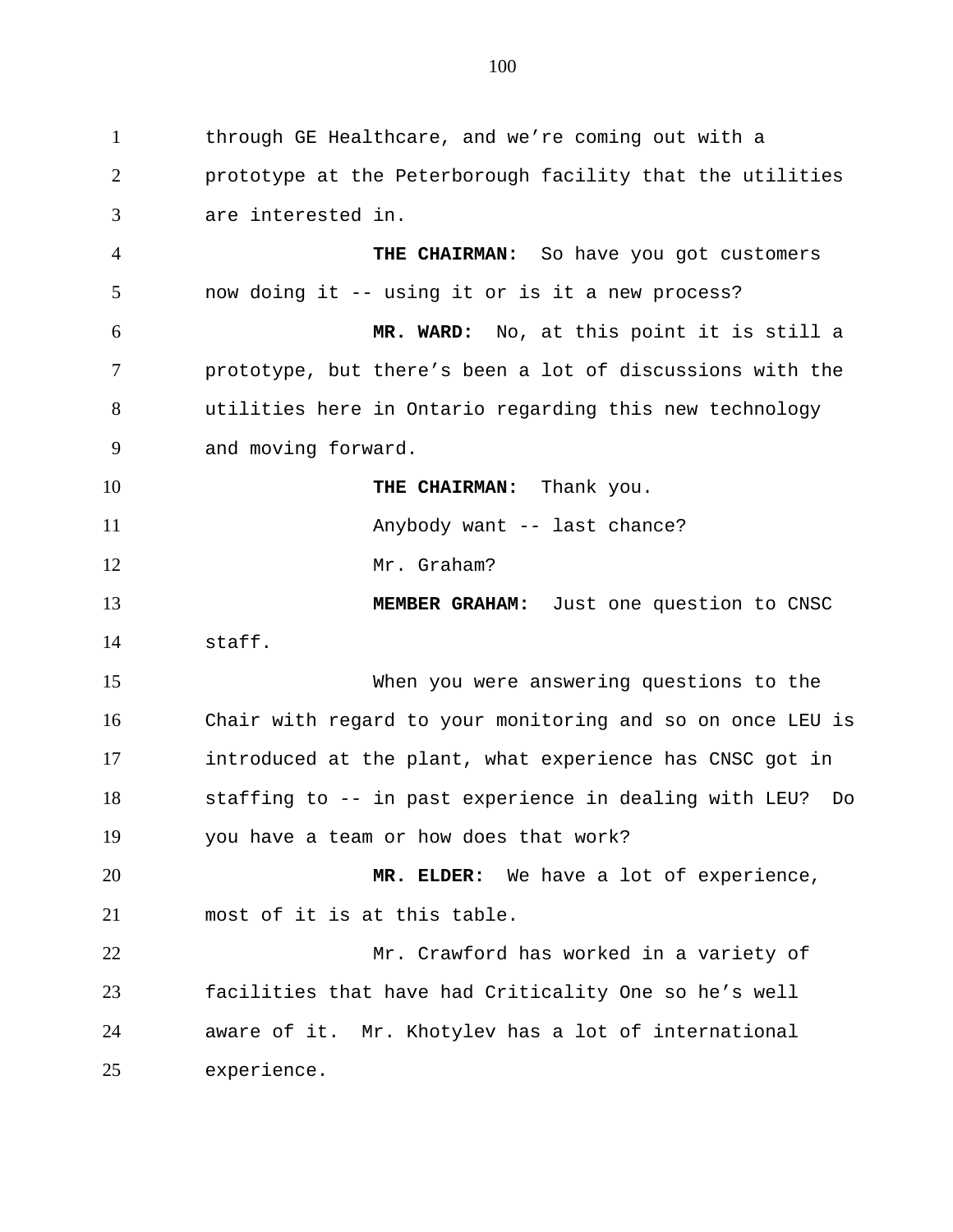1 So while it's new to the Canadian industry 2 3 4 5 6 7 8 9 10 11 12 13 14 15 16 17 18 19 20 21 22 23 24 25 and -- well, not completely new, but for this type of facility we have a staff that have worked in other countries who are very familiar with criticality safety. **THE CHAIRMAN:** Anybody else? **MEMBER TOLGYESI:** Yeah, just coming back to that table, you were saying that health and safety at the last 2009 is asterisks which means fuel and rate. What does it mean, fuel and rate? **MR. WARD:** Mark Ward, for the record. The data from 2002 up to 2008 includes all of the employees in the nuclear facility at Peterborough, so including both the fuel and the nuclear services employees, but the asterisks there for 2009 include just the fuel -- just the fuel employees and their hours. **MEMBER TOLGYESI:** Oh, just the fuel. **MR. WARD:** Yeah. **MEMBER TOLGYESI:** Okay, and you have about in the site, Peterborough, you have about 200 employees? **MR. WARD:** Yes. **MEMBER TOLGYESI:** That's what you were saying. **MR. WARD:** Yes. **MEMBER TOLGYESI:** Okay. Thank you. **THE CHAIRMAN:** Okay, thank you very much.